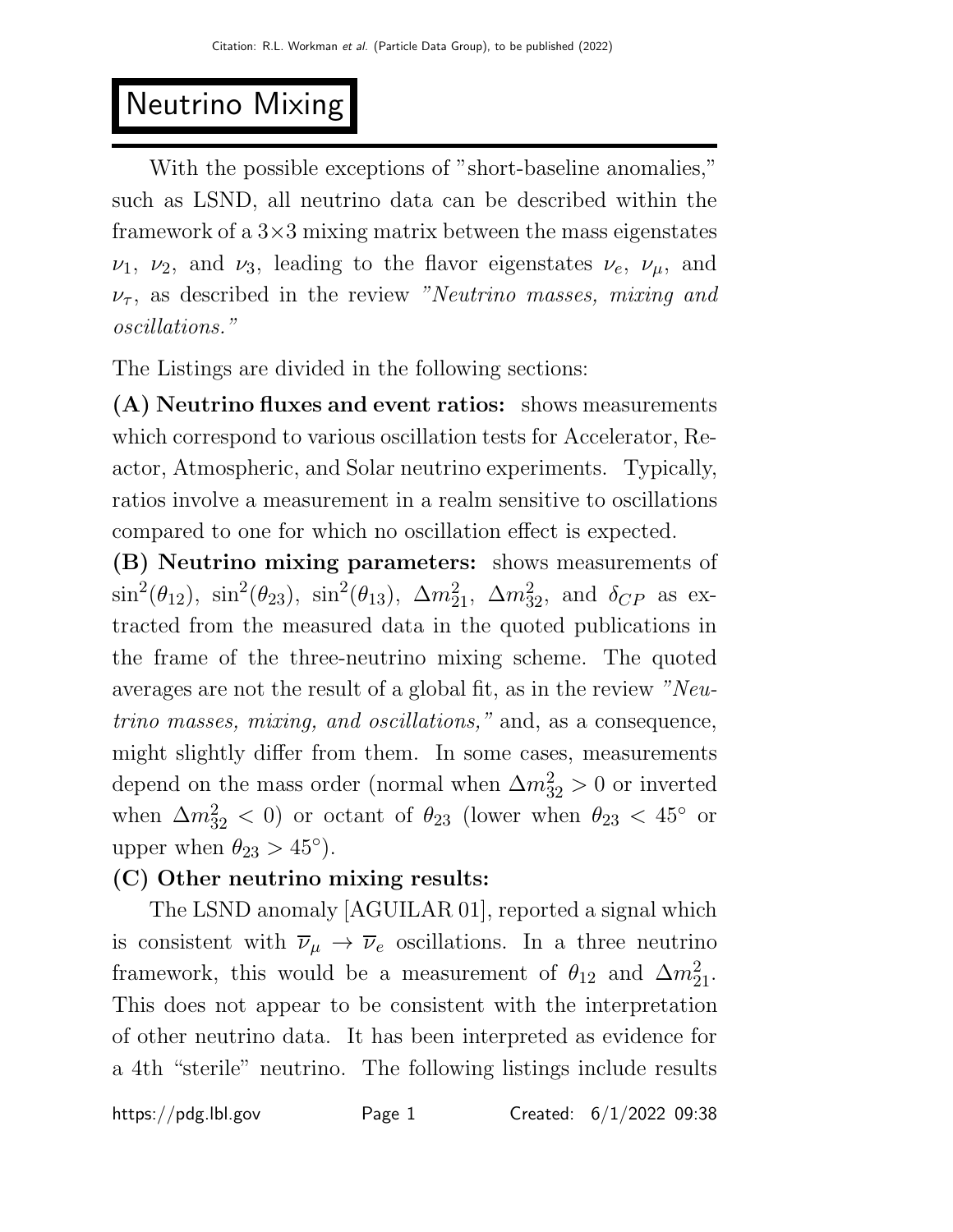which might be relevant towards understanding this observation. They include searches for  $\nu_{\mu} \to \nu_{e}$ ,  $\overline{\nu}_{\mu} \to \overline{\nu}_{e}$ , sterile neutrino oscillations, and others.

#### (A) Neutrino fluxes and event ratios

### Events (observed/expected) from accelerator  $\nu_{\mu}$  experiments.

Some neutrino oscillation experiments compare the flux in two or more detectors. This is usually quoted as the ratio of the event rate in the far detector to the expected rate based on an extrapolation from the near detector in the absence of oscillations.

| <i>VALUE</i>                                                                  | <i>DOCUMENT ID</i>   |    | TECN    | <b>COMMENT</b>                        |
|-------------------------------------------------------------------------------|----------------------|----|---------|---------------------------------------|
| • • • We do not use the following data for averages, fits, limits, etc. • • • |                      |    |         |                                       |
| $1.01 \pm 0.10$                                                               | $1$ ABE              |    | 14B T2K | $\nu_{\rho}$ rate in T2K near detect. |
| $0.71 \pm 0.08$                                                               | $2$ AHN              |    | 06A K2K | K2K to Super-K                        |
| $0.64 \pm 0.05$                                                               | <sup>3</sup> MICHAEL | 06 | MINS    | All charged current events            |
| $0.71^{+0.08}_{-0.09}$                                                        | $4$ ALIU             | 05 | K2K     | KEK to Super-K                        |
| $0.70 + 0.10$                                                                 | 5AHM                 | 03 | K2K     | KEK to Super-K                        |

<sup>1</sup> The rate of  $\nu_e$  from  $\mu$  decay was measured to be 0.68  $\pm$  0.30 compared to the predicted flux. From K decay 1.10  $\pm$  0.14 compared to the predicted flux.

<sup>2</sup> Based on the observation of 112 events when  $158.1^{+9.2}_{-8.6}$  $^{+9.2}_{-8.6}$  were expected without oscillations. Including not only the number of events but also the shape of the energy distribution, the evidence for oscillation is at the level of about 4.3  $\sigma$ . Supersedes

 $^3$ This ratio is based on the observation of 215 events compared to an expectation of  $336 \pm 14$  without oscillations. See also ADAMSON 08.

4 This ratio is based on the observation of 107 events at the far detector 250 km away from KEK, and an expectation of  $151^{+12}_{-10}$ .

 $^5$ This ratio is based on the observation of 56 events with an expectation of 80.1 $^{\rm +6.2}_{\rm -5.4}$  $-5.4$ 

#### Events (observed/expected) from reactor  $\overline{\nu}_e$  experiments.

The quoted values are the ratios of the measured reactor  $\overline{\nu}_e$  event rate at the quoted distances, and the rate expected without oscillations. The expected rate is based on the experimental data for the most significant reactor fuels  $(^{235}$ U,  $^{239}$ Pu,  $^{241}$ Pu) and on calculations for <sup>238</sup>U.

A recent re-evaluation of the spectral conversion of electron to  $\overline{\nu}_e$  in MUELLER 11 results in an upward shift of the reactor  $\overline{\nu}_e$  spectrum by 3% and, thus, might require revisions to the ratios listed in this table.

| <b>VALUE</b>                                                                  | <b>DOCUMENT ID</b> |    | TECN       | <b>COMMENT</b>                       |
|-------------------------------------------------------------------------------|--------------------|----|------------|--------------------------------------|
| • • • We do not use the following data for averages, fits, limits, etc. • • • |                    |    |            |                                      |
| $0.948 \pm 0.008 \pm 0.033$                                                   | $1$ ALMAZAN        | 20 | <b>RHF</b> | RHF reactor at ILL                   |
| $0.952 \pm 0.027$                                                             | $2$ ADEY           | 19 |            | DAYA DayaBay, Ling Ao/Ao II reactors |
|                                                                               | $3 \text{ AN}$     | 16 | DAYA       | DayaBay, Ling Ao/Ao II reactors      |
| $1.08 \pm 0.21 \pm 0.16$                                                      | $4$ DENIZ          | 10 |            | TEXO Kuo-Sheng reactor, 28 m         |
| $0.658 \pm 0.044 \pm 0.047$                                                   | $5$ ARAKI          | 05 |            | KLND Japanese react. $\sim$ 180 km   |
| $0.611 \pm 0.085 \pm 0.041$                                                   | $6$ EGUCHI         | 03 |            | KLND Japanese react. $\sim$ 180 km   |
| $1.01 \pm 0.024 \pm 0.053$                                                    | <sup>7</sup> BOEHM | 01 |            | Palo Verde react. 0.75-0.89 km       |
|                                                                               |                    |    |            |                                      |
| https://pdg.lbl.gov                                                           | Page 2             |    |            | Created: $6/1/2022$ 09:38            |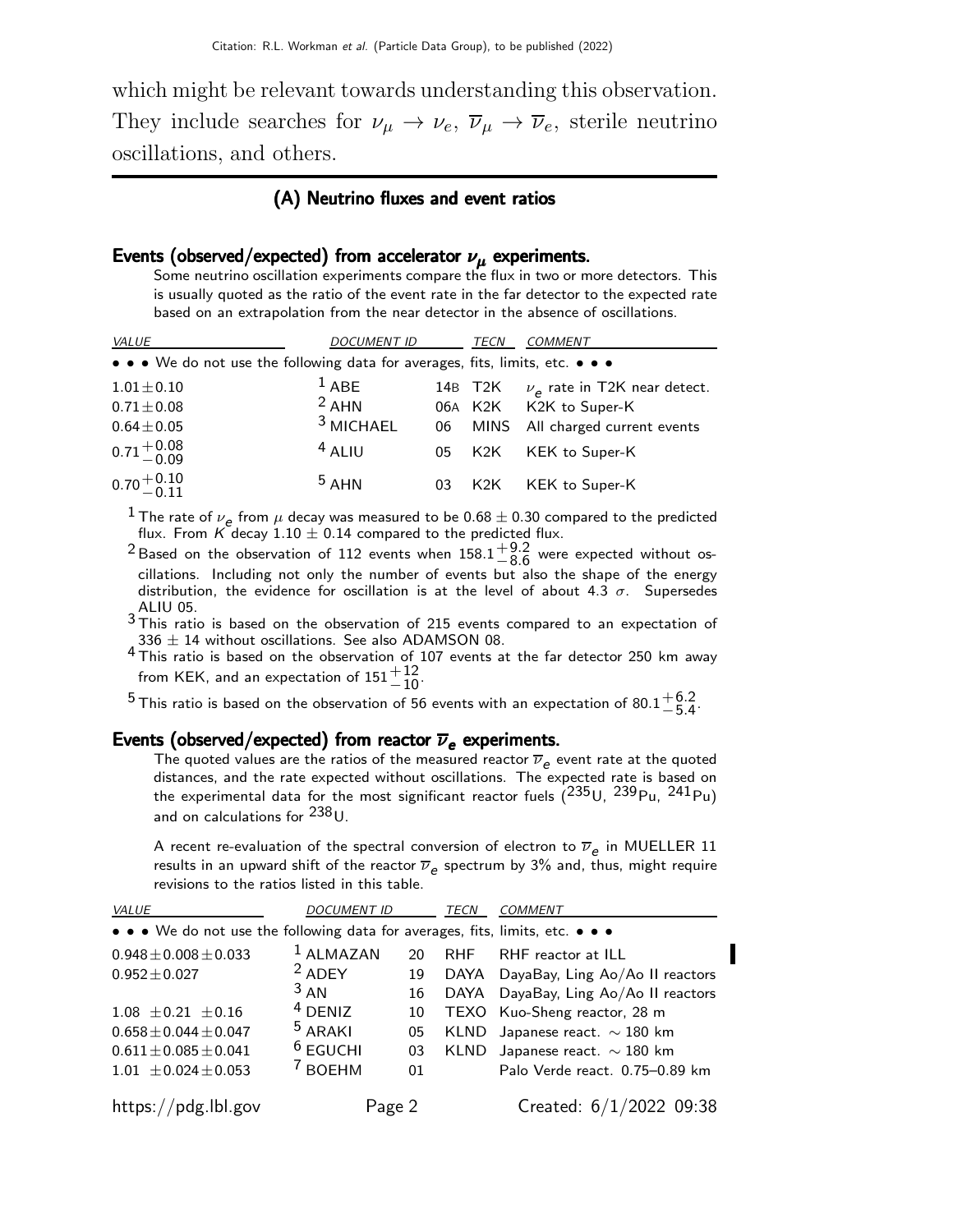| $1.01 \pm 0.028 \pm 0.027$  | 8 APOLLONIO               | 99 | CHOZ Chooz reactors 1 km                                           |
|-----------------------------|---------------------------|----|--------------------------------------------------------------------|
| $0.987 \pm 0.006 \pm 0.037$ | <sup>9</sup> GREENWOOD 96 |    | Savannah River, 18.2 m                                             |
| $0.988 \pm 0.004 \pm 0.05$  | <b>ACHKAR</b>             | 95 | CNTR Bugey reactor, 15 m                                           |
| $0.994 \pm 0.010 \pm 0.05$  | <b>ACHKAR</b>             | 95 | CNTR Bugey reactor, 40 m                                           |
| $0.915 \pm 0.132 \pm 0.05$  | <b>ACHKAR</b>             | 95 | CNTR Bugey reactor, 95 m                                           |
| $0.987 \pm 0.014 \pm 0.027$ | 10 DECLAIS                | 94 | CNTR Bugey reactor, 15 m                                           |
| $0.985 \pm 0.018 \pm 0.034$ | KUVSHINN                  | 91 | CNTR Rovno reactor                                                 |
| $1.05 \pm 0.02 \pm 0.05$    | <b>VUILLEUMIER82</b>      |    | Gösgen reactor                                                     |
| $0.955 \pm 0.035 \pm 0.110$ | $11$ KWON                 | 81 | $\overline{\nu}_e p \rightarrow e^+ n$                             |
| $0.89 \pm 0.15$             | $11$ ROEHM                | 80 | $\overline{\nu}_e \overline{\rho} \rightarrow e^+ \overline{\rho}$ |

<sup>1</sup> ALMAZAN 20 use the RHF research reactor at ILL to compare their measured antineutrino event rate to the calculation by HUBER 11. Reported 0.948  $\pm$  0.008  $\pm$  0.023  $\pm$ 0.023 measurement with uncertainties from statistics, systematic, and model. Note that this result is obtained for highly enriched  $^{235}$ U reactor fuel while most other reactor experiments utilize a low-enrichment mix of fissile nuclides.

- $2$  ADEY 19 present a re-analysis of 1230 days of Daya Bay near detector data with reduced systematic uncertainties on the neutron detection efficiency. Note that ADEY 19 report the measured to predicted antineutrino ratio using the reactor model of MUELLER 11 (Huber-Mueller model). The ratio using the older ILL-Vogel model is 1.001  $\pm$  0.015  $\pm$ 0.027.
- $3$  AN 16 use 217 days of data (338k events) to determine the neutrino flux ratio relative to the prediction of Mueller-Huber and ILL-Vogel models (see AN 16 for details). The reported flux ratios were corrected for  $\theta_{13}$  oscillation effect. The flux measurement is consistent with results from previous short-baseline reactor experiments. The measured inverse beta decay yield is  $(1.55\pm 0.04)\times 10^{-18}$  cm $^2/$ (GW day) or  $\sigma_f = (5.92\pm$
- $(0.14) \times 10^{-43}$  cm<sup>2</sup>/fission. About  $4\sigma$  excess of events was observed in the 4–6 MeV prompt energy region.
- <sup>4</sup> DENIZ 10 observe reactor  $\overline{\nu}_e e$  scattering with recoil kinetic energies 3–8 MeV using CsI(Tl) detectors. The observed rate is consistent with the Standard Model prediction, leading to a constraint on  $\sin^2\theta_{\text{W}} = 0.251 \pm 0.031 \text{(stat)} \pm 0.024 \text{(sys)}.$
- 5 Updated result of KamLAND, including the data used in EGUCHI 03. Note that the survival probabilities for different periods are not directly comparable because the effective baseline varies with power output of the reactor sources involved, and there were large variations in the reactor power production in Japan in 2003.
- $^6$ EGUCHI 03 observe reactor neutrino disappearance at  $\sim$  180 km baseline to various Japanese nuclear power reactors.
- 7 BOEHM 01 search for neutrino oscillations at 0.75 and 0.89 km distance from the Palo Verde reactors.
- 8 APOLLONIO 99, APOLLONIO 98 search for neutrino oscillations at 1.1 km fixed distance from Chooz reactors. They use  $\overline{\nu}_e p \rightarrow e^+ n$  in Gd-loaded scintillator target. APOLLONIO 99 supersedes APOLLONIO 98. See also APOLLONIO 03 for detailed description.
- $9$  GREENWOOD 96 search for neutrino oscillations at 18 m and 24 m from the reactor at Savannah River.
- 10 DECLAIS 94 result based on integral measurement of neutrons only. Result is ratio of measured cross section to that expected in standard V-A theory. Replaced by ACHKAR 95.
- $^{11}$  KWON 81 represents an analysis of a larger set of data from the same experiment as BOEHM 80.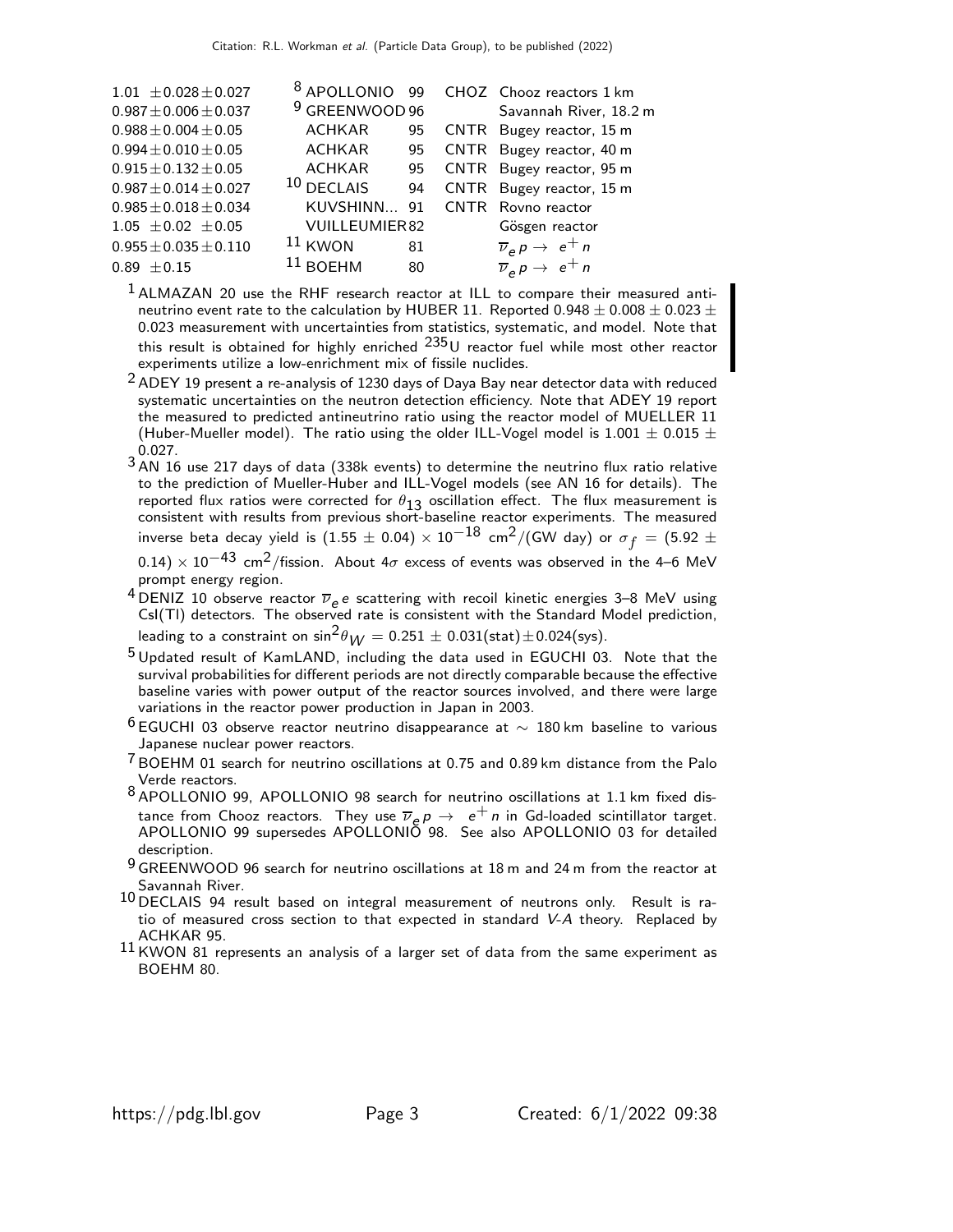#### - Atmospheric neutrinos -

Neutrinos and antineutrinos produced in the atmosphere induce  $\mu$ -like and e-like events in underground detectors. The ratio of the numbers of the two kinds of events is defined as  $\mu/e$ . It has the advantage that systematic effects, such as flux uncertainty, tend to cancel, for both experimental and theoretical values of the ratio. The "ratio of the ratios" of experimental to theoretical  $\mu/e$ ,  $R(\mu/e)$ , or that of experimental to theoretical  $\mu$ /total,  $R(\mu/\text{total})$  with total =  $\mu + e$ , is reported below. If the actual value is not unity, the value obtained in a given experiment may depend on the experimental conditions. In addition, the measured "up-down asymmetry" for  $\mu$   $(N_{up}(\mu)/N_{down}(\mu))$  or e  $(N_{up}(e)/N_{down}(e))$  is reported. The expected "up-down asymmetry" is nearly unity if there is no neutrino oscillation.

| $\mathbf{v}$ , $\mathbf{v}$<br>VALUE                                          | .<br>DOCUMENT ID                            |           | TECN | <b>COMMENT</b>                                    |
|-------------------------------------------------------------------------------|---------------------------------------------|-----------|------|---------------------------------------------------|
|                                                                               |                                             |           |      |                                                   |
| • • • We do not use the following data for averages, fits, limits, etc. • • • |                                             |           |      |                                                   |
| $0.658 \pm 0.016 \pm 0.035$                                                   | $1$ ASHIE                                   | 05        |      | SKAM sub-GeV                                      |
| $0.702 + 0.032 + 0.101$                                                       | <sup>2</sup> ASHIE                          | 05        |      | SKAM multi-GeV                                    |
| $0.69 \pm 0.10 \pm 0.06$                                                      | <sup>3</sup> SANCHEZ<br><sup>4</sup> FUKUDA | 03<br>96B |      | SOU2 Calorimeter raw data<br>KAMI Water Cherenkov |
| $1.00 \pm 0.15 \pm 0.08$                                                      | <sup>5</sup> DAUM                           | 95        |      | FREJ Calorimeter                                  |
| $0.60$ $^{+0.06}_{-0.05}$ $\pm 0.05$                                          | $6$ FUKUDA                                  | 94        | KAMI | $sub-GeV$                                         |
| $0.57 \begin{array}{c} +0.08 \\ -0.07 \end{array} \pm 0.07$                   | <sup>7</sup> FUKUDA                         | 94        | KAMI | multi-Gev                                         |
|                                                                               |                                             |           |      | <sup>8</sup> BECKER-SZ 92B IMB Water Cherenkov    |

|  | $R(\mu/e) =$ (Measured Ratio $\mu/e$ ) / (Expected Ratio $\mu/e$ ) |  |  |
|--|--------------------------------------------------------------------|--|--|
|--|--------------------------------------------------------------------|--|--|

- $<sup>1</sup>$  ASHIE 05 results are based on an exposure of 92 kton yr during the complete Super-</sup> Kamiokande I running period. The analyzed data sample consists of fully-contained single-ring e-like events with 0.1 GeV/c  $<~\rho_e^{}$  and  $\mu$ -like events 0.2 GeV/c  $<~\rho_{\mu}^{},$ both having a visible energy  $<$  1.33 GeV. These criteria match the definition used by FUKUDA 94.
- 2 ASHIE 05 results are based on an exposure of 92 kton yr during the complete Super-Kamiokande I running period. The analyzed data sample consists of fully-contained single-ring events with visible energy  $> 1.33$  GeV and partially-contained events. All partially-contained events are classified as  $\mu$ -like.
- 3 SANCHEZ 03 result is based on an exposure of 5.9 kton yr, and updates ALLISON 99 result. The analyzed data sample consists of fully-contained e-flavor and  $\mu$ -flavor events having lepton momentum  $> 0.3$  GeV/c.
- <sup>4</sup> FUKUDA 96B studied neutron background in the atmospheric neutrino sample observed in the Kamiokande detector. No evidence for the background contamination was found.
- 5 DAUM 95 results are based on an exposure of 2.0 kton yr which includes the data used by BERGER 90B. This ratio is for the contained and semicontained events. DAUM 95 also report  $R(\mu/e) = 0.99 \pm 0.13 \pm 0.08$  for the total neutrino induced data sample which includes upward going stopping muons and horizontal muons in addition to the contained and semicontained events.
- 6 FUKUDA 94 result is based on an exposure of 7.7 kton yr and updates the HIRATA 92 result. The analyzed data sample consists of fully-contained e-like events with 0.1  $<$  $p_e < 1.33$  GeV/c and fully-contained  $\mu$ -like events with 0.2  $\lt p_{\mu} < 1.5$  GeV/c.
- $7$  FUKUDA 94 analyzed the data sample consisting of fully contained events with visible energy  $> 1.33$  GeV and partially contained  $\mu$ -like events.
- <sup>8</sup> BECKER-SZENDY 92B reports the fraction of nonshowering events (mostly muons from atmospheric neutrinos) as  $0.36 \pm 0.02 \pm 0.02$ , as compared with expected fraction  $0.51 \pm$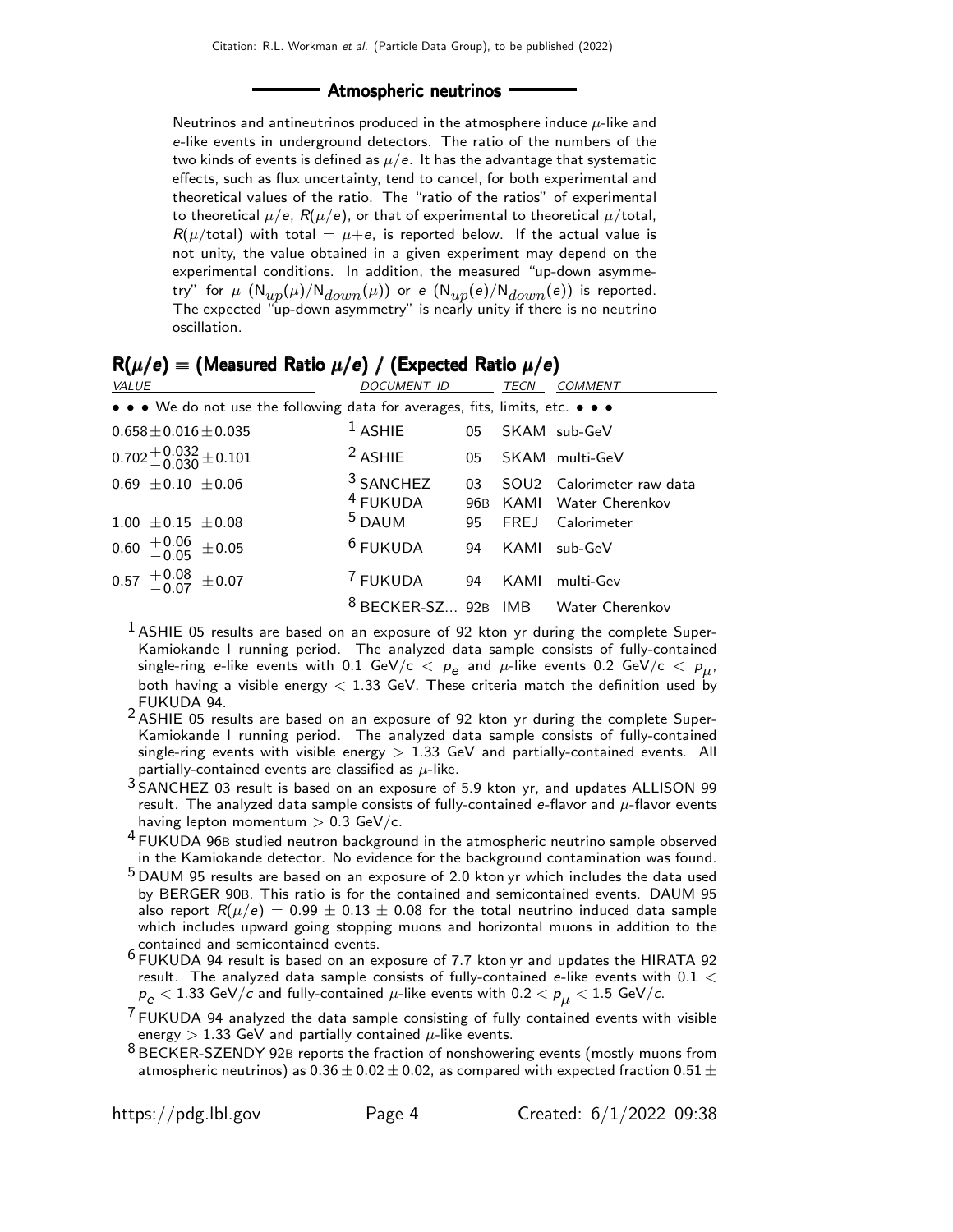0.01  $\pm$  0.05. After cutting the energy range to the Kamiokande limits, BEIER 92 finds  $R(\mu/e)$  very close to the Kamiokande value.

| $R(\nu_{\mu})$ = (Measured Flux of $\nu_{\mu}$ ) / (Expected Flux of $\nu_{\mu}$ ) |                       |    |             |                                                            |  |  |
|------------------------------------------------------------------------------------|-----------------------|----|-------------|------------------------------------------------------------|--|--|
| VALUE                                                                              | <b>DOCUMENT ID</b>    |    | TECN        | <b>COMMENT</b>                                             |  |  |
| • • • We do not use the following data for averages, fits, limits, etc. • • •      |                       |    |             |                                                            |  |  |
| $0.84 \pm 0.12$                                                                    | $1$ ADAMSON           | 06 | MINS        | MINOS atmospheric                                          |  |  |
| $0.72 \pm 0.026 \pm 0.13$                                                          | <sup>2</sup> AMBROSIO | 01 |             | MCRO upward through-going                                  |  |  |
| $0.57 \pm 0.05 \pm 0.15$                                                           | <sup>3</sup> AMBROSIO | 00 |             | MCRO upgoing partially contained                           |  |  |
| $0.71 \pm 0.05 \pm 0.19$                                                           | <sup>4</sup> AMBROSIO | 00 |             | MCRO downgoing partially contained<br>$+$ upgoing stopping |  |  |
| $0.74 \pm 0.036 \pm 0.046$                                                         | <sup>5</sup> AMBROSIO | 98 |             | MCRO Streamer tubes                                        |  |  |
|                                                                                    | $6$ CASPER            | 91 | <b>IMB</b>  | Water Cherenkov                                            |  |  |
|                                                                                    | <b>AGLIETTA</b>       | 89 | <b>NUSX</b> |                                                            |  |  |
| $0.95 \pm 0.22$                                                                    | <sup>8</sup> BOLIEV   | 81 |             | Baksan                                                     |  |  |
| $0.62 \pm 0.17$                                                                    | <b>CROUCH</b>         | 78 |             | Case Western/UCI                                           |  |  |

 $<sup>1</sup>$  ADAMSON 06 uses a measurement of 107 total neutrinos compared to an expected rate</sup> of 127  $\pm$  13 without oscillations.

<sup>2</sup> AMBROSIO 01 result is based on the upward through-going muon tracks with  $E_{\mu} > 1$ GeV. The data came from three different detector configurations, but the statistics is largely dominated by the full detector run, from May 1994 to December 2000. The total live time, normalized to the full detector configuration, is 6.17 years. The first error is the statistical error, the second is the systematic error, dominated by the theoretical error in the predicted flux.

- <sup>3</sup> AMBROSIO 00 result is based on the upgoing partially contained event sample. It came from 4.1 live years of data taking with the full detector, from April 1994 to February 1999. The average energy of atmospheric muon neutrinos corresponding to this sample is 4 GeV. The first error is statistical, the second is the systematic error, dominated by the 25% theoretical error in the rate (20% in the flux and 15% in the cross section, added in quadrature). Within statistics, the observed deficit is uniform over the zenith angle.
- <sup>4</sup> AMBROSIO 00 result is based on the combined samples of downgoing partially contained events and upgoing stopping events. These two subsamples could not be distinguished due to the lack of timing information. The result came from 4.1 live years of data taking with the full detector, from April 1994 to February 1999. The average energy of atmospheric muon neutrinos corresponding to this sample is 4 GeV. The first error is statistical, the second is the systematic error, dominated by the 25% theoretical error in the rate (20% in the flux and 15% in the cross section, added in quadrature). Within statistics, the observed deficit is uniform over the zenith angle.
- 5 AMBROSIO 98 result is for all nadir angles and updates AHLEN 95 result. The lower cutoff on the muon energy is 1 GeV. In addition to the statistical and systematic errors, there is a Monte Carlo flux error (theoretical error) of  $\pm 0.13$ . With a neutrino oscillation hypothesis, the fit either to the flux or zenith distribution independently yields  $\sin^2 2\theta=1.0$  and  $\Delta(m^2) \sim$  a few times  $10^{-3}$  eV<sup>2</sup>. However, the fit to the observed zenith distribution gives a maximum probability for  $\chi^2$  of only 5% for the best oscillation hypothesis.
- $6$  CASPER 91 correlates showering/nonshowering signature of single-ring events with parent atmospheric-neutrino flavor. They find nonshowering  $(\approx \nu_\mu$  induced) fraction is  $0.41 \pm 0.03 \pm 0.02$ , as compared with expected  $0.51 \pm 0.05$  (syst).

 $7$  AGLIETTA 89 finds no evidence for any anomaly in the neutrino flux. They define  $\rho~=~$  (measured number of  $\nu_{\bm{e}}$ 's)/(measured number of  $\nu_{\bm{\mu}}$ 's). They report  $\rho$ (measured) $=$  $\rho$ (expected)  $= 0.96 {+ 0.32\atop -0.28}$ .

8 From this data BOLIEV 81 obtain the limit  $\Delta(m^2) \leq 6 \times 10^{-3}$  eV<sup>2</sup> for maximal mixing,  $\nu_{\mu} \not\rightarrow \ \nu_{\mu}$  type oscillation.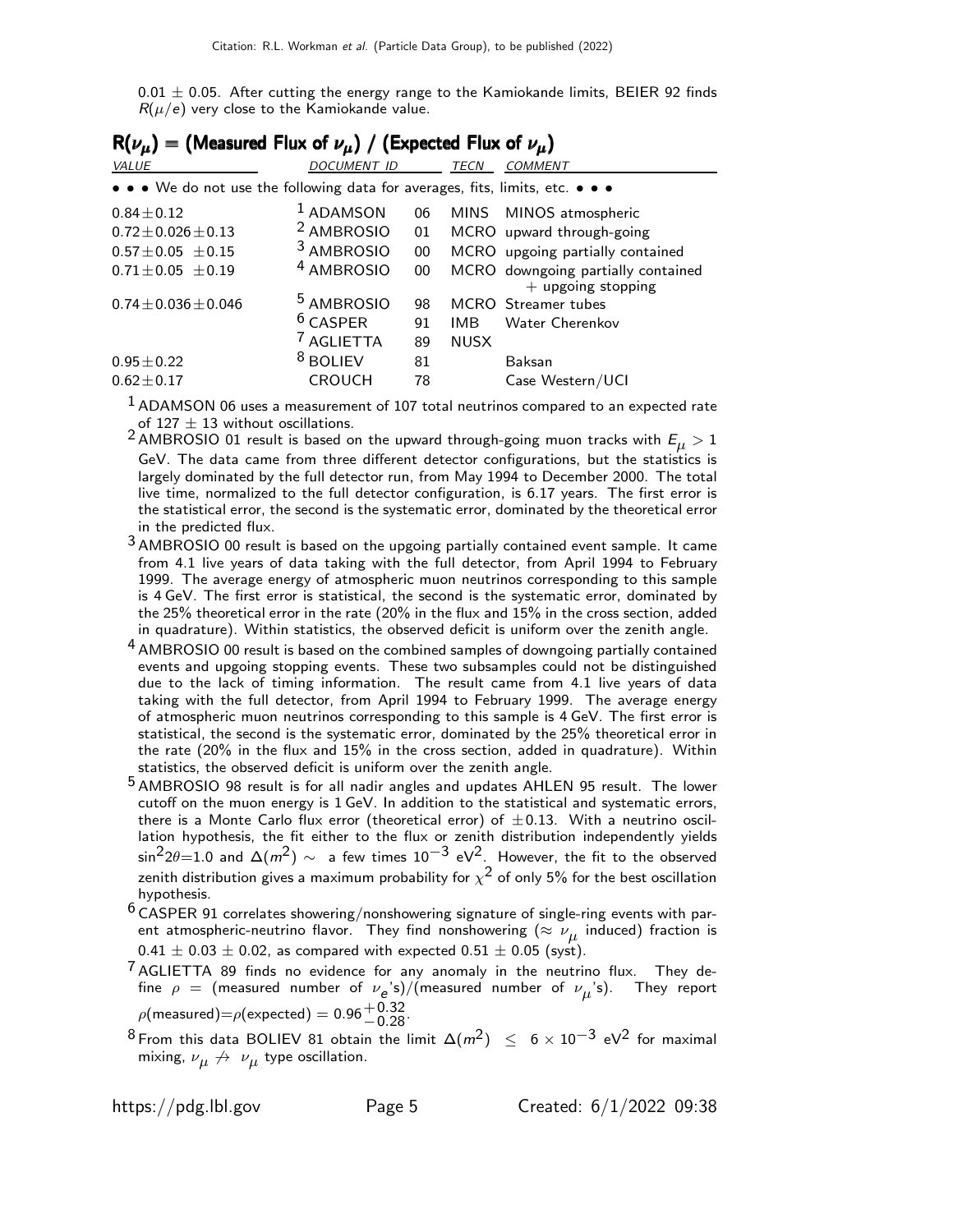| $R(\mu/\text{total}) = (M$ easured Ratio $\mu/\text{total}) / (E$ xpected Ratio $\mu/\text{total})$                   |                          |  |  |                  |
|-----------------------------------------------------------------------------------------------------------------------|--------------------------|--|--|------------------|
| <i>VALUE</i>                                                                                                          | DOCUMENT ID TECN COMMENT |  |  |                  |
| $\bullet \bullet \bullet$ We do not use the following data for averages, fits, limits, etc. $\bullet \bullet \bullet$ |                          |  |  |                  |
| $1.1 + 0.07 + 0.11$                                                                                                   | $1$ CLARK                |  |  | 97 IMB multi-GeV |

 $1$  CLARK 97 obtained this result by an analysis of fully contained and partially contained events in the IMB water-Cherenkov detector with visible energy  $> 0.95$  GeV.

# $N_{\text{up}}(\mu)/N_{\text{down}}(\mu)$

| <i>VALUE</i>                                                                                                          | DOCUMENT ID        | TECN | <i>COMMENT</i>                                |
|-----------------------------------------------------------------------------------------------------------------------|--------------------|------|-----------------------------------------------|
| $\bullet \bullet \bullet$ We do not use the following data for averages, fits, limits, etc. $\bullet \bullet \bullet$ |                    |      |                                               |
| $0.71 \pm 0.06$                                                                                                       |                    |      | $1$ ADAMSON $12B$ MINS contained-vertex muons |
| $0.551^{+0.035}_{-0.033}$ ± 0.004                                                                                     | <sup>2</sup> ASHIE |      | 05 SKAM multi-GeV                             |

 $1$  ADAMSON 12B reports the atmospheric neutrino results obtained with MINOS far detector in 2,553 live days (an exposure of 37.9 kton·yr). This result is obtained with a sample of high resolution contained-vertex muons. The quoted error is statistical only.

 $2$  ASHIE 05 results are based on an exposure of 92 kton yr during the complete Super-Kamiokande I running period. The analyzed data sample consists of fully-contained single-ring  $\mu$ -like events with visible energy  $> 1.33$  GeV and partially-contained events. All partially-contained events are classified as  $\mu$ -like. Upward-going events are those with  $-1 < \cos(\text{zenith angle}) < -0.2$  and downward-going events are those with 0.2< cos(zenith angle) <1. The  $\mu$ -like up-down ratio for the multi-GeV data deviates from 1 (the expectation for no atmospheric  $\nu_{\boldsymbol{\mu}}$  oscillations) by more than 12 standard deviations.

# $N_{\text{up}}(e)/N_{\text{down}}(e)$

| <i>VALUE</i>                                                                  | DOCUMENT ID | TECN<br><i>COMMENT</i> |
|-------------------------------------------------------------------------------|-------------|------------------------|
| • • • We do not use the following data for averages, fits, limits, etc. • • • |             |                        |
| $0.961^{+0.086}_{-0.079}$ ± 0.016                                             | $1$ ASHIE   | 05 SKAM multi-GeV      |

 $1$  ASHIE 05 results are based on an exposure of 92 kton yr during the complete Super-Kamiokande I running period. The analyzed data sample consists of fully-contained single-ring e-like events with visible energy  $> 1.33$  GeV. Upward-going events are those with  $-1$  < cos(zenith angle) < -0.2 and downward-going events are those with 0.2  $<$  cos(zenith angle)  $<$  1. The e-like up-down ratio for the multi-GeV data is consistent with  $1$  (the expectation for no atmospheric  $\nu_{\bm e}$  oscillations).

|                          |                                                                               |      | $R(up/down; \mu) = (Measured up/down; \mu) / (Expected up/down; \mu)$ |
|--------------------------|-------------------------------------------------------------------------------|------|-----------------------------------------------------------------------|
| <i>VALUE</i>             | DOCUMENT ID                                                                   | TECN | <i>COMMENT</i>                                                        |
|                          | • • • We do not use the following data for averages, fits, limits, etc. • • • |      |                                                                       |
| $0.62 \pm 0.05 \pm 0.02$ |                                                                               |      | $1$ ADAMSON 12B MINS contained-vertex muons                           |
| $0.62 + 0.19 + 0.02$     |                                                                               |      | <sup>2</sup> ADAMSON 06 MINS atmospheric $\nu$ with far detector      |

<sup>1</sup> ADAMSON 12B reports the atmospheric neutrino results obtained with MINOS far detector in 2,553 live days (an exposure of 37.9 kton·yr). This result is obtained with a sample of high resolution contained-vertex muons. The expected ratio is calculated with no neutrino oscillation.

2 ADAMSON 06 result is obtained with the MINOS far detector with an exposure of 4.54 kton yr. The expected ratio is calculated with no neutrino oscillation.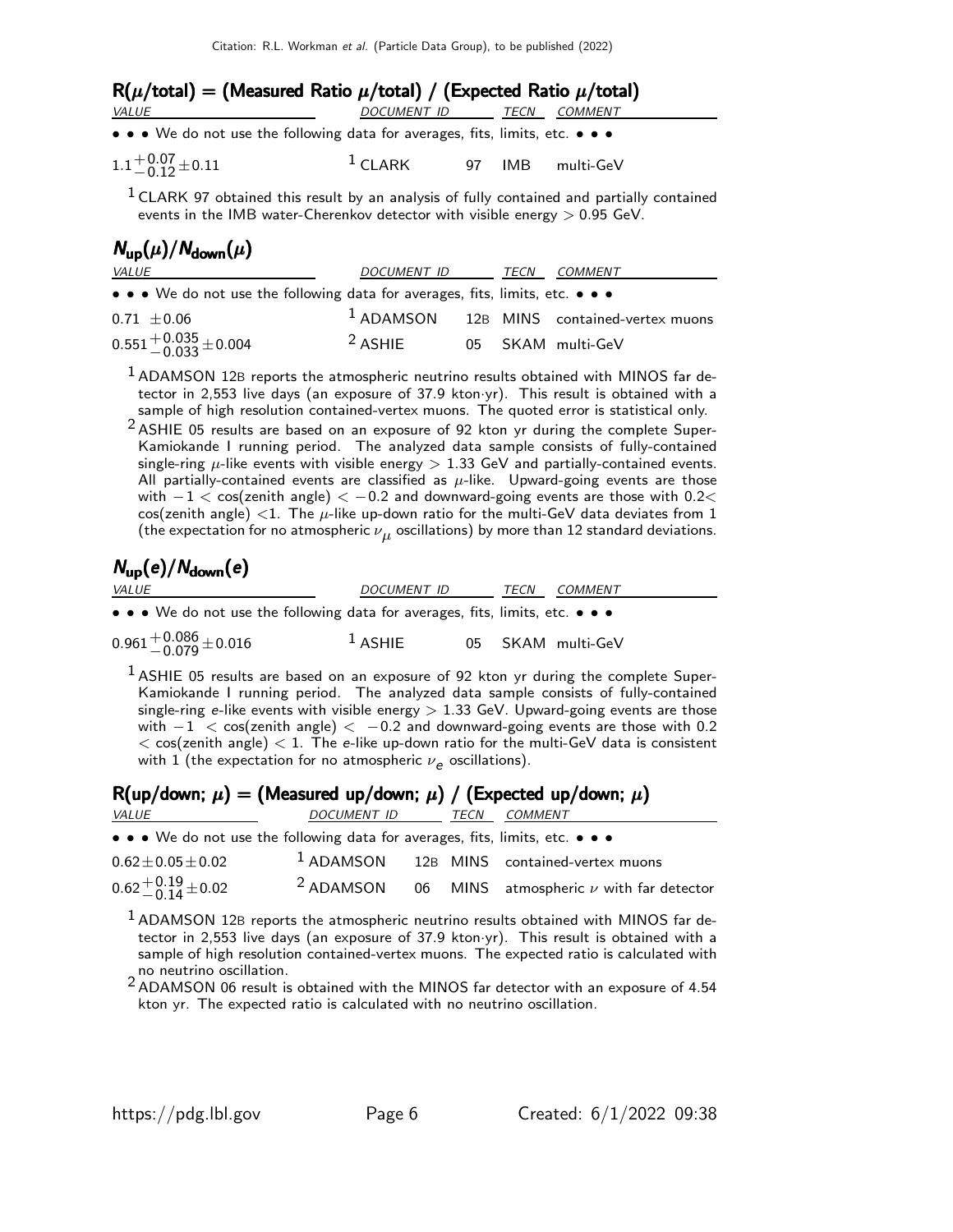| $N(\mu^+)/N(\mu^-)$                                                           |             |      |                                                  |
|-------------------------------------------------------------------------------|-------------|------|--------------------------------------------------|
| <i>VALUE</i>                                                                  | DOCUMENT ID | TECN | COMMENT                                          |
| • • • We do not use the following data for averages, fits, limits, etc. • • • |             |      |                                                  |
| $0.46 + 0.05$                                                                 |             |      | $1,2$ ADAMSON 12B MINS contained-vertex muons    |
| $0.63 + 0.09$<br>$-0.08$                                                      |             |      | $1,3$ ADAMSON 12B MINS $\nu$ -induced rock-muons |
|                                                                               |             |      |                                                  |

<sup>1</sup> ADAMSON 12B reports the atmospheric neutrino results obtained with MINOS far detector in 2,553 live days (an exposure of 37.9 kton·yr). The muon charge ratio  ${\sf N}(\mu^+)/{\sf N}(\mu^-)$  represents the  $\overline{\nu}_\mu/\nu_\mu$  ratio.

 $2$  This result is obtained with a charge-separated sample of high resolution contained-vertex muons. The quoted error is statistical only.

 $3$  This result is obtained with a charge-separated sample of high resolution neutrino-induced rock-muons. The quoted error is statistical only.

| $R(\mu^+/\mu^-)$ = (Measured N( $\mu^+$ )/N( $\mu^-$ )) / (Expected N( $\mu^+$ )/N( $\mu^-$ )) |                      |    |          |                                                       |  |
|------------------------------------------------------------------------------------------------|----------------------|----|----------|-------------------------------------------------------|--|
| VALUE                                                                                          | DOCUMENT ID          |    | TECN     | <b>COMMENT</b>                                        |  |
| • • • We do not use the following data for averages, fits, limits, etc. • • •                  |                      |    |          |                                                       |  |
| $0.93 \pm 0.09 \pm 0.09$                                                                       |                      |    |          | 1,2 ADAMSON 12B MINS contained-vertex muons           |  |
| $1.29 + 0.19 + 0.16$                                                                           | $1,3$ ADAMSON        |    |          | 12B MINS $\nu$ -induced rock-muons                    |  |
| $1.03 \pm 0.08 \pm 0.08$                                                                       | $1,4$ ADAMSON        |    | 12B MINS | contained                                             |  |
| $1.39 + 0.35 + 0.08$<br>-0.46 -0.14                                                            | <sup>5</sup> ADAMSON | 07 |          | MINS Upward and horizontal $\mu$ with<br>far detector |  |
| $0.96 + 0.38 + 0.15$                                                                           | <sup>6</sup> ADAMSON |    |          | 06 MINS atmospheric $\nu$ with far detector           |  |

 $<sup>1</sup>$  ADAMSON 12B reports the atmospheric neutrino results obtained with MINOS far</sup> detector in 2,553 live days (an exposure of 37.9 kton·yr). The muon charge ratio  ${\sf N}(\mu^+)/{\sf N}(\mu^-)$  represents the  $\overline{\nu}_\mu/\nu_\mu$  ratio. As far as the same oscillation parameters are used for  $\nu$ s and  $\overline{\nu}$ s, the expected  $\overline{\nu}_\mu/\nu_\mu$  ratio is almost entirely independent of any input oscillations.

2 This result is obtained with a charge-separated sample of high resolution contained-vertex

 $^3$  This result is obtained with a charge-separated sample of high resolution neutrino-induced rock-muons. <sup>4</sup> The charge-separated samples of high resolution contained-vertex muons and neutrino-

induced rock-muons are combined to obtain this result which is consistent with unity.

5 ADAMSON 07 result is obtained with the MINOS far detector in 854.24 live days, based on neutrino-induced upward-going and horizontal muons. This result is consistent with CPT conservation. <sup>6</sup> ADAMSON 06 result is obtained with the MINOS far detector with an exposure of 4.54

kton yr, based on contained events. The expected ratio is calculated by assuming the same oscillation parameters for neutrinos and antineutrinos.

#### <u>saar neutrinos</u>

Solar neutrinos are produced by thermonuclear fusion reactions in the Sun. Radiochemical experiments measure particular combinations of fluxes from various neutrino-producing reactions, whereas water-Cherenkov experiments mainly measure a flux of neutrinos from decay of  $8B$ . Solar neutrino fluxes are composed of all active neutrino species,  $\nu_e$ ,  $\nu_\mu$ , and  $\nu_{\tau}$ . In addition, some other mechanisms may cause antineutrino components in solar neutrino fluxes. Each measurement method is sensitive to a particular component or a combination of components of solar neutrino fluxes.

 $+$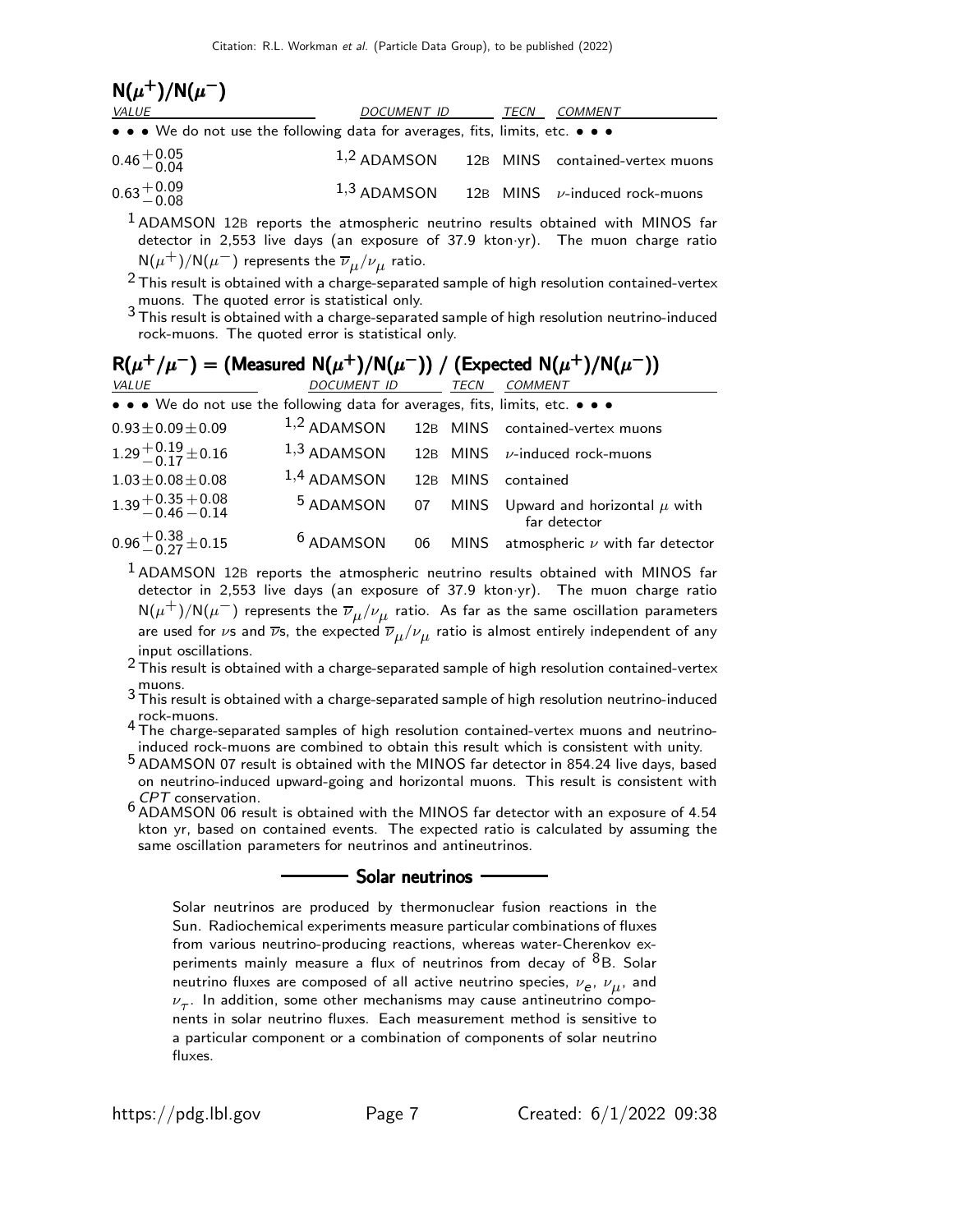## $\nu_e$  Capture Rates from Radiochemical Experiments

1 SNU (Solar Neutrino Unit) =  $10^{-36}$  captures per atom per second.

| <i>VALUE</i> (SNU)                                                                                                    | <i>DOCUMENT ID</i>                                                 | TECN | COMMENT                                     |
|-----------------------------------------------------------------------------------------------------------------------|--------------------------------------------------------------------|------|---------------------------------------------|
| $\bullet \bullet \bullet$ We do not use the following data for averages, fits, limits, etc. $\bullet \bullet \bullet$ |                                                                    |      |                                             |
| $73.4$ $+6.1$ $+3.7$<br>$-6.0$ $-4.1$                                                                                 | $1$ KAETHER $10$                                                   |      | GALX reanalysis                             |
| 67.6 $\pm$ 4.0 $\pm$ 3.2                                                                                              |                                                                    |      | $2$ KAETHER 10 GNO+GALX reanalysis combined |
| $65.4 + 3.1 + 2.6$<br>$-3.0 - 2.8$                                                                                    | <sup>3</sup> ABDURASHI 09 SAGE $^{71}$ Ga $\rightarrow$ $^{71}$ Ge |      |                                             |
| 62.9 $\frac{+5.5}{-5.3}$ ± 2.5                                                                                        | $4$ ALTMANN 05 GNO $71$ Ga $\rightarrow$ $71$ Ge                   |      |                                             |
| 69.3 $\pm$ 4.1 $\pm$ 3.6                                                                                              |                                                                    |      | $5$ ALTMANN 05 GNO GNO + GALX combined      |
| 77.5 $\pm$ 6.2 $+$ 4.3                                                                                                | $6$ HAMPEL 99 GALX $71$ Ga $\rightarrow$ $71$ Ge                   |      |                                             |
| $2.56 \pm 0.16 \pm 0.16$                                                                                              | <sup>7</sup> CLEVELAND 98 HOME $37$ Cl $\rightarrow$ $37$ Ar       |      |                                             |

 $<sup>1</sup>$  KAETHER 10 reports the reanalysis results of a complete GALLEX data (GALLEX</sup> I+II+III+IV, reported in HAMPEL 99) based on the event selection with a new pulse shape analysis, which provides a better background reduction than the rise time analysis adopted in HAMPEL 99.

2 Combined result of GALLEX I+II+III+IV reanalysis and GNO I+II+III (ALTMANN 05).

3 ABDURASHITOV 09 reports a combined analysis of 168 extractions of the SAGE solar neutrino experiment during the period January 1990 through December 2007, and updates the ABDURASHITOV 02 result. The data are consistent with the assumption that the solar neutrino production rate is constant in time. Note that a  $\sim 15\%$  systematic uncertainty in the overall normalization may be added to the ABDURASHITOV 09 result, because calibration experiments for gallium solar neutrino measurements using intense  $51$ Cr (twice by GALLEX and once by SAGE) and  $37$ Ar (by SAGE) result in an average ratio of 0.87  $\pm$  0.05 of the observed to calculated rates.

4 ALTMANN 05 reports the complete result from the GNO solar neutrino experiment (GNO I+II+III), which is the successor project of GALLEX. Experimental technique of GNO is essentially the same as that of GALLEX. The run data cover the period 20 May 1998 through 9 April 2003.

 $5$  Combined result of GALLEX I+II+III+IV (HAMPEL 99) and GNO I+II+III.

 $6$  HAMPEL 99 report the combined result for GALLEX I+II+III+IV (65 runs in total), which update the HAMPEL 96 result. The GALLEX IV result (12 runs) is 118.4  $\pm$  $17.8 \pm 6.6$  SNU. (HAMPEL 99 discuss the consistency of partial results with the mean.) The GALLEX experimental program has been completed with these runs. The total run data cover the period 14 May 1991 through 23 January 1997. A total of 300  $71$  Ge events were observed. Note that a ∼ 15% systematic uncertainty in the overall normalization may be added to the HAMPEL 99 result, because calibration experiments for gallium solar neutrino measurements using intense  $51Cr$  (twice by GALLEX and once by SAGE) and  $37$  Ar (by SAGE) result in an average ratio of 0.87  $\pm$  0.05 of the observed to calculated rates.

 $7$  CLEVELAND 98 is a detailed report of the  $37$ CI experiment at the Homestake Mine. The average solar neutrino-induced  $37$  Ar production rate from 108 runs between 1970 and 1994 updates the DAVIS 89 result.

## $\phi_{\textsf{ES}}~(^{8} {\rm B})$

 $8B$  solar-neutrino flux measured via  $\nu e$  elastic scattering. This process is sensitive to all active neutrino flavors, but with reduced sensitivity to  $\nu_{\mu},~\nu_{\tau}$  due to the crosssection difference,  $\sigma(\nu_{,\mu,\tau}\,e)\,\sim\,0.16\sigma(\nu_e\,e)$ . If the  $^8{\sf B}$  solar-neutrino flux involves nonelectron flavor active neutrinos, their contribution to the flux is  $\sim$  0.16 times of  $v_{e}$ .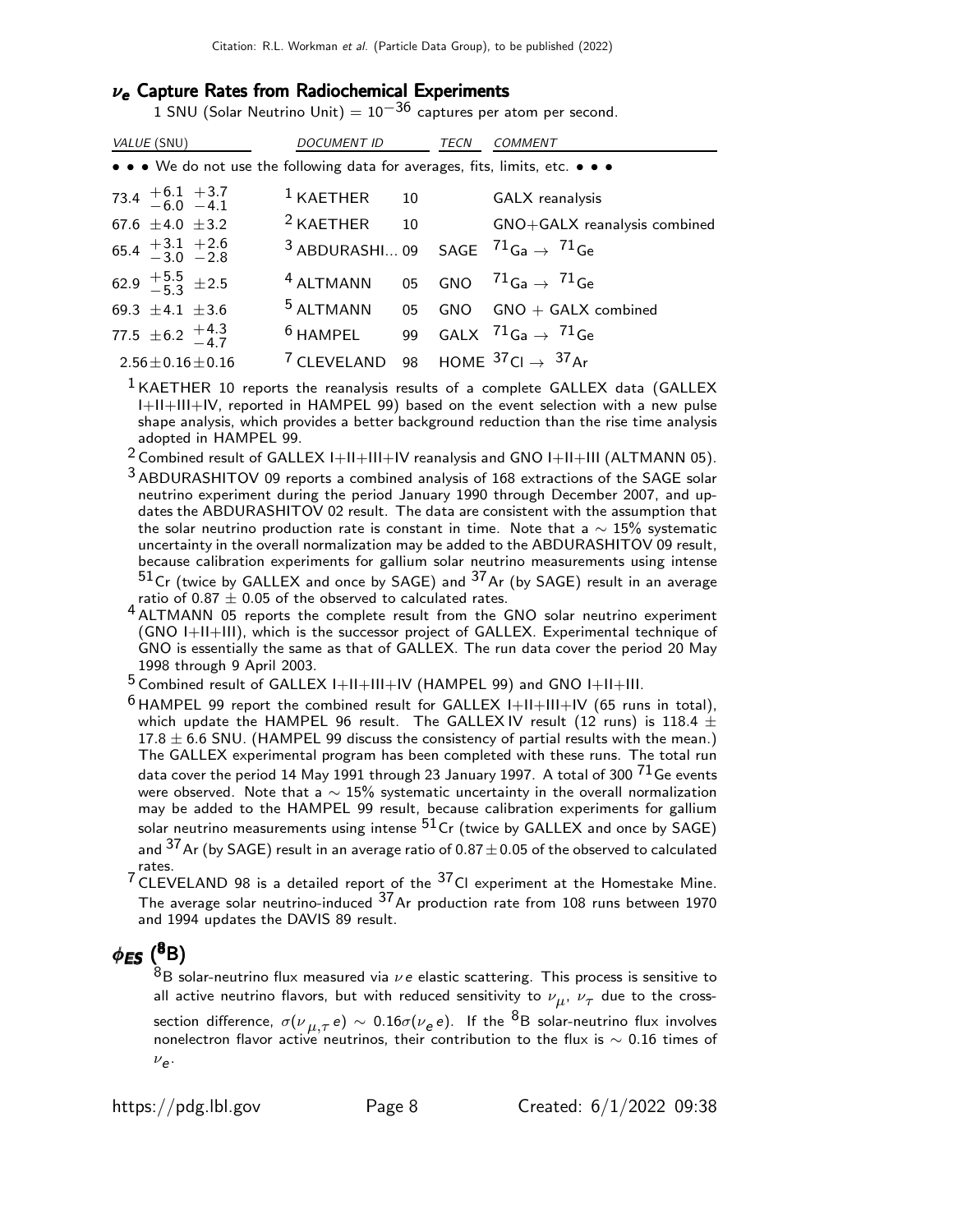| VALUE (10 <sup>6</sup> cm <sup>-2</sup> s <sup>-1</sup> )                     | <b>DOCUMENT ID</b>    |     | <b>TECN</b> | <b>COMMENT</b>                                            |
|-------------------------------------------------------------------------------|-----------------------|-----|-------------|-----------------------------------------------------------|
| • • • We do not use the following data for averages, fits, limits, etc. • • • |                       |     |             |                                                           |
| $+0.17 + 0.07$<br>2.57<br>$-0.18 - 0.07$                                      | <sup>1</sup> AGOSTINI |     |             | 20A BORX average flux                                     |
| $+0.31 + 0.13$<br>2.53<br>$-0.28 - 0.10$                                      | <sup>2</sup> ANDERSON | 19  |             | SNO+ Water phase; average flux                            |
| $+0.17 + 0.07$<br>2.57<br>$-0.18 - 0.07$                                      | <sup>3</sup> AGOSTINI | 18B |             | BORX average flux                                         |
| $2.345 \pm 0.014 \pm 0.036$                                                   | $4$ ABE               |     |             | 16C SKAM SK-I+II+III+IV average flux                      |
| $2.308 \pm 0.020 \begin{array}{c} +0.039 \\ -0.040 \end{array}$               | $5$ ABE               |     |             | 16C SKAM SK-IV average flux                               |
| $2.250 + 0.030 + 0.038$                                                       | $5$ ABE               |     |             | 16C SKAM SK-IV day flux                                   |
| $2.364 \pm 0.029 \pm 0.040$<br>$2.404 \pm 0.039 \pm 0.053$                    | $^5$ ABE<br>$6$ ABE   |     |             | 16C SKAM SK-IV night flux<br>16C SKAM SK-III average flux |
|                                                                               |                       |     |             |                                                           |
| $^{+0.16}_{-0.15}$<br>2.41 $\pm 0.05$                                         | $7$ ABE               | 11  |             | SKAM SK-II average flux                                   |
| 2.38 $\pm$ 0.02 $\pm$ 0.08                                                    | $8$ ABE               | 11  |             | SKAM SK-I average flux                                    |
| 2.77<br>$\pm 0.26 \pm 0.32$                                                   | $9$ ABE               | 11B | KLND        | average flux                                              |
| 2.4<br>±0.4<br>$\pm 0.1$                                                      | 10 BELLINI            | 10A |             | BORX average flux                                         |
| $+0.24 + 0.09$<br>1.77<br>$-0.21$<br>$-0.10$                                  | 11 AHARMIM            | 08  | SNO         | Phase III                                                 |
| $+0.16$<br>$\pm 0.05$<br>2.38<br>$-0.15$                                      | 12 CRAVENS            | 08  |             | SKAM average flux                                         |
| 2.35 $\pm$ 0.02 $\pm$ 0.08                                                    | $13$ HOSAKA           | 06  | <b>SKAM</b> | average flux                                              |
| 2.35 $\pm$ 0.22 $\pm$ 0.15                                                    | <sup>14</sup> AHARMIM | 05A | SNO         | Salty $D_2O$ ; $8B$ shape not con-<br>strained            |
| $+0.15$<br>2.34 $\pm$ 0.23<br>$-0.14$                                         | <sup>14</sup> AHARMIM | 05A | <b>SNO</b>  | Salty $D_2O$ ; <sup>8</sup> B shape con-<br>strained      |
| $+0.24$<br>-0.23<br>2.39<br>$\pm 0.12$                                        | $15$ AHMAD            | 02  | SNO         | average flux                                              |
| $+0.16$<br>± 0.34<br>2.39<br>$-0.14$                                          | $16$ AHMAD            | 01  | <b>SNO</b>  | average flux                                              |
| $2.80 \pm 0.19$<br>$\pm$ 0.33                                                 | 17 FUKUDA             | 96  | KAMI        | average flux                                              |
| $\pm 0.27$<br>2.70                                                            | 17 FUKUDA             | 96  | KAMI        | day flux                                                  |
| $+0.27$<br>2.87<br>$-0.26$                                                    | 17 FUKUDA             | 96  | KAMI        | night flux                                                |

- <sup>1</sup> AGOSTINI 20A obtained this result from the  $\nu_e e$  e elastic scattering rate over the period between January 2008 and December 2016. Uses the same data as AGOSTINI 18B, but the analysis technique is significantly improved.
- <sup>2</sup> ANDERSON 19 reports this result from the  $\nu_e e$  elastic scattering rate using a 69.2 kton·day (or 114.7 days) of exposure from May through December, 2017 during the SNO+ detector's water commissioning phase. The events over the reconstructed electron kinetic energy range of 5–15 MeV were analyzed.
- <sup>3</sup> AGOSTINI 18B obtained this result from the  $\nu_e$  e elastic scattering rate over the period between January 2008 and December 2016.
- <sup>4</sup> ABE 16C reports the combined results of the four phases of the Super-Kamiokande average flux measurements. Here the revised Super-Kamiokande-III result is used.
- 5 ABE 16<sup>C</sup> reports the Super-Kamiokande-IV results for 1664 live days from September 2008 to February 2014. The analysis threshold is total electron energy of 4.0 MeV.
- $^6$  ABE 16C revised the Super-Kamiokande-III average flux value reported in ABE 11. Super-Kamiokande-III results are for 548 live days from August 4, 2006 to August 18, 2008. The analysis threshold is 5.0 MeV, but the event sample in the 5.0–6.5 MeV total electron energy range has a total live time of 298 days.

П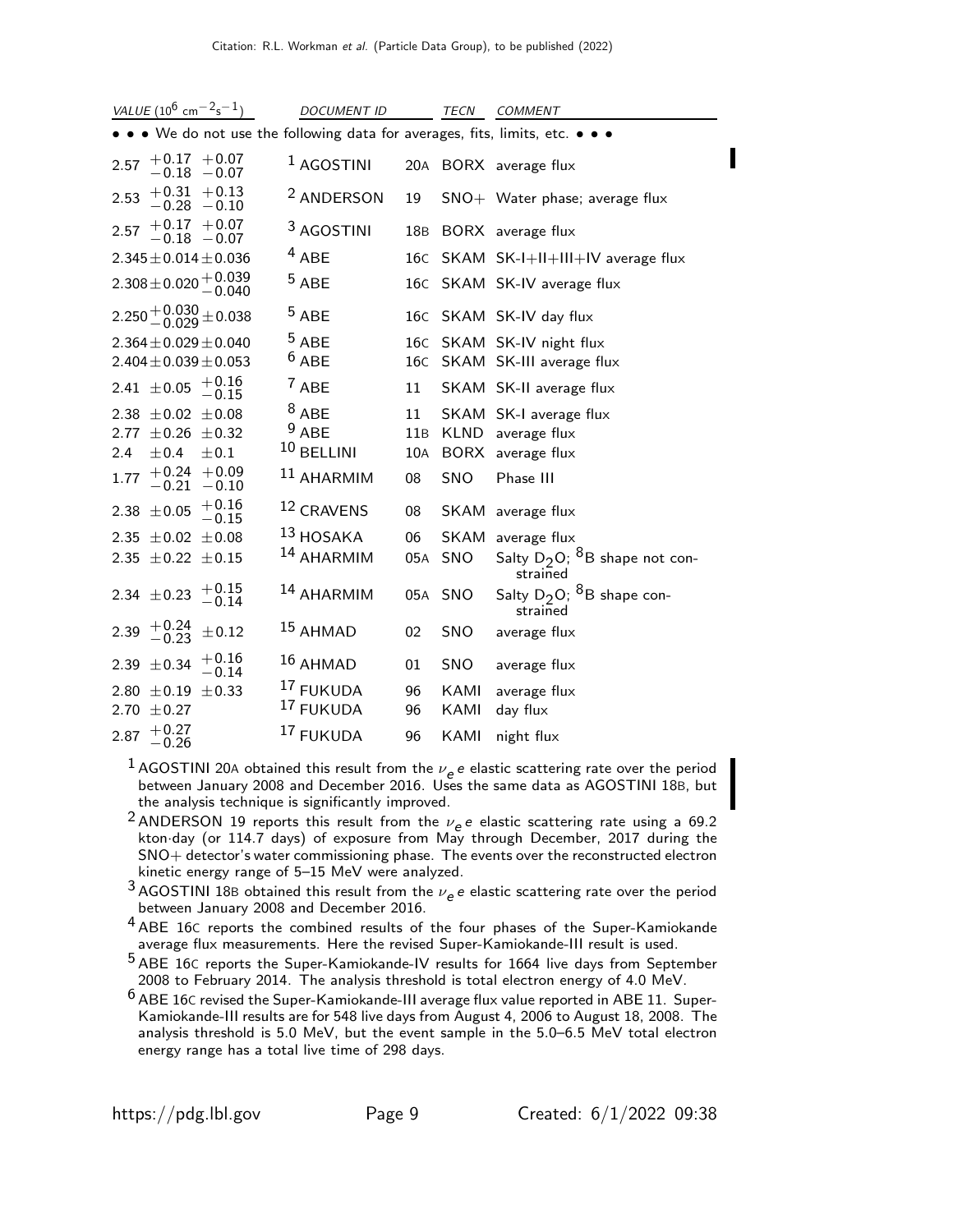$7$  ABE 11 recalculated the Super-Kamiokande-II results using  $8B$  spectrum of WIN-TER 06A.

- $8$  ABE 11 recalculated the Super-Kamiokande-I results using  $8$ B spectrum of WINTER 06A.
- 9 ABE 11B use a 123 kton day exposure of the KamLAND liquid scintillation detector to measure the  $^8\mathsf{B}$  solar neutrino flux. They utilize  $\nu$   $e$  elastic scattering above a reconstructed-energy threshold of 5.5 MeV, corresponding to 5 MeV electron recoil energy. 299 electron recoil candidate events are reported, of which  $157 \pm 23.6$  are assigned to background.
- $10$  BELLINI 10A reports the Borexino result with 3 MeV energy threshold for scattered electrons. The data correspond to 345.3 live days with a target mass of 100 t, between July 15, 2007 and August 23, 2009.
- 11 AHARMIM 08 reports the results from SNO Phase III measurement using an array of  $3$ He proportional counters to measure the rate of NC interactions in heavy water, over the period between November 27, 2004 and November 28, 2006, corresponding to 385.17 live days. A simultaneous fit was made for the number of NC events detected by the proportional counters and the numbers of NC, CC, and ES events detected by the PMTs, where the spectral distributions of the ES and CC events were not constrained to the  ${}^{8}B$ shape.
- 12 CRAVENS 08 reports the Super-Kamiokande-II results for 791 live days from December 2002 to October 2005. The photocathode coverage of the detector is 19% (reduced from 40% of that of Super-Kamiokande-I due to an accident in 2001). The analysis threshold for the average flux is 7 MeV.
- $^{13}$  HOSAKA 06 reports the final results for 1496 live days with Super-Kamiokande-I between May 31, 1996 and July 15, 2001, and replace FUKUDA 02 results. The analysis threshold is 5 MeV except for the first 280 live days (6.5 MeV).
- 14 AHARMIM 05<sup>A</sup> measurements were made with dissolved NaCl (0.195% by weight) in heavy water over the period between July 26, 2001 and August 28, 2003, corresponding to 391.4 live days, and update AHMED 04A. The CC, ES, and NC events were statistically separated. In one method, the  ${}^{8}B$  energy spectrum was not constrained. In the other method, the constraint of an undistorted  ${}^{8}B$  energy spectrum was added for comparison with AHMAD 02 results.
- 15 AHMAD 02 reports the  $8B$  solar-neutrino flux measured via  $\nu e$  elastic scattering above the kinetic energy threshold of 5 MeV. The data correspond to 306.4 live days with SNO between November 2, 1999 and May 28, 2001, and updates AHMAD 01 results.
- 16 AHMAD 01 reports the  ${}^{8}B$  solar-neutrino flux measured via  $\nu e$  elastic scattering above the kinetic energy threshold of 6.75 MeV. The data correspond to 241 live days with SNO between November 2, 1999 and January 15, 2001.
- <sup>17</sup> FUKUDA 96 results are for a total of 2079 live days with Kamiokande II and III from January 1987 through February 1995, covering the entire solar cycle 22, with threshold  $E_{\rho}$  > 9.3 MeV (first 449 days), > 7.5 MeV (middle 794 days), and > 7.0 MeV (last 836 days). These results update the HIRATA 90 result for the average  $8B$  solar-neutrino flux and HIRATA 91 result for the day-night variation in the  ${}^{8}B$  solar-neutrino flux. The total data sample was also analyzed for short-term variations: within experimental errors, no strong correlation of the solar-neutrino flux with the sunspot numbers was found.

# $\phi_{\mathsf{CC}}({}^{8}B)$

 $8B$  solar-neutrino flux measured with charged-current reaction which is sensitive exclusively to  $\nu_{\bm{e}}$ .

| VALUE $(10^6 \text{ cm}^{-2} \text{s}^{-1})$                                                                          | <b>DOCUMENT ID</b>   |  | TECN   | <b>COMMENT</b>                                                     |
|-----------------------------------------------------------------------------------------------------------------------|----------------------|--|--------|--------------------------------------------------------------------|
| $\bullet \bullet \bullet$ We do not use the following data for averages, fits, limits, etc. $\bullet \bullet \bullet$ |                      |  |        |                                                                    |
| $1.67 + 0.05 + 0.07$<br>$-0.04 - 0.08$                                                                                | $^1$ AHARMIM         |  | 08 SNO | Phase III                                                          |
| $1.68 \pm 0.06 \begin{array}{c} +0.08 \\ -0.09 \end{array}$                                                           | <sup>2</sup> AHARMIM |  |        | 05A SNO Salty D <sub>2</sub> O; <sup>8</sup> B shape<br>not const. |
| $\frac{https://pdg.1b1.gov}{%$                                                                                        | Page 10              |  |        | Created: 6/1/2022 09:38                                            |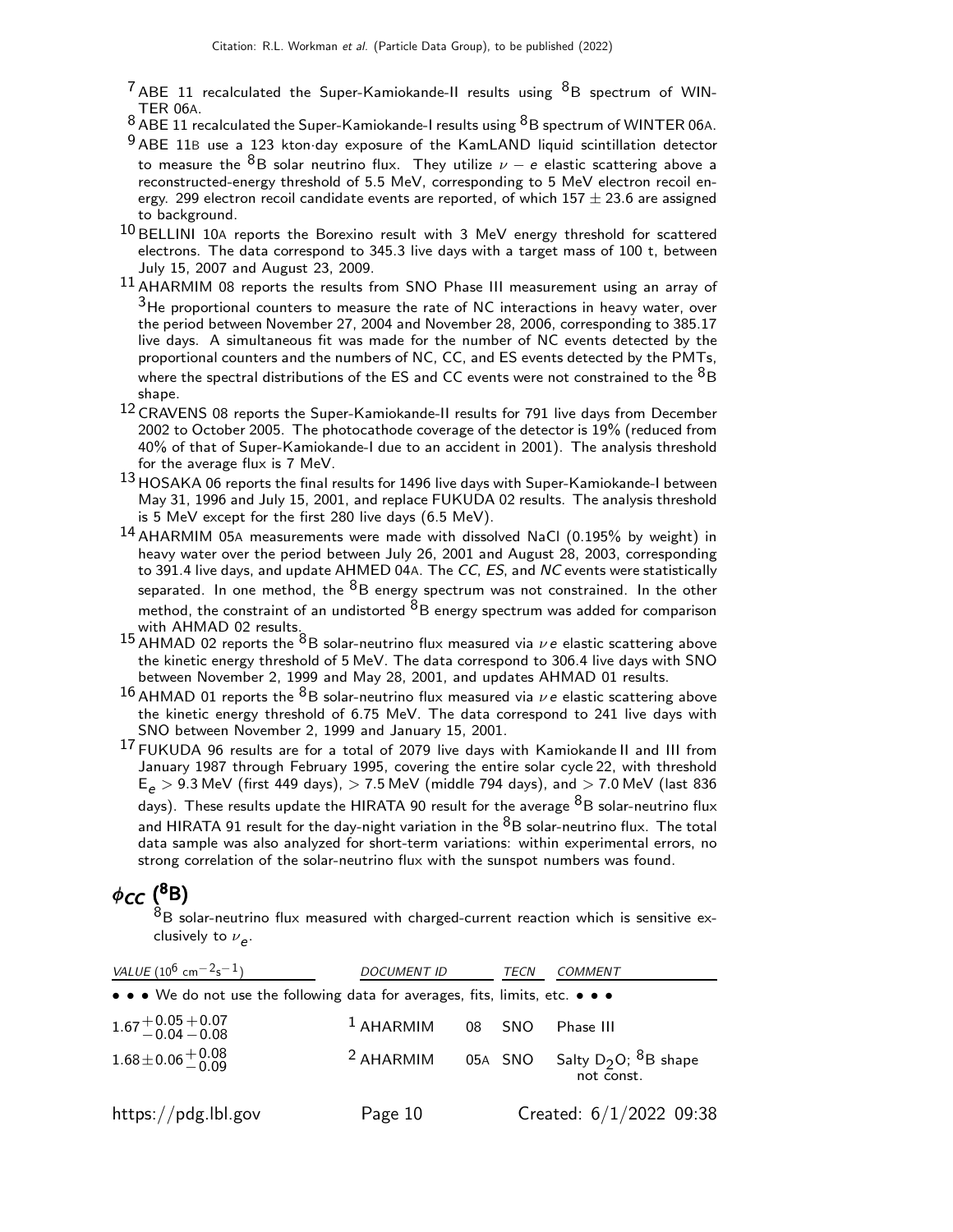| $1.72 \pm 0.05 \pm 0.11$                   | $2$ AHARMIM |  | 05A $\,$ SNO $\,$ Salty D <sub>2</sub> O; $^{8}$ B shape<br>constrained |
|--------------------------------------------|-------------|--|-------------------------------------------------------------------------|
| $1.76^{+0.06}_{-0.05}$ ± 0.09              | $3$ AHMAD   |  | 02 SNO average flux                                                     |
| $1.75 \pm 0.07_{ -0.11}^{ +0.12} \pm 0.05$ | $4$ AHMAD   |  | 01 SNO average flux                                                     |

 $1$  AHARMIM 08 reports the results from SNO Phase III measurement using an array of  $3$ He proportional counters to measure the rate of NC interactions in heavy water, over the period between November 27, 2004 and November 28, 2006, corresponding to 385.17 live days. A simultaneous fit was made for the number of NC events detected by the proportional counters and the numbers of NC, CC, and ES events detected by the PMTs, where the spectral distributions of the ES and CC events were not constrained to the  ${}^{8}B$ shape.

- 2 AHARMIM 05<sup>A</sup> measurements were made with dissolved NaCl (0.195% by weight) in heavy water over the period between July 26, 2001 and August 28, 2003, corresponding to 391.4 live days, and update AHMED 04A. The CC, ES, and NC events were statistically separated. In one method, the  ${}^{8}B$  energy spectrum was not constrained. In the other method, the constraint of an undistorted  ${}^{8}B$  energy spectrum was added for comparison with AHMAD 02 results.
- $3$  AHMAD 02 reports the SNO result of the  $8B$  solar-neutrino flux measured with chargedcurrent reaction on deuterium,  $\nu_e d \rightarrow p \rho e^-$ , above the kinetic energy threshold of 5 MeV. The data correspond to 306.4 live days with SNO between November 2, 1999 and May 28, 2001, and updates AHMAD 01 results. The complete description of the SNO Phase I data set is given in AHARMIM 07.
- $<sup>4</sup>$  AHMAD 01 reports the first SNO result of the  $<sup>8</sup>$ B solar-neutrino flux measured with the</sup></sup> charged-current reaction on deuterium,  $v_e d \rightarrow p p e^-$ , above the kinetic energy threshold of 6.75 MeV. The data correspond to 241 live days with SNO between November 2, 1999 and January 15, 2001.

## φ<sub>NC</sub> ( $^8$ B)

 $^8\mathsf{B}$  solar neutrino flux measured with neutral-current reaction, which is equally sensitive to  $\nu_{\bf e},\,\nu_{\mu},$  and  $\nu_{\tau}.$ 

|                                     | VALUE (10 <sup>6</sup> cm <sup>-2</sup> s <sup>-1</sup> ) | <b>DOCUMENT ID</b>   |    | TECN    | <b>COMMENT</b>                                                                |
|-------------------------------------|-----------------------------------------------------------|----------------------|----|---------|-------------------------------------------------------------------------------|
|                                     |                                                           |                      |    |         | • • • We do not use the following data for averages, fits, limits, etc. • • • |
| 5.25 $\pm$ 0.16 $+$ 0.11<br>-0.13   |                                                           |                      |    |         | <sup>1</sup> AHARMIM 13 SNO All three phases combined                         |
|                                     | $5.140 + 0.160 + 0.132$<br>$-0.158 - 0.117$               | $2$ AHARMIM          | 10 |         | SNO Phase I+II, low threshold                                                 |
|                                     | $5.54$ + 0.33 + 0.36<br>-0.31 -0.34                       | <sup>3</sup> AHARMIM | 08 | SNO     | Phase III, prop. counter $+$ PMT                                              |
| 4.94 $\pm$ 0.21 $^{+0.38}_{-0.34}$  |                                                           | <sup>4</sup> AHARMIM |    | 05A SNO | Salty $D_2O$ ; ${}^8B$ shape not const.                                       |
| 4.81 $\pm$ 0.19 $^{+0.28}_{-0.27}$  |                                                           | <sup>4</sup> AHARMIM |    |         | 05A SNO Salty $D_2O$ ; <sup>8</sup> B shape constrained                       |
| $5.09 + 0.44 + 0.46$<br>-0.43 -0.43 |                                                           | <sup>5</sup> AHMAD   | 02 |         | SNO average flux; $8B$ shape const.                                           |
| 6.42 $\pm 1.57$ $^{+0.55}_{-0.58}$  |                                                           | <sup>5</sup> AHMAD   |    |         | 02 SNO average flux; <sup>8</sup> B shape not const.                          |

 $<sup>1</sup>$  AHARMIM 13 obtained this result from a combined analysis of the data from all three</sup> phases, SNO-I, II, and III. The measurement of the  ${}^{8}B$  flux mostly comes from the NC signal, however, CC contribution is included in the fit.

2 AHARMIM 10 reports this result from a joint analysis of SNO Phase I+II data with the "effective electron kinetic energy" threshold of 3.5 MeV. This result is obtained with a "binned-histogram unconstrained fit" where binned probability distribution functions of the neutrino signal observables were used without any model constraints on the shape of the neutrino spectrum.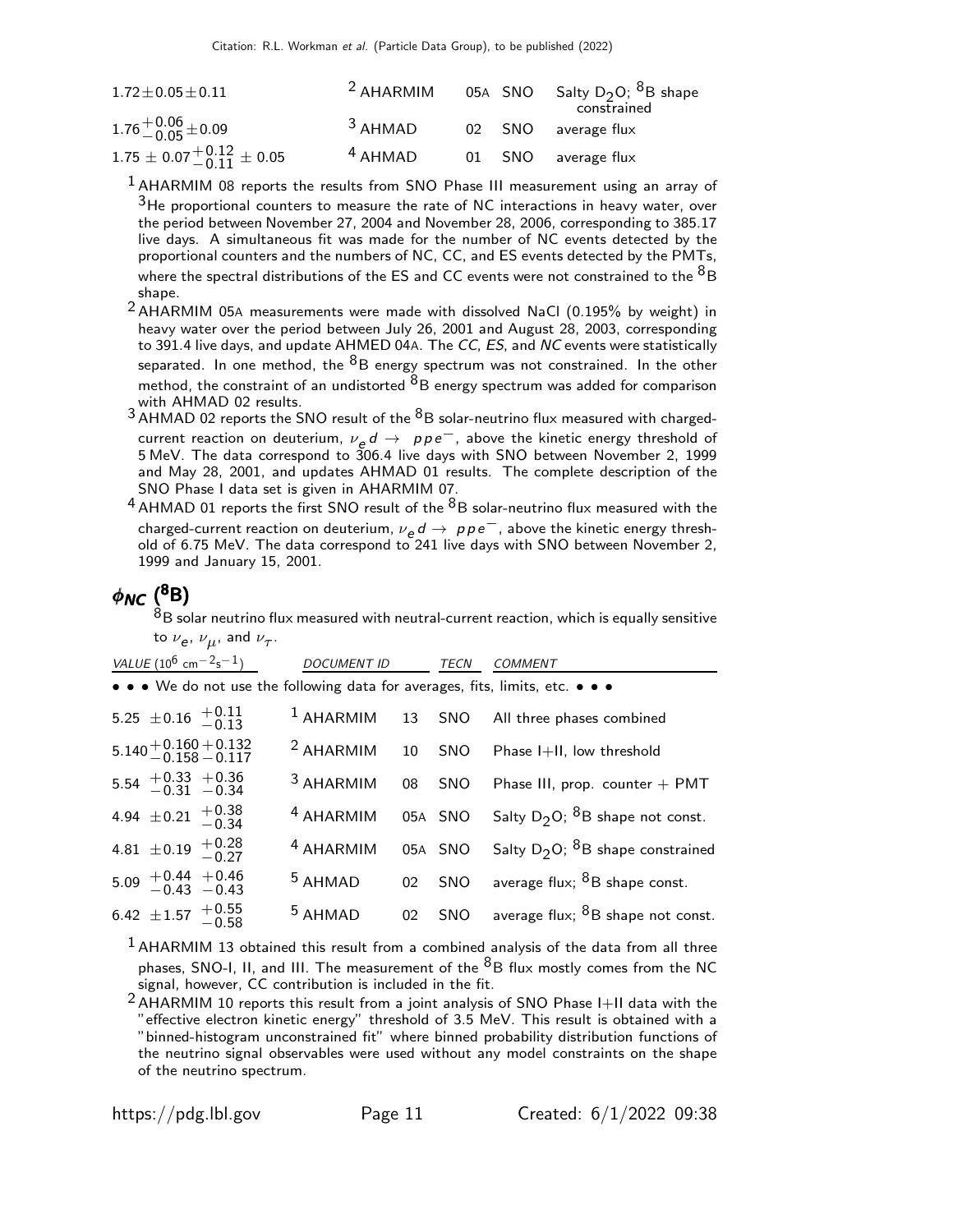- <sup>3</sup> AHARMIM 08 reports the results from SNO Phase III measurement using an array of  $3$ He proportional counters to measure the rate of NC interactions in heavy water, over the period between November 27, 2004 and November 28, 2006, corresponding to 385.17 live days. A simultaneous fit was made for the number of NC events detected by the proportional counters and the numbers of NC, CC, and ES events detected by the PMTs, where the spectral distributions of the ES and CC events were not constrained to the  ${}^{8}B$ shape.
- 4 AHARMIM 05<sup>A</sup> measurements were made with dissolved NaCl (0.195% by weight) in heavy water over the period between July 26, 2001 and August 28, 2003, corresponding to 391.4 live days, and update AHMED 04A. The CC, ES, and NC events were statistically separated. In one method, the  ${}^{8}B$  energy spectrum was not constrained. In the other method, the constraint of an undistorted  ${}^{8}B$  energy spectrum was added for comparison
- with AHMAD 02 results.<br><sup>5</sup> AHMAD 02 reports the first SNO result of the <sup>8</sup>B solar-neutrino flux measured with the neutral-current reaction on deuterium,  $\nu_{\ell} d \rightarrow np \nu_{\ell}$ , above the neutral-current reaction threshold of 2.2 MeV. The data correspond to 306.4 live days with SNO between November 2, 1999 and May 28, 2001. The complete description of the SNO Phase I data set is given in AHARMIM 07.

# $\phi_{\nu_{\mu}+\nu_{\tau}}$  (<sup>8</sup>B)

Nonelectron-flavor active neutrino component  $(\nu_{\mu}^{}$  and  $\nu_{\tau}^{})$  in the  $^8$ B solar-neutrino flux.

| VALUE (10 <sup>6</sup> cm <sup>-2</sup> s <sup>-1</sup> )<br><b>DOCUMENT ID</b> |             | TECN | COMMENT    |                                                                                        |
|---------------------------------------------------------------------------------|-------------|------|------------|----------------------------------------------------------------------------------------|
| • • • We do not use the following data for averages, fits, limits, etc. • • •   |             |      |            |                                                                                        |
| $3.26 \pm 0.25 \begin{array}{c} +0.40 \\ -0.35 \end{array}$                     | $1$ AHARMIM |      | 05A SNO    | From $\phi_{NC}$ , $\phi_{CC}$ , and $\phi_{ES}$ ;<br>$8B$ shape not const.            |
| $3.09 \pm 0.22 \begin{array}{c} +0.30 \\ -0.27 \end{array}$                     | $1$ AHARMIM |      | 05A SNO    | From $\phi_{NC}$ , $\phi_{CC}$ , and $\phi_{ES}$ ;<br><sup>8</sup> B shape constrained |
| $3.41 \pm 0.45 \begin{array}{c} +0.48 \\ -0.45 \end{array}$                     | $2$ AHMAD   | 02   | <b>SNO</b> | From $\phi_{NC}$ , $\phi_{CC}$ , and $\phi_{ES}$                                       |
| $3.69 \pm 1.13$                                                                 | $3$ AHMAD   | 01   |            | Derived from SNO+SuperKam,<br>water Cherenkov                                          |

 $1$  AHARMIM 05A measurements were made with dissolved NaCl (0.195% by weight) in heavy water over the period between July 26, 2001 and August 28, 2003, corresponding to 391.4 live days, and update AHMED 04A. The CC, ES, and NC events were statistically separated. In one method, the  ${}^{8}B$  energy spectrum was not constrained. In the other method, the constraint of an undistorted  ${}^{8}B$  energy spectrum was added for comparison with AHMAD 02 results.

 $^2$  AHMAD 02 deduced the nonelectron-flavor active neutrino component  $(\nu_{\mu}^{\phantom{\dag}}$  and  $\nu_{\tau})$ 

in the  ${}^{8}B$  solar-neutrino flux, by combining the charged-current result, the  $\nu e$  elasticscattering result and the neutral-current result. The complete description of the SNO Phase I data set is given in AHARMIM 07.

 $^3$ AHMAD 01 deduced the nonelectron-flavor active neutrino component  $(\nu_{\mu}^{}$  and  $\nu_{\tau})$  in

the  ${}^{8}B$  solar-neutrino flux, by combining the SNO charged-current result (AHMAD 01) and the Super-Kamiokande  $\nu e$  elastic-scattering result (FUKUDA 01).

#### Total Flux of Active  $pp$  Solar Neutrinos

Total flux of active neutrinos  $(\nu_{\bm e},\nu_{\mu},\nu_{\tau}).$ 

| VALUE (10 <sup>10</sup> cm <sup>-2</sup> s <sup>-1</sup> )                    | <b>DOCUMENT ID</b> | TECN | COMMENT                                |  |
|-------------------------------------------------------------------------------|--------------------|------|----------------------------------------|--|
| • • • We do not use the following data for averages, fits, limits, etc. • • • |                    |      |                                        |  |
| $6.1 \pm 0.5 \begin{array}{c} +0.3 \\ -0.5 \end{array}$                       | $^1$ AGOSTINI      |      | 18B BORX Use $\nu_e$ e scattering rate |  |
| https://pdg.lbl.gov                                                           | Page 12            |      | Created: 6/1/2022 09:38                |  |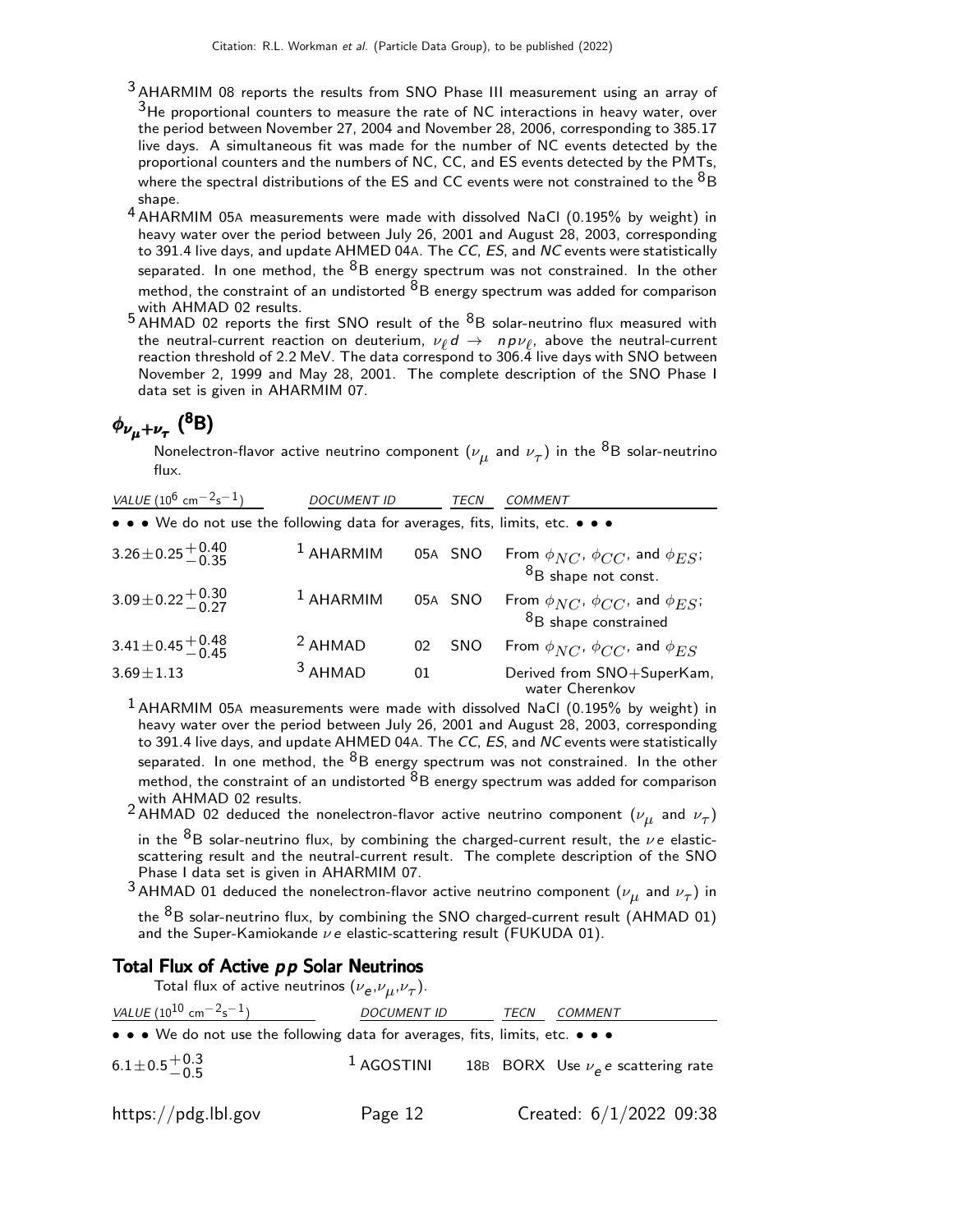1 AGOSTINI 18B obtained this result from the measured  $\nu_e e$  e elastic scattering rate over the period between December 2011 and May 2016, assuming the MSW-LMA oscillation parameters derived by ESTEBAN 17. Assuming a high-metalicity standard solar model, the electron neutrino survival probability for the  $p p$  solar neutrino is calculated to be  $0.57 \pm 0.09$ .

## Total Flux of Active <sup>7</sup>Be Solar Neutrinos

| Total flux of active neutrinos $(\nu_e, \nu_{\mu}, \nu_{\tau}).$ |  |  |  |  |
|------------------------------------------------------------------|--|--|--|--|
|------------------------------------------------------------------|--|--|--|--|

| VALUE (10 <sup>9</sup> cm <sup>-2</sup> s <sup>-1</sup> )                     | <b>DOCUMENT ID</b> | <i>TECN COMMENT</i> |  |
|-------------------------------------------------------------------------------|--------------------|---------------------|--|
| • • • We do not use the following data for averages, fits, limits, etc. • • • |                    |                     |  |

 $^{4.99\pm0.11}_{-0.08}$  $^1$  AGOSTINI  $^1$  18B  $^1$  BORX Use  $\nu_e$  e scattering rate

1 AGOSTINI 18B obtained this result from the measured  $\nu_e e$  e elastic scattering rate over the period between December 2011 and May 2016, assuming the MSW-LMA oscillation parameters derived by ESTEBAN 17. Assuming a high-metalicity standard solar model, the electron neutrino survival probability for the  $\overline{7}$ Be solar neutrino is calculated to be  $0.53 \pm 0.05$ .

#### Total Flux of Active pep Solar Neutrinos

Total flux of active neutrinos  $(\nu_{\bm e},\nu_{\mu},\nu_{\tau}).$ 

| VALUE $(10^8 \text{ cm}^{-2} \text{s}^{-1})$                                  | <b>DOCUMENT ID</b> | <i>TECN COMMENT</i>                    |
|-------------------------------------------------------------------------------|--------------------|----------------------------------------|
| • • • We do not use the following data for averages, fits, limits, etc. • • • |                    |                                        |
| $1.27 \pm 0.19 \begin{array}{c} +0.08 \\ -0.12 \end{array}$                   | $1$ AGOSTINI       | 18B BORX Use $\nu_e e$ scattering rate |

1 AGOSTINI 18B obtained this result from the measured  $\nu_e e$  elastic scattering rate over the period between December 2011 and May 2016, assuming the MSW-LMA oscillation parameters derived by ESTEBAN 17 and a high-metalicity standard solar model. The electron neutrino survival probability for the pep solar neutrino is calculated to be 0.43  $\pm$ 0.11.

### Total Flux of Active <sup>8</sup>B Solar Neutrinos

Total flux of active neutrinos  $(\nu_{\bm e},\,\nu_{\bm \mu},$  and  $\nu_{\bm \tau}).$ 

| VALUE $(10^6 \text{ cm}^{-2} \text{s}^{-1})$ | <b>DOCUMENT ID</b>   | TECN | <b>COMMENT</b>                                                                |
|----------------------------------------------|----------------------|------|-------------------------------------------------------------------------------|
|                                              |                      |      | • • • We do not use the following data for averages, fits, limits, etc. • • • |
| $5.95$ + 0.75 + 0.28<br>-0.71 -0.30          |                      |      | <sup>1</sup> ANDERSON 19 SNO+ Water phase; $\nu_e e$ scattering rate          |
| $5.68$ + 0.39 + 0.03<br>-0.41 -0.03          |                      |      | <sup>2</sup> AGOSTINI 18B BORX From $\nu_e e$ scattering rate                 |
| 5.25 $\pm$ 0.16 $+$ 0.11<br>-0.13            |                      |      | <sup>3</sup> AHARMIM 13 SNO All three phases combined                         |
| $5.046 + 0.159 + 0.107$<br>$-0.152 - 0.123$  | $4$ AHARMIM          |      | 10 SNO From $\phi_{NC}$ in Phase I+II, low<br>threshold                       |
| $5.54$ + 0.33 + 0.36<br>-0.31 -0.34          | <sup>5</sup> AHARMIM |      | 08 SNO $\phi_{NC}$ in Phase III                                               |
| 4.94 $\pm$ 0.21 $+$ 0.38                     | <sup>6</sup> AHARMIM |      | 05A SNO From $\phi_{NC}$ ; <sup>8</sup> B shape not const.                    |
| 4.81 $\pm$ 0.19 $^{+0.28}_{-0.27}$           | $6$ AHARMIM          |      | 05A SNO From $\phi_{NC}$ ; <sup>8</sup> B shape constrained                   |
| $5.09 + 0.44 + 0.46$<br>-0.43 -0.43          | <sup>7</sup> AHMAD   |      | 02 SNO Direct measurement from $\phi_{NC}$                                    |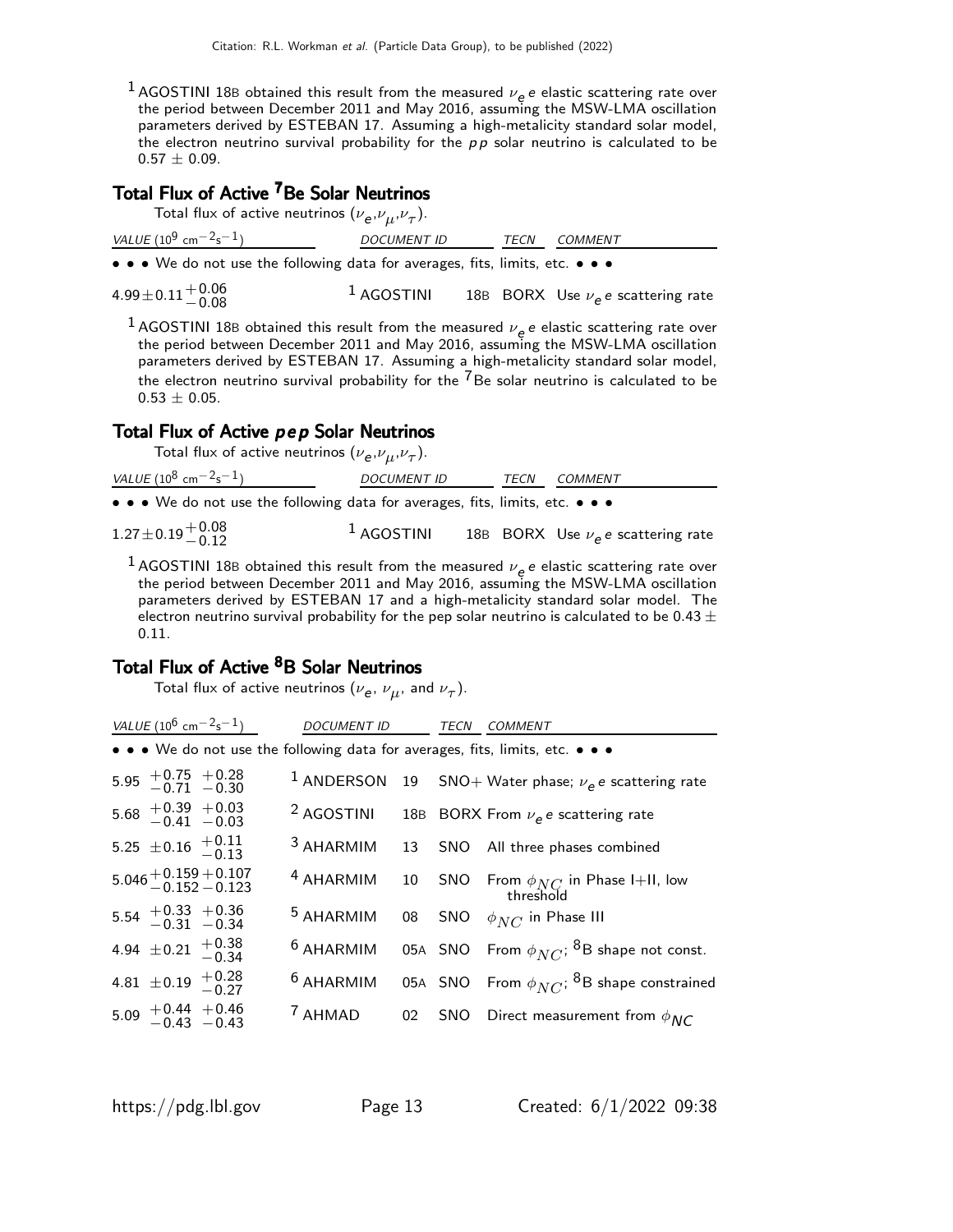5.44  $\pm$ 0.99 <sup>8</sup> AHMAD 01 Derived from SNO+SuperKam, water Cherenkov

- <sup>1</sup> ANDERSON 19 reports this result from the measured  $\nu_e e$  e elastic scattering rate using a 69.2 kton·day (or 114.7 days) of exposure from May through December, 2017 during the SNO+ detector's water commissioning phase, assuming the neutrino mixing parameters given in PDG 16 and a standard solar model given in BAHCALL 05.
- <sup>2</sup> AGOSTINI 18B obtained this result from the measured  $\nu_e e$  e elastic scattering rate over the period between January 2008 and December 2016, assuming the MSW-LMA oscillation parameters derived by ESTEBAN 17. Assuming a high-metalicity standard solar model, the electron neutrino survival probability for the  ${}^{8}B$  solar neutrino is calculated to be
- $3.37 \pm 0.08$ .<br>3 AHARMIM 13 obtained this result from a combined analysis of the data from all three phases, SNO-I, II, and III. The measurement of the  ${}^{8}B$  flux mostly comes from the NC signal, however, CC contribution is included in the fit.
- 4 AHARMIM 10 reports this result from a joint analysis of SNO Phase I+II data with the "effective electron kinetic energy" threshold of 3.5 MeV. This result is obtained with the assumption of unitarity, which relates the NC, CC, and ES rates. The data were fit with the free parameters directly describing the total  ${}^{8}B$  neutrino flux and the energy-dependent  $\nu_{\bm e}$  survival probability.
- 5 AHARMIM 08 reports the results from SNO Phase III measurement using an array of  $3$ He proportional counters to measure the rate of NC interactions in heavy water, over the period between November 27, 2004 and November 28, 2006, corresponding to 385.17 live days. A simultaneous fit was made for the number of NC events detected by the proportional counters and the numbers of NC, CC, and ES events detected by the PMTs, where the spectral distributions of the ES and CC events were not constrained to the  ${}^{8}B$ shape.
- 6 AHARMIM 05<sup>A</sup> measurements were made with dissolved NaCl (0.195% by weight) in heavy water over the period between July 26, 2001 and August 28, 2003, corresponding to 391.4 live days, and update AHMED 04A. The CC, ES, and NC events were statistically separated. In one method, the  ${}^{8}B$  energy spectrum was not constrained. In the other method, the constraint of an undistorted  ${}^{8}B$  energy spectrum was added for comparison with AHMAD 02 results.
- $7$  AHMAD 02 results.<br>T AHMAD 02 determined the total flux of active  $8B$  solar neutrinos by directly measuring the neutral-current reaction,  $\nu_\ell$   $d\to~n$   $p\nu_\ell$ , which is equally sensitive to  $\nu_{\bf e},$   $\nu_\mu$ , and  $\nu_\tau.$ The complete description of the SNO Phase I data set is given in AHARMIM 07.
- $8$  AHMAD 01 deduced the total flux of active  $8B$  solar neutrinos by combining the SNO charged-current result (AHMAD 01) and the Super-Kamiokande  $\nu e$  elastic-scattering result (FUKUDA 01).

#### Total Flux of Active CNO Solar Neutrinos

Total flux of active neutrinos  $(\nu_{\bm e},\nu_{\mu},\nu_{\tau}).$ 

| VALUE $(10^8 \text{ cm}^{-2} \text{ s}^{-1})$ CL%                             | <i>DOCUMENT ID</i> |  | <i>TECN COMMENT</i>                                     |
|-------------------------------------------------------------------------------|--------------------|--|---------------------------------------------------------|
| • • • We do not use the following data for averages, fits, limits, etc. • • • |                    |  |                                                         |
| ${<}7.9$                                                                      |                    |  | $^{-1}$ AGOSTINI 18B BORX Use $\nu_e$ e scattering rate |

<sup>1</sup> AGOSTINI 18B obtained this result from an upper limit of the  $\nu_e e$  e elastic scattering rate for the CNO neutrinos over the period between December 2011 and May 2016, assuming the MSW-LMA oscillation parameters derived by ESTEBAN 17.

#### Total Flux of Active hep Solar Neutrinos

Total flux of active neutrinos  $(\nu_{\bm e},\nu_{\mu},\nu_{\tau}).$ VALUE  $(10^5 \text{ cm}^{-2} \text{s}^{-1})$  CL% DOCUMENT ID TECN COMMENT • • • We do not use the following data for averages, fits, limits, etc.  $\langle 1.8$  90  $^1$  AGOSTINI 20A BORX Use  $\nu_e$  e scattering and  $^{12}C(\nu,\nu')^{12}C^{*}$ https://pdg.lbl.gov Page 14 Created: 6/1/2022 09:38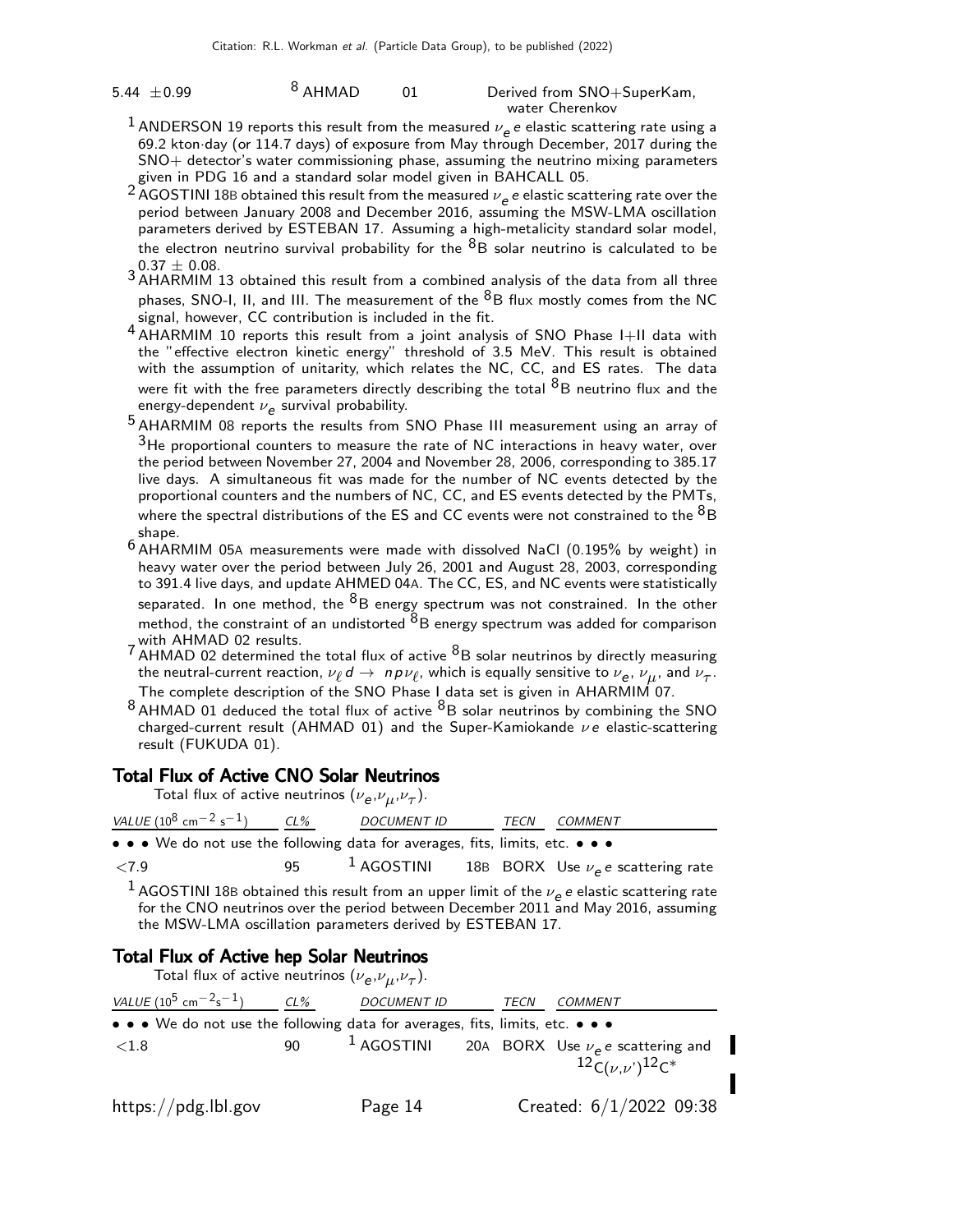| ${<}0.3$ | ۹N  |                       |  | <sup>2</sup> AHARMIM 20 SNO CC, NC, $\nu_e e$ scattering |
|----------|-----|-----------------------|--|----------------------------------------------------------|
| ${<}2.2$ | 90. | <sup>3</sup> AGOSTINI |  | 18B BORX Use $\nu_e$ e scattering rate                   |

- 1 AGOSTINI 20A obtained this result from an upper limit of the  $\nu_e e$  elastic scattering rate and NC-mediated inelastic scattering on carbon nuclei with 15.1 MeV deexcitation  $\gamma$ -ray for the hep neutrino. The dataset corresponds to an effective exposure of 0.745 kt·yr from November 2009 to October 2017. A FADC DAQ system, optimized for the acquisition of high-energy events was used for data collection. The MSW-LMA oscillation parameters derived by ESTEBAN 17 were assumed.
- 2 AHARMIM 20 uses the entire SNO dataset, corresponding to 2.47 kton·yrs of exposure after fiducialization. With the  $D_2O$  target, SNO was sensitive to charged current, neutral current, and elastic scattering channels.
- <sup>3</sup> AGOSTINI 18B obtained this result from an upper limit of the  $\nu_e e$  elastic scattering rate for the hep neutrino using the dataset corresponding to an exposure of 0.8 kt·yr and assuming the MSW-LMA oscillation parameters derived by ESTEBAN 17.

## Day-Night Asymmetry (<sup>8</sup>B)

 $\mathcal{A} = (\phi_{\mathsf{night}} ~-~ \phi_{\mathsf{day}})~/~ \phi_{\mathsf{average}}$ 

| <b>VALUE</b>                                                                  | <b>DOCUMENT ID</b>   |     | TECN       | <b>COMMENT</b>                                                               |
|-------------------------------------------------------------------------------|----------------------|-----|------------|------------------------------------------------------------------------------|
| $0.033 \pm 0.010 \pm 0.005$                                                   | $1$ ABE              |     |            | 16C SKAM SK combined; Based on $\phi_{ES}$                                   |
| • • • We do not use the following data for averages, fits, limits, etc. • • • |                      |     |            |                                                                              |
| $0.036 \pm 0.016 \pm 0.006$                                                   | $2$ ABE              |     |            | 16C SKAM SK-IV; Based on $\phi_{ES}$                                         |
| $0.032 \pm 0.011 \pm 0.005$                                                   | <sup>3</sup> RENSHAW |     |            | 14 SKAM Based on $\phi_{ES}$                                                 |
| $0.063 \pm 0.042 \pm 0.037$                                                   | <sup>4</sup> CRAVENS | 08  |            | SKAM Based on $\phi_{ES}$                                                    |
| $0.021 \pm 0.020 \pm 0.012$<br>-0.013                                         | <sup>5</sup> HOSAKA  | 06  |            | SKAM Based on $\phi_{ES}$                                                    |
| $0.017 \pm 0.016 \pm 0.012$<br>0.013                                          | $6$ HOSAKA           | 06  |            | SKAM Fitted in the LMA region                                                |
| $-0.056 \pm 0.074 \pm 0.053$                                                  | <sup>7</sup> AHARMIM |     |            | 05A SNO From salty SNO $\phi_{CC}$                                           |
| $-0.037 \pm 0.063 \pm 0.032$                                                  | <sup>7</sup> AHARMIM |     |            | 05A SNO From salty SNO $\phi_{CC}^-$ ; const.<br>of no $\phi_{NC}$ asymmetry |
| $0.14 \pm 0.063 + 0.015$<br>-0.014                                            | <sup>8</sup> AHMAD   | 02B | <b>SNO</b> | Derived from SNO $\phi_{CC}$                                                 |
| $0.07 \pm 0.049 \begin{array}{c} +0.013 \\ -0.012 \end{array}$                | <sup>9</sup> AHMAD   | 02B | <b>SNO</b> | Const. of no $\phi_{NC}$ asymmetry                                           |

 $<sup>1</sup>$  ABE 16C reports the combined day-night flux asymmetry results of the four phases of</sup> the Super-Kamiokande measurements. Amplitude fit method is used. See footnote to RENSHAW 14.

- 2 ABE 16C reports the Super-Kamiokande-IV results for 1664 live days from September 2008 to February 2014. The analysis threshold for day-night flux asymmetry is recoil electron energy of 4.49 MeV (total electron energy of 5.0 MeV). Amplitude fit method is used. See footnote to RENSHAW 14.
- 3 B used. See Rothere to HERSHAW 14 obtains this result by using the "amplitude fit" introduced in SMY 04. The data from the Super-Kamiokande(SK)-I, -II, -III, and 1306 live days of the SK-IV measurements are used. The analysis threshold is recoil-electron kinetic energy of 4.5 MeV for SK-III, and SK-IV except for 250 live days in SK-III (6.0 MeV). The analysis threshold for SK-I and SK-II is the same as in the previous reports. (Note that in the previous SK solar-neutrino results, the analysis threshold is quoted as recoil-electron total energy.) This day-night asymmetry result is consistent with neutrino oscillations for 4  $\times$   $10^{-5}$  eV $^2$   $\,<\,$   $\Delta$ m $^2_{21}$   $\,<\,$  7  $\times$   $10^{-5}$  eV $^2$  and large mixing values of  $\theta_{12}$  at the 68% CL.
- 4 CRAVENS 08 reports the Super-Kamiokande-II results for 791 live days from December 2002 to October 2005. The photocathode coverage of the detector is 19% (reduced from 40% of that of Super-Kamiokande-I due to an accident in 2001). The analysis threshold for the day and night fluxes is 7.5 MeV except for the first 159 live days (8.0 MeV).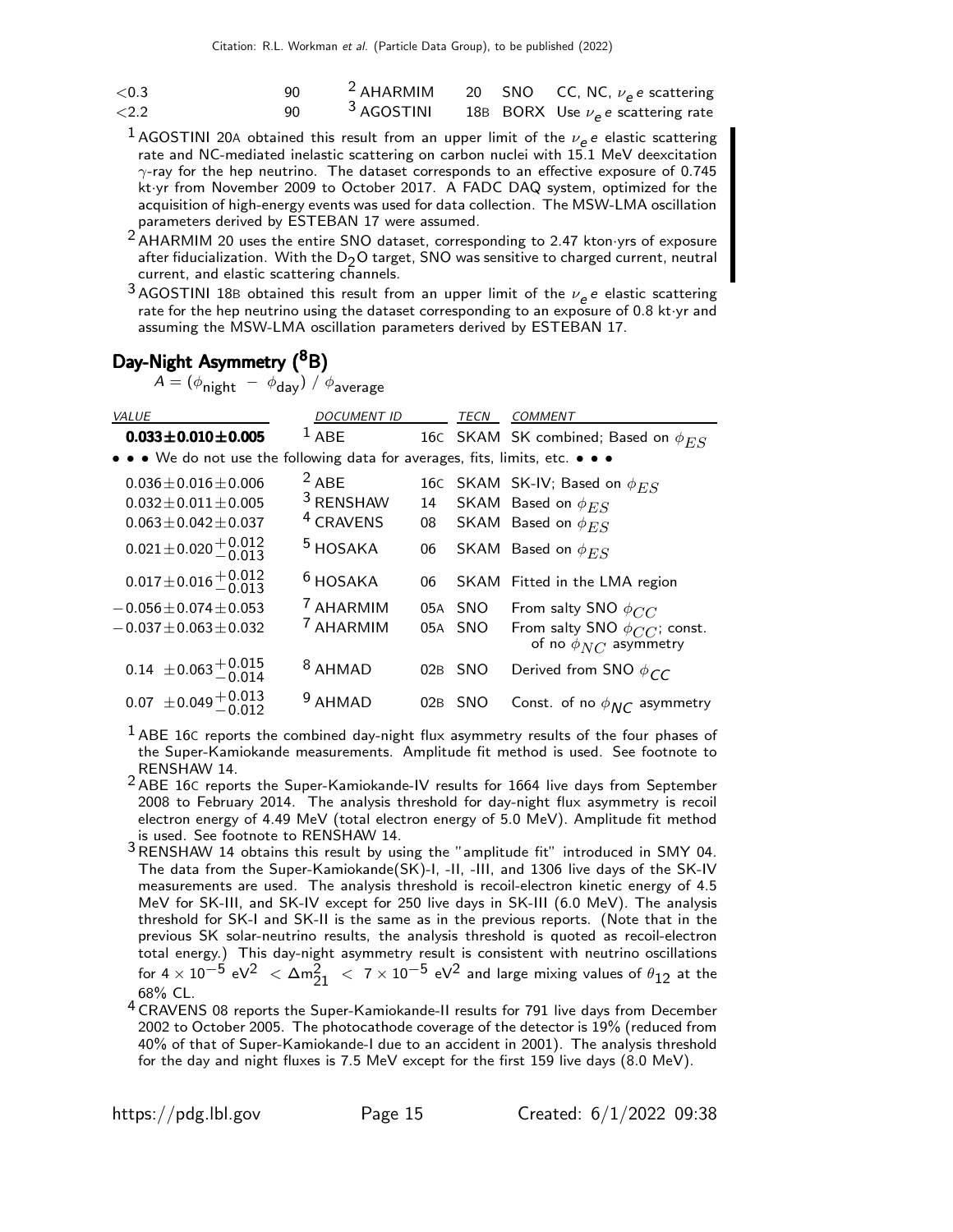- <sup>5</sup> HOSAKA 06 reports the final results for 1496 live days with Super-Kamiokande-I between May 31, 1996 and July 15, 2001, and replace FUKUDA 02 results. The analysis threshold is 5 MeV except for the first 280 live days (6.5 MeV).
- $6$  This result with reduced statistical uncertainty is obtained by assuming two-neutrino oscillations within the LMA (large mixing angle) region and by fitting the time variation of the solar neutrino flux measured via  $\nu_e$  elastic scattering to the variations expected from neutrino oscillations. For details, see SMY 04. There is an additional small systematic error of  $\pm 0.0004$  coming from uncertainty of oscillation parameters.
- $7$  AHARMIM 05A measurements were made with dissolved NaCl (0.195% by weight) in heavy water over the period between July 26, 2001 and August 28, 2003, with 176.5 days of the live time recorded during the day and 214.9 days during the night. This result is obtained with the spectral distribution of the CC events not constrained to the  ${}^{8}B$  shape.
- 8 AHMAD 02B results are based on the charged-current interactions recorded between November 2, 1999 and May 28, 2001, with the day and night live times of 128.5 and 177.9 days, respectively. The complete description of the SNO Phase I data set is given in AHARMIM 07.
- 9 AHMAD 02B results are derived from the charged-current interactions, neutral-current interactions, and  $\nu e$  elastic scattering, with the total flux of active neutrinos constrained to have no asymmetry. The data were recorded between November 2, 1999 and May 28, 2001, with the day and night live times of 128.5 and 177.9 days, respectively. The complete description of the SNO Phase I data set is given in AHARMIM 07.

# $\phi_{\textsf{ES}}$   $(^{7}$ Be)

 $^{7}$ Be solar-neutrino flux measured via  $\nu_{e}$  elastic scattering. This process is sensitive to all active neutrino flavors, but with reduced sensitivity to  $\nu_{\mu},\,\nu_{\tau}$  due to the crosssection difference,  $\sigma({\nu}_{\mu,\tau}^{}e)\sim$  0.2  $\sigma({\nu}_e^{}e)$ . If the  $^7$ Be solar-neutrino flux involves nonelectron flavor active neutrinos, their contribution to the flux is  $\sim$  0.2 times that of  $\nu_e$ .

| VALUE (10 <sup>9</sup> cm <sup>-2</sup> s <sup>-1</sup> )                     | <b>DOCUMENT ID</b> |  |  | <b>COMMENT</b>        |
|-------------------------------------------------------------------------------|--------------------|--|--|-----------------------|
| • • • We do not use the following data for averages, fits, limits, etc. • • • |                    |  |  |                       |
| $3.26 \pm 0.52$                                                               | $1$ GANDO          |  |  | 15 KLND average flux  |
| $3.10 \pm 0.15$                                                               | $2$ BELLINI        |  |  | 11A BORX average flux |
|                                                                               |                    |  |  |                       |

 $<sup>1</sup>$  GANDO 15 uses 165.4 kton·day exposure of the KamLAND liquid scintillator detector</sup> to measure the 862 keV <sup>7</sup>Be solar neutrino flux via  $\nu - e$  elastic scattering

<sup>2</sup> BELLINI 11A reports the <sup>7</sup>Be solar neutrino flux measured via  $\nu - e$  elastic scattering. The data correspond to 740.7 live days between May 16, 2007 and May 8, 2010, and also correspond to 153.6 ton·year fiducial exposure. BELLINI 11A measured the 862 keV  $^{7}$ Be solar neutrino flux, which is an 89.6% branch of the  $^{7}$ Be solar neutrino flux, to be  $(2.78 \pm 0.13) \times 10^9$  cm<sup>-2</sup> s<sup>-1</sup>. Supercedes ARPESELLA 08A.

### $\phi_{ES}$  (pep)

 $p\,e\,p$  solar-neutrino flux measured via  $\nu_{\bm{e}}$  elastic scattering. This process is sensitive to all active neutrino flavors, but with reduced sensitivity to  $\nu_{\boldsymbol{\mu}},\,\nu_{\tau}$  due to the cross section difference,  $\sigma(\nu_{\mu, \tau}\,$  e)  $\sim$   $\,$  0.2  $\sigma(\nu_e\, e)$ . If the  $\rho\, e\, \rho$  solar-neutrino flux involves non-electron flavor active neutrinos, their contribution to the flux is ∼ 0.2 times that of  $\nu_e$ .

| VALUE ( $10^8$ cm <sup>-2</sup> s <sup>-1</sup> )                             | <b>DOCUMENT ID</b> | TECN | COMMENT               |
|-------------------------------------------------------------------------------|--------------------|------|-----------------------|
| • • • We do not use the following data for averages, fits, limits, etc. • • • |                    |      |                       |
| $1.0 \pm 0.2$                                                                 | $1$ BELLINI        |      | 12A BORX average flux |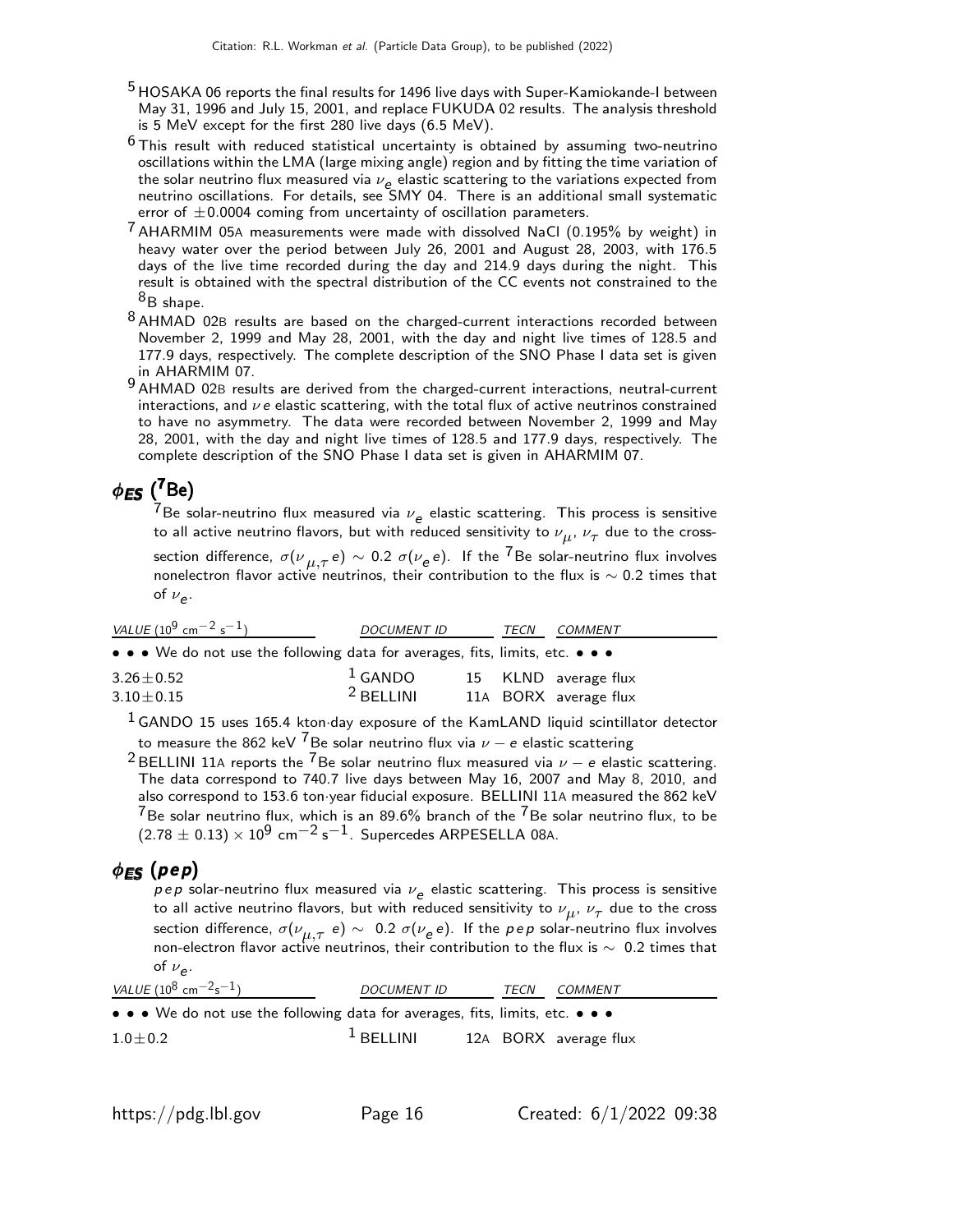<sup>1</sup> BELLINI 12A reports 1.44 MeV  $p e p$  solar-neutrino flux measured via  $\nu_e$  elastic scattering. The data were collected between January 13, 2008 and May 9, 2010, corresponding to 20,4009 ton·day fiducial exposure. The listed flux value is calculated from the observed rate of pep solar neutrino interactions in Borexino (3.1  $\pm$  0.6  $\pm$  0.3 counts/(day·100 ton)) and the corresponding rate expected for no neutrino flavor oscillations (4.47  $\pm$  0.05 counts/(day-100 ton)), using the SSM prediction for the  $pep$  solar neutrino flux of  $(1.441 \pm 0.012) \times 10^8$  cm<sup>-2</sup>s<sup>-1</sup>.

## $\phi$ <sub>FS</sub> (CNO)

CNO solar-neutrino flux measured via  $\nu_{\bm{e}}$  elastic scattering. This process is sensitive to all active neutrino flavors, but with reduced sensitivity to  $\nu_{\boldsymbol{\mu}},\,\nu_{\boldsymbol{\tau}}$  due to the cross section difference,  $\sigma(\nu_{\mu,\tau}$  e)  $\sim$  0.2  $\sigma(\nu_{\bm e}^{\phantom{\dagger}}$ e). If the CNO solar-neutrino flux involves non-electron flavor active neutrinos, their contribution to the flux is ∼ 0.2 times that of  $\nu_e$ .

| VALUE $(10^8 \text{ cm}^{-2} \text{s}^{-1})$ CL%                              |     | <i>DOCUMENT ID</i> | TECN | <i>COMMENT</i>                    |  |
|-------------------------------------------------------------------------------|-----|--------------------|------|-----------------------------------|--|
| • • • We do not use the following data for averages, fits, limits, etc. • • • |     |                    |      |                                   |  |
| $\langle 7.7$                                                                 | 90. | $1$ BELLINI        |      | 12A BORX MSW-LMA solution assumed |  |

 $^1$ BELLINI 12A reports an upper limit of the CNO solar neutrino flux measured via  $\nu_e$ elastic scattering. The data were collected between January 13, 2008 and May 9, 2010, corresponding to 20,409 ton·day fiducial exposure.

### $\phi_{ES}(pp)$

pp solar-neutrino flux measured via  $\nu e$  elastic scattering. This process is sensitive to all active neutrino flavors, but with reduced sensitivity to  $\nu_{\boldsymbol{\mu}},\,\nu_{\tau}$  due to the cross section difference,  $\sigma(\nu_{\mu,\tau}$  e)  $\sim$   $\,$  0.3  $\sigma(\nu_{\bm e}^{\,}e)$ . If the  $\rho\,p$  solar-neutrino flux involves nonelectron flavor active neutrinos, their contribution to the flux is  $\sim~$  0.3 times of  $\nu_{\bm{e}}.$ 

| VALUE (10 <sup>10</sup> cm <sup>-2</sup> s <sup>-1</sup> )                    | <b>DOCUMENT ID</b> | <b>TECN</b> | COMMENT               |  |
|-------------------------------------------------------------------------------|--------------------|-------------|-----------------------|--|
| • • • We do not use the following data for averages, fits, limits, etc. • • • |                    |             |                       |  |
| $4.4 \pm 0.5$                                                                 | $1$ BELLINI        |             | 14A BORX average flux |  |

 $4.4 \pm 0.5$ 

<sup>1</sup> BELLINI 14A reports pp solar-neutrino flux measured via  $\nu e$  elastic scattering. The data were collected between January 2012 and May 2013, corresponding to 408 days of data. The pp neutrino interaction rate in Borexino is measured to be  $144 \pm 13 \pm 10$ counts/(day·100 ton) by fitting the measured energy spectrum of events in the 165–590  $keV$  recoil electron kinetic energy window with the expected signal  $+$  background spectrum. The listed flux value  $\phi_{ES}(p p)$  is calculated from the observed rate and the number of  $(3.307 \pm 0.003) \times 10^{31}$  electrons for 100 tons of the Borexino scintillator, and the  $\nu_e$ integrated cross section over the  $p\,p$  neutrino spectrum,  $\sigma(\nu_{\bf e}\, {\bf e}) = 11.38 \times 10^{-46}$  cm $^2$ .

## $\phi_{CC}(pp)$

 $pp$  solar-neutrino flux measured with charged-current reaction which is sensitive exclusively to  $\nu_e$ .

| VALUE $(10^{10}$ cm <sup>-2</sup> s <sup>-1</sup> )                           | <b>DOCUMENT ID</b>   | TECN | COMMENT                        |
|-------------------------------------------------------------------------------|----------------------|------|--------------------------------|
| • • • We do not use the following data for averages, fits, limits, etc. • • • |                      |      |                                |
| $3.38 \pm 0.47$                                                               | $1$ ABDURASHI 09 FIT |      | Fit existing solar- $\nu$ data |

 $1$  ABDURASHITOV 09 reports the pp solar-neutrino flux derived from the Ga solar neutrino capture rate by subtracting contributions from  ${}^{8}B$ ,  ${}^{7}Be$ ,  $p \, e \, p$  and CNO solar neutrino fluxes determined by other solar neutrino experiments as well as neutrino oscillation parameters determined from available world neutrino oscillation data.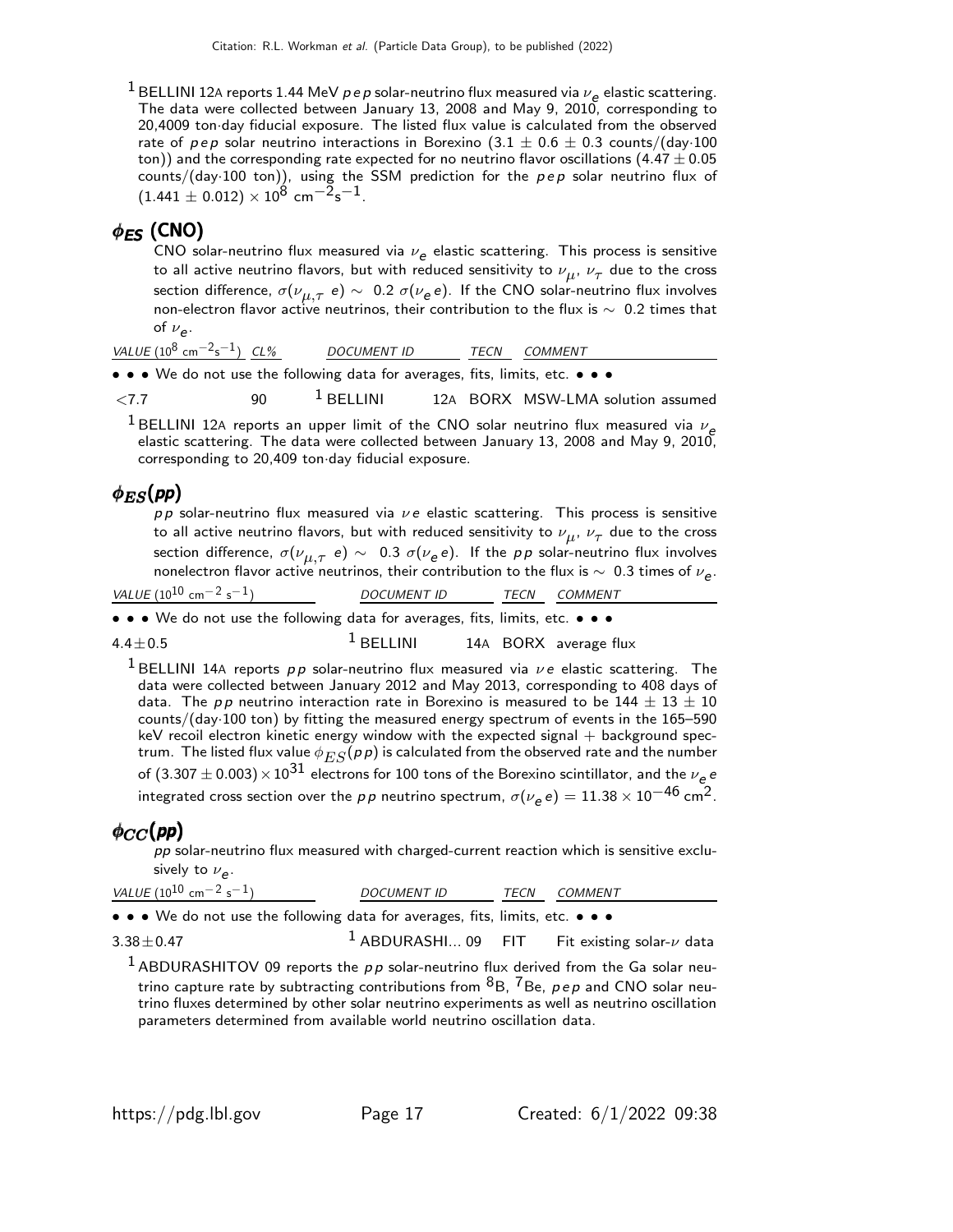## $\phi_{ES}$  (hep)

hep solar-neutrino flux measured via  $\nu e$  elastic scattering. This process is sensitive to all active neutrino flavors, but with reduced sensitivity to  $\nu_{\mu},\,\nu_{\tau}$  due to the crosssection difference,  $\sigma(\nu_{\,\,\mu,\tau}\,e)\,\sim\,0.16\sigma(\nu_e\,e)$ . If the hep solar-neutrino flux involves nonelectron flavor active neutrinos, their contribution to the flux is  $\sim 0.16$  times of  $v_{e}$ .

| VALUE $(10^3 \text{ cm}^{-2} \text{s}^{-1})$ CL%                                                                      |              | <i>DOCUMENT ID</i> | TECN |  |  |
|-----------------------------------------------------------------------------------------------------------------------|--------------|--------------------|------|--|--|
| $\bullet \bullet \bullet$ We do not use the following data for averages, fits, limits, etc. $\bullet \bullet \bullet$ |              |                    |      |  |  |
| $\langle 73 \rangle$                                                                                                  | $90^{\circ}$ | $1$ HOSAKA 06 SKAM |      |  |  |

1 HOSAKA 06 result is obtained from the recoil electron energy window of 18–21 MeV, and updates FUKUDA 01 result.

# $\phi_{\overline{\nu}_e}$  (<sup>8</sup>B)

Searches are made for electron antineutrino flux from the Sun. Flux limits listed here are derived relative to the BS05(OP) Standard Solar Model  ${}^{8}B$  solar neutrino flux  $(5.69\times10^6$  cm $^{-2}$  s $^{-1})$ , with an assumption that solar  $\overline{\nu}_e$ s follow an unoscillated  $^8\text{B}$ neutrino spectrum.

| VALUE $(\%)$                                                                  | $CL\%$ | <b>DOCUMENT ID</b>   |    | <b>TECN</b> | <b>COMMENT</b>                                                                     |
|-------------------------------------------------------------------------------|--------|----------------------|----|-------------|------------------------------------------------------------------------------------|
| • • • We do not use the following data for averages, fits, limits, etc. • • • |        |                      |    |             |                                                                                    |
| < 0.0072                                                                      | 90     | $1$ AGOSTINI         | 21 |             | BORX $E_{\overline{\nu}_e} > 1.8$ MeV                                              |
| < 0.013                                                                       | 90     | <sup>2</sup> BELLINI | 11 |             | BORX $E_{\overline{\nu}_e} > 1.8$ MeV                                              |
| ${<}1.9$                                                                      | 90     | $3$ BALATA           | 06 |             | $\textsf{CNTR}~~1.8\textsf{<}\ \textsf{E}_{\overline{\nu}_a} < 20.0\ \textsf{MeV}$ |
| < 0.72                                                                        | 90     | AHARMIM              | 04 |             | SNO $4.0 < E_{\overline{\nu}_e} < 14.8$ MeV                                        |
| < 0.022                                                                       | 90     | <b>EGUCHI</b>        | 04 |             | KLND 8.3 $<$ E <sub><math>\overline{\nu}_e</math></sub> $<$ 14.8 MeV               |
| ${<}0.7$                                                                      | 90     | GANDO                | 03 |             | SKAM 8.0< $\mathsf{E}_{\overline{\nu}_e}$ < 20.0 MeV                               |
| ${<}1.7$                                                                      | 90     | <b>AGLIETTA</b>      | 96 | <b>LSD</b>  | $7<\mathsf{E}_{\overline{\nu}_a}< 17\,\, \mathsf{MeV}$                             |
|                                                                               |        |                      |    |             |                                                                                    |

 $^1$  AGOSTINI 21 derived this result relative to the Standard Solar Model  $^8$ B solar neutrino flux, under an assumption of high solar metallicity, of 5.46  $(1 \pm 0.12) \times 10^6$  cm<sup>-2</sup>s<sup>-1</sup> (see VINYOLES 17).

2 Superseded by AGOSTINI 21.

<sup>3</sup> BALATA 06 obtained this result from the search for  $\overline{\nu}_e$  interactions with Counting Test Facility (the prototype of the Borexino detector).

### (B) Three-neutrino mixing parameters

# sin $^2(\theta_{12})$

| If an experiment reports $\sin^2(2\theta_{12})$ we convert the value to $\sin^2(\theta_{12})$ . |                    |         |            |                              |  |  |  |
|-------------------------------------------------------------------------------------------------|--------------------|---------|------------|------------------------------|--|--|--|
| VALUE                                                                                           | <b>DOCUMENT ID</b> |         | TECN       | <b>COMMENT</b>               |  |  |  |
| $0.307 + 0.013$                                                                                 | $1$ ABE            |         | 16C FIT    | KamLAND+global solar; $3\nu$ |  |  |  |
| • • • We do not use the following data for averages, fits, limits, etc. • • •                   |                    |         |            |                              |  |  |  |
| $0.318 \pm 0.016$                                                                               | <sup>2</sup> SALAS | 21      | <b>FIT</b> | global fit                   |  |  |  |
| $0.304 \pm 0.012$                                                                               | $3$ ESTEBAN        | 20A FIT |            | Global fit                   |  |  |  |
| $0.320 + 0.020$<br>$-0.016$                                                                     | <b>DE-SALAS</b>    | 18      | <b>FIT</b> | Global fit                   |  |  |  |
| $0.310 \pm 0.014$                                                                               | $4$ ABE            |         | 16C FIT    | SKAM+SNO; $3\nu$             |  |  |  |
|                                                                                                 |                    |         |            |                              |  |  |  |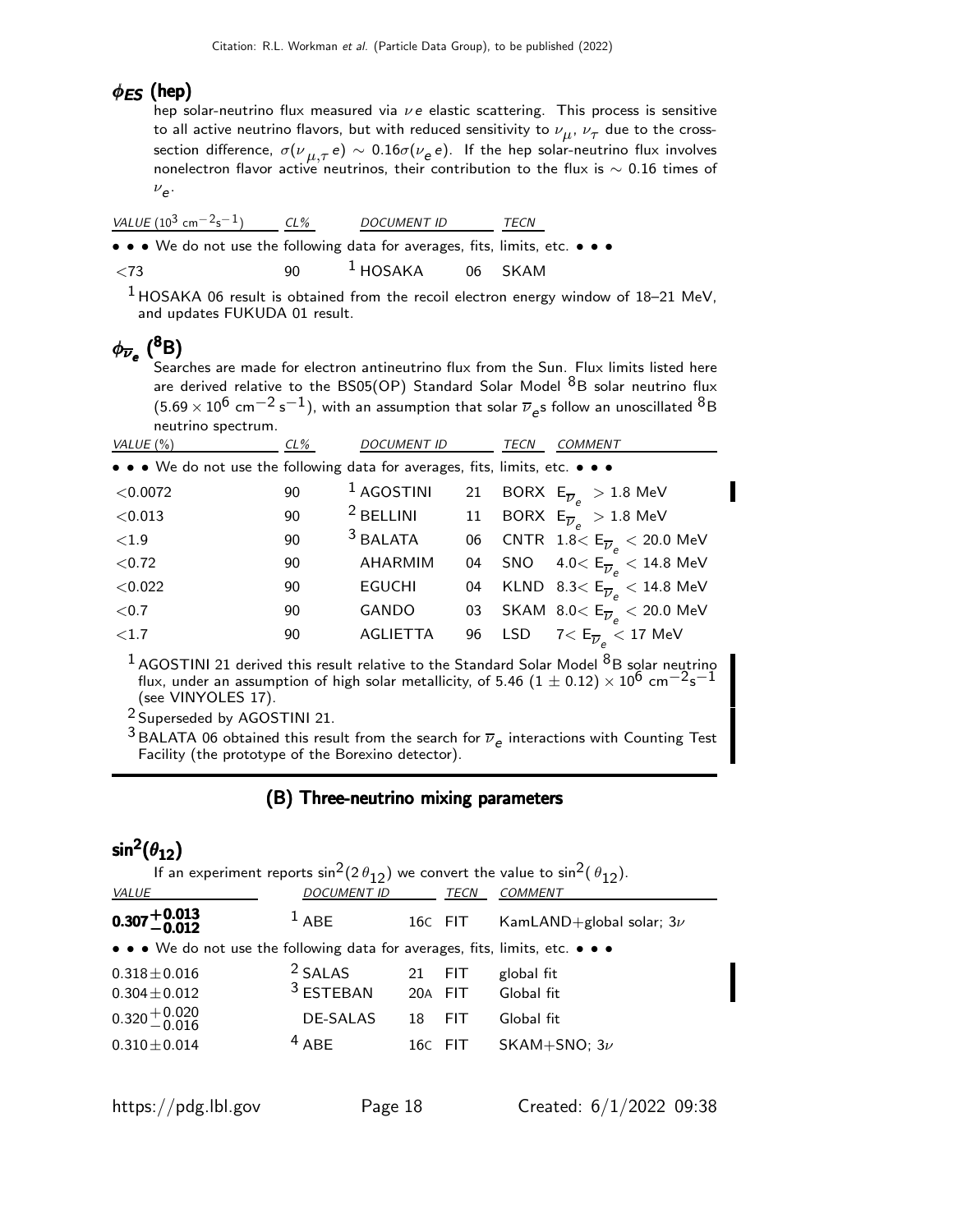|               | $0.334 + 0.027$<br>-0.023       | $5$ ABE             |            | 16C FIT |            | SK-I+II+III+IV; $3\nu$                                    |
|---------------|---------------------------------|---------------------|------------|---------|------------|-----------------------------------------------------------|
|               | $0.327 + 0.026$<br>$\!-0.031$   | $6$ ABE             |            | 16C     | <b>FIT</b> | SK-IV; $3\nu$                                             |
|               | $0.323 \pm 0.016$               | <sup>7</sup> FORERO |            | 14      | <b>FIT</b> | $3\nu$                                                    |
|               | $0.304 + 0.013$<br>$-0.012$     |                     | 8 GONZALEZ | 14      | <b>FIT</b> | Either mass ordering; global fit                          |
|               | $0.299 + 0.014$<br>-0.014       | 9,10 AHARMIM        |            | 13      | <b>FIT</b> | global solar: $2\nu$                                      |
|               | $0.307 {+ 0.016 \atop - 0.013}$ | 10,11 AHARMIM       |            | 13      | <b>FIT</b> | global solar: $3\nu$                                      |
|               | $0.304 + 0.022$<br>$- 0.018$    | 10,12 AHARMIM       |            | 13      | <b>FIT</b> | KamLAND + global solar: $3\nu$                            |
|               | $0.304 + 0.014$<br>-0.013       | 13 GANDO            |            | 13      | <b>FIT</b> | KamLAND $+$ global solar $+$<br>SBL + accelerator: $3\nu$ |
|               | $0.304 + 0.014$<br>-0.013       | 14 GANDO            |            | 13      | <b>FIT</b> | KamLAND + global solar: $3\nu$                            |
|               | $0.325 + 0.039$<br>-0.039       | 15 GANDO            |            | 13      | <b>FIT</b> | KamLAND: $3\nu$                                           |
| 0.30          | $+0.02$<br>$-0.01$              | $16$ ABE            |            | 11      | <b>FIT</b> | KamLAND + global solar: $2\nu$                            |
| 0.30          | $+0.02$<br>$-0.01$              | $17$ ABE            |            | 11      | FIT        | global solar: $2\nu$                                      |
| 0.31          | $+0.03$<br>$-0.02$              | $18$ ABE            |            | 11      | <b>FIT</b> | KamLAND + global solar: $3\nu$                            |
| 0.31          | $+0.03$<br>$-0.03$              | 19 ABE              |            | 11      | FIT        | global solar: $3\nu$                                      |
|               | $0.314 + 0.015$<br>-0.012       | 20 BELLINI          |            | 11A     | <b>FIT</b> | KamLAND + global solar: $2\nu$                            |
|               | $0.319 + 0.017$<br>-0.015       | 21 BELLINI          |            | 11A     | <b>FIT</b> | global solar: $2\nu$                                      |
|               | $0.311 + 0.016$<br>$- 0.016$    | <sup>22</sup> GANDO |            | 11      | <b>FIT</b> | KamLAND + solar: $3\nu$                                   |
|               | $0.304 + 0.046$<br>-0.042       | 23 GANDO            |            | 11      | <b>FIT</b> | KamLAND: $3\nu$                                           |
|               | $0.314 + 0.018$<br>-0.014       | 24,25 AHARMIM       |            | 10      | <b>FIT</b> | KamLAND + global solar: $2\nu$                            |
|               | $0.314 + 0.017$<br>-0.020       | 24,26 AHARMIM       |            | 10      | <b>FIT</b> | global solar: $2\nu$                                      |
|               | $0.319 + 0.019$<br>-0.016       | 24,27 AHARMIM       |            | 10      | <b>FIT</b> | KamLAND + global solar: $3\nu$                            |
|               | $0.319 + 0.023$<br>$-0.024$     | 24,28 AHARMIM       |            | 10      | FIT        | global solar: $3\nu$                                      |
| 0.36          | $+0.05$<br>$-0.04$              | $29$ ABE            |            | 08A FIT |            | KamLAND                                                   |
|               | $0.32 \pm 0.03$                 | $30$ ABE            |            | 08A FIT |            | KamLAND + global fit                                      |
|               | $0.32 \pm 0.02$<br>$+0.04$      |                     | 31 AHARMIM | 08      | <b>FIT</b> | KamLAND $+$ global solar                                  |
| 0.31          | $-0.04\,$                       | 32 HOSAKA           |            | 06      | <b>FIT</b> | KamLAND $+$ global solar                                  |
| 0.31          | $+0.04$<br>$-0.03$              | 33 HOSAKA           |            | 06      | <b>FIT</b> | SKAM+SNO+KamLAND                                          |
| 0.31          | $+0.03$<br>$-0.04$              | 34 HOSAKA           |            | 06      | <b>FIT</b> | SKAM+SNO                                                  |
| 0.31          | $+0.02$<br>$-0.03$              |                     | 35 AHARMIM | 05A FIT |            | KamLAND $+$ global solar                                  |
| $0.25 - 0.39$ |                                 |                     | 36 AHARMIM | 05A FIT |            | global solar                                              |
|               | $0.29 \pm 0.03$                 | 37 ARAKI            |            | 05      | <b>FIT</b> | KamLAND + global solar                                    |
| 0.29          | $+0.03$<br>$-0.02$              | 38 AHMED            |            | 04A FIT |            | KamLAND $+$ global solar                                  |
|               |                                 |                     |            |         |            |                                                           |

https://pdg.lbl.gov Page 19 Created: 6/1/2022 09:38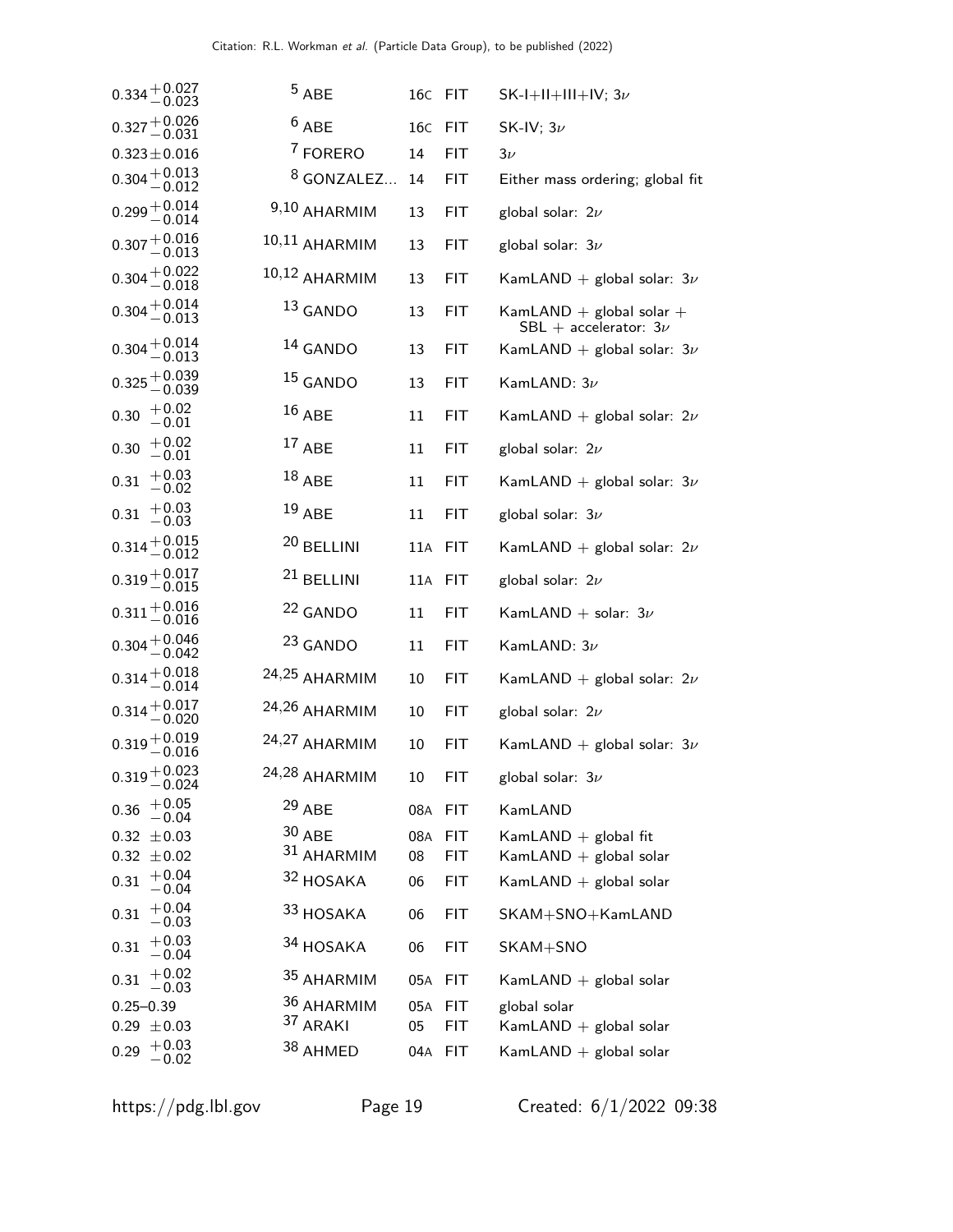| $0.23 - 0.37$                                      | $39$ AHMED          | 04A FIT |            | global solar             |
|----------------------------------------------------|---------------------|---------|------------|--------------------------|
| $0.31 \begin{array}{c} +0.04 \\ -0.04 \end{array}$ | $40$ SMY            | 04      | <b>FIT</b> | KamLAND $+$ global solar |
| $0.29 + 0.04 - 0.04$                               | $41$ SMY            | 04      | <b>FIT</b> | global solar             |
| $0.32 \begin{array}{c} +0.06 \\ -0.05 \end{array}$ | $42$ SMY            | 04      | <b>FIT</b> | $SKAM + SNO$             |
| $0.19 - 0.33$                                      | <sup>43</sup> AHMAD | 02B     | <b>FIT</b> | global solar             |
| $0.19 - 0.39$                                      | 44 FUKUDA           | 02      | <b>FIT</b> | global solar             |

 $<sup>1</sup>$  ABE 16C obtained this result by a three-neutrino oscillation analysis, with a constraint of</sup>  $\sin^2(\theta_{13}) = 0.0219 \pm 0.0014$  coming from reactor neutrino experiments, using all solar data and KamLAND data. CPT invariance is assumed.

 $2$  SALAS 21 reports results of a global fit to neutrino oscillation data available at the time of the Neutrino 2020 conference.

 $3$  ESTEBAN 20A reports results of a global fit to neutrino oscillation data available at the time of the Neutrino2020 conference.

 $4$  ABE 16C obtained this result by a three-neutrino oscillation analysis, with a constraint of  $\sin^2(\theta_{13}) = 0.0219 \pm 0.0014$  coming from reactor neutrino experiments, using Super-Kamiokande (I+II+III+IV) and SNO data.

 $5$  ABE 16C obtained this result by a three-neutrino oscillation analysis, with a constraint of  $\sin^2(\theta_{13}) = 0.0219 \pm 0.0014$  coming from reactor neutrino experiments, by combining the four phases of the Super-Kamiokande solar data.

 $6$  ABE 16C obtained this result by a three-neutrino oscillation analysis, with a constraint of  $\sin^2(\theta_{13}) = 0.0219 \pm 0.0014$  coming from reactor neutrino experiments, using the Super-Kamiokande-IV data.

 $7$  FORERO 14 performs a global fit to neutrino oscillations using solar, reactor, longbaseline accelerator, and atmospheric neutrino data.

<sup>8</sup> GONZALEZ-GARCIA 14 result comes from a frequentist global fit. The corresponding Bayesian global fit to the same data results are reported in BERGSTROM 15 as  $0.304^{+0.013}_{-0.012}$  for normal and  $0.305^{+0.012}_{-0.013}$  for inverted mass ordering.

 $9$  AHARMIM 13 obtained this result by a two-neutrino oscillation analysis using global solar neutrino data.

10 AHARMIM 13 global solar neutrino data include SNO's all-phases-combined analysis results on the total active  ${}^{8}B$  neutrino flux and energy-dependent  $\nu_e$  survival probability parameters, measurements of CI (CLEVELAND 98), Ga (ABDURASHITOV 09 which contains combined analysis with GNO (ALTMANN 05 and Ph.D. thesis of F. Kaether)), and  $\frac{7}{1}$ Be (BELLINI 11A) rates, and  $\frac{8}{1}$ B solar-neutrino recoil electron measurements of SK-I (HOSAKA 06) zenith, SK-II (CRAVENS 08) and SK-III (ABE 11) day/night spectra, and Borexino (BELLINI 10A) spectra.

 $^{11}$  AHARMIM 13 obtained this result by a three-neutrino oscillation analysis with the value of  $\Delta m_{32}^2$  fixed to 2.45  $\times$  10 $^{-3}$  eV<sup>2</sup>, using global solar neutrino data.

 $^{12}$  AHARMIM 13 obtained this result by a three-neutrino oscillation analysis with the value of  $\Delta m_{32}^2$  fixed to 2.45  $\times$   $10^{-3}$  eV<sup>2</sup>, using global solar neutrino and KamLAND (GANDO 11) data. CPT invariance is assumed.

 $13$  GANDO 13 obtained this result by a three-neutrino oscillation analysis using KamLAND, global solar neutrino, short-baseline (SBL) reactor, and accelerator data, assuming CPT invariance. Supersedes GANDO 11.

14 GANDO 13 obtained this result by a three-neutrino oscillation analysis using KamLAND and global solar neutrino data, assuming CPT invariance. Supersedes GANDO 11.

 $^{15}$  GANDO 13 obtained this result by a three-neutrino oscillation analysis using KamLAND data. Supersedes GANDO 11.

 $16$  ABE 11 obtained this result by a two-neutrino oscillation analysis using solar neutrino data including Super-Kamiokande, SNO, Borexino (ARPESELLA 08A), Homestake, GALLEX/GNO, SAGE, and KamLAND data. CPT invariance is assumed.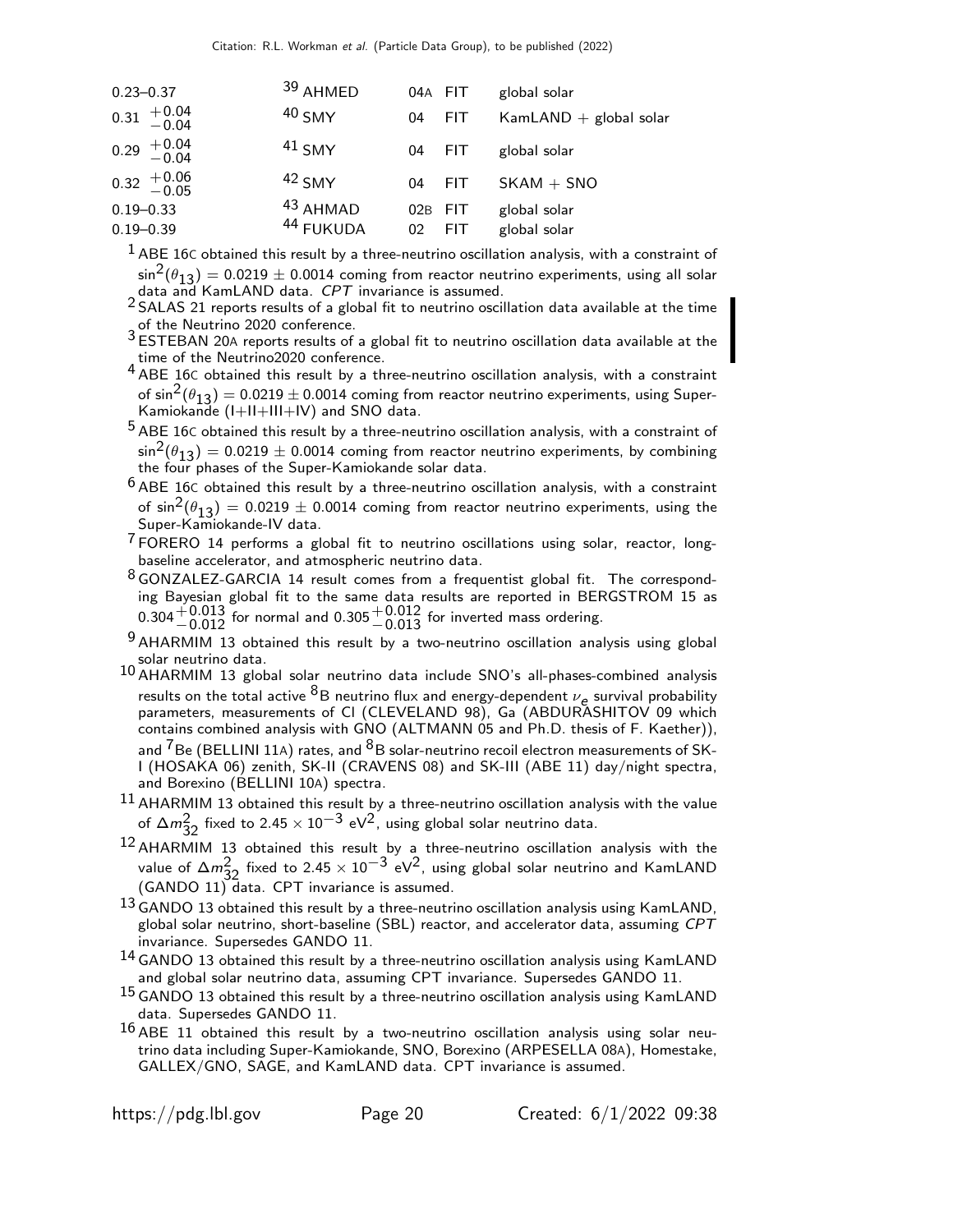- $17$  ABE 11 obtained this result by a two-neutrino oscillation analysis using solar neutrino data including Super-Kamiokande, SNO, Borexino (ARPESELLA 08A), Homestake, GALLEX/GNO, and SAGE data.
- $18$  ABE 11 obtained this result by a three-neutrino oscillation analysis with the value of  $\Delta m_{32}^2$  fixed to 2.4 × 10<sup>-3</sup> eV<sup>2</sup>, using solar neutrino data including Super-Kamiokande, SNO, Borexino (ARPESELLA 08A), Homestake, GALLEX/GNO, SAGE, and KamLAND data. The normal neutrino mass ordering and CPT invariance are assumed.
- $19$  ABE 11 obtained this result by a three-neutrino oscillation analysis with the value of  $\Delta m_{32}^2$  fixed to 2.4 × 10<sup>−3</sup> eV<sup>2</sup>, using solar neutrino data including Super-Kamiokande, SNO, Borexino (ARPESELLA 08A), Homestake, and GALLEX/GNO data. The normal neutrino mass ordering is assumed.
- 20 BELLINI 11<sup>A</sup> obtained this result by a two-neutrino oscillation analysis using KamLAND, Homestake, SAGE, Gallex, GNO, Kamiokande, Super-Kamiokande, SNO, and Borexino (BELLINI 11A) data and the SSM flux prediction in SERENELLI 11 (Astrophysical Journal 743 24 (2011)) with the exception that the  ${}^{8}B$  flux was left free. CPT invariance is assumed.
- $21$  BELLINI 11A obtained this result by a two-neutrino oscillation analysis using Homestake, SAGE, Gallex, GNO, Kamiokande, Super-Kamiokande, SNO, and Borexino (BELLINI 11A) data and the SSM flux prediction in SERENELLI 11 (Astrophysical Journal 743 24 (2011)) with the exception that the  ${}^{8}B$  flux was left free.
- $22$  GANDO 11 obtain this result with three-neutrino fit using the KamLAND + solar data. Superseded by GANDO 13.
- 23 GANDO 11 obtain this result with three-neutrino fit using the KamLAND data only. Superseded by GANDO 13.
- 24 AHARMIM 10 global solar neutrino data include SNO's low-energy-threshold analysis survival probability day/night curves, SNO Phase III integral rates (AHARMIM 08), Cl (CLEVELAND 98), SAGE (ABDURASHITOV 09), Gallex/GNO (HAMPEL 99, ALT-MANN 05), Borexino (ARPESELLA 08A), SK-I zenith (HOSAKA 06), and SK-II day/night spectra (CRAVENS 08).
- $^{25}$  AHARMIM 10 obtained this result by a two-neutrino oscillation analysis using global solar neutrino data and KamLAND data (ABE 08A). CPT invariance is assumed.
- $26$  AHARMIM 10 obtained this result by a two-neutrino oscillation analysis using global solar neutrino data.
- $^{27}$  AHARMIM 10 obtained this result by a three-neutrino oscillation analysis with the value of ∆m<sup>2</sup><sub>31</sub> fixed to 2.3 × 10<sup>−3</sup> eV<sup>2</sup>, using global solar neutrino data and KamLAND data  $(ABE \, 08A)$ . CPT invariance is assumed.
- $^{28}$  AHARMIM 10 obtained this result by a three-neutrino oscillation analysis with the value of  $\Delta m_{31}^2$  fixed to 2.3  $\times$  10 $^{-3}$  eV<sup>2</sup>, using global solar neutrino data.
- <sup>29</sup> ABE 08A obtained this result by a rate  $+$  shape  $+$  time combined geoneutrino and reactor two-neutrino fit for  $\Delta m_{21}^2$  and  $\tan^2\theta_{12}$ , using KamLAND data only. Superseded by GANDO 11.
- $30$  ABE 08A obtained this result by means of a two-neutrino fit using KamLAND, Homestake, SAGE, GALLEX, GNO, SK (zenith angle and E-spectrum), the SNO  $\chi^2$ -map, and solar flux data. CPT invariance is assumed. Superseded by GANDO 11.
- 31 The result given by AHARMIM 08 is  $\theta = (34.4 \frac{+1.3}{1.2})$  $^{+1.3}_{-1.2}$ <sup>o</sup>. This result is obtained by a two-neutrino oscillation analysis using solar neutrino data including those of Borexino (ARPESELLA 08A) and Super-Kamiokande-I (HOSAKA 06), and KamLAND data (ABE 08A). CPT invariance is assumed.
- $32$  HOSAKA 06 obtained this result by a two-neutrino oscillation analysis using SK  $\nu_e$  data, CC data from other solar neutrino experiments, and KamLAND data (ARAKI 05). CPT invariance is assumed.
- 33 HOSAKA 06 obtained this result by a two-neutrino oscillation analysis using the data from Super-Kamiokande, SNO (AHMAD 02 and AHMAD 02B), and KamLAND (ARAKI 05) experiments. CPT invariance is assumed.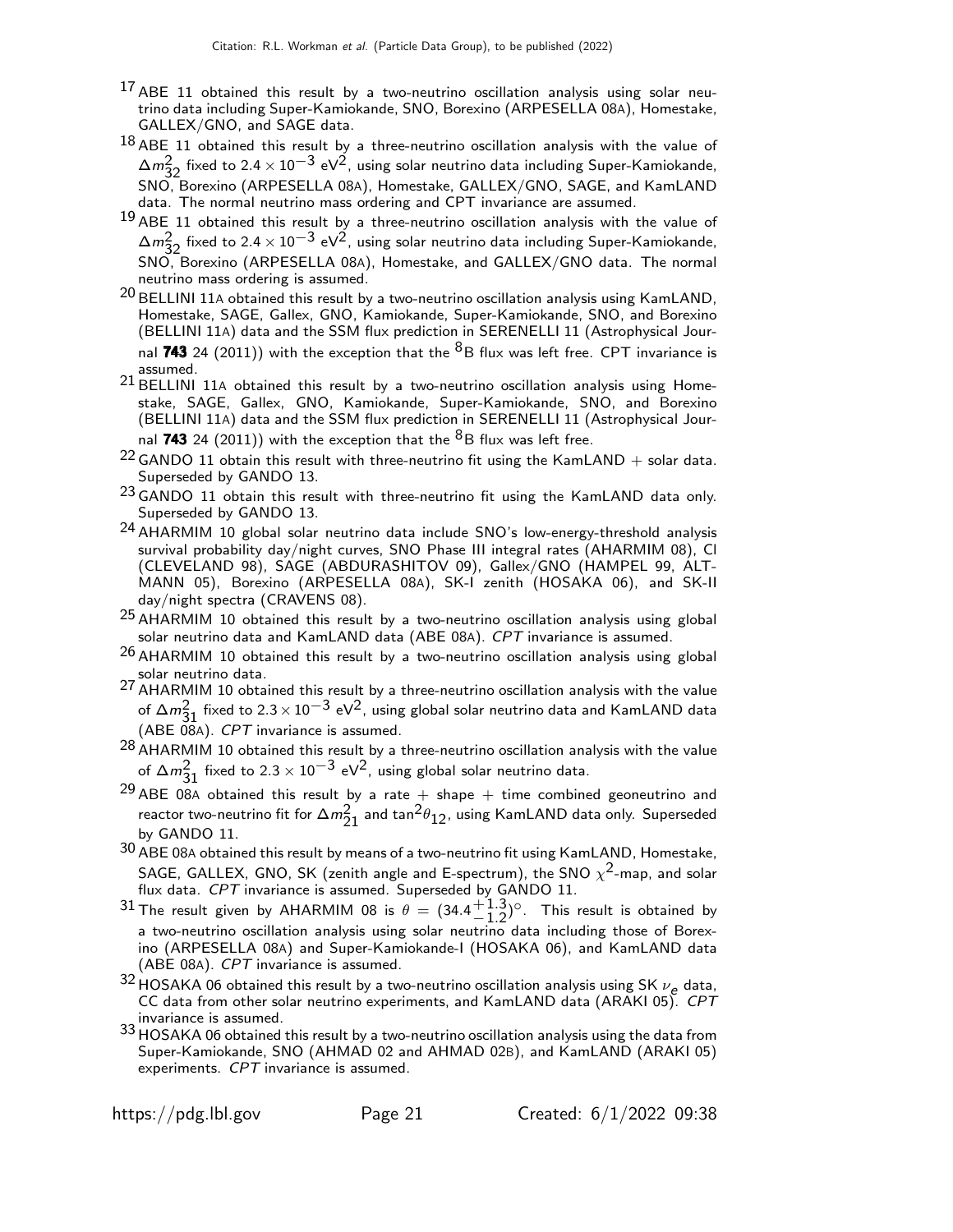- 34 HOSAKA 06 obtained this result by a two-neutrino oscillation analysis using the Super-Kamiokande and SNO (AHMAD 02 and AHMAD 02B) solar neutrino data.
- 35 The result given by AHARMIM 05A is  $\theta = (33.9 \pm 1.6)^{\circ}$ . This result is obtained by a two-neutrino oscillation analysis using SNO pure deuteron and salt phase data, SK  $\nu_e$  data, CI and Ga CC data, and KamLAND data (ARAKI 05). *CPT* invariance is assumed. AHARMIM 05A also quotes  $\theta = (33.9 \frac{+ 2.4}{- 2.2})$  $^{+2.4}_{-2.2}$ ) $^{\circ}$  as the error enveloping the 68% CL two-dimensional region. This translates into  $\sin^2 2$   $\theta = 0.86 \frac{+0.05}{-0.06}$ .
- $36$  AHARMIM 05A obtained this result by a two-neutrino oscillation analysis using the data from all solar neutrino experiments. The listed range of the parameter envelops the 95% CL two-dimensional region shown in figure 35a of AHARMIM 05A. AHARMIM 05A also quotes tan ${}^{2}\theta=0.45{+}0.09\atop-0.08$  as the error enveloping the 68% CL two-dimensional region. This translates into  $\sin^2 2$   $\theta = 0.86 \frac{+0.05}{-0.07}$ .
- 37 ARAKI 05 obtained this result by a two-neutrino oscillation analysis using KamLAND and solar neutrino data. *CPT* invariance is assumed. The 1 $\sigma$  error shown here is translated from the number provided by the KamLAND collaboration,  $tan^2\theta = 0.40^{+0.07}_{-0.05}$ . The corresponding number quoted in ARAKI 05 is  $\tan^2\theta =$  0.40 $^{+0.10}_{-0.07}$  (sin $^2$ 2  $\theta =$  0.82  $\pm$ 0.07), which envelops the 68% CL two-dimensional region.
- $38$  The result given by AHMED 04A is  $\theta = (32.5 \frac{+1.7}{-1.6})$  $^{+1.7}_{-1.6}$ ) $^{\circ}$ . This result is obtained by a twoneutrino oscillation analysis using solar neutrino and  ${\sf KamLAND}$  data (EGUCHI 03).  ${\it CPT}$ invariance is assumed. AHMED 04A also quotes  $\theta = (32.5\frac{+2.4}{-2.3})$  $\rm{+2.4}_{-2.3}$ ) $^{\circ}$  as the error enveloping the 68% CL two-dimensional region. This translates into  $\sin^2 2 \theta = 0.82 \pm 0.06$ .
- $39$  AHMED 04A obtained this result by a two-neutrino oscillation analysis using the data from all solar neutrino experiments. The listed range of the parameter envelops the 95% CL two-dimensional region shown in Fig. 5(a) of AHMED 04A. The best-fit point is  $\Delta(m^2) = 6.5 \times 10^{-5} \text{ eV}^2$ , tan $^2\theta = 0.40 \text{ (sin}^2 2 \theta = 0.82)$ .
- $^{40}$  The result given by SMY 04 is  $\tan^2\theta = 0.44 \pm 0.08$ . This result is obtained by a twoneutrino oscillation analysis using solar neutrino and KamLAND data (IANNI 03). CPT invariance is assumed.
- $41$  SMY 04 obtained this result by a two-neutrino oscillation analysis using the data from all solar neutrino experiments. The  $1\sigma$  errors are read from Fig. 6(a) of SMY 04.
- 42 SMY 04 obtained this result by a two-neutrino oscillation analysis using the Super-Kamiokande and SNO (AHMAD 02 and AHMAD 02B) solar neutrino data. The  $1\sigma$ errors are read from Fig. 6(a) of SMY 04.
- $^{43}$  AHMAD 02B obtained this result by a two-neutrino oscillation analysis using the data from all solar neutrino experiments. The listed range of the parameter envelops the 95% CL two-dimensional region shown in Fig. 4(b) of AHMAD 02B. The best fit point is  $\Delta(m^2) = 5.0 \times 10^{-5} \text{ eV}^2$  and tan $\theta = 0.34 \text{ (sin}^2 2 \theta = 0.76)$ .
- $44$  FUKUDA 02 obtained this result by a two-neutrino oscillation analysis using the data from all solar neutrino experiments. The listed range of the parameter envelops the 95% CL two-dimensional region shown in Fig. 4 of FUKUDA 02. The best fit point is  $\Delta(m^2)$  $= 6.9 \times 10^{-5}$  eV $^2$  and tan $^2 \theta = 0.38$  (sin $^2$ 2  $\theta = 0.80$ ).

# $\Delta m^2_{21}$

| <i>VALUE</i> (10 <sup>-5</sup> eV <sup>2</sup> ) | <i>DOCUMENT ID</i> | <b>TFCN</b> | COMMENT                                                    |  |  |
|--------------------------------------------------|--------------------|-------------|------------------------------------------------------------|--|--|
| $7.53 \pm 0.18$                                  | $1$ GANDO          | 13 FIT      | $KamLAND + global solar + SBL$<br>$+$ accelerator: 3 $\nu$ |  |  |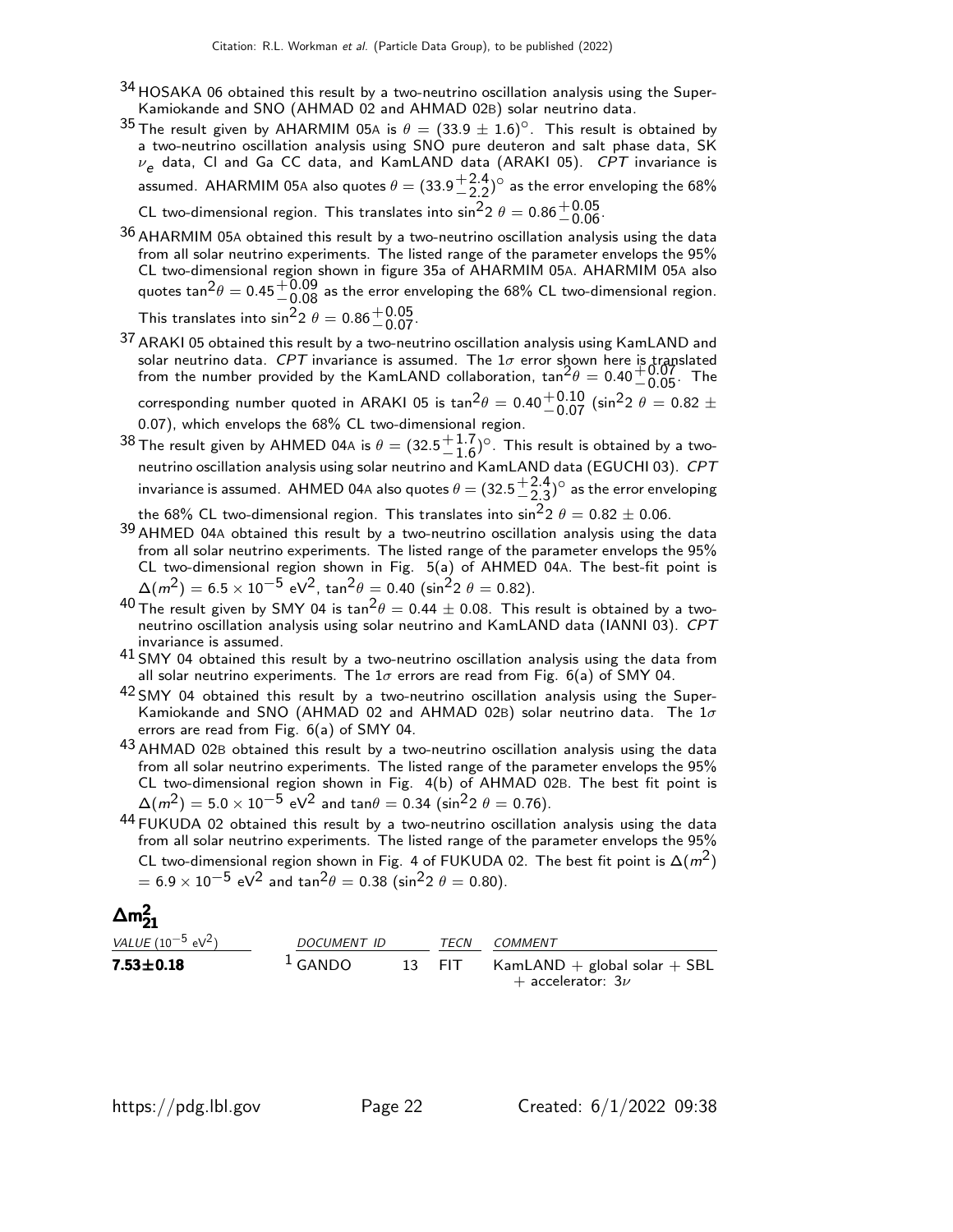• • • We do not use the following data for averages, fits, limits, etc. • • •

| $7.50 + 0.22$<br>$-0.20$                        | <sup>2</sup> SALAS    | 21      | <b>FIT</b> | global fit                       |
|-------------------------------------------------|-----------------------|---------|------------|----------------------------------|
| $7.42 + 0.21$<br>-0.20                          | <sup>3</sup> ESTEBAN  | 20A FIT |            | Global fit                       |
| $7.55^{+0.20}_{-0.16}$                          | DE-SALAS              | 18      | <b>FIT</b> | Global fit                       |
| $7.49 + 0.19 - 0.18$                            | $4$ ABE               | 16C     | <b>FIT</b> | KamLAND+global solar; $3\nu$     |
| 4.8 $+1.3$<br>$-0.6$                            | $5$ ABE               | 16C FIT |            | SKAM+SNO; $3\nu$                 |
| 4.8 $+1.5$<br>-0.8                              | $6$ ABE               | 16C     | <b>FIT</b> | SK-I+II+III+IV; $3\nu$           |
| 3.2 $^{+2.8}_{-0.2}$                            | $7$ ABE               | 16C FIT |            | SK-IV; $3\nu$                    |
| $7.6$ $+0.19$<br>$-0.18$                        | <sup>8</sup> FORERO   | 14      | FIT.       | $3\nu$                           |
| $7.50 + 0.19$<br>-0.17                          | $9$ GONZALEZ          | 14      | <b>FIT</b> | Either mass ordering; global fit |
| $5.13 + 1.29$<br>-0.96                          | $10,11$ AHARMIM       | 13      | <b>FIT</b> | global solar: $2\nu$             |
| $5.13 + 1.49$<br>-0.98                          | 11,12 AHARMIM         | 13      | <b>FIT</b> | global solar: $3\nu$             |
| $7.46 + 0.20$<br>-0.19                          | $11,13$ AHARMIM       | 13      | <b>FIT</b> | KamLAND + global solar: $3\nu$   |
| $7.53 + 0.19$<br>-0.18                          | 14 GANDO              | 13      | <b>FIT</b> | KamLAND + global solar: $3\nu$   |
| $7.54\genfrac{}{}{0pt}{}{+0.19}{-0.18}$         | $15$ GANDO            | 13      | <b>FIT</b> | KamLAND: $3\nu$                  |
| 7.6 $\pm$ 0.2                                   | $16$ ABE              | 11      | <b>FIT</b> | KamLAND + global solar: $2\nu$   |
| $6.2 \begin{array}{c} +1.1 \\ -1.9 \end{array}$ | $17$ ABE              | 11      | FIT.       | global solar: $2\nu$             |
| 7.7 $\pm$ 0.3                                   | $^{18}$ ABE           | 11      | <b>FIT</b> | KamLAND + global solar: $3\nu$   |
| 6.0 $+2.2$<br>-2.5                              | $19$ ABE              | 11      | FIT        | global solar: $3\nu$             |
| $7.50 + 0.16$<br>-0.24                          | 20 BELLINI            | 11A     | <b>FIT</b> | KamLAND + global solar: $2\nu$   |
| $5.2 \begin{array}{c} +1.5 \\ -0.9 \end{array}$ | <sup>21</sup> BELLINI | 11A     | <b>FIT</b> | global solar: $2\nu$             |
| $7.50 + 0.19$<br>-0.20                          | <sup>22</sup> GANDO   | 11      | <b>FIT</b> | KamLAND + solar: $3\nu$          |
| $7.49 \pm 0.20$                                 | 23 GANDO              | 11      | FIT        | KamLAND: $3\nu$                  |
| $7.59 + 0.20$<br>$-0.21$                        | 24,25 AHARMIM         | 10      | FIT        | KamLAND + global solar: $2\nu$   |
| $5.89 + 2.13$<br>-2.16                          | 24,26 AHARMIM         | 10      | FIT.       | global solar: $2\nu$             |
| $7.59 \pm 0.21$                                 | 24,27 AHARMIM         | 10      | <b>FIT</b> | KamLAND + global solar: $3\nu$   |
| $6.31 + 2.49$<br>-2.58                          | 24,28 AHARMIM         | 10      | <b>FIT</b> | global solar: $3\nu$             |
| $7.58 + 0.14 + 0.15$                            | $29$ ABE              | 08A     | <b>FIT</b> | KamLAND                          |
| $7.59 \pm 0.21$                                 | $30$ ABE              | 08A     | <b>FIT</b> | KamLAND $+$ global solar         |
| $7.59^{+0.19}_{-0.21}$                          | 31 AHARMIM            | 08      | <b>FIT</b> | KamLAND $+$ global solar         |
| 8.0 $\pm$ 0.3                                   | 32 HOSAKA             | 06      | <b>FIT</b> | KamLAND $+$ global solar         |
| 8.0 $\pm$ 0.3                                   | 33 HOSAKA             | 06      | <b>FIT</b> | SKAM+SNO+KamLAND                 |
| $+3.7$<br>-1.5<br>6.3                           | 34 HOSAKA             | 06      | FIT        | SKAM+SNO                         |

 $\blacksquare$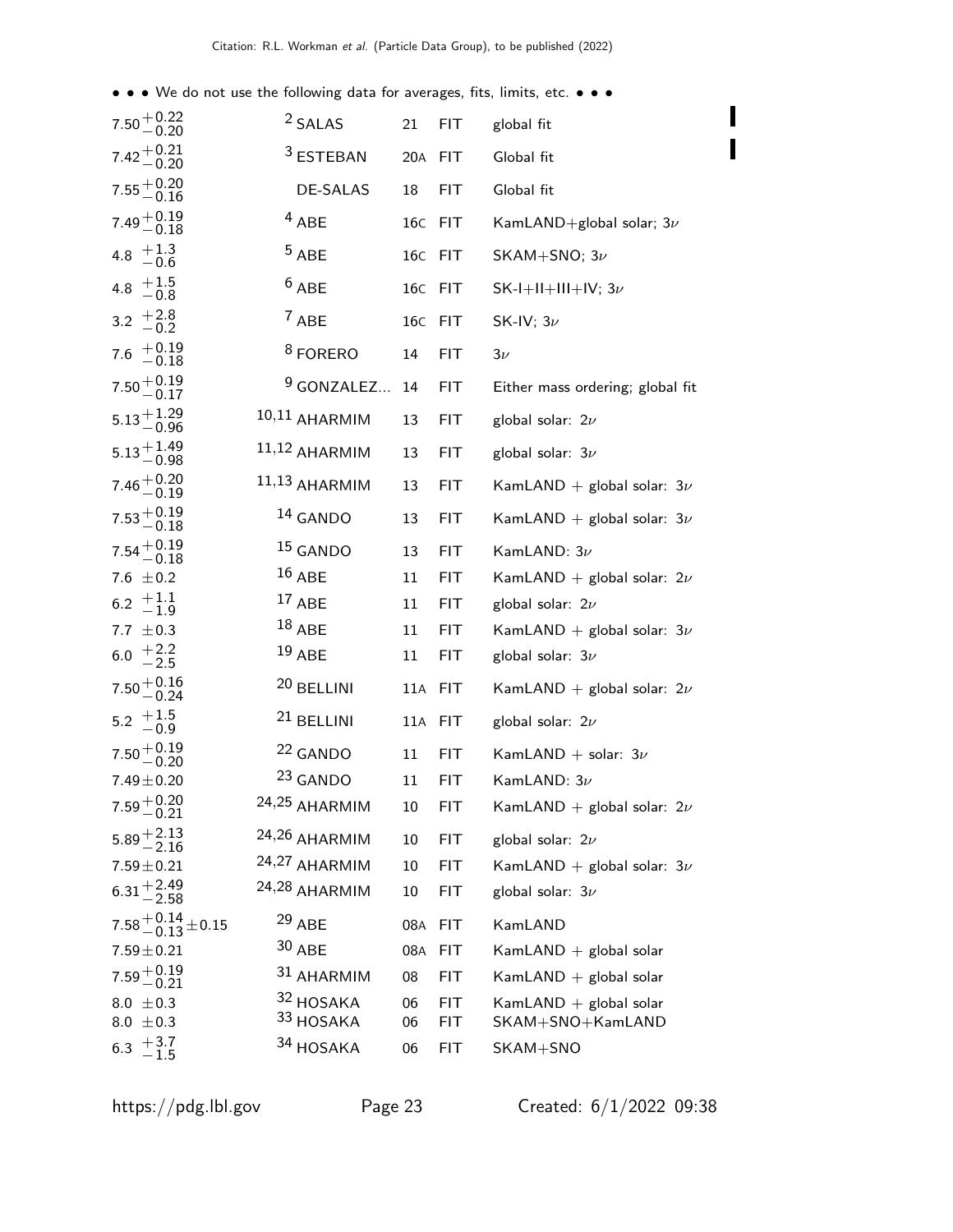| $5 - 12$                                        | 35 HOSAKA             | 06        | FIT.               | SKAM day/night in the LMA<br>region |
|-------------------------------------------------|-----------------------|-----------|--------------------|-------------------------------------|
| $8.0^{+0.4}_{-0.3}$                             | 36 AHARMIM            | 05A FIT   |                    | $KamLAND + global solar LMA$        |
| $3.3 - 14.4$                                    | 37 AHARMIM            | 05A FIT   |                    | global solar                        |
| 7.9 $+0.4$<br>-0.3                              | $38$ ARAKI            | 05        | FIT.               | KamLAND $+$ global solar            |
| 7.1 $+1.0$<br>-0.3                              | 39 AHMED              | 04A FIT   |                    | KamLAND $+$ global solar            |
| $3.2 - 13.7$                                    | 40 AHMED              | 04A FIT   |                    | global solar                        |
| 7.1 $+0.6$<br>-0.5                              | $41$ SMY              | 04        | FIT.               | KamLAND $+$ global solar            |
| 6.0 $+1.7$<br>-1.6                              | $42$ SMY              | 04        | <b>FIT</b>         | global solar                        |
| $6.0 \begin{array}{c} +2.5 \\ -1.6 \end{array}$ | $43$ SMY              | 04        | <b>FIT</b>         | $SKAM + SNO$                        |
| $2.8 - 12.0$<br>$3.2 - 19.1$                    | 44 AHMAD<br>45 FUKUDA | 02B<br>02 | FIT.<br><b>FIT</b> | global solar<br>global solar        |

 $<sup>1</sup>$  GANDO 13 obtained this result by a three-neutrino oscillation analysis using KamLAND,</sup> global solar neutrino, short-baseline (SBL) reactor, and accelerator data, assuming CPT invariance. Supersedes GANDO 11.

 $2$  SALAS 21 reports results of a global fit to neutrino oscillation data available at the time of the Neutrino 2020 conference.

3 ESTEBAN 20<sup>A</sup> reports results of a global fit to neutrino oscillation data available at the time of the Neutrino2020 conference.

4 ABE 16C obtained this result by a three-neutrino oscillation analysis, with a constraint of  $\sin^2(\theta_{13}) = 0.0219 \pm 0.0014$  coming from reactor neutrino experiments, using all solar data and KamLAND data. CPT invariance is assumed.

5 ABE 16C obtained this result by a three-neutrino oscillation analysis, with a constraint of  $\sin^2(\theta_{13}) = 0.0219 \pm 0.0014$  coming from reactor neutrino experiments, using Super-Kamiokande (I+II+III+IV) and SNO data.

- $6$  ABE 16C obtained this result by a three-neutrino oscillation analysis, with a constraint of  $\sin^2(\theta_{13}) = 0.0219 \pm 0.0014$  coming from reactor neutrino experiments, by combining the four phases of the Super-Kamiokande solar data.
- $<sup>7</sup>$  ABE 16C obtained this result by a three-neutrino oscillation analysis, with a constraint</sup> of  $\sin^2(\theta_{13}) = 0.0219 \pm 0.0014$  coming from reactor neutrino experiments, using the Super-Kamiokande-IV data.
- $^8$  FORERO 14 performs a global fit to  $\Delta \text{m}^2_{21}$  using solar, reactor, long-baseline accelerator, and atmospheric neutrino data.
- 9 GONZALEZ-GARCIA 14 result comes from a frequentist global fit. The corresponding Bayesian global fit to the same data results are reported in BERGSTROM 15 as  $(7.50 + 0.19) \times 10^{-5}$  eV<sup>2</sup> for normal and  $(7.50 + 0.18) \times 10^{-5}$  eV<sup>2</sup> for inverted mass ordering.
- $10$  AHARMIM 13 obtained this result by a two-neutrino oscillation analysis using global solar neutrino data.
- $11$  AHARMIM 13 global solar neutrino data include SNO's all-phases-combined analysis results on the total active  ${}^{8}B$  neutrino flux and energy-dependent  $\nu_e$  survival probability parameters, measurements of CI (CLEVELAND 98), Ga (ABDURASHITOV 09 which contains combined analysis with GNO (ALTMANN 05 and Ph.D. thesis of F. Kaether)), and  ${}^{7}$ Be (BELLINI 11A) rates, and  ${}^{8}$ B solar-neutrino recoil electron measurements of SK-I (HOSAKA 06) zenith, SK-II (CRAVENS 08), and SK-III (ABE 11) day/night spectra, and Borexino (BELLINI 10A) spectra.
- $^{12}$  AHARMIM 13 obtained this result by a three-neutrino oscillation analysis with the value of  $\Delta m_{31}^2$  fixed to 2.45  $\times$  10 $^{-3}$  eV<sup>2</sup>, using global solar neutrino data.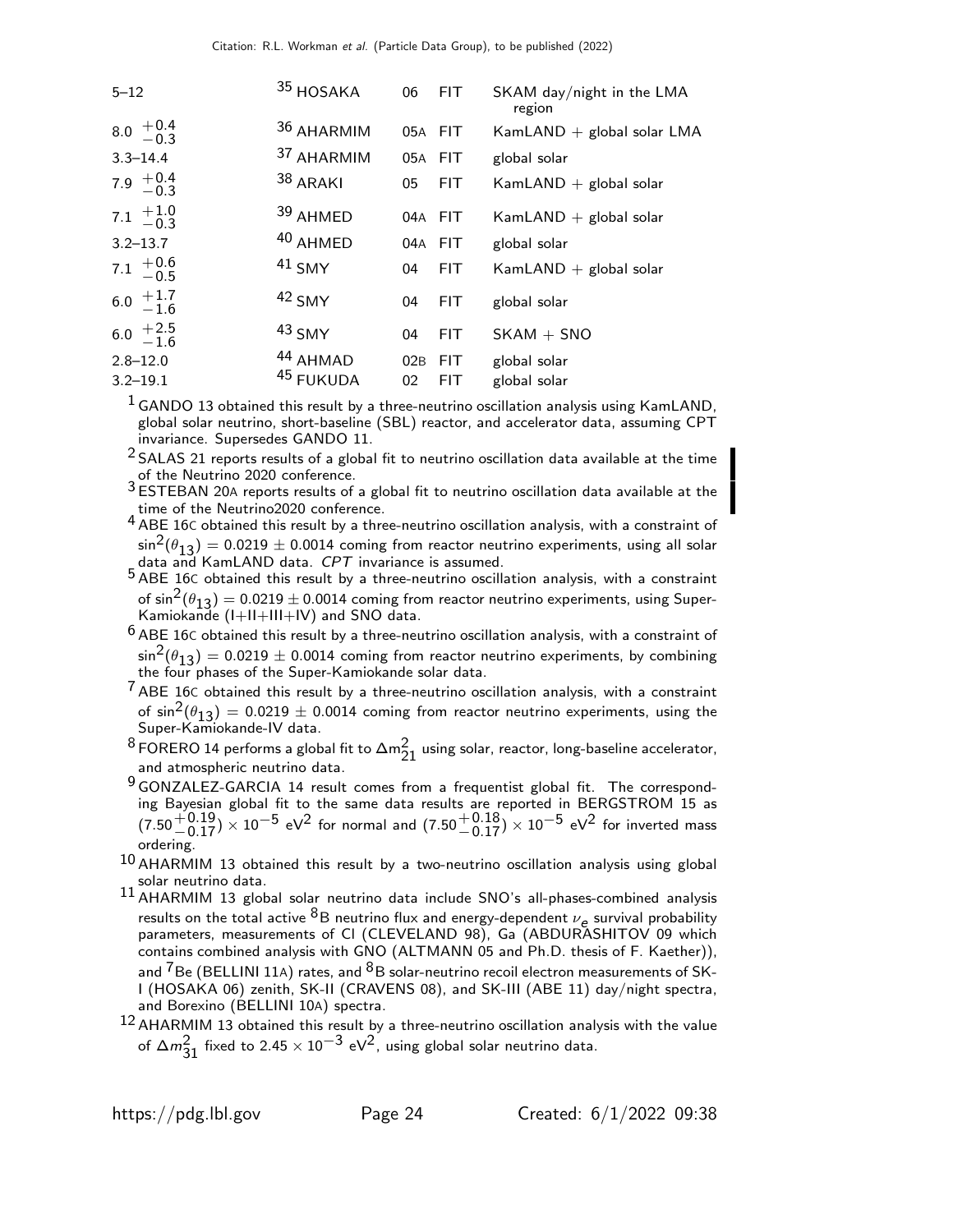- 13 AHARMIM 13 obtained this result by a three-neutrino oscillation analysis with the value of  $\Delta m_{31}^2$  fixed to 2.45  $\times$  10 $^{-3}$  eV<sup>2</sup>, using global solar neutrino and KamLAND data  $(GANDO 11)$ . CPT invariance is assumed.
- 14 GANDO 13 obtained this result by a three-neutrino oscillation analysis using KamLAND and global solar neutrino data, assuming CPT invariance. Supersedes GANDO 11.
- $^{15}$  GANDO 13 obtained this result by a three-neutrino oscillation analysis using KamLAND data. Supersedes GANDO 11.
- $16$  ABE 11 obtained this result by a two-neutrino oscillation analysis using solar neutrino data including Super-Kamiokande, SNO, Borexino (ARPESELLA 08A), Homestake, GALLEX/GNO, SAGE, and KamLAND data. CPT invariance is assumed.
- 17 ABE 11 obtained this result by a two-neutrino oscillation analysis using solar neutrino data including Super-Kamiokande, SNO, Borexino (ARPESELLA 08A), Homestake, GALLEX/GNO, and SAGE data.
- $18$  ABE 11 obtained this result by a three-neutrino oscillation analysis with the value of  $\Delta m_{32}^2$  fixed to 2.4 × 10<sup>-3</sup> eV<sup>2</sup>, using solar neutrino data including Super-Kamiokande, SNO, Borexino (ARPESELLA 08A), Homestake, GALLEX/GNO, SAGE, and KamLAND data. The normal neutrino mass ordering and CPT invariance are assumed.
- $19$  ABE 11 obtained this result by a three-neutrino oscillation analysis with the value of  $\Delta m_{32}^2$  fixed to 2.4 × 10<sup>−3</sup> eV<sup>2</sup>, using solar neutrino data including Super-Kamiokande, SNO, Borexino (ARPESELLA 08A), Homestake, and GALLEX/GNO data. The normal neutrino mass ordering is assumed.
- $^{20}$  BELLINI 11A obtained this result by a two-neutrino oscillation analysis using KamLAND, Homestake, SAGE, Gallex, GNO, Kamiokande, Super-Kamiokande, SNO, and Borexino (BELLINI 11A) data and the SSM flux prediction in SERENELLI 11 (Astrophysical Journal 743 24 (2011)) with the exception that the  ${}^{8}B$  flux was left free. CPT invariance is assumed.
- 21 BELLINI 11A obtained this result by a two-neutrino oscillation analysis using Homestake, SAGE, Gallex, GNO, Kamiokande, Super-Kamiokande, SNO, and Borexino (BELLINI 11A) data and the SSM flux prediction in SERENELLI 11 (Astrophysical Journal 743 24 (2011)) with the exception that the  ${}^{8}B$  flux was left free.
- $22$  GANDO 11 obtain this result with three-neutrino fit using the KamLAND + solar data. Superseded by GANDO 13.
- $23$  GANDO 11 obtain this result with three-neutrino fit using the KamLAND data only. Supersedes ABE 08A.
- 24 AHARMIM 10 global solar neutrino data include SNO's low-energy-threshold analysis survival probability day/night curves, SNO Phase III integral rates (AHARMIM 08), Cl (CLEVELAND 98), SAGE (ABDURASHITOV 09), Gallex/GNO (HAMPEL 99, ALT-MANN 05), Borexino (ARPESELLA 08A), SK-I zenith (HOSAKA 06), and SK-II day/night spectra (CRAVENS 08).
- $25$  AHARMIM 10 obtained this result by a two-neutrino oscillation analysis using global solar neutrino data and KamLAND data (ABE 08A). CPT invariance is assumed.
- $26$  AHARMIM 10 obtained this result by a two-neutrino oscillation analysis using global solar neutrino data.
- 27 AHARMIM 10 obtained this result by a three-neutrino oscillation analysis with the value of  $\Delta m_{31}^2$  fixed to 2.3 × 10<sup>−3</sup> eV<sup>2</sup>, using global solar neutrino data and KamLAND data (ABE  $08A$ ). CPT invariance is assumed.
- $^{28}$  AHARMIM 10 obtained this result by a three-neutrino oscillation analysis with the value of  $\Delta m_{31}^2$  fixed to 2.3  $\times$  10 $^{-3}$  eV<sup>2</sup>, using global solar neutrino data.
- <sup>29</sup> ABE 08A obtained this result by a rate  $+$  shape  $+$  time combined geoneutrino and reactor two-neutrino fit for  $\Delta m^2_{21}$  and  $\tan^2\!\theta_{12}$ , using KamLAND data only. Superseded by GANDO 11.
- $30$  ABE 08A obtained this result by means of a two-neutrino fit using KamLAND, Homestake, SAGE, GALLEX, GNO, SK (zenith angle and E-spectrum), the SNO  $\chi^2$ -map, and solar flux data. CPT invariance is assumed. Superseded by GANDO 11.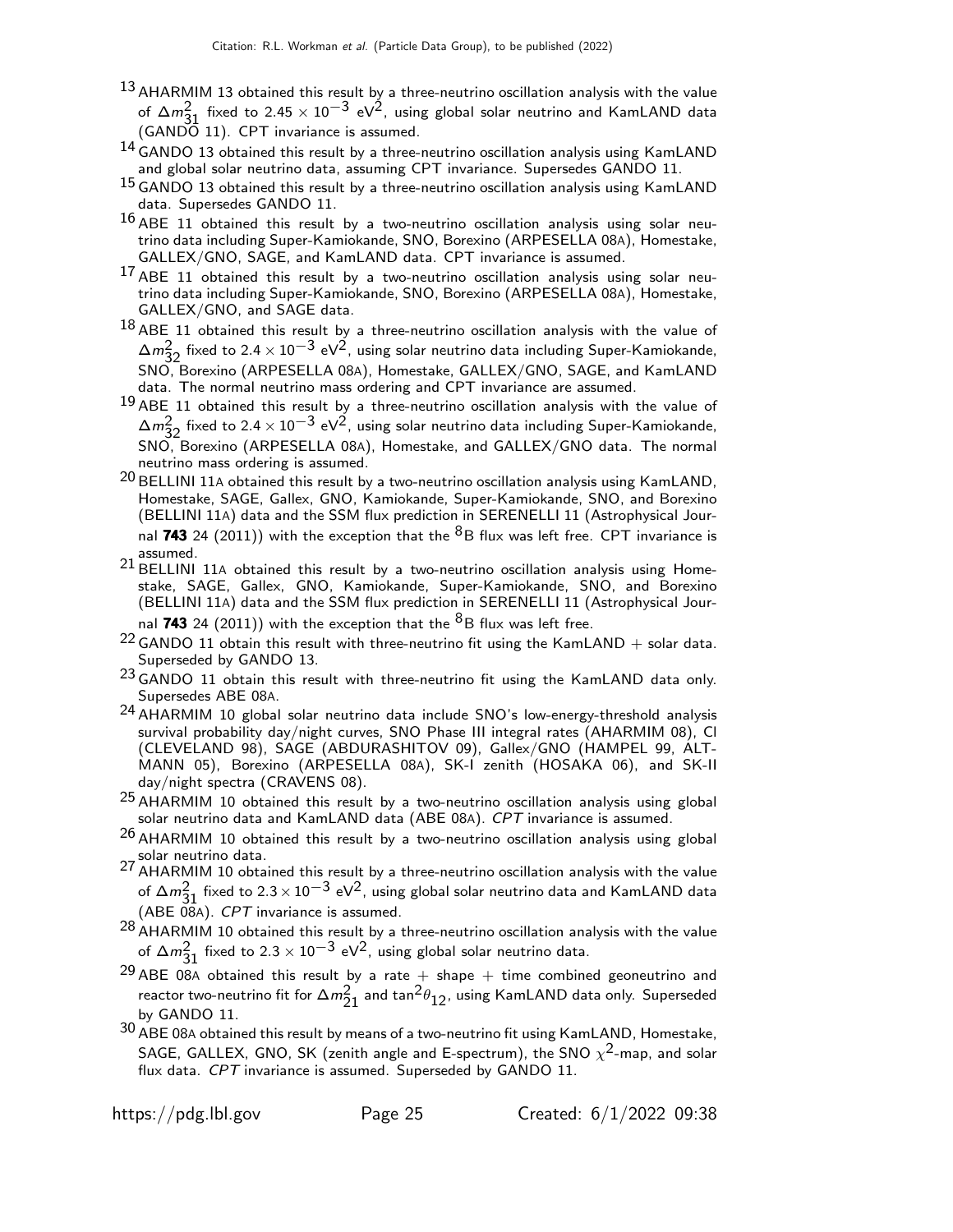- 31 AHARMIM 08 obtained this result by a two-neutrino oscillation analysis using all solar neutrino data including those of Borexino (ARPESELLA 08A) and Super-Kamiokande-I (HOSAKA 06), and KamLAND data (ABE 08A). CPT invariance is assumed.
- 32 HOSAKA 06 obtained this result by a two-neutrino oscillation analysis using solar neutrino and KamLAND data (ARAKI 05). CPT invariance is assumed.
- 33 HOSAKA 06 obtained this result by a two-neutrino oscillation analysis using the data from Super-Kamiokande, SNO (AHMAD 02 and AHMAD 02B), and KamLAND (ARAKI 05) experiments. CPT invariance is assumed.
- 34 HOSAKA 06 obtained this result by a two-neutrino oscillation analysis using the Super-Kamiokande and SNO (AHMAD 02 and AHMAD 02B) solar neutrino data.
- 35 HOSAKA 06 obtained this result from the consistency between the observed and expected day-night flux asymmetry amplitude. The listed 68% CL range is derived from the  $1\sigma$ boundary of the amplitude fit to the data. Oscillation parameters are constrained to be in the LMA region. The mixing angle is fixed at  $tan^2\theta = 0.44$  because the fit depends only very weekly on it.
- 36 AHARMIM 05<sup>A</sup> obtained this result by a two-neutrino oscillation analysis using solar neutrino and KamLAND data (ARAKI 05). CPT invariance is assumed. AHARMIM 05A also quotes  $\Delta(m^2) = (8.0 \frac{+0.6}{0.4})$  $^{+0.6}_{-0.4})\times10^{-5}$  eV $^2$  as the error enveloping the 68% CL twodimensional region.
- 37 AHARMIM 05<sup>A</sup> obtained this result by a two-neutrino oscillation analysis using the data from all solar neutrino experiments. The listed range of the parameter envelops the 95% CL two-dimensional region shown in figure 35a of AHARMIM 05A. AHARMIM 05A also quotes  $\Delta(m^2)=(6.5\frac{+4.4}{2.3})$  $^{+4.4}_{-2.3}$ )  $\times$   $10^{-5}$  eV $^2$  as the error enveloping the 68% CL twodimensional region.
- 38 ARAKI 05 obtained this result by a two-neutrino oscillation analysis using KamLAND and solar neutrino data. CPT invariance is assumed. The  $1\sigma$  error shown here is provided by the KamLAND collaboration. The error quoted in ARAKI 05,  $\Delta(m^2) = (7.9^{+0.6}_{-0.5})$  $^{+0.0}_{-0.5}$ )  $\times$ 
	- $10^{-5}$ , envelops the 68% CL two-dimensional region.
- 39 AHMED 04A obtained this result by a two-neutrino oscillation analysis using solar neutrino and KamLAND data (EGUCHI 03). CPT invariance is assumed. AHMED 04A also quotes  $\Delta(m^2) = (7.1 \frac{+1.2}{0.6})$  $^{+1.2}_{-0.6}$ )  $\times$   $10^{-5}$  eV<sup>2</sup> as the error enveloping the 68% CL twodimensional region.
- $40$  AHMED 04A obtained this result by a two-neutrino oscillation analysis using the data from all solar neutrino experiments. The listed range of the parameter envelops the 95% CL two-dimensional region shown in Fig. 5(a) of AHMED 04A. The best-fit point is  $\Delta(m^2) = 6.5 \times 10^{-5} \text{ eV}^2$ , tan $^2\theta = 0.40 \text{ (sin}^2 2 \theta = 0.82)$ .
- $^{41}$  SMY 04 obtained this result by a two-neutrino oscillation analysis using solar neutrino and KamLAND data (IANNI 03). CPT invariance is assumed.
- $42$  SMY 04 obtained this result by a two-neutrino oscillation analysis using the data from all solar neutrino experiments. The  $1\sigma$  errors are read from Fig. 6(a) of SMY 04.
- 43 SMY 04 obtained this result by a two-neutrino oscillation analysis using the Super-Kamiokande and SNO (AHMAD 02 and AHMAD 02B) solar neutrino data. The  $1\sigma$ errors are read from Fig. 6(a) of SMY 04.
- 44 AHMAD 02B obtained this result by a two-neutrino oscillation analysis using the data from all solar neutrino experiments. The listed range of the parameter envelops the 95% CL two-dimensional region shown in Fig. 4(b) of AHMAD 02B. The best fit point is  $\Delta(m^2)=5.0\times 10^{-5}$  eV $^2$  and tan $\theta=$  0.34 (sin $^2$ 2  $\theta=$  0.76).
- $45$  FUKUDA 02 obtained this result by a two-neutrino oscillation analysis using the data from all solar neutrino experiments. The listed range of the parameter envelops the 95% CL two-dimensional region shown in Fig. 4 of FUKUDA 02. The best fit point is  $\Delta(m^2)$  $= 6.9 \times 10^{-5}$  eV<sup>2</sup> and tan<sup>2</sup> $\theta = 0.38$  (sin<sup>2</sup>2  $\theta = 0.80$ ).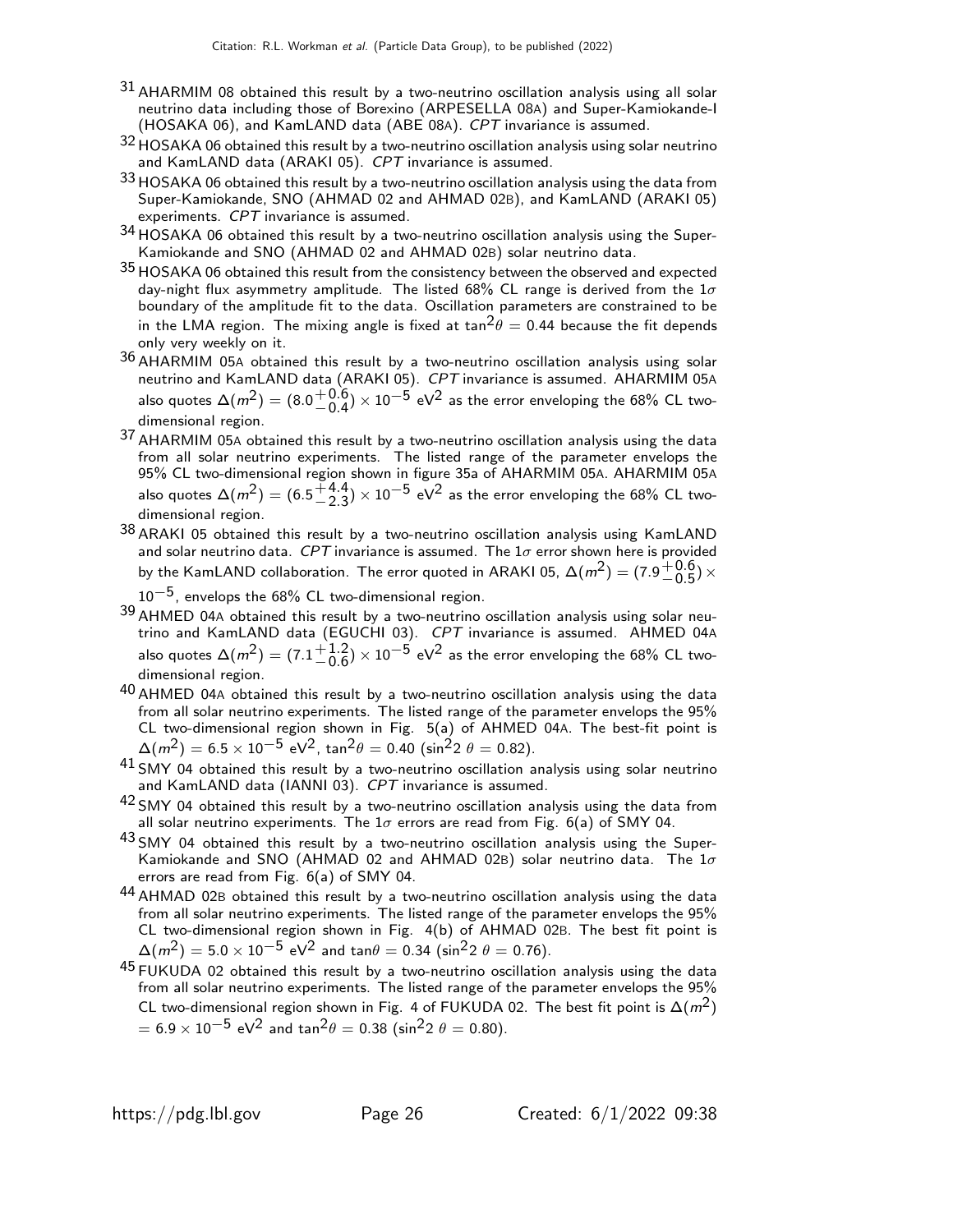# sin $^2(\theta_{23})$

The reported limits below correspond to the projection onto the  $\sin^2(\theta_{23})$  axis of the 90% CL contours in the  $\sin^2(\theta_{23}) - \Delta m_{32}^2$  plane presented by the authors. Unless otherwise specified, the limits are 90% CL and the reported uncertainties are 68% CL.

If an experiment reports  $\sin^2(2 \theta_{23})$  we convert the value to  $\sin^2(\theta_{23})$ .

| VALUE                                                |                      | <b>DOCUMENT ID</b>            |                 |                  | <b>TECN COMMENT</b>                                                                   |
|------------------------------------------------------|----------------------|-------------------------------|-----------------|------------------|---------------------------------------------------------------------------------------|
|                                                      |                      |                               |                 |                  | 0.539±0.022 OUR FIT Error includes scale factor of 1.1. Assuming inverted mass order- |
| ing<br>$0.546 \pm 0.021$ OUR FIT                     |                      | Assuming normal mass ordering |                 |                  |                                                                                       |
| $+0.03$<br>0.53<br>$-0.04$                           | $1$ ABE              |                               | 20F             | T2K              | Both mass orderings                                                                   |
| $+0.20$<br>0.43<br>$-0.04$                           |                      | <sup>2</sup> ADAMSON          | 20A             | <b>MINS</b>      | Normal mass ordering                                                                  |
| $+0.07$<br>0.42<br>$-0.03\,$                         |                      | <sup>2</sup> ADAMSON          | 20A             | <b>MINS</b>      | Inverted mass ordering                                                                |
| $+0.04$<br>0.56<br>$-0.03\,$                         | <sup>3</sup> ACERO   |                               | 19              |                  | NOVA Normal mass order; octant II for $\theta_{23}$                                   |
| $+0.04$<br>0.56<br>$-0.03$                           | 3,4 ACERO            |                               | 19              | NOVA             | Inverted mass order; octant II for $\theta_{23}$                                      |
| $+0.07$<br>0.51<br>$-0.09\,$                         |                      | <sup>5</sup> AARTSEN          | 18A             | <b>ICCB</b>      | Normal mass ordering                                                                  |
| $0.588 + 0.031$<br>-0.064                            | $6$ ABE              |                               |                 |                  | 18B SKAM Normal mass ordering, $\theta_{13}$ constrained                              |
| $0.575 + 0.036$<br>-0.073                            | $6$ ABE              |                               |                 |                  | 18B SKAM Inverted mass ordering, $\theta_{13}$ constrained                            |
|                                                      |                      |                               |                 |                  | • • We do not use the following data for averages, fits, limits, etc. • • •           |
| $+0.06$<br>0.51<br>$-0.07$                           | $7$ ABE              |                               | 21A             | T2K              | $\nu_{\mu}$ disappearance                                                             |
| $+0.21$<br>0.43<br>$-0.05$                           | 7 ABE                |                               | 21A             | T <sub>2</sub> K | $\overline{\nu}_{\mu}$ disappearance                                                  |
| $0.574 \pm 0.014$                                    | <sup>8</sup> SALAS   |                               | 21              | FIT.             | Normal mass ordering, global fit                                                      |
| $0.578\genfrac{}{}{0pt}{}{+0.010}{-0.017}$           | <sup>8</sup> SALAS   |                               | 21              | FIT              | Inverted mass ordering, global fit                                                    |
| 0.455                                                |                      | <sup>9</sup> AARTSEN          | 20              | <b>ICCB</b>      | For both mass orderings                                                               |
| $0.573 + 0.016$<br>-0.020                            | 10 ESTEBAN           |                               | 20A             | FIT              | Normal mass ordering, global fit                                                      |
| $0.575 + 0.016$<br>-0.019                            | 10 ESTEBAN           |                               | 20A             | <b>FIT</b>       | Inverted mass ordering, global fit                                                    |
| $+0.04$<br>0.58<br>$\,-0.13$                         |                      | <sup>11</sup> AARTSEN         | 19 <sub>C</sub> | ICCB             |                                                                                       |
| $+0.04$<br>0.48<br>$-0.03$                           | 3,4 ACERO            |                               | 19              |                  | NOVA Normal mass order; octant I for $\theta_{23}$                                    |
| $+0.04$<br>0.47<br>$-0.03\,$                         | 3,4 ACERO            |                               | 19              |                  | NOVA Inverted mass order; octant I for $\theta_{23}$                                  |
| $+0.30$<br>0.49<br>$-0.28$                           |                      | AGAFONOVA 19                  |                 | <b>OPER</b>      |                                                                                       |
| $0.50$ $\begin{array}{c} +0.20 \\ -0.19 \end{array}$ | <sup>12</sup> ALBERT |                               | 19              |                  | ANTR Atmospheric $\nu$ , deep sea telescope                                           |
| $0.587 + 0.036$<br>-0.069                            | $13$ ABE             |                               |                 |                  | 18B SKAM 3 $\nu$ osc: normal mass ordering, $\theta_{13}$ free                        |
| $0.551 + 0.044$<br>-0.075                            | $13$ ABE             |                               | 18B             |                  | SKAM $3\nu$ osc: inverted mass ordering, $\theta_{13}$ free                           |
| $0.526 + 0.032$<br>-0.036                            | $14$ ABE             |                               | 18G             | T <sub>2</sub> K | Normal mass ordering, $\theta_{13}$ constrained                                       |
| $0.530 + 0.030$<br>-0.034                            | $14$ ABE             |                               | 18G             | T2K              | Inverted mass ordering, $\theta_{13}$ constrained                                     |
| $0.56 \pm 0.04$                                      | <sup>15</sup> ACERO  |                               | 18              | NOVA             | Normal mass order; octant II for $\theta_{23}$                                        |
| $\frac{h}{\text{https://pdg.lbl.gov}}$               |                      |                               |                 | Page 27          | Created: 6/1/2022 09:38                                                               |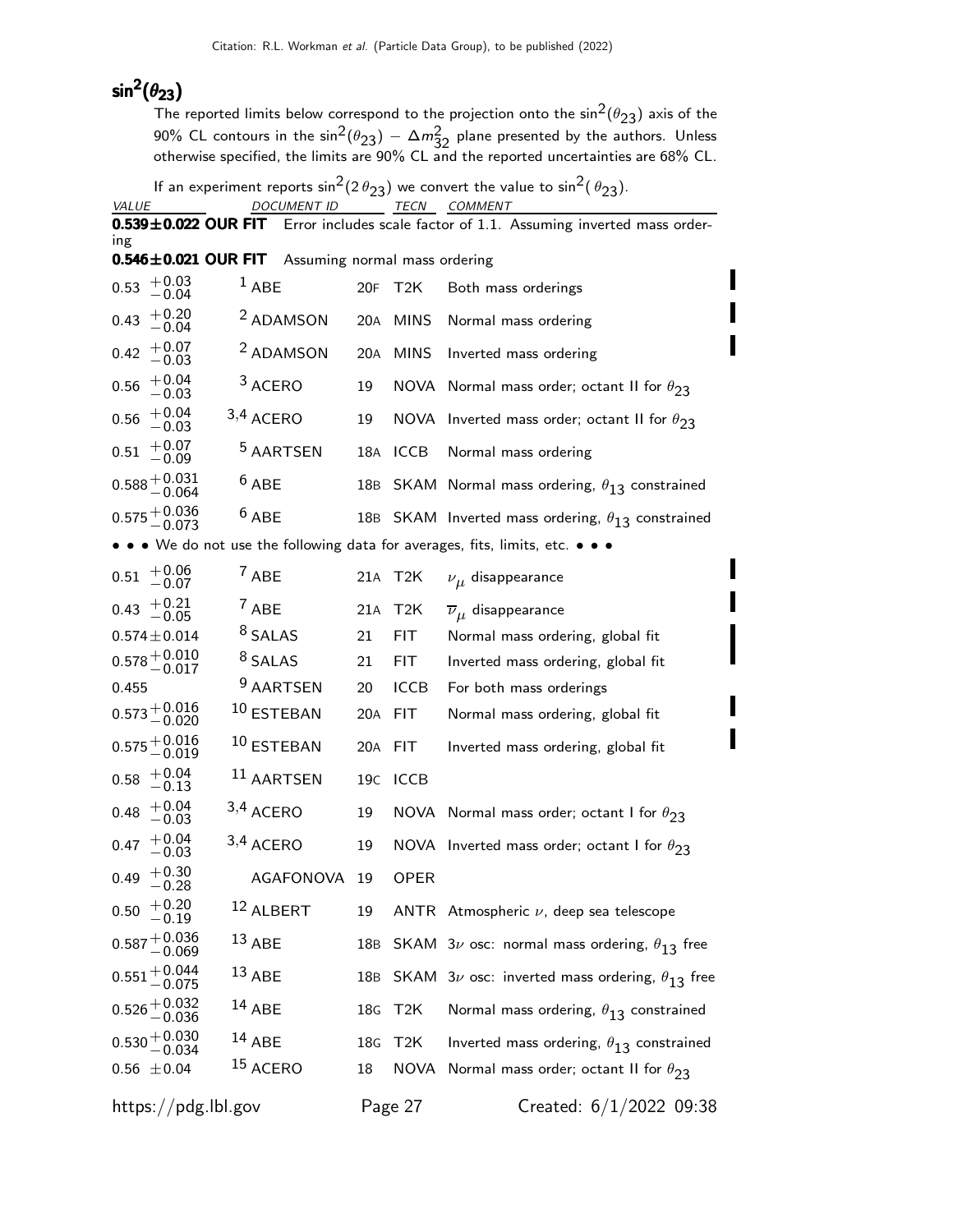| $0.47 \pm 0.04$                            |                    | 15 ACERO                    | 18              | NOVA                       | Normal mass order; octant I for $\theta_{23}$            |
|--------------------------------------------|--------------------|-----------------------------|-----------------|----------------------------|----------------------------------------------------------|
| $0.547 + 0.020$<br>-0.030                  |                    | <b>DE-SALAS</b>             | 18              | <b>FIT</b>                 | Normal mass ordering, global fit                         |
| $0.551 + 0.018$<br>-0.030                  |                    | DE-SALAS                    | 18              | FIT                        | Inverted mass order, global fit                          |
| $0.532^{+0.061}_{-0.087}$                  |                    | $16$ ABE                    | 17A             | T2K                        | Normal mass ordering                                     |
| $0.534 + 0.061$<br>-0.087                  |                    | $16$ ABE                    | 17A             | T2K                        | Inverted mass ordering                                   |
| $+0.08$<br>0.51<br>$-0.07$                 |                    | ABE                         | 17 <sub>C</sub> | T2K                        | Normal mass ordering with neutrinos                      |
| $+0.25$<br>0.42<br>$-0.07$                 |                    | ABE                         | 17C             | T2K                        | Normal mass ordering with antineutrinos                  |
| 0.52<br>$-0.09\,$                          | $+0.075$           | ABE                         | 17C             | T <sub>2</sub> K           | normal mass ordering with neutrinos<br>and antineutrinos |
| $+0.05$<br>0.55<br>$-0.09\,$               |                    | $16$ ABE                    | 17F             | T <sub>2</sub> K           | Normal mass ordering                                     |
| $+0.05$<br>0.55<br>$-0.08$                 |                    | $16$ ABE                    | 17F             | T <sub>2</sub> K           | Inverted mass ordering                                   |
| $0.404 + 0.022$<br>$- 0.030$               |                    | 17 ADAMSON                  |                 | 17A NOVA                   | Normal mass ordering; octant I for $\theta_{23}$         |
| $0.624 + 0.022$<br>-0.030                  |                    | <sup>17</sup> ADAMSON       | 17A             |                            | NOVA Normal mass ordering; octant II for $\theta_{23}$   |
| $0.398 + 0.030$<br>-0.022                  |                    | 17 ADAMSON                  | 17A             |                            | NOVA Inverted mass ordering; octant I for $\theta_{23}$  |
| $0.618 + 0.022$<br>-0.030                  |                    | 17 ADAMSON                  | 17A             |                            | NOVA Inverted mass ordering; octant II for $\theta_{23}$ |
| $+0.19$<br>0.45<br>$-0.07$                 |                    | $18$ ABE                    | 16D             | T2K                        | $3\nu$ osc; normal mass ordering; $\overline{\nu}$ beam  |
| 0.38                                       | to 0.65            | 19 ADAMSON                  | 16A             | <b>NOVA</b>                | normal mass ordering                                     |
| 0.37<br>$+0.09$                            | to 0.64            | 19 ADAMSON                  | 16A             | <b>NOVA</b>                | Inverted mass ordering                                   |
| 0.53<br>$-0.12$                            |                    | 20 AARTSEN                  | 15A             | <b>ICCB</b>                | Normal mass ordering                                     |
| $+0.09$<br>0.51<br>$-0.11$                 |                    | 20 AARTSEN                  | 15A             | <b>ICCB</b>                | Inverted mass ordering                                   |
| $0.514 + 0.055$<br>$- 0.056$               |                    | $21$ ABE                    | 14              | T <sub>2</sub> K           | $3\nu$ osc.; normal mass ordering                        |
| $0.511 \pm 0.055$                          |                    | $21$ ABE                    | 14              | T <sub>2</sub> K           | $3\nu$ osc.; inverted mass ordering                      |
| $+0.23$<br>0.41<br>$-0.06$                 |                    | <sup>22</sup> ADAMSON       | 14              | <b>MINS</b>                | Normal mass ordering                                     |
| $+0.26$<br>0.41<br>$-0.07$                 |                    | <sup>22</sup> ADAMSON       | 14              | <b>MINS</b>                | Inverted mass ordering                                   |
| $0.567 + 0.032$<br>$- 0.128$               |                    | <sup>23</sup> FORERO        | 14              | <b>FIT</b>                 | Normal mass ordering                                     |
| $0.573 + 0.025$<br>-0.043                  |                    | <sup>23</sup> FORERO        | 14              | FIT                        | Inverted mass ordering                                   |
| $0.452 + 0.052$<br>-0.028                  |                    | <sup>24</sup> GONZALEZ      | 14              | <b>FIT</b>                 | Normal mass ordering; global fit                         |
| $0.579 + 0.025$<br>-0.037                  |                    | <sup>24</sup> GONZALEZ      | 14              | <b>FIT</b>                 | Inverted mass ordering; global fit                       |
| 0.24 to 0.76                               |                    | <sup>25</sup> AARTSEN       | 13B             | <b>ICCB</b>                | DeepCore, $2\nu$ oscillation                             |
| $0.514 \pm 0.082$                          |                    | $26$ ABE                    | 13 <sub>G</sub> | T <sub>2</sub> K           | $3\nu$ osc.; normal mass ordering                        |
| $0.388\genfrac{}{}{0pt}{}{+0.051}{-0.053}$ |                    | <sup>27</sup> ADAMSON       | 13B             | <b>MINS</b>                | Beam + Atmospheric; identical $\nu$ & $\overline{\nu}$   |
| 0.3                                        | to 0.7             | $^{28}$ ABE                 | 12A             | T <sub>2</sub> K           | Off-axis beam                                            |
| 0.28<br>0.25                               | to 0.72<br>to 0.75 | 29 ADAMSON<br>30,31 ADAMSON | 12<br>12B       | <b>MINS</b><br><b>MINS</b> | $\overline{\nu}$ beam<br>MINOS atmospheric               |
| 0.27                                       | to 0.73            | 30,32 ADAMSON               | 12B             | <b>MINS</b>                | MINOS pure atmospheric $\nu$                             |
|                                            |                    |                             |                 |                            |                                                          |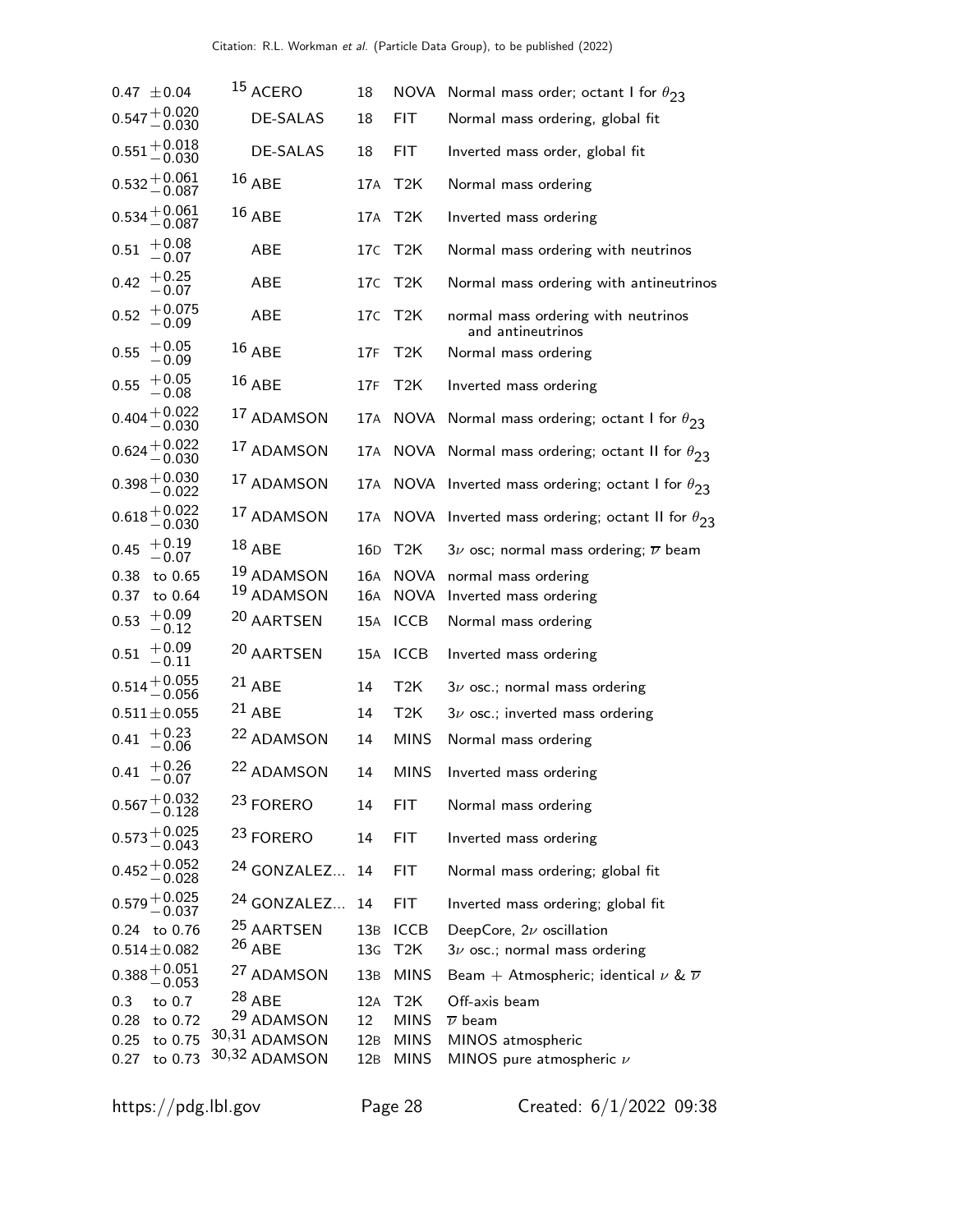| 0.21 | to 0.79            | 30,32 ADAMSON              | 12B             | <b>MINS</b>      | MINOS pure atmospheric $\overline{\nu}$            |
|------|--------------------|----------------------------|-----------------|------------------|----------------------------------------------------|
| 0.15 | to 0.85            | $33$ ADRIAN-MAR12          |                 |                  | ANTR Atmospheric $\nu$ with deep see telescope     |
| 0.39 | to 0.61            | $34$ ABE                   | 11C             | SKAM             | Super-Kamiokande                                   |
| 0.34 | to 0.66            | ADAMSON                    | 11              | <b>MINS</b>      | $2\nu$ osc.; maximal mixing                        |
| 0.31 | $+0.10$<br>$-0.07$ | 35 ADAMSON                 | 11B             | <b>MINS</b>      | $\overline{\nu}$ beam                              |
| 0.41 | to 0.59            | 36 WENDELL                 | 10              |                  | SKAM $3\nu$ osc. with solar terms; $\theta_{13}=0$ |
| 0.39 | to 0.61            | 37 WENDELL                 | 10              |                  | SKAM $3\nu$ osc.; normal mass ordering             |
| 0.37 | to 0.63            | 38 WENDELL                 | 10              | SKAM             | $3\nu$ osc.; inverted mass ordering                |
| 0.31 | to 0.69            | <b>ADAMSON</b>             | 08A             | <b>MINS</b>      | <b>MINOS</b>                                       |
| 0.05 | to 0.95            | 39 ADAMSON                 | 06              | <b>MINS</b>      | Atmospheric $\nu$ with far detector                |
| 0.18 | to 0.82            | 40 AHN                     | 06A             | K2K              | KEK to Super-K                                     |
| 0.23 | to 0.77            | <sup>41</sup> MICHAEL      | 06              | <b>MINS</b>      | <b>MINOS</b>                                       |
| 0.18 | to 0.82            | 42 ALIU                    | 05              | K <sub>2</sub> K | KEK to Super-K                                     |
| 0.18 | to 0.82            | <sup>43</sup> ALLISON      | 05              | SOU <sub>2</sub> |                                                    |
| 0.36 | to 0.64            | 44 ASHIE                   | 05              |                  | SKAM Super-Kamiokande                              |
| 0.28 | to 0.72            | 45 AMBROSIO                | 04              |                  | MCRO MACRO                                         |
| 0.34 | to 0.66            | <sup>46</sup> ASHIE        | 04              |                  | SKAM L/E distribution                              |
| 0.08 | to 0.92            | 47 AHN                     | 03              | K <sub>2</sub> K | KEK to Super-K                                     |
| 0.13 | to 0.87            | <sup>48</sup> AMBROSIO     | 03              |                  | MCRO MACRO                                         |
| 0.26 | to 0.74            | 49 AMBROSIO                | 03              |                  | MCRO MACRO                                         |
| 0.15 | to 0.85            | 50 SANCHEZ                 | 03              |                  | SOU2 Soudan-2 Atmospheric                          |
| 0.28 | to 0.72            | 51 AMBROSIO                | 01              |                  | MCRO Upward $\mu$                                  |
| 0.29 | to 0.71            | 52 AMBROSIO                | 01              |                  | MCRO Upward $\mu$                                  |
| 0.13 | to 0.87            | 53 FUKUDA                  | 99 <sub>C</sub> | SKAM             | Upward $\mu$                                       |
| 0.23 | to 0.77            | <sup>54</sup> FUKUDA       | 99 <sub>D</sub> |                  | SKAM Upward $\mu$                                  |
| 0.08 | to 0.92            | <sup>55</sup> FUKUDA       | 99 <sub>D</sub> |                  | SKAM Stop $\mu$ / through                          |
| 0.29 | to 0.71            | 56 FUKUDA                  | 98C             |                  | SKAM Super-Kamiokande                              |
| 0.08 | to 0.92            | <sup>57</sup> HATAKEYAMA98 |                 | KAMI             | Kamiokande                                         |
| 0.24 | to 0.76            | <sup>58</sup> HATAKEYAMA98 |                 | KAMI             | Kamiokande                                         |
| 0.20 | to 0.80            | 59 FUKUDA                  | 94              | KAMI             | Kamiokande                                         |

 ABE 20F results are based on data collected between 2009 and 2018 in (anti)neutrino mode and include a neutrino beam exposure of  $1.49 \times 10^{21}$   $(1.64 \times 10^{21})$  protons on target. Supersedes ABE 18G.

 ADAMSON 20A uses the complete dataset from MINOS and MINOS+ experiments. The data were collected using a total exposure of 23.76  $\times$   $10^{20}$  protons on target and 60.75 kton·yr exposure to atmospheric neutrinos. Supersedes ADAMSON 14.

 ACERO 19 is based on a sample size of  $12.33 \times 10^{20}$  protons on target. The fit combines both antineutrino and neutrino data to extract the oscillation parameters. The results favor the normal mass ordering by 1.9  $\sigma$  and  $\theta_{23}$  values in octant II by 1.6  $\sigma$ . Supersedes

ACERO 18.<br><sup>4</sup> Errors are from normal mass ordering and  $\theta_{13}$  octant II fits.<br>F

<sup>5</sup> AARTSEN 18A uses three years (April 2012 – May 2015) of neutrino data from full sky with reconstructed energies between 5.6 and 56 GeV, measured with the low-energy subdetector DeepCore of the IceCube neutrino telescope. AARTSEN 18A also reports the best fit result for the inverted mass ordering as  $\Delta m_{32}^2 = -2.32 \times 10^{-3}$  eV<sup>2</sup> and  $\sin^2(\theta_{23}) = 0.51$ . Uncertainties for the inverted mass ordering fits were not provided.

Supersedes AARTSEN 15A.

 ABE 18<sup>B</sup> uses 328 kton·years of Super-Kamiokande I-IV atmospheric neutrino data to obtain this result. The fit is performed over the three parameters,  $\Delta m_{32}^2$ ,  $\sin^2(\theta_{23})$ , and δ, while the solar parameters and  $\sin^2(\theta_{13})$  are fixed to  $\Delta$ m $\frac{2}{21}$ = (7.53  $\pm$  0.18)  $\times$   $10^{-5}$  $eV^2$ ,  $sin^2(\theta_{12}) = 0.304 \pm 0.014$ , and  $sin^2(\theta_{13}) = 0.0219 \pm 0.0012$ .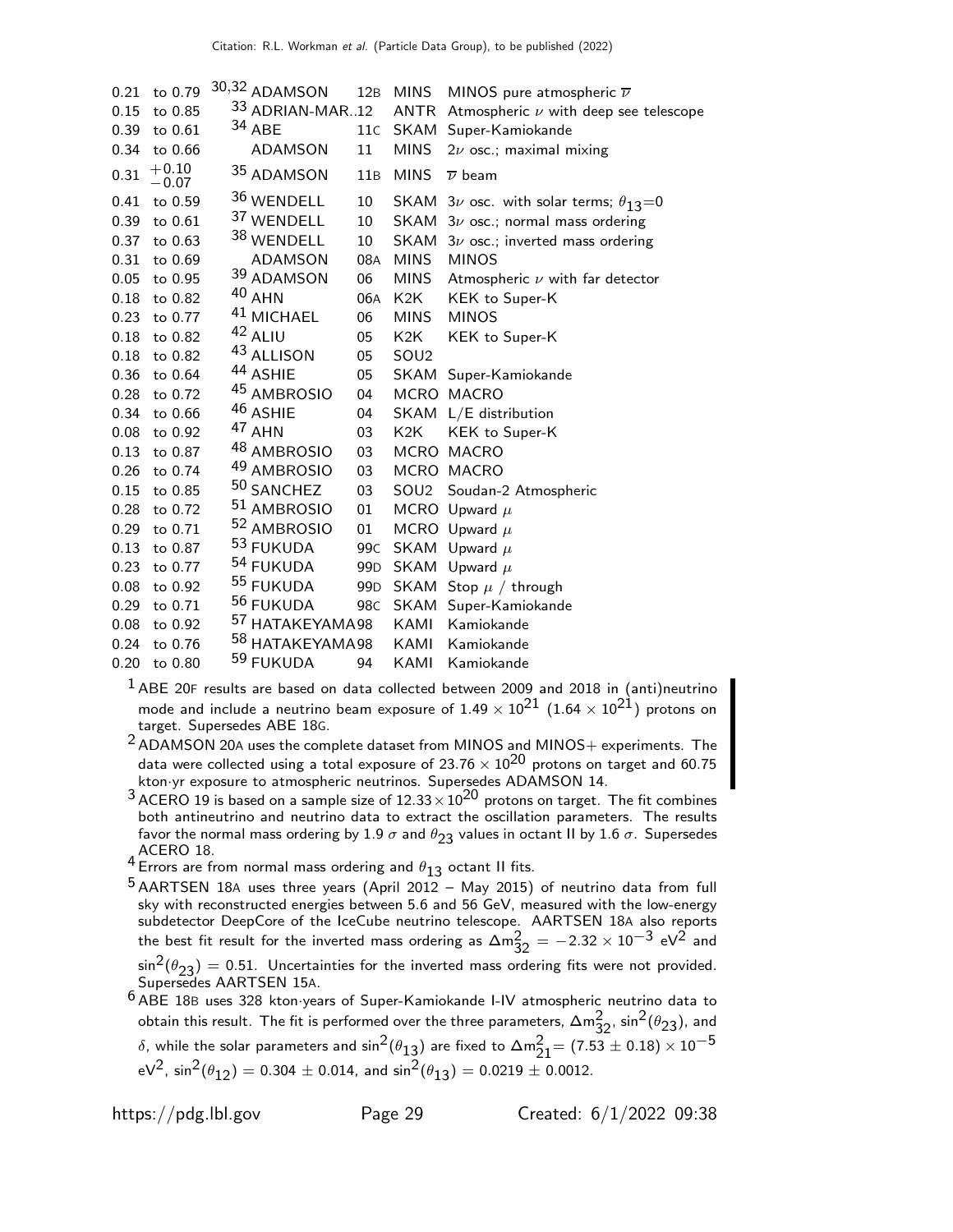- <sup>7</sup> ABE 21A results are based on 1.49  $\times$  10<sup>21</sup> POT in neutrino mode and 1.64  $\times$  10<sup>21</sup> POT in antineutrino mode.
- 8 SALAS 21 reports results of a global fit to neutrino oscillation data available at the time of the Neutrino 2020 conference.
- 9 AARTSEN 20 uses the data taken between May 2012 and April 2014 with the low-energy subdetector DeepCore of the IceCube neutrino telescope. The reconstructed energy range is between 4 (5) and 90 (80) GeV for the main (confirmatory) analysis. Though the observed best-fit is in the lower octant for both mass orderings, a substantial range of  $\sin^2(\theta_{23}) > 0.5$  is still compatible with the observed data for both mass orderings.
- $10$  ESTEBAN 20A reports results of a global fit to neutrino oscillation data available at the time of the Neutrino2020 conference.
- 11 AARTSEN 19<sup>C</sup> uses three years (April 2012 May 2015) of neutrino data from full sky with reconstructed energies between 5.6 and 56 GeV, measured with the low-energy subdetector DeepCore of the IceCube neutrino telescope. AARTSEN 19C adopts looser event selection criteria to prioritize the efficiency of selecting neutrino events, different from tighter event selection criteria which closely follow the criteria used by AARTSEN 18A to measure the  $\nu_{\mu}$  disappearance.
- $^{12}$  ALBERT 19 measured the oscillation parameters of atmospheric neutrinos with the ANTARES deep sea neutrino telescope using the data taken from 2007 to 2016 (2830 days of total live time). Supersedes ADRIAN-MARTINEZ 12.
- 13 ABE 18<sup>B</sup> uses 328 kton·years of Super-Kamiokande I-IV atmospheric neutrino data to obtain this result. The fit is performed over the four parameters,  $\Delta m_{32}^2$ ,  $\sin^2\theta_{23}$  $\sin^2\!\theta_{13}$ , and  $\delta$ , while the solar parameters are fixed to  $\Delta \mathsf{m}_{21}^2$  = (7.53  $\pm$  0.18)  $\times$   $10^{-5}$ eV<sup>2</sup> and  $\sin^2\theta_{12} = 0.304 \pm 0.014$ .
- 14 ABE 18<sup>G</sup> data prefers normal mass ordering is with a posterior probability of 87%. Supersedes ABE 17F.
- $^{15}$ ACERO 18 performs a joint fit to the data for  $\nu_{\mu}$  disappearance and  $\nu_e$  appearance. The overall best fit favors normal mass ordering and  $\theta_{23}$  in octant II. No  $1\sigma$  confidence intervals are presented for the inverted mass ordering scenarios. Superseded by ACERO 19.
- 16 Errors are from the projections of the 68% contour on 2D plot of  $\Delta m^2$  versus sin<sup>2</sup>( $\theta_{23}$ ). ABE 17F supersedes ABE 17A. Superseded by ABE 18G.
- 17 Superseded by ACERO 18.
- $^{18}$ ABE 16D reports oscillation results using  $\overline{\nu}_{\mu}$  disappearance in an off-axis beam.
- <sup>19</sup> ADAMSON 16A obtains sin<sup>2</sup>( $\theta_{23}$ ) in the 68% C.L. range [0.38, 0.65] ([0.37, 0.64]), with two statistically degenerate best-fit values of 0.44 and 0.59 (0.44 and 0.59) for normal (inverted) mass ordering. Superseded by ADAMSON 17A.
- $20$  AARTSEN 15A obtains this result by a three-neutrino oscillation analysis using  $10-100$ GeV muon neutrino sample from a total of 953 days of measurement with the low-energy subdetector DeepCore of the IceCube neutrino telescope. Superseded by AARTSEN 18A.
- $^{21}$  ABE 14 results are based on  $\nu_{\mu}$  disappearance using three-neutrino oscillation fit. The confidence intervals are derived from one dimensional profiled likelihoods. Superseded by ABE 17A.
- 22 ADAMSON 14 uses a complete set of accelerator and atmospheric data. The analysis combines the  $\nu_{\boldsymbol{\mu}}$  disappearance and  $\nu_{\boldsymbol{e}}$  appearance data using three-neutrino oscillation fit. The fit results are obtained for normal and inverted mass ordering assumptions. The best fit is for first  $\theta_{23}$  octant and inverted mass ordering.
- $23$  FORERO 14 performs a global fit to neutrino oscillations using solar, reactor, longbaseline accelerator, and atmospheric neutrino data.
- 24 GONZALEZ-GARCIA 14 result comes from a frequentist global fit. The corresponding Bayesian global fit to the same data results are reported in BERGSTROM 15 as 68% CL intervals of 0.433–0.496 or 0.530–0.594 for normal and 0.514–0.612 for inverted mass ordering.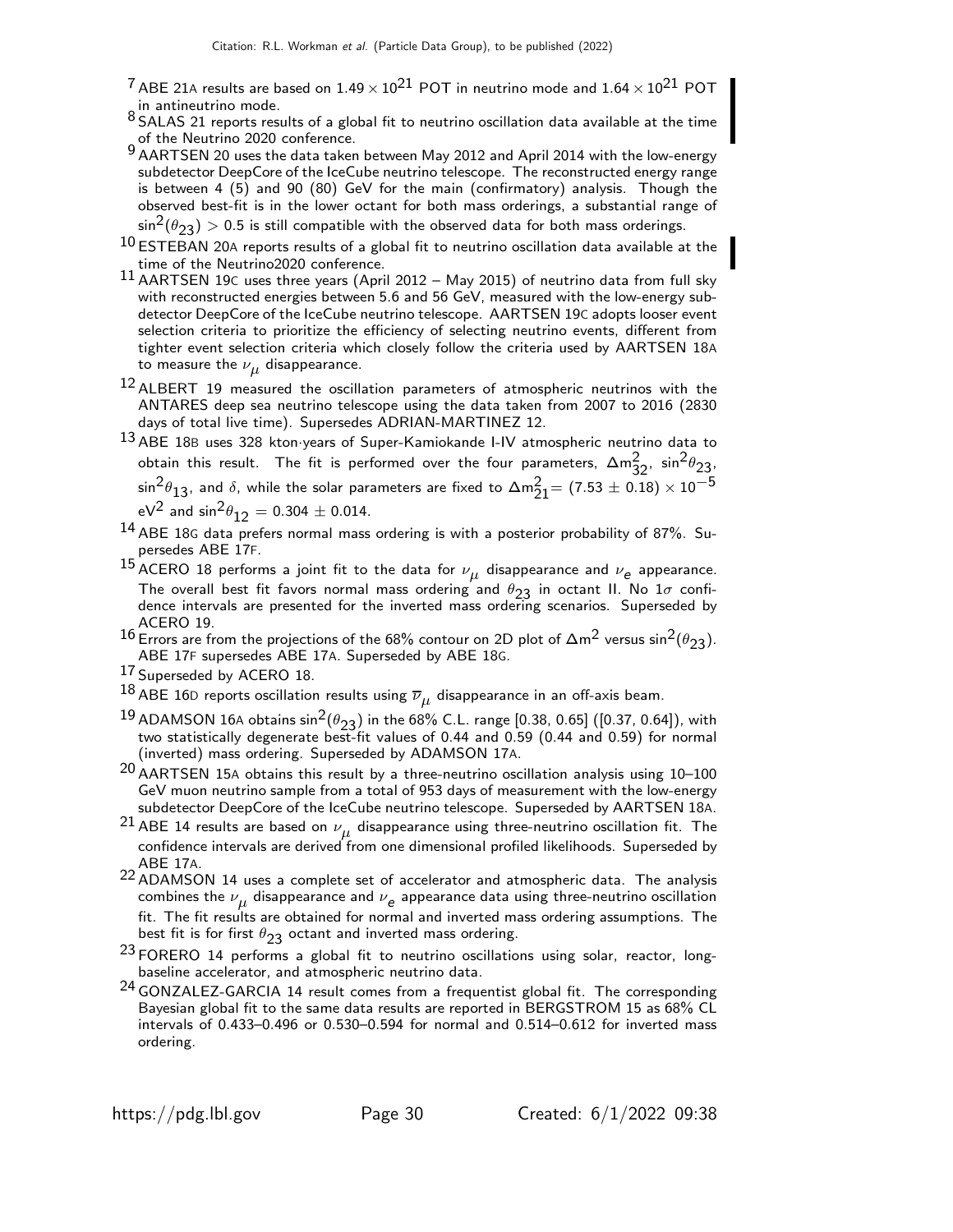- 25 AARTSEN 13<sup>B</sup> obtained this result by a two-neutrino oscillation analysis using 20–100 GeV muon neutrino sample from a total of 318.9 days of live-time measurement with the low-energy subdetector DeepCore of the IceCube neutrino telescope.
- <sup>26</sup> The best fit value is  $sin^2(\theta_{23}) = 0.514 \pm 0.082$ . Superseded by ABE 14.
- <sup>27</sup> ADAMSON 13B obtained this result from  $\nu_{\mu}$  and  $\overline{\nu}_{\mu}$  disappearance using  $\nu_{\mu}$  (10.71  $\times$  $10^{20}$  POT) and  $\overline{\nu}_{\mu}$   $(3.36 \times 10^{20}$  POT) beams, and atmospheric (37.88kton-years) data from MINOS The fit assumed two-flavor neutrino hypothesis and identical  $\nu_{\mu}$  and  $\overline{\nu}_{\mu}$ oscillation parameters. Superseded by ADAMSON 14.
- $28$  ABE 12A obtained this result by a two-neutrino oscillation analysis. The best-fit point is  $\sin^2(2\theta_{23}) = 0.98$ .
- 29 ADAMSON 12 is a two-neutrino oscillation analysis using antineutrinos. The best fit value is sin $^2(2\theta_{23})=$   $0.95{+0.10}\atop{-0.11}\pm$  0.01.
- $30$  ADAMSON 12B obtained this result by a two-neutrino oscillation analysis of the  $L/E$ distribution using 37.9 kton·yr atmospheric neutrino data with the MINOS far detector.
- 31 The best fit point is  $\Delta m^2 = 0.0019 \text{ eV}^2$  and sin $^2 2\theta = 0.99$ . The 90% single-parameter confidence interval at the best fit point is  $\sin^2 2\theta > 0.86$ .
- 32 The data are separated into pure samples of  $\nu$ s and  $\overline{\nu}$ s, and separate oscillation parameters for  $\nu$ s and  $\overline{\nu}$ s are fit to the data. The best fit point is  $(\Delta m^2, sin^2 2\theta) = (0.0022 \text{ eV}^2,$ 0.99) and  $(\Delta \overline{m}^2, \sin^2 2\overline{\theta}) = (0.0016 \text{ eV}^2, 1.00)$ . The quoted result is taken from the 90% C.L. contour in the  $(\Delta m^2, \sin^2 2\theta)$  plane obtained by minimizing the four parameter log-likelihood function with respect to the other oscillation parameters.
- 33 ADRIAN-MARTINEZ 12 measured the oscillation parameters of atmospheric neutrinos with the ANTARES deep sea neutrino telescope using the data taken from 2007 to 2010 (863 days of total live time). Superseded by ALBERT 19.
- 34 ABE 11<sup>C</sup> obtained this result by a two-neutrino oscillation analysis using the Super-Kamiokande-I+II+III atmospheric neutrino data. ABE 11C also reported results under a two-neutrino disappearance model with separate mixing parameters between  $\nu$  and  $\overline{\nu}$ , and obtained  $\sin^2 2\theta > 0.93$  for  $\nu$  and  $\sin^2 2\theta > 0.83$  for  $\overline{\nu}$  at 90% C.L.
- 35 ADAMSON 11B obtained this result by a two-neutrino oscillation analysis of antineutrinos in an antineutrino enhanced beam with  $1.71 \times 10^{20}$  protons on target. This results is consistent with the neutrino measurements of ADAMSON 11 at 2% C.L.
- 36 WENDELL 10 obtained this result  $(\sin^2 \theta_{23} = 0.407 0.583)$  by a three-neutrino oscillation analysis using the Super-Kamiokande-I+II+III atmospheric neutrino data, assuming  $\theta_{13}=$  0 but including the solar oscillation parameters  $\Delta m^2_{21}$  and  $\sin^2\!\theta_{12}$  in the fit.
- <sup>37</sup> WENDELL 10 obtained this result (sin<sup>2</sup> $\theta_{23} = 0.43 0.61$ ) by a three-neutrino oscillation analysis with one mass scale dominance  $(\Delta m_{21}^2 = 0)$  using the Super-Kamiokande-I+II+III atmospheric neutrino data, and updates the HOSAKA 06A result.
- $^{38}$  WENDELL 10 obtained this result (sin $^2\theta_{23} =$  0.44–0.63) by a three-neutrino oscillation analysis with one mass scale dominance  $(\Delta m_{21}^2 = 0)$  using the Super-Kamiokande-I+II+III atmospheric neutrino data, and updates the HOSAKA 06A result.
- $39$  ADAMSON 06 obtained this result by a two-neutrino oscillation analysis of the L/E distribution using 4.54 kton yr atmospheric neutrino data with the MINOS far detector. 40 Supercedes ALIU 05.
- <sup>41</sup> MICHAEL 06 best fit is for maximal mixing. See also ADAMSON 08.
- 42 The best fit is for maximal mixing.
- <sup>43</sup> ALLISON 05 result is based upon atmospheric neutrino interactions including upwardstopping muons, with an exposure of 5.9 kton yr. From a two-flavor oscillation analysis the best-fit point is  $\Delta m^2 = 0.0017 \; \text{eV}^2$  and  $\sin^2(2\theta) = 0.97.$
- 44 ASHIE 05 obtained this result by a two-neutrino oscillation analysis using 92 kton yr atmospheric neutrino data from the complete Super-Kamiokande I running period.
- 45 AMBROSIO 04 obtained this result, without using the absolute normalization of the neutrino flux, by combining the angular distribution of upward through-going muon tracks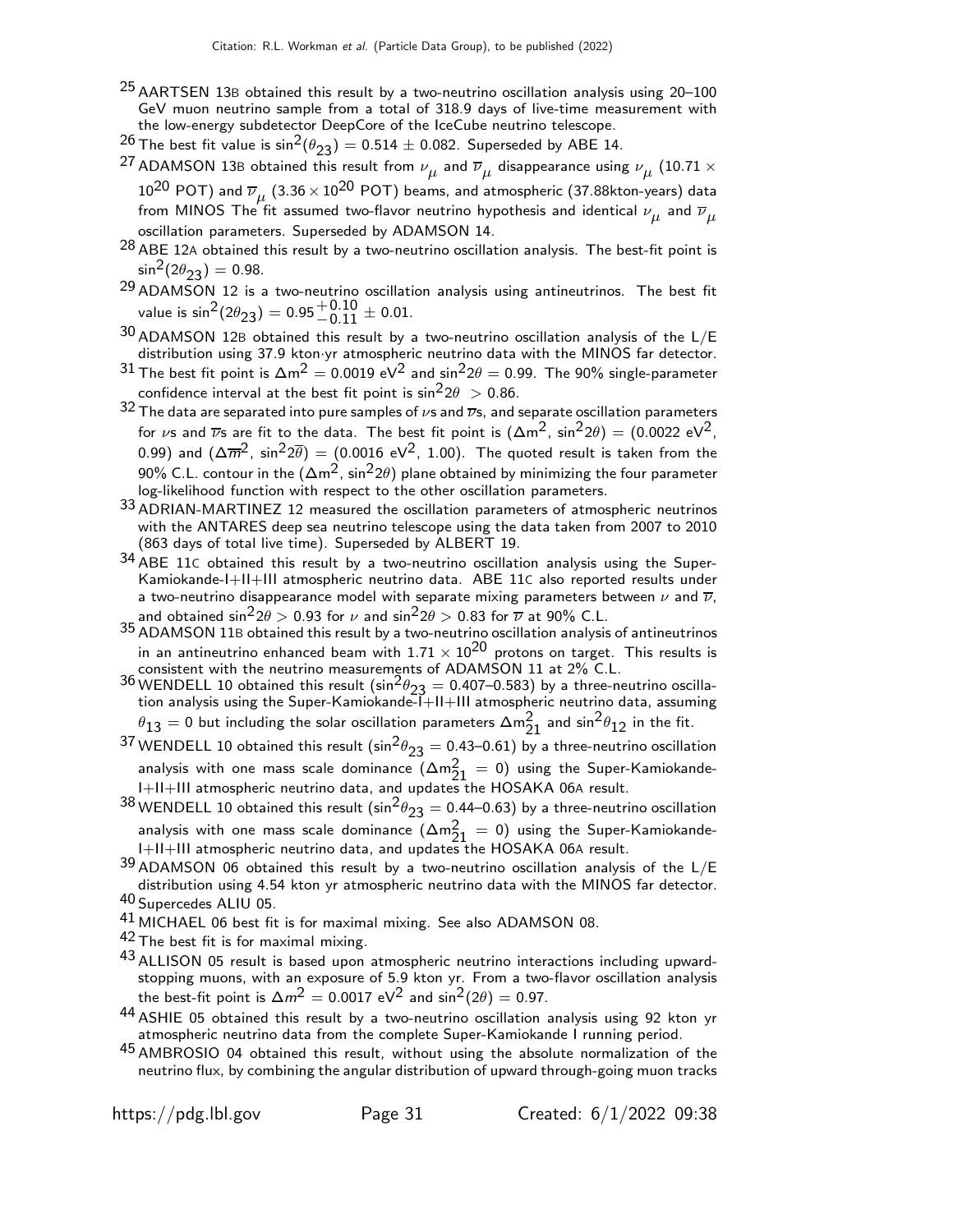with  $E_{\mu} > 1$  GeV,  $N_{low}$  and  $N_{high}$ , and the numbers of InDown  $+$  UpStop and InUp events. Here,  $N_{low}$  and  $N_{high}$  are the number of events with reconstructed neutrino energies  $<$  30 GeV and  $>$  130 GeV, respectively. InDown and InUp represent events with downward and upward-going tracks starting inside the detector due to neutrino interactions, while UpStop represents entering upward-going tracks which stop in the detector. The best fit is for maximal mixing.

- $46$  ASHIE 04 obtained this result from the L(flight length)/E(estimated neutrino energy) distribution of  $\nu_{\mu}$  disappearance probability, using the Super-Kamiokande-I 1489 live-day atmospheric neutrino data.
- 47 There are several islands of allowed region from this K2K analysis, extending to high values of  $\Delta m^2$ . We only include the one that overlaps atmospheric neutrino analyses. The best fit is for maximal mixing.
- $^{48}$  AMBROSIO 03 obtained this result on the basis of the ratio R  $=$  N $_{low}/$ N $_{high}$ , where  $N_{low}$  and  $N_{high}$  are the number of upward through-going muon events with reconstructed neutrino energy  $<$  30 GeV and  $>$  130 GeV, respectively. The data came from the full detector run started in 1994. The method of FELDMAN 98 is used to obtain the limits.
- 49 AMBROSIO 03 obtained this result by using the ratio R and the angular distribution of the upward through-going muons. R is given in the previous note and the angular distribution is reported in AMBROSIO 01. The method of FELDMAN 98 is used to obtain the limits. The best fit is to maximal mixing.
- $50$  SANCHEZ 03 is based on an exposure of 5.9 kton yr. The result is obtained using a likelihood analysis of the neutrino  $L/E$  distribution for a selection  $\mu$  flavor sample while the e-flavor sample provides flux normalization. The method of FELDMAN 98 is used to obtain the allowed region. The best fit is  $sin^2(2\theta) = 0.97$ .
- 51 AMBROSIO 01 result is based on the angular distribution of upward through-going muon tracks with  $E_{\mu} > 1$  GeV. The data came from three different detector configurations, but the statistics is largely dominated by the full detector run, from May 1994 to December 2000. The total live time, normalized to the full detector configuration is 6.17 years. The best fit is obtained outside the physical region. The method of FELDMAN 98 is used to obtain the limits. The best fit is for maximal mixing.
- 52 AMBROSIO 01 result is based on the angular distribution and normalization of upward through-going muon tracks with  $E_{\mu} > 1$  GeV. See the previous footnote.
- 53 FUKUDA 99<sup>C</sup> obtained this result from a total of 537 live days of upward through-going muon data in Super-Kamiokande between April 1996 to January 1998. With a threshold of  $E_{\mu} > 1.6$  GeV, the observed flux is  $(1.74 \pm 0.07 \pm 0.02) \times 10^{-13}$  cm<sup>-2</sup>s<sup>-1</sup>sr<sup>-1</sup>. The best fit is  $sin^2(2\theta) = 0.95$ .
- 54 FUKUDA 99<sup>D</sup> obtained this result from a simultaneous fitting to zenith angle distributions of upward-stopping and through-going muons. The flux of upward-stopping muons of minimum energy of 1.6 GeV measured between April 1996 and January 1998 is (0.39  $\pm$  $0.04 \pm 0.02$ ) ×  $10^{-13}$  cm<sup>-2</sup>s<sup>-1</sup>sr<sup>-1</sup>. This is compared to the expected flux of (0.73  $\pm$ 0.16 (theoretical error))  $\times$  10<sup>-13</sup> cm<sup>-2</sup>s<sup>-1</sup>sr<sup>-1</sup>. The best fit is to maximal mixing.
- 55 FUKUDA 99<sup>D</sup> obtained this result from the zenith dependence of the upwardstopping/through-going flux ratio. The best fit is to maximal mixing.
- 56 FUKUDA 98<sup>C</sup> obtained this result by an analysis of 33.0 kton yr atmospheric neutrino data. The best fit is for maximal mixing.
- 57 HATAKEYAMA 98 obtained this result from a total of 2456 live days of upward-going muon data in Kamiokande between December 1985 and May 1995. With a threshold of  $E_\mu \rm > 1.6$  GeV, the observed flux of upward through-going muons is  $(1.94\pm0.10^{+0.07}_{-0.06})\times$  $10^{-13}$  cm<sup>-2</sup>s<sup>-1</sup>sr<sup>-1</sup>. This is compared to the expected flux of (2.46 ± 0.54 (theoretical error))  $\times$  10<sup>-13</sup> cm<sup>-2</sup>s<sup>-1</sup>sr<sup>-1</sup>. The best fit is for maximal mixing.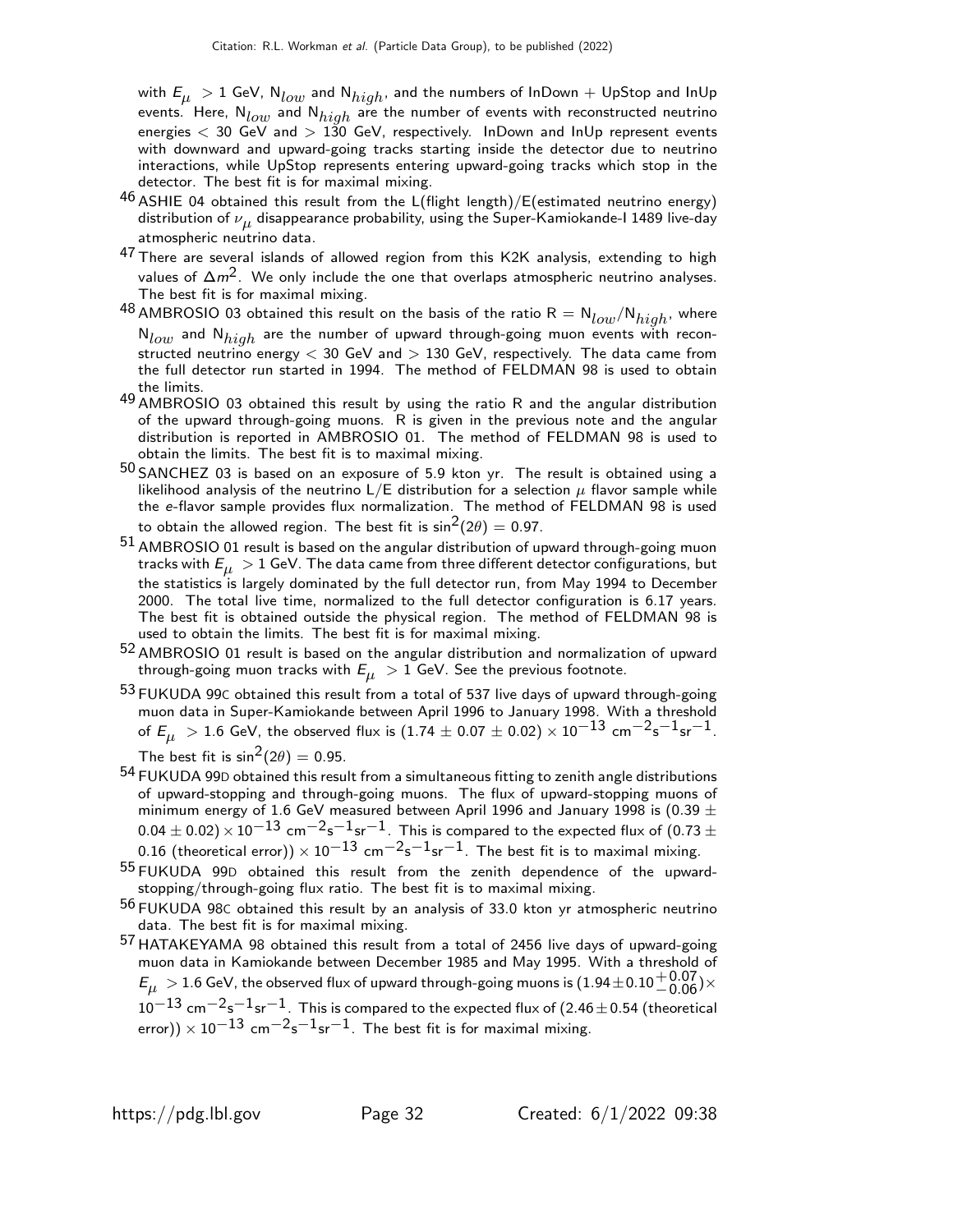58 HATAKEYAMA 98 obtained this result from a combined analysis of Kamiokande contained events (FUKUDA 94) and upward going muon events. The best fit is  $\sin^2(2\theta) =$ 0.95. 59 FUKUDA 94 obtained the result by a combined analysis of sub- and multi-GeV atmo-

spheric neutrino events in Kamiokande. The best fit is for maximal mixing.

# $\Delta m^2_{32}$

The sign of  $\Delta m^2_{32}$  is not known at this time. If given, values are shown separately<br>for the normal and inverted mass ordering. Unless otherwise specified, the ranges below correspond to the projection onto the  $\Delta m_{32}^2$  axis of the 90% CL contours in the sin $^{2}$ (2 $\theta_{23})$   $\Delta$ m $^{2}_{32}$  plane presented by the authors. If uncertainties are reported<br>with the value, they correspond to one standard deviation uncertainty.

| VALUE $(10^{-3}$ eV <sup>2</sup> )                                          | <i>DOCUMENT ID</i>       |                 | TECN        | <b>COMMENT</b>                                            |  |  |
|-----------------------------------------------------------------------------|--------------------------|-----------------|-------------|-----------------------------------------------------------|--|--|
| $-2.536 \pm 0.034$ OUR FIT                                                  |                          |                 |             |                                                           |  |  |
| 2.453±0.033 OUR FIT                                                         | Assuming normal ordering |                 |             |                                                           |  |  |
| 2.45 $\pm$ 0.07                                                             | $1$ ABE                  | 20F             | T2K         | Normal mass ordering, $\theta_{13}$<br>constrained        |  |  |
| $-2.51 \pm 0.07$                                                            | $1,2$ ABE                | 20F             | T2K         | Inverted mass ordering, $\theta_{13}$<br>constrained      |  |  |
| $+0.08$<br>2.40<br>$-0.09$                                                  | <sup>3</sup> ADAMSON     | 20A             | <b>MINS</b> | Accel., atmospheric, normal<br>mass ordering              |  |  |
| $+0.08$<br>$-2.45$<br>$-0.07$                                               | <sup>3</sup> ADAMSON     | 20A             | <b>MINS</b> | Accel., atmospheric, inverted<br>mass ordering            |  |  |
| $+0.11$<br>2.48<br>$-0.06\,$                                                | <sup>4</sup> ACERO       | 19              | NOVA        | Normal mass ordering, octant<br>II for $\theta_{23}$      |  |  |
| $+0.06$<br>$-2.54$<br>$\, -0.11$                                            | <sup>4</sup> ACERO       | 19              | NOVA        | Inverted mass ordering, octant<br>II for $\theta_{23}$    |  |  |
| $+0.11$<br>2.31<br>$-0.13\,$                                                | <sup>5</sup> AARTSEN     | 18A             | <b>ICCB</b> | Normal mass ordering                                      |  |  |
| $+0.13$<br>2.50<br>$-0.20$                                                  | $6$ ABE                  | 18 <sub>B</sub> | SKAM        | Normal mass ordering, $\theta_{13}$<br>constrained        |  |  |
| $+0.08$<br>$-2.58$<br>$-0.37$                                               | $6$ ABE                  | 18B             |             | SKAM Inverted mass ordering, $\theta_{13}$<br>constrained |  |  |
| $2.471 + 0.068$<br>-0.070                                                   | 7 ADEY                   | 18A             | <b>DAYA</b> | Normal mass ordering                                      |  |  |
| $2.575 + 0.068$<br>-0.070                                                   | <sup>7</sup> ADEY        | 18A             | DAYA        | Inverted mass ordering                                    |  |  |
| $2.63 \pm 0.14$                                                             | $8$ BAK                  | 18              |             | RENO Normal mass ordering                                 |  |  |
| $-2.73 \pm 0.14$                                                            | $8$ BAK                  | 18              |             | RENO Inverted mass ordering                               |  |  |
| • • We do not use the following data for averages, fits, limits, etc. • • • |                          |                 |             |                                                           |  |  |
| 2.47 $+0.08$<br>$-0.09$                                                     | $9$ ABE                  | 21A             | T2K         | $\nu_{\mu}$ disappearance                                 |  |  |
| $+0.18$<br>2.50<br>$-0.13\,$                                                | $9$ ABE                  | 21A             | T2K         | $\overline{\nu}_{\mu}$ disappearance                      |  |  |
| $2.517 + 0.026$<br>-0.028                                                   | 10 ESTEBAN               | 20A             | <b>FIT</b>  | Normal mass ordering, global<br>fit                       |  |  |
| $-2.498 + 0.028$<br>$-0.028$                                                | 10 ESTEBAN               | 20A             | <b>FIT</b>  | Inverted mass ordering, global<br>fit                     |  |  |
| 2.55 $+0.12$<br>$-0.11$                                                     | 11 AARTSEN               | 19c             | <b>ICCB</b> |                                                           |  |  |
| $< 4.1$ at 90% CL                                                           | AGAFONOVA                | 19              | <b>OPER</b> |                                                           |  |  |
| $+0.4$<br>2.0<br>$-0.3$                                                     | 12 ALBERT                | 19              | ANTR        | Atmospheric $\nu$ , deep sea tele-<br>scope               |  |  |
| https://pdg.lbl.gov                                                         | Page 33                  |                 |             | Created: 6/1/2022 09:38                                   |  |  |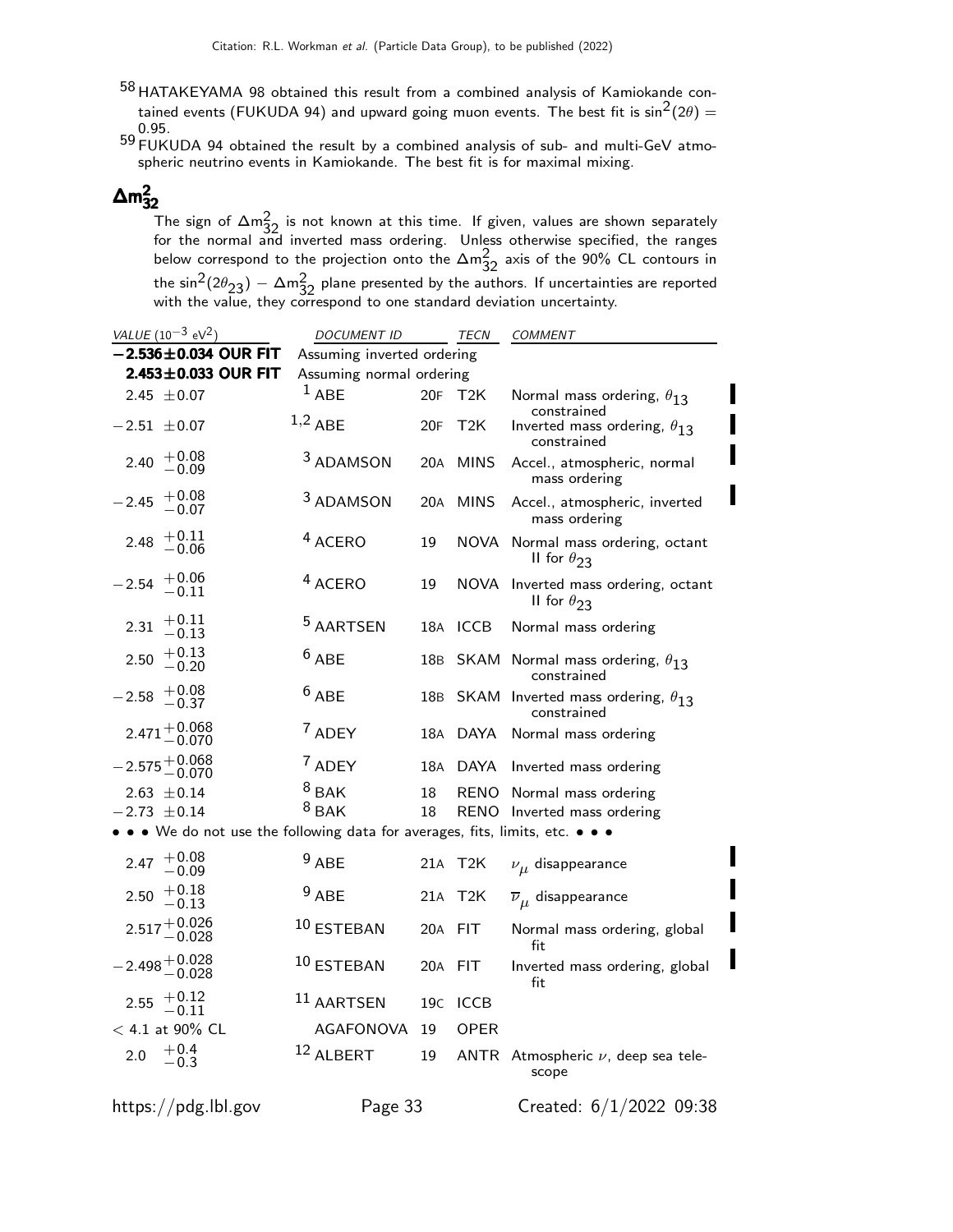| $+0.13$<br>2.50<br>$-0.31$                 | $13$ ABE                |                 |                         | 18B SKAM $3\nu$ osc: normal mass ordering,<br>$\theta_{13}$ free                               |
|--------------------------------------------|-------------------------|-----------------|-------------------------|------------------------------------------------------------------------------------------------|
| $+0.33$<br>$-0.13$<br>$-2.28$              | $13$ ABE                | 18B             |                         | SKAM $3\nu$ osc: inverted mass order-<br>ing, $\theta_{13}$ free                               |
| $2.463 + 0.071$<br>-0.070                  | $14$ ABE                | 18G             | T2K                     | Normal mass ordering, $\theta_{13}$                                                            |
| $-2.507 \pm 0.070$                         | $14,15$ ABE             | 18 <sub>G</sub> | T2K                     | constrained<br>Inverted mass ordering, $\theta_{13}$<br>constrained                            |
| $+0.08$<br>2.44<br>$-0.07$                 | 16 ACERO                | 18              | NOVA                    | Normal mass order, octant II<br>for $\theta_{23}$                                              |
| $+0.07$<br>2.45<br>$-0.08$                 | 16,17 ACERO             | 18              | NOVA                    | Normal mass order; octant I<br>for $\theta_{23}$                                               |
| $+0.7$<br>2.7<br>$-0.6$                    | 18 AGAFONOVA            | 18              | <b>OPER</b>             | OPERA $\nu_{\tau}$ appearance                                                                  |
| 2.42 $\pm$ 0.03                            | <b>DE-SALAS</b>         | 18              | <b>FIT</b>              | Normal mass ordering, global<br>fit                                                            |
| $+0.03$<br>$-2.50$<br>$-0.04$              | <b>DE-SALAS</b>         | 18              | <b>FIT</b>              | Inverted mass order, global fit                                                                |
| $+0.21 + 0.12$<br>2.57<br>$-0.23 -0.13$    | $19$ SEO                | 18              | RENO                    | Normal mass ordering                                                                           |
| $+0.23 +0.13$<br>$-2.67$<br>$-0.21 - 0.12$ | $19$ SEO                | 18              |                         | RENO Inverted mass ordering                                                                    |
| $^{+0.15}_{-0.13}$<br>2.53                 | <b>ABE</b>              | 17C             | T <sub>2</sub> K        | Normal mass ordering with<br>neutrinos                                                         |
| $+0.33$<br>2.55<br>$-0.27$                 | <b>ABE</b>              | 17C             | T2K                     | Normal mass ordering with<br>antineutrinos                                                     |
| $+0.08$<br>2.55<br>$-0.08$                 | <b>ABE</b>              | 17C             | T2K                     | Normal mass ordering with<br>neutrinos and antineutrinos                                       |
| $+0.08$<br>$-2.63$<br>$-0.08$              | <b>ABE</b>              | 17C             | T2K                     | Inverted mass ordering with<br>neutrinos and antineutrinos                                     |
| 2.54 $\pm$ 0.08<br>$-2.51 \pm 0.08$        | $20$ ABE<br>20 ABE      | 17F<br>17F      | T <sub>2</sub> K<br>T2K | Normal mass ordering; $\nu + \overline{\nu}$<br>Inverted mass ordering; $\nu + \overline{\nu}$ |
| $2.67 \pm 0.11$                            | 21 ADAMSON              | 17A             | <b>NOVA</b>             | $3\nu$ osc; normal mass ordering                                                               |
| $-2.72 \pm 0.11$                           | 21 ADAMSON              | 17A             | <b>NOVA</b>             | $3\nu$ osc; inverted mass ordering                                                             |
| 2.45 $\pm$ 0.06 $\pm$ 0.06                 | $22$ AN                 |                 | 17A DAYA                | Normal mass ordering                                                                           |
| $-2.56 \pm 0.06 \pm 0.06$                  | 22 AN                   | 17A             | DAYA                    | Inverted mass ordering                                                                         |
| $+0.29$<br>$-0.25$<br>2.51                 | <sup>23</sup> ABE       | 16D             | T <sub>2</sub> K        | $3\nu$ osc.; normal mass ordering;<br>$\overline{\nu}$ beam                                    |
| $+0.20$<br>2.52<br>$-0.18$                 | <sup>24</sup> ADAMSON   |                 |                         | 16A NOVA $3\nu$ osc; normal mass ordering                                                      |
| $-2.56 \pm 0.19$                           | 24 ADAMSON              | 16A             |                         | NOVA $3\nu$ osc; inverted mass ordering                                                        |
| $+0.21 + 0.12$<br>2.56<br>$-0.23 -0.13$    | $25$ CHOI               | 16              |                         | RENO $3\nu$ osc; normal mass ordering                                                          |
| $+0.23 +0.13$<br>$-2.69$<br>$-0.21 - 0.12$ | $25$ CHOI               | 16              |                         | RENO $3\nu$ osc; inverted mass ordering                                                        |
| $+0.19$<br>2.72<br>$-0.20$                 | <sup>26</sup> AARTSEN   |                 | 15A ICCB                | Normal mass ordering                                                                           |
| $+0.21$<br>$-0.18$<br>2.73                 | <sup>26</sup> AARTSEN   |                 | 15A ICCB                | Inverted mass ordering                                                                         |
| $2.0 - 5.0$                                | <sup>27</sup> AGAFONOVA | 15A             | OPER                    | 90% CL, 5 events                                                                               |
| $2.37 \pm 0.11$                            | $28$ AN                 | 15              | DAYA                    | $3\nu$ osc.; normal mass ordering                                                              |
| $-2.47 \pm 0.11$                           | $^{28}$ AN              | 15              | DAYA                    | $3\nu$ osc.; inverted mass ordering                                                            |
| $2.51 \pm 0.10$                            | $29$ ABE                | 14              | T <sub>2</sub> K        | $3\nu$ osc.; normal mass ordering                                                              |
| $-2.56 \pm 0.10$                           | <sup>29</sup> ABE       | 14              | T <sub>2</sub> K        | $3\nu$ osc.; inverted mass ordering                                                            |

https://pdg.lbl.gov Page 34 Created: 6/1/2022 09:38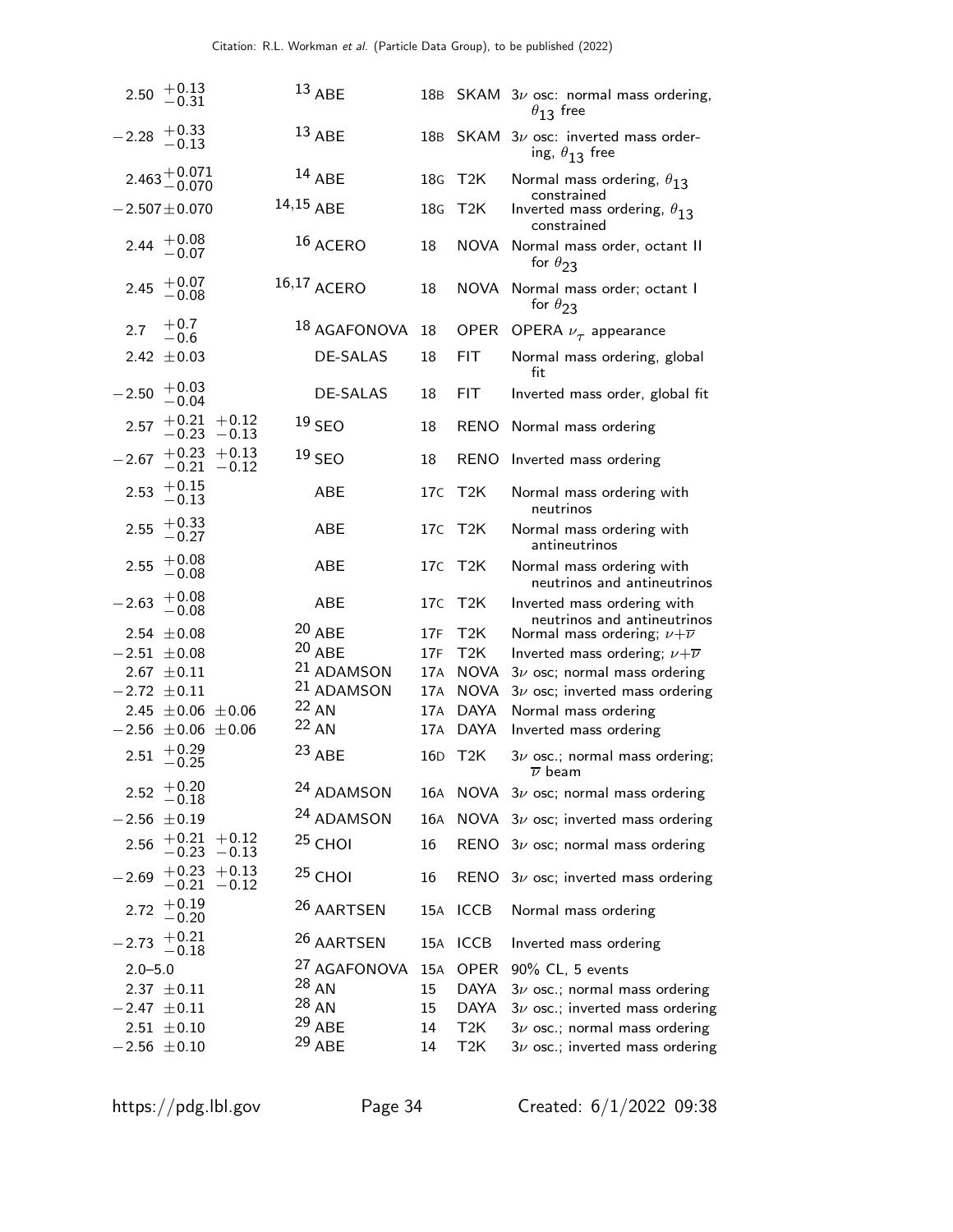| 2.37 $\pm 0.09$                   | 30 ADAMSON                                     | 14                    | <b>MINS</b>      | Accel., atmospheric, normal<br>mass ordering                           |
|-----------------------------------|------------------------------------------------|-----------------------|------------------|------------------------------------------------------------------------|
| $+0.09$<br>$-2.41$<br>$-0.12$     | 30 ADAMSON                                     | 14                    | <b>MINS</b>      | Accel., atmsopheric, inverted<br>mass ordering                         |
| $+0.19$<br>2.54<br>$-0.20$        | $31$ AN                                        | 14                    | <b>DAYA</b>      | $3\nu$ osc.; normal mass ordering                                      |
| $+0.20$<br>$-2.64$<br>$-0.19$     | $31$ AN                                        | 14                    | <b>DAYA</b>      | $3\nu$ osc.; inverted mass ordering                                    |
| $+0.05$<br>2.48<br>$-0.07$        | 32 FORERO                                      | 14                    | <b>FIT</b>       | $3\nu$ ; normal mass ordering                                          |
| $+0.06$<br>$-2.38$<br>$-0.05\,$   | 32 FORERO                                      | 14                    | <b>FIT</b>       | $3\nu$ ; inverted mass ordering                                        |
| $2.457 \pm 0.047$                 | 33,34 GONZALEZ                                 | 14                    | <b>FIT</b>       | Normal mass ordering; global<br>fit                                    |
| $-2.449 + 0.047$<br>$-0.048$      | 33 GONZALEZ                                    | 14                    | <b>FIT</b>       | Inverted mass ordering; global<br>fit                                  |
| $+0.6$<br>2.3<br>$-0.5$           | 35 AARTSEN                                     | 13B                   | <b>ICCB</b>      | DeepCore, $2\nu$ oscillation                                           |
| $+0.17$<br>2.44<br>$-0.15\,$      | 36 ABE                                         | 13 <sub>G</sub>       | T2K              | $3\nu$ osc.; normal mass ordering                                      |
| $+0.09$<br>2.41<br>$-0.10$        | 37 ADAMSON                                     | 13B                   | <b>MINS</b>      | $2\nu$ osc.; beam + atmospheric;<br>identical $\nu$ & $\overline{\nu}$ |
| $2.2 - 3.1$                       | 38 ABE                                         | 12A                   | T2K              | off-axis beam                                                          |
| $2.62 + 0.31$<br>±0.09<br>$-0.28$ | 39 ADAMSON                                     | 12                    | <b>MINS</b>      | $\overline{\nu}$ beam                                                  |
| $1.35 - 2.55$                     | 40,41 ADAMSON                                  | 12B                   | <b>MINS</b>      | MINOS atmospheric                                                      |
| $1.4 - 5.6$                       | 40,42 ADAMSON                                  | 12B                   | <b>MINS</b>      | MINOS pure atmospheric $\nu$                                           |
| $0.9 - 2.5$                       | 40,42 ADAMSON                                  | 12B                   | <b>MINS</b>      | MINOS pure atmospheric $\overline{\nu}$                                |
| $1.8 - 5.0$                       | 43 ADRIAN-MAR12                                |                       | <b>ANTR</b>      | Atmospheric $\nu$ with deep sea                                        |
|                                   | 44 ABE                                         | 11c                   | <b>SKAM</b>      | telescope<br>atmospheric $\overline{\nu}$                              |
|                                   |                                                |                       |                  |                                                                        |
| $1.3 - 4.0$<br>$+0.12$            |                                                |                       |                  |                                                                        |
| 2.32<br>$-0.08$                   | ADAMSON                                        | 11                    | <b>MINS</b>      | $2\nu$ oscillation; maximal mixing                                     |
| 3.36 $+0.46$<br>$-0.40$           | 45 ADAMSON                                     | 11B                   | <b>MINS</b>      | $\overline{\nu}$ beam                                                  |
| < 3.37                            | 46 ADAMSON                                     | 11c                   | <b>MINS</b>      | <b>MINOS</b>                                                           |
| $1.9 - 2.6$                       | 47 WENDELL                                     | 10                    | <b>SKAM</b>      | $3\nu$ osc.; normal mass ordering                                      |
| $-1.7 - -2.7$                     | 47 WENDELL                                     | 10                    | <b>SKAM</b>      | $3\nu$ osc.; inverted mass ordering                                    |
| 2.43 $\pm$ 0.13                   | <b>ADAMSON</b>                                 | 08A                   | <b>MINS</b>      | <b>MINOS</b>                                                           |
| $0.07 - 50$                       | 48 ADAMSON                                     | 06                    | <b>MINS</b>      | atmospheric $\nu$ with far detec-                                      |
| $1.9 - 4.0$                       | 49,50 AHN                                      |                       | 06A K2K          | tor<br>KEK to Super-K                                                  |
| $2.2 - 3.8$                       | 51 MICHAEL                                     | 06                    | <b>MINS</b>      | <b>MINOS</b>                                                           |
| $1.9 - 3.6$                       | 49 ALIU                                        | 05                    | K <sub>2</sub> K | KEK to Super-K                                                         |
| $0.3 - 12$                        | 52 ALLISON                                     | 05                    | SOU <sub>2</sub> |                                                                        |
| $1.5 - 3.4$                       | 53 ASHIE                                       | 05                    |                  | SKAM atmospheric neutrino                                              |
| $0.6 - 8.0$                       | 54 AMBROSIO                                    | 04                    |                  | MCRO MACRO                                                             |
| 1.9 to 3.0                        | <sup>55</sup> ASHIE                            | 04                    |                  | SKAM L/E distribution                                                  |
| $1.5 - 3.9$                       | 56 AHN                                         | 03                    | K2K              | KEK to Super-K                                                         |
| $0.25 - 9.0$                      | 57 AMBROSIO                                    | 03                    |                  | MCRO MACRO                                                             |
| $0.6 - 7.0$                       | 58 AMBROSIO                                    | 03                    |                  | MCRO MACRO                                                             |
| $0.15 - 15$                       | 59 SANCHEZ                                     | 03                    |                  | SOU2 Soudan-2 Atmospheric                                              |
| $0.6 - 15$                        | 60 AMBROSIO                                    | 01                    |                  | MCRO upward $\mu$                                                      |
| $1.0 - 6.0$<br>$1.0 - 50$         | <sup>61</sup> AMBROSIO<br><sup>62</sup> FUKUDA | 01<br>99 <sub>C</sub> |                  | MCRO upward $\mu$<br>SKAM upward $\mu$                                 |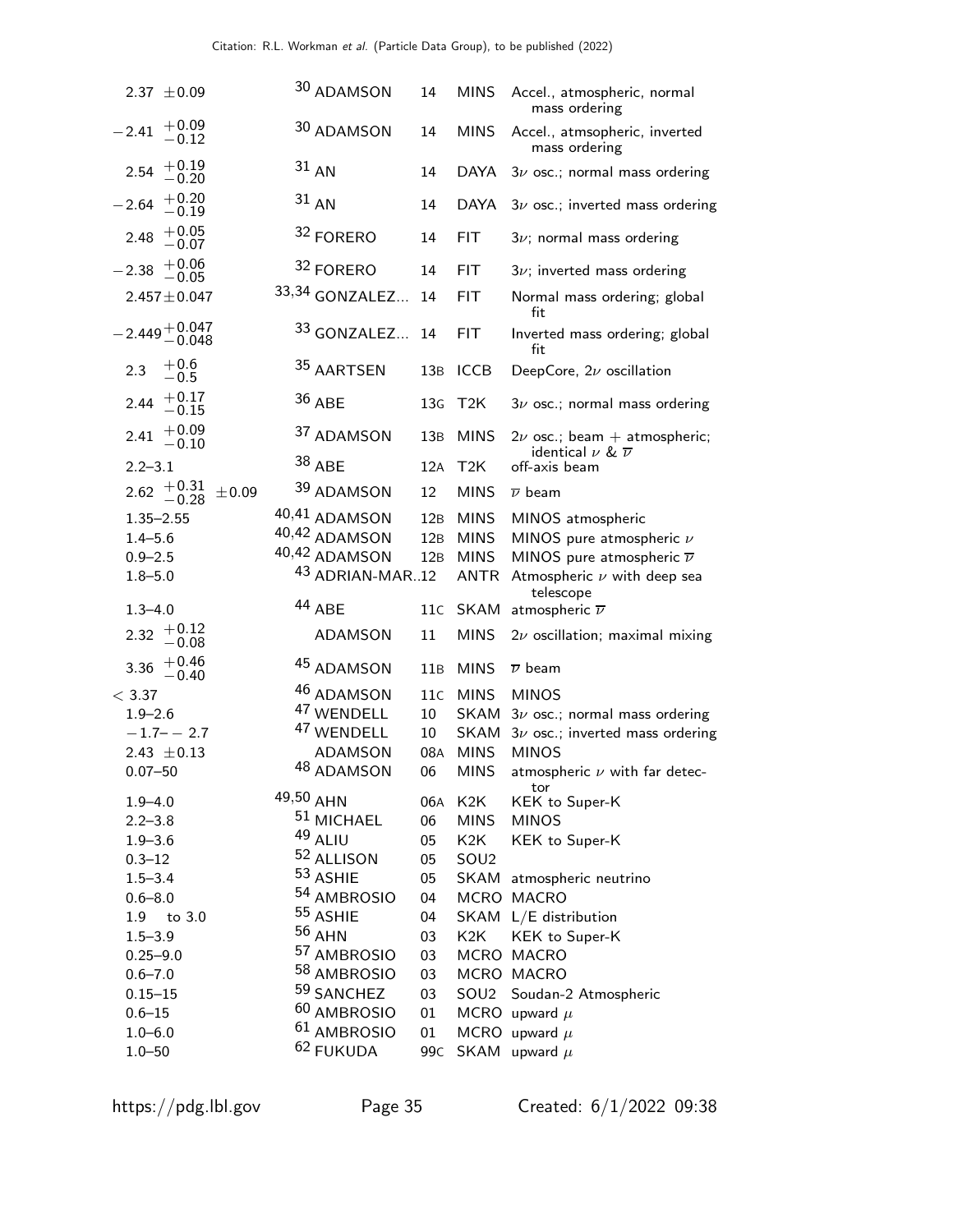| $1.5 - 15.0$ | $63$ FUKUDA                                |  | 99D SKAM upward $\mu$         |
|--------------|--------------------------------------------|--|-------------------------------|
| $0.7 - 18$   | <sup>64</sup> FUKUDA                       |  | 99D SKAM stop $\mu$ / through |
| $0.5 - 6.0$  | <sup>65</sup> FUKUDA                       |  | 98C SKAM Super-Kamiokande     |
| $0.55 - 50$  | <sup>66</sup> HATAKEYAMA98 KAMI Kamiokande |  |                               |
| $4 - 23$     | <sup>67</sup> HATAKEYAMA98 KAMI Kamiokande |  |                               |
| $5 - 25$     | <sup>68</sup> FUKUDA 94 KAMI Kamiokande    |  |                               |

 $<sup>1</sup>$  ABE 20F results are based on data collected between 2009 and 2018 in (anti)neutrino</sup> mode and include a neutrino beam exposure of  $1.49 \times 10^{21}$   $(1.64 \times 10^{21})$  protons on target. Supersedes ABE 18G.

<sup>2</sup> ABE 20F reports  $\Delta m_{13}^2$ =(2.43  $\pm$  0.07)  $\times$  10<sup>-3</sup> eV<sup>2</sup> for inverted mass ordering. We convert to  $\Delta m_{32}^2$  using PDG 20 value of  $\Delta m_{21}^2 = (7.53 \pm 0.18) \times 10^{-5}$  eV<sup>2</sup>.

 $3$  ADAMSON 20A uses the complete dataset from MINOS and MINOS + experiments. The data were collected using a total exposure of 23.76  $\times$  10<sup>20</sup> protons on target and 60.75 kton·yr exposure to atmospheric neutrinos. Supersedes ADAMSON 14.

- <sup>4</sup> ACERO 19 is based on a sample size of  $12.33 \times 10^{20}$  protons on target. The fit combines both antineutrino and neutrino data to extract the oscillation parameters. The results favor the normal mass ordering by 1.9  $\sigma$  and  $\theta_{23}$  values in octant II by 1.6  $\sigma$ . Supersedes ACERO 18.
- 5 AARTSEN 18<sup>A</sup> uses three years (April 2012 May 2015) of neutrino data from full sky with reconstructed energies between 5.6 and 56 GeV, measured with the low-energy subdetector DeepCore of the IceCube neutrino telescope. AARTSEN 18A also reports the best fit values for the inverted mass ordering as  $\Delta m_{32}^2 = -2.32 \times 10^{-3}$  eV<sup>2</sup> and  $\sin^2(\theta_{23}) = 0.51$ . Uncertainties for the inverted mass ordering fits were not provided. Supersedes AARTSEN 15A.
- 6 ABE 18<sup>B</sup> uses 328 kton·years of Super-Kamiokande I-IV atmospheric neutrino data to obtain this result. The fit is performed over the three parameters,  $\Delta m^2_{32}$ ,  $\sin^2(\theta_{23})$ , and δ, while the solar parameters and  $\sin^2(\theta_{13})$  are fixed to  $\Delta$ m $\frac{2}{21}$ = (7.53  $\pm$  0.18)  $\times$   $10^{-5}$  $eV^2$ ,  $sin^2(\theta_{12}) = 0.304 \pm 0.014$ , and  $sin^2(\theta_{13}) = 0.0219 \pm 0.0012$ .
- 7 ADEY 18<sup>A</sup> reports results from analysis of 1958 days of data taking with the Daya-Bay experiment, with 3.9  $\times$  10<sup>6</sup>  $\overline{\nu}_e$  candidates. The fit to the data gives  $\Delta m_{ee}^2 =$  $(2.522 + 0.068) \times 10^{-3}$  eV<sup>2</sup>. Solar oscillation parameters are fixed in the analysis using the global averages,  $\sin^2(\theta_{12}) = 0.307^{+0.013}_{-0.012}$ ,  $\Delta m_{21}^2 = (7.53 \pm 0.18) \times 10^{-5}$  eV<sup>2</sup>, from PDG 18. Supersedes AN 17A.
- 8 BAK 18 reports results of the RENO experiment using about 2200 live-days of data taken with detectors placed at 410.6 and 1445.7 m from reactors of the Hanbit Nuclear Power Plant. We convert the results to  $\Delta m_{32}^2$  using the PDG 18 values of  $\sin^2\theta_{12} =$  $0.307^{+0.013}_{-0.012}$  and  $\Delta m^2_{21} = (7.53 \pm 0.18) \times 10^{-5}$  eV<sup>2</sup>. Supersedes SEO 18.
- $^{9}$  ABE 21A results are based on  $1.49 \times 10^{21}$  POT in neutrino mode and  $1.64 \times 10^{21}$  POT in antineutrino mode.
- $^{10}$  ESTEBAN 20A reports results of a global fit to neutrino oscillation data available at the time of the Neutrino2020 conference.
- 11 AARTSEN 19<sup>C</sup> uses three years (April 2012 May 2015) of neutrino data from full sky with reconstructed energies between 5.6 and 56 GeV, measured with the low-energy subdetector DeepCore of the IceCube neutrino telescope. AARTSEN 19C adopts looser event selection criteria to prioritize the efficiency of selecting neutrino events, different from tighter event selection criteria which closely follow the criteria used by AARTSEN 18A to measure the  $\nu_{\boldsymbol{\mu}}$  disappearance.
- $^{12}$  ALBERT 19 measured the oscillation parameters of atmospheric neutrinos with the ANTARES deep sea neutrino telescope using the data taken from 2007 to 2016 (2830 days of total live time). Supersedes ADRIAN-MARTINEZ 12.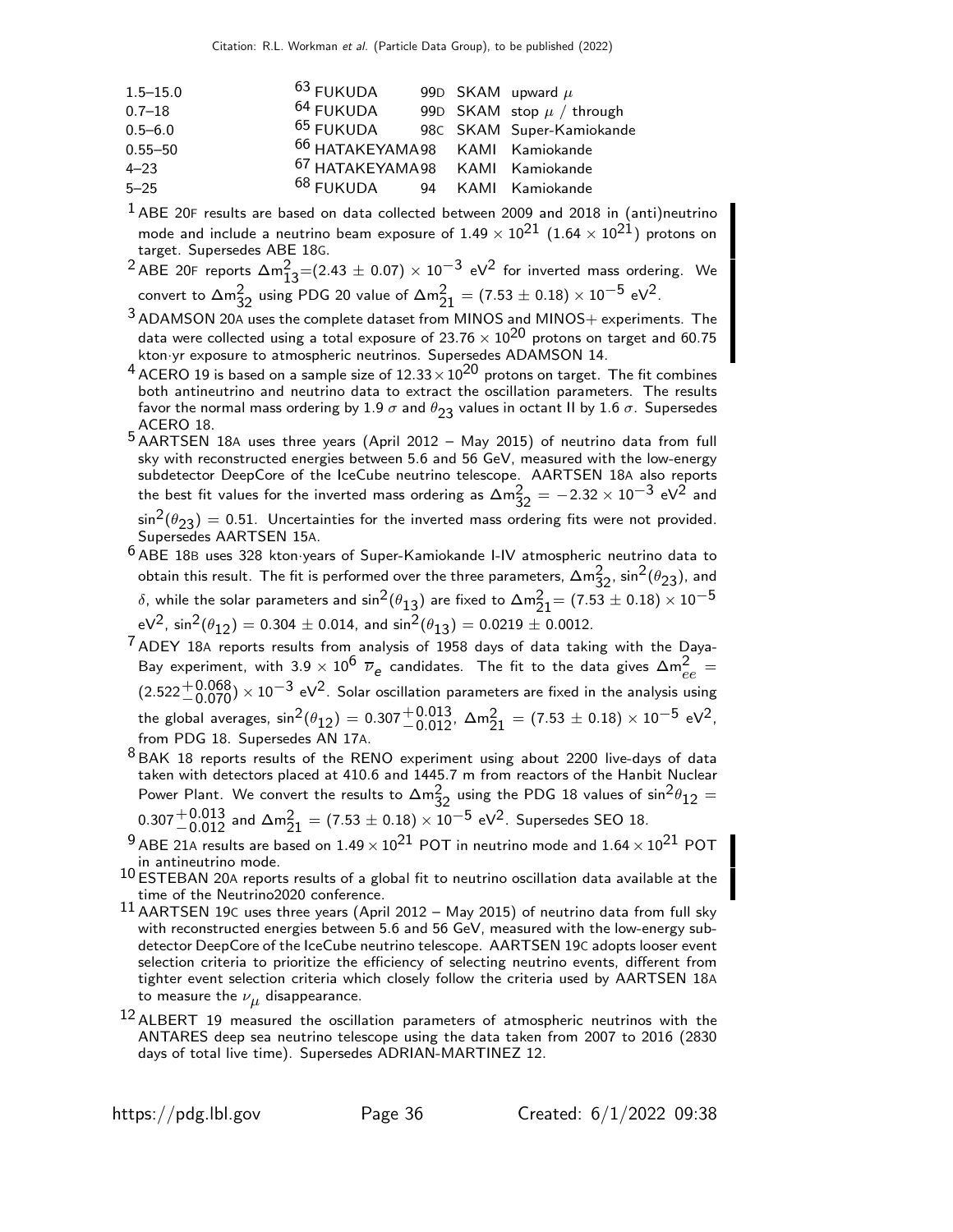- <sup>13</sup> ABE 18B uses 328 kton·years of Super-Kamiokande I-IV atmospheric neutrino data to obtain this result. The fit is performed over the four parameters,  $\Delta m_{32}^2$ ,  $\sin^2\theta_{23}$ .  $\sin^2\!\theta_{13}$ , and  $\delta$ , while the solar parameters are fixed to  $\Delta \mathsf{m}_{21}^2\!=\left(7.53\pm0.18\right)\times10^{-5}$ eV<sup>2</sup> and  $\sin^2\theta_{12} = 0.304 \pm 0.014$ .
- 14 ABE 18<sup>G</sup> data prefers normal ordering with a posterior probability of 87%. Supersedes ABE 17F.
- <sup>15</sup> ABE 18G reports  $\Delta m_{13}^2$ =(2.432  $\pm$  0.070)  $\times$  10<sup>-3</sup> eV<sup>2</sup> for inverted mass ordering. We convert to  $\Delta m^2_{32}$  using PDG 18 value of  $\Delta m^2_{21}$ =(7.53  $\pm$  0.18)  $\times$  10 $^{-5}$  eV<sup>2</sup>.
- $^{16}$ ACERO  $^{18}$  performs a joint fit to the data for  $\nu_{\mu}$  disappearance and  $\nu_e$  appearance. The overall best fit favors normal mass ordering and  $\theta_{23}$  in octant II. No  $1\sigma$  confidence intervals are presented for the inverted mass ordering scenarios. Superseded by ACERO 19.
- $^{17}$  The error for octant I is taken from the result for octant II.
- $^{18}$  AGAFONOVA 18 assumes maximal  $\theta_{23}$  mixing.
- $^{19}$  SEO 18 reports result of the RENO experiment from a rate and shape analysis of 500 days of data. A simultaneous fit to  $\theta_{13}$  and  $\Delta\mathsf{m}_{ee}^2$  yields  $\Delta\mathsf{m}_{ee}^2 = (2.62 {+ 0.21\atop - 0.23}$  $^{\rm +0.12}_{\rm -0.13})$ ×10 $^{\rm -3}$

eV<sup>2</sup>. We convert the results to ∆m $^2_{32}$  using the PDG 18 values of sin<sup>2</sup> $\theta_{12}$  and ∆m $^2_{21}$ .<br>SEO 18 is a detailed description of the results published in CHOI 16, which it supersedes. Superseded by BAK 18

- 20 ABE 17F confidence intervals are obtained using a frequentist analysis including  $\theta_{13}$ constraint from reactor experiments. Bayesian intervals based on Markov Chain Monte Carlo method are also provided by the authors. Superseded by ABE 18G.
- 21 Superseded by ACERO 18.
- <sup>22</sup> AN 17A report results from combined rate and spectral shape analysis of 1230 days of data taken with the Daya Bay reactor experiment. The data set contains more than  $2.5 \times 10^6$  inverse beta-decay events with neutron capture on Gd. The fit to the data gives  $\Delta^2_{ee}$ = $(2.50 \pm 0.06 \pm 0.06) \times 10^{-3}$  eV. Superseded by ADEY 18A.
- $^{23}$  ABE 16D reports oscillation results using  $\overline{\nu}_{\mu}$  disappearance in an off-axis beam.
- 24 Superseded by ADAMSON 17A.
- $^{25}$  CHOI 16 reports result of the RENO experiment from a rate and shape analysis of 500  $\,$ days of data. A simultaneous fit to  $\theta_{13}$  and  $\Delta\mathsf{m}_{ee}^2$  yields  $\Delta\mathsf{m}_{ee}^2 = (2.62 \frac{+0.21}{-0.23}$  $^{+0.12}_{-0.13})\times$  $10^{-3}$  eV. We convert the results to  $\Delta m_{32}^2$  using PDG 18 values of sin $^2(\theta_{12})$  and  $\Delta m_{21}^2$ .
- $26$  AARTSEN 15A obtains this result by a three-neutrino oscillation analysis using 10–100 GeV muon neutrino sample from a total of 953 days of measurements with the low-energy subdetector DeepCore of the IceCube neutrino telescope. Superseded by AARTSEN 18A.
- $^{27}$  AGAFONOVA 15A result is based on 5  $\nu_{\mu} \rightarrow \ \nu_{\tau}$  appearance candidates with an expected background of 0.25  $\pm$  0.05 events. The best fit is for  $\Delta \text{m}^2_{32}$ =3.3  $\times$   $10^{-3}$  eV $^2$ .
- $^{28}$  AN 15 uses all eight identical detectors, with four placed near the reactor cores and the remaining four at the far hall to determine prompt energy spectra. The results correspond to the exposure of 6.9 $\times10^5$  GW $_{th}$ -ton-days. They derive  $\Delta\mathsf{m}_{ee}^2=(2.42\pm0.11)\times10^{-3}$ eV<sup>2</sup>. Assuming the normal (inverted) ordering, the fitted  $\Delta m_{32}^2 = (2.37 \pm 0.11) \times 10^{-3}$
- $((2.47 \pm 0.11) \times 10^{-3})$  eV<sup>2</sup>. Superseded by AN 17A.
- $^{29}$  ABE 14 results are based on  $\nu_{\mu}$  disappearance using three-neutrino oscillation fit. The confidence intervals are derived from one dimensional profiled likelihoods. In ABE 14 the inverted mass ordering result is reported as  $\Delta m^2_{13} = (2.48 \pm 0.10) \times 10^{-3}$  eV<sup>2</sup> which we converted to  $\Delta m^2_{32}$  by adding PDG 14 value of  $\Delta m^2_{21} = (7.53 \pm 0.18) \times 10^{-5}$  eV<sup>2</sup>. Superseded by ABE 17C.
- $30$  ADAMSON 14 uses a complete set of accelerator and atmospheric data. The analysis combines The analysis combines the  $\nu_{\boldsymbol{\mu}}$  disappearance and  $\nu_{\boldsymbol{e}}$  appearance data using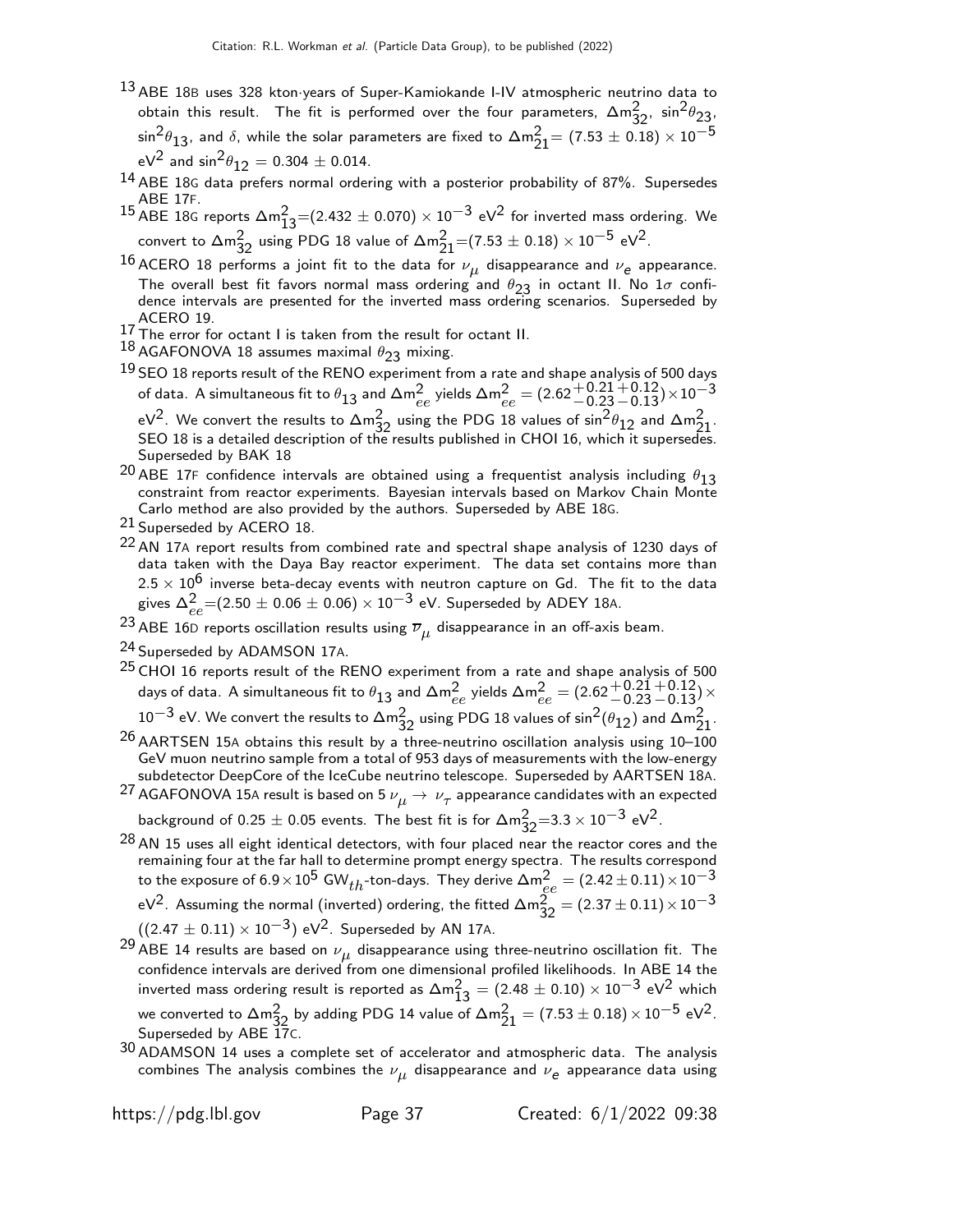three-neutrino oscillation fit. The fit results are obtained for normal and inverted mass ordering assumptions.

- $31$  AN 14 uses six identical detectors, with three placed near the reactor cores (flux-weighted baselines of 512 and 561 m) and the remaining three at the far hall (at the flux averaged distance of 1579 m from all six reactor cores) to determine prompt energy spectra and derive  $\Delta m^2_{ee} = (2.59 {+0.19 \atop -0.20})\times 10^{-3}$  eV $^2$ . Assuming the normal (inverted) ordering, the fitted  $\Delta m_{32}^2 = (2.54 \frac{+0.19}{-0.20}) \times 10^{-3}$   $((2.64 \frac{+0.19}{-0.20}) \times 10^{-3})$  eV<sup>2</sup>. Superseded by AN 15.
- $^{32}$  FORERO 14 performs a global fit to  $\Delta m_{31}^2$  using solar, reactor, long-baseline accelerator, and atmospheric neutrino data.
- 33 GONZALEZ-GARCIA 14 result comes from a frequentist global fit. The corresponding Bayesian global fit to the same data results are reported in BERGSTROM 15 as (2.460  $\pm$  $0.046)\times10^{-3}$  eV $^2$  for normal and  $(2.445 {+0.047\atop -0.045}){\times}10^{-3}$  eV $^2$  for inverted mass ordering.
- $^{34}$  The value for normal mass ordering is actually a measurement of  $\Delta m_{31}^2$  which differs from  $\Delta m_{32}^2$  by a much smaller value of  $\Delta m_{12}^2$ .
- 35 AARTSEN 13<sup>B</sup> obtained this result by a two-neutrino oscillation analysis using 20–100 GeV muon neutrino sample from a total of 318.9 days of live-time measurement with the low-energy subdetector DeepCore of the IceCube neutrino telescope.
- $^{36}$ Based on the observation of 58  $\nu_{\mu}$  events with 205  $\pm$  17(syst) expected in the absence of neutrino oscillations. Superseded by ABE 14.
- $^{37}$  ADAMSON 13B obtained this result from  $\nu_{\mu}$  and  $\overline{\nu}_{\mu}$  disappearance using  $\nu_{\mu}$  (10.71  $\times$  $10^{20}$  POT) and  $\overline{\nu}_{\mu}$   $(3.36\!\times\!10^{20}$  POT) beams, and atmospheric (37.88 kton-years) data from MINOS. The fit assumed two-flavor neutrino hypothesis and identical  $\nu_{\mu}$  and  $\overline{\nu}_{\mu}$ oscillation parameters.
- $38$  ABE 12A obtained this result by a two-neutrino oscillation analysis. The best-fit point is  $\Delta m_{32}^2 = 2.65 \times 10^{-3} \text{ eV}^2$ .
- 39 ADAMSON 12 is a two-neutrino oscillation analysis using antineutrinos.
- $40$  ADAMSON 12B obtained this result by a two-neutrino oscillation analysis of the  $L/E$ distribution using 37.9 kton·yr atmospheric neutrino data with the MINOS far detector.
- $^{41}$  The 90% single-parameter confidence interval at the best fit point is  $\Delta \mathrm{m}^2 = 0.0019 \pm 10^{11}$ 0.0004 eV<sup>2</sup>.
- 42 The data are separated into pure samples of  $\nu$ s and  $\overline{\nu}$ s, and separate oscillation parameters for  $\nu$ s and  $\overline{\nu}$ s are fit to the data. The best fit point is  $(\Delta m^2, sin^2 2\theta) = (0.0022 \text{ eV}^2,$ 0.99) and  $(\Delta \overline{m}^2, \sin^2 2\overline{\theta}) = (0.0016 \text{ eV}^2, 1.00)$ . The quoted result is taken from the 90% C.L. contour in the  $(\Delta m^2, \sin^2 2\theta)$  plane obtained by minimizing the four parameter log-likelihood function with respect to the other oscillation parameters.
- 43 ADRIAN-MARTINEZ 12 measured the oscillation parameters of atmospheric neutrinos with the ANTARES deep sea neutrino telescope using the data taken from 2007 to 2010 (863 days of total live time). Superseded by ALBERT 19
- $44$  ABE 11C obtained this result by a two-neutrino oscillation analysis with separate mixing parameters between neutrinos and antineutrinos, using the Super-Kamiokande-I+II+III atmospheric neutrino data. The corresponding 90% CL neutrino oscillation parameter range obtained from this analysis is  $\Delta m^2 = 1.7$ –3.0  $\times$   $10^{-3}$  eV $^2$ .
- 45 ADAMSON 11<sup>B</sup> obtained this result by a two-neutrino oscillation analysis of antineutrinos in an antineutrino enhanced beam with  $1.71 \times 10^{20}$  protons on target. This results is consistent with the neutrino measurements of ADAMSON 11 at 2% C.L.
- 46 ADAMSON 11<sup>C</sup> obtains this result based on a study of antineutrinos in a neutrino beam and assumes maximal mixing in the two-flavor approximation.
- 47 WENDELL 10 obtained this result by a three-neutrino oscillation analysis with one mass scale dominance  $(\Delta m_{21}^2 = 0)$  using the Super-Kamiokande-I+II+III atmospheric neutrino data, and updates the HOSAKA 06A result.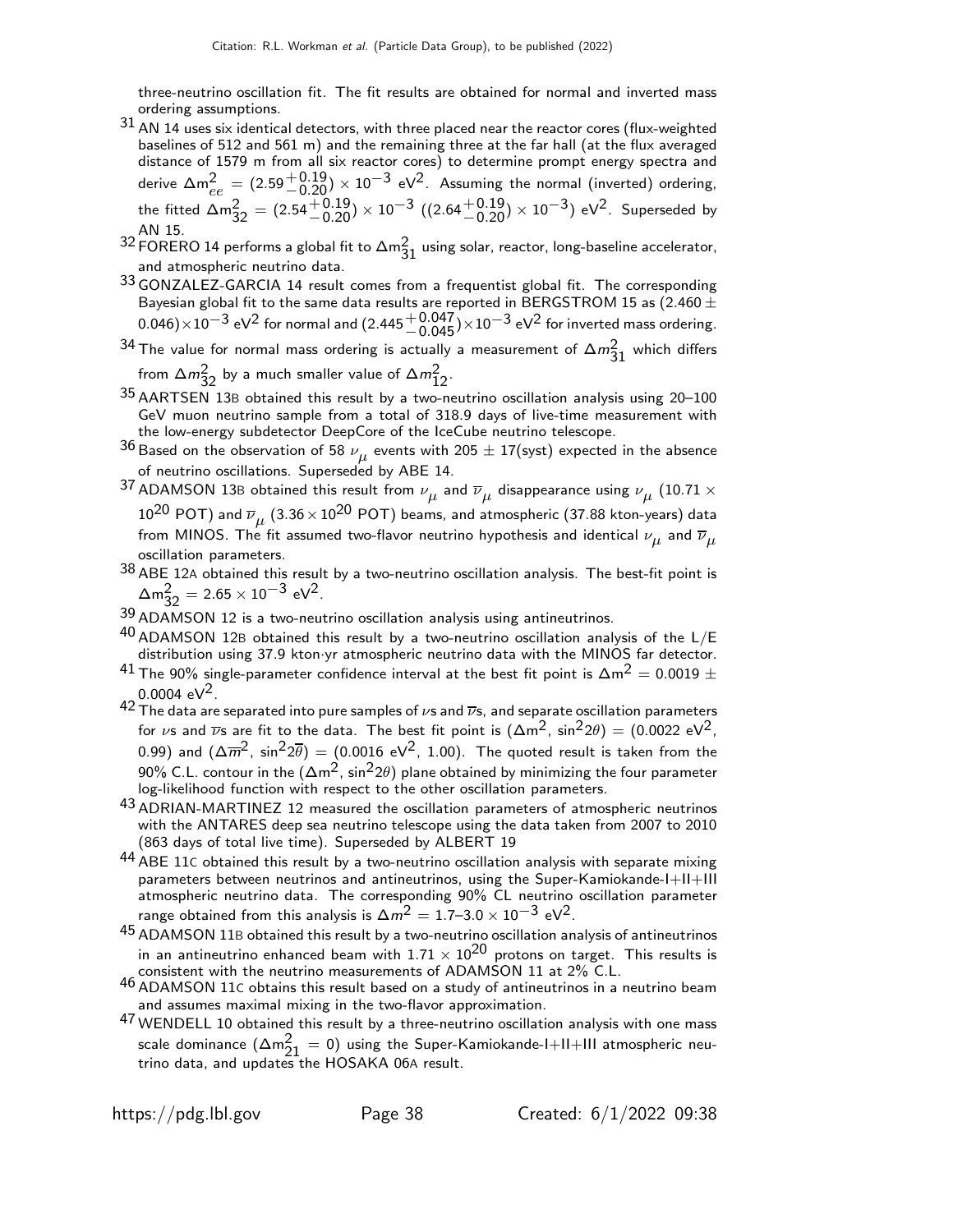- $^{48}$  ADAMSON 06 obtained this result by a two-neutrino oscillation analysis of the L/E distribution using 4.54 kton yr atmospheric neutrino data with the MINOS far detector. 49 The best fit in the physical region is for  $\Delta m^2 = 2.8 \times 10^{-3}$  eV<sup>2</sup>.
- 
- 50 Supercedes ALIU 05.
- $51$  MICHAEL 06 best fit is 2.74  $\times$  10<sup>-3</sup> eV<sup>2</sup>. See also ADAMSON 08.
- 52 ALLISON 05 result is based on an atmospheric neutrino observation with an exposure of 5.9 kton yr. From a two-flavor oscillation analysis the best-fit point is  $\Delta m^2 = 0.0017$ eV<sup>2</sup> and sin<sup>2</sup>2  $\theta = 0.97$ .
- 53 ASHIE 05 obtained this result by a two-neutrino oscillation analysis using 92 kton yr atmospheric neutrino data from the complete Super-Kamiokande I running period. The best fit is for  $\Delta m^2 = 2.1 \times 10^{-3}$  eV<sup>2</sup>.
- **54 AMBROSIO 04 obtained this result, without using the absolute normalization of the** neutrino flux, by combining the angular distribution of upward through-going muon tracks with  $E_{\mu} > 1$  GeV,  $N_{low}$  and  $N_{high}$ , and the numbers of InDown  $+$  UpStop and InUp events. Here,  $N_{low}$  and  $N_{high}$  are the number of events with reconstructed neutrino energies  $<$  30 GeV and  $>$  130 GeV, respectively. InDown and InUp represent events with downward and upward-going tracks starting inside the detector due to neutrino interactions, while UpStop represents entering upward-going tracks which stop in the detector. The best fit is for  $\Delta m^2 = 2.3 \times 10^{-3}$  eV<sup>2</sup>.
- 55 ASHIE 04 obtained this result from the L(flight length)/E(estimated neutrino energy) distribution of  $\nu_{\mu}$  disappearance probability, using the Super-Kamiokande-I 1489 live-day

atmospheric neutrino data. The best fit is for  $\Delta m^2 = 2.4 \times 10^{-3}$  eV<sup>2</sup>.

- 56 There are several islands of allowed region from this K2K analysis, extending to high values of  $\Delta m^2$ . We only include the one that overlaps atmospheric neutrino analyses. The best fit is for  $\Delta m^2 = 2.8 \times 10^{-3} \text{ eV}^2$ .
- 57 AMBROSIO 03 obtained this result on the basis of the ratio  $R = N_{low}/N_{high}$ , where  $N_{low}$  and  $N_{high}$  are the number of upward through-going muon events with reconstructed neutrino energy  $<$  30 GeV and  $>$  130 GeV, respectively. The data came from the full detector run started in 1994. The method of FELDMAN 98 is used to obtain the limits. The best fit is for  $\Delta m^2 = 2.5 \times 10^{-3}$  eV<sup>2</sup>.
- 58 AMBROSIO 03 obtained this result by using the ratio R and the angular distribution of the upward through-going muons. R is given in the previous note and the angular distribution is reported in AMBROSIO 01. The method of FELDMAN 98 is used to obtain the limits. The best fit is for  $\Delta m^2 = 2.5 \times 10^{-3}$  eV<sup>2</sup>.
- 59 SANCHEZ 03 is based on an exposure of 5.9 kton yr. The result is obtained using a likelihood analysis of the neutrino  $L/E$  distribution for a selection  $\mu$  flavor sample while the e-flavor sample provides flux normalization. The method of FELDMAN 98 is used to obtain the allowed region. The best fit is for  $\Delta m^2 = 5.2 \times 10^{-3}$  eV<sup>2</sup>.
- 60 AMBROSIO 01 result is based on the angular distribution of upward through-going muon tracks with  $E_{\mu} > 1$  GeV. The data came from three different detector configurations, but the statistics is largely dominated by the full detector run, from May 1994 to December 2000. The total live time, normalized to the full detector configuration is 6.17 years. The best fit is obtained outside the physical region. The method of FELDMAN 98 is used to obtain the limits.
- 61 AMBROSIO 01 result is based on the angular distribution and normalization of upward through-going muon tracks with  $E_{\mu} > 1$  GeV. See the previous footnote.
- <sup>62</sup> FUKUDA 99C obtained this result from a total of 537 live days of upward through-going muon data in Super-Kamiokande between April 1996 to January 1998. With a threshold of  $E_{\mu} > 1.6$  GeV, the observed flux is  $(1.74 \pm 0.07 \pm 0.02) \times 10^{-13}$  cm<sup>-2</sup>s<sup>-1</sup>sr<sup>-1</sup>. The best fit is for  $\Delta m^2 = 5.9 \times 10^{-3}$  eV<sup>2</sup>.
- 63 FUKUDA 99D obtained this result from a simultaneous fitting to zenith angle distributions of upward-stopping and through-going muons. The flux of upward-stopping muons of minimum energy of 1.6 GeV measured between April 1996 and January 1998 is (0.39  $\pm$  $(0.04 \pm 0.02) \times 10^{-13}$  cm<sup>-2</sup>s<sup>-1</sup>sr<sup>-1</sup>. This is compared to the expected flux of  $(0.73 \pm 1)$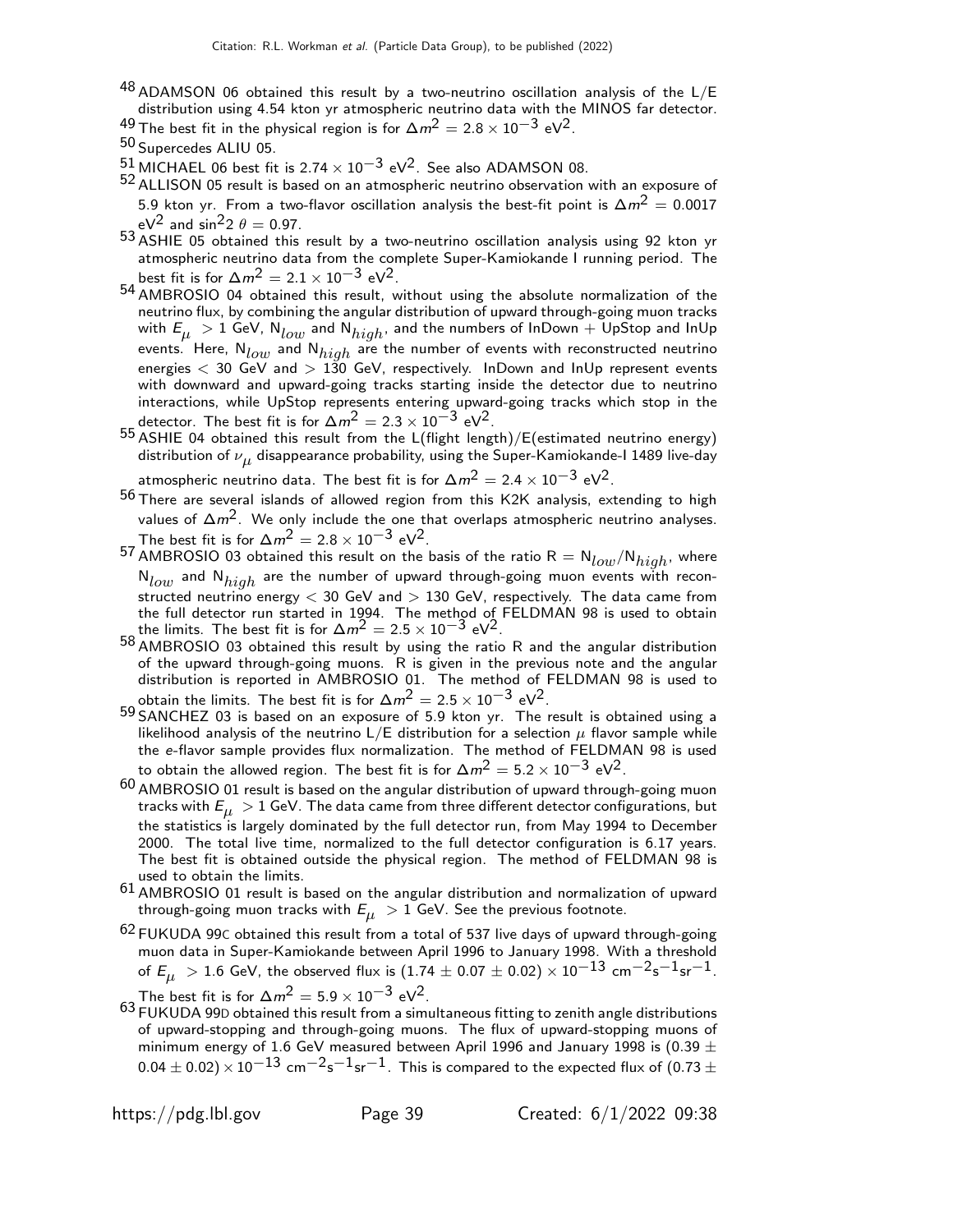0.16 (theoretical error))  $\times$  10<sup>-13</sup> cm<sup>-2</sup>s<sup>-1</sup>sr<sup>-1</sup>. The best fit is for  $\Delta m^2 = 3.9 \times 10^{-3}$  $eV^2$ .

- 64 FUKUDA 99<sup>D</sup> obtained this result from the zenith dependence of the upwardstopping/through-going flux ratio. The best fit is for  $\Delta m^2 = 3.1 \times 10^{-3}$  eV<sup>2</sup>.
- 65 FUKUDA 98<sup>C</sup> obtained this result by an analysis of 33.0 kton yr atmospheric neutrino data. The best fit is for  $\Delta m^2 = 2.2 \times 10^{-3}$  eV<sup>2</sup>.
- 66 HATAKEYAMA 98 obtained this result from a total of 2456 live days of upward-going muon data in Kamiokande between December 1985 and May 1995. With a threshold of  $E_\mu \rm > 1.6$  GeV, the observed flux of upward through-going muons is  $(1.94\pm0.10^{+0.07}_{-0.06})\times$  $10^{-13}$  cm $^{-2}$ s $^{-1}$ sr $^{-1}$ . This is compared to the expected flux of (2.46 $\pm$ 0.54 (theoretical error)) × 10<sup>-13</sup> cm<sup>-2</sup>s<sup>-1</sup>sr<sup>-1</sup>. The best fit is for  $\Delta m^2 = 2.2 \times 10^{-3}$  eV<sup>2</sup>.
- 67 HATAKEYAMA 98 obtained this result from a combined analysis of Kamiokande contained events (FUKUDA 94) and upward going muon events. The best fit is for  $\Delta m^2 =$  $13 \times 10^{-3}$  eV<sup>2</sup>.
- $68$  FUKUDA 94 obtained the result by a combined analysis of sub- and multi-GeV atmospheric neutrino events in Kamiokande. The best fit is for  $\Delta m^2 = 16 \times 10^{-3}$  eV<sup>2</sup>.

# sin $^2(\theta_{13})$

At present time direct measurements of  $\sin^2(\theta_{13})$  are derived from the reactor  $\overline{\nu}_e$ disappearance at distances corresponding to the  $\Delta m^2_{32}$  value, i.e. <code>L</code>  $\sim$  <code>1km. Alter-</code> natively, limits can also be obtained from the analysis of the solar neutrino data and accelerator-based  $\nu_{\boldsymbol{\mu}}\rightarrow\ \nu_{\boldsymbol{e}}$  experiments.

If an experiment reports  $\sin^2(2\theta_{13})$  we convert the value to  $\sin^2(\theta_{13})$ .

| VALUE (units $10^{-2}$ )                                                  | $CL\%$             | <b>DOCUMENT ID</b>   |     | <b>TECN</b> | <b>COMMENT</b>                                                     |
|---------------------------------------------------------------------------|--------------------|----------------------|-----|-------------|--------------------------------------------------------------------|
| $2.20 \pm 0.07$                                                           | <b>OUR AVERAGE</b> |                      |     |             |                                                                    |
| 2.70 $\pm$ 0.37                                                           |                    | $1$ DE-KERRET        | 20  | <b>DCHZ</b> | Chooz reactors                                                     |
| $2.22 \pm 0.21 \pm 0.37$                                                  |                    | $2$ SHIN             | 20  |             | RENO Yonggwang reactors                                            |
| $2.188 \pm 0.076$                                                         |                    | $3$ ADEY             | 18A |             | DAYA DayaBay, LingAo/Ao II<br>reactors                             |
| $2.29 \pm 0.18$                                                           |                    | $4$ BAK              | 18  | <b>RENO</b> | Yonggwang reactors                                                 |
| $1.81 \pm 0.29$                                                           |                    | 5 A N                | 16A | DAYA        | DayaBay, Ling Ao/Ao<br>II reactors                                 |
| • We do not use the following data for averages, fits, limits, etc. • • • |                    |                      |     |             |                                                                    |
| 2.41 $\pm$ 0.45                                                           |                    | $6$ ABRAHAO          | 21  |             | DCHZ Chooz reactors                                                |
| $2.200 + 0.069$<br>0.062                                                  |                    | <sup>7</sup> SALAS   | 21  | <b>FIT</b>  | Normal mass ordering,<br>global fit                                |
| $2.225 \begin{array}{cc} + & 0.064 \\ - & 0.070 \end{array}$              |                    | <sup>7</sup> SALAS   | 21  | <b>FIT</b>  | Inverted mass ordering,<br>global fit                              |
| $2.219 + 0.062$<br>0.063                                                  |                    | <sup>8</sup> ESTEBAN |     | 20A FIT     | Normal mass ordering,<br>global fit                                |
| $2.238 \begin{array}{cc} + & 0.063 \\ - & 0.062 \end{array}$              |                    | <sup>8</sup> ESTEBAN |     | 20A FIT     | Inverted mass ordering,<br>global fit                              |
| < 3.9                                                                     | 68                 | AGAFONOVA            | 19  | <b>OPER</b> |                                                                    |
| $+2.9$<br>$-1.3$<br>1.8                                                   |                    | $9$ ABE              | 18B | SKAM        | $3\nu$ osc: normal mass<br>ordering, $\theta_{13}$ free            |
| $+$ 1.7<br>= 0.7<br>0.8                                                   |                    | $9$ ABE              |     |             | 18B SKAM $3\nu$ osc: inverted mass<br>ordering, $\theta_{13}$ free |
| ${<}12$                                                                   | 90                 |                      |     |             | <sup>10</sup> AGAFONOVA 18A OPER OPERA: $\nu_e$ appear-<br>ance    |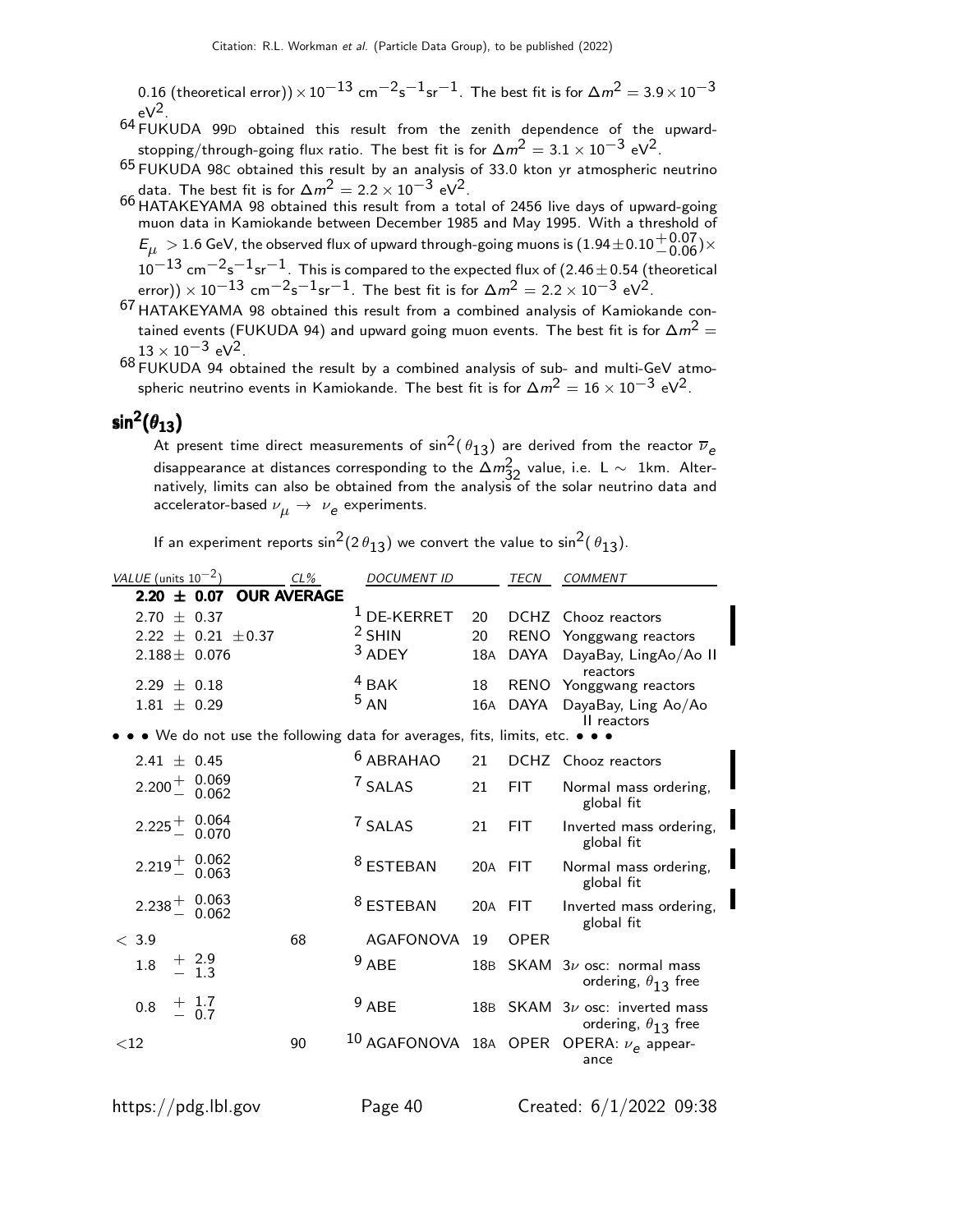|        |                                    | $2.160 + \begin{array}{c} 0.083 \\ 0.069 \end{array}$               |                             |    | DE-SALAS                                       | 18        | FIT.                     | Normal mass ordering,<br>global fit                           |
|--------|------------------------------------|---------------------------------------------------------------------|-----------------------------|----|------------------------------------------------|-----------|--------------------------|---------------------------------------------------------------|
|        |                                    | $2.220 + 0.074$<br>0.076                                            |                             |    | DE-SALAS                                       | 18        | FIT.                     | Inverted mass ordering,<br>global fit                         |
|        | 2.7                                | $\pm$ 0.7                                                           | $2.09 \pm 0.23 \pm 0.16$    |    | $11$ SEO<br>$12$ ABE                           | 18<br>17F | RENO<br>T <sub>2</sub> K | Yonggwang reactors<br>Normal mass ordering,<br>T2K only       |
|        |                                    |                                                                     | $2.149 \pm 0.071 \pm 0.050$ |    | $13 \text{ AN}$                                | 17A       | DAYA                     | DayaBay, LingAo/Ao II<br>reactors                             |
|        | 2.25                               | $+ 0.87 - 0.86$                                                     |                             |    | $14$ ABE                                       | 16B       | <b>DCHZ</b>              | Chooz reactors                                                |
|        | $2.15 \pm 0.13$                    |                                                                     | $2.09 \pm 0.23 \pm 0.16$    |    | $15$ CHOI<br>$16_{AN}$                         | 16<br>15  | DAYA                     | RENO Yonggwang reactors<br>DayaBay, Ling Ao/Ao<br>II reactors |
|        | 2.6                                | $\begin{array}{c} + & 1.2 \\ - & 1.1 \end{array}$                   |                             |    | $17$ ABE                                       | 14A       |                          | DCHZ Chooz reactors                                           |
|        | 3.0                                | $\begin{array}{r} + \phantom{0}1.3 \\ - \phantom{0}1.0 \end{array}$ |                             |    | $18$ ABE                                       |           | 14c T2K                  | Inverted mass ordering                                        |
|        | 3.6                                | $+ 1.0$<br>$-0.9$                                                   |                             |    | $18$ ABE                                       |           | 14C T2K                  | Normal mass ordering                                          |
|        | 2.3                                | $+ 0.9$<br>$-0.8$                                                   |                             |    | 19 ABE                                         |           | 14H DCHZ                 | Chooz reactors                                                |
|        | 2.3                                | $\pm$ 0.2                                                           |                             |    | 20 A N                                         | 14        | <b>DAYA</b>              | DayaBay, Ling Ao/Ao                                           |
|        | $2.12 \pm 0.47$                    |                                                                     |                             |    | $21$ AN                                        | 14B       | <b>DAYA</b>              | II reactors<br>DayaBay, Ling Ao/Ao<br>II reactors             |
|        | $2.34 \pm 0.20$                    |                                                                     |                             |    | <sup>22</sup> FORERO                           | 14        | <b>FIT</b>               | Normal mass ordering                                          |
|        | 2.40 $\pm$ 0.19<br>$2.18 \pm 0.10$ |                                                                     |                             |    | <sup>22</sup> FORERO<br><sup>23</sup> GONZALEZ | 14<br>14  | FIT.<br><b>FIT</b>       | Inverted mass ordering<br>Normal mass ordering;<br>global fit |
|        | 2.19                               | $+ 0.11$<br>0.10                                                    |                             |    | <sup>23</sup> GONZALEZ                         | 14        | <b>FIT</b>               | Inverted mass ordering;<br>global fit                         |
|        | 2.5                                | ± 0.9                                                               | ±0.9                        |    | $24$ ABE                                       | 13C       | <b>DCHZ</b>              | Chooz reactors                                                |
|        | 2.3                                | $+ 1.3$<br>1.0                                                      |                             |    | $25$ ABE                                       | 13E       | T <sub>2</sub> K         | Normal mass ordering                                          |
|        | 2.8                                | $+ 1.6$<br>1.2                                                      |                             |    | $25$ ABE                                       | 13E       | T2K                      | Inverted mass ordering                                        |
|        | 1.6                                | $+ 1.3$<br>0.9                                                      |                             |    | 26 ADAMSON                                     |           | 13A MINS                 | Normal mass ordering                                          |
|        | 3.0                                | $+ 1.8$<br>1.6                                                      |                             |    | 26 ADAMSON                                     |           | 13A MINS                 | Inverted mass ordering                                        |
| $<$ 13 |                                    |                                                                     |                             | 90 | AGAFONOVA                                      | 13        | <b>OPER</b>              | OPERA: $3\nu$                                                 |
|        | $<\,3.6$                           |                                                                     |                             | 95 | <sup>27</sup> AHARMIM                          | 13        | <b>FIT</b>               | global solar: $3\nu$                                          |
|        | 2.3                                | $\pm$ 0.3                                                           | $\pm 0.1$                   |    | $28$ AN                                        | 13        | <b>DAYA</b>              | DayaBay, LIng Ao/Ao<br>II reactors                            |
|        | 2.2                                | $\pm$ 1.1                                                           | ±0.8                        |    | <sup>29</sup> ABE                              | 12        | <b>DCHZ</b>              | Chooz reactors                                                |
|        | 2.8                                | $±$ 0.8                                                             | ±0.7                        |    | 30 ABE                                         | 12B       | <b>DCHZ</b>              | Chooz reactors                                                |
|        | 2.9                                | $\pm$ 0.3                                                           | $\pm 0.5$                   |    | $31$ AHN                                       | 12        | <b>RENO</b>              | Yonggwang reactors                                            |
|        | 2.4                                | ± 0.4                                                               | $\pm 0.1$                   |    | 32 AN                                          | 12        | DAYA                     | DayaBay, Ling Ao/Ao<br>II reactors                            |
|        | 2.5                                | $+ 1.8$<br>1.6                                                      |                             |    | 33 ABE                                         | 11        | <b>FIT</b>               | $KamLAND + global$<br>solar                                   |
|        | < 6.1                              |                                                                     |                             | 95 | $34$ ABE                                       | 11        | <b>FIT</b>               | Global solar                                                  |
|        | 1.3                                | to 5.6                                                              |                             | 68 | $35$ ABE                                       | 11A       | T2K                      | Normal mass ordering                                          |
|        | 1.5                                | to 5.6                                                              |                             | 68 | $36$ ABE                                       | 11A       | T2K                      | Inverted mass ordering                                        |
|        | 0.3                                | to 2.3                                                              |                             | 68 | 37 ADAMSON                                     | 11D       | <b>MINS</b>              | Normal mass ordering                                          |
|        | 0.8                                | to 3.9                                                              |                             | 68 | 38 ADAMSON                                     | 11D       | <b>MINS</b>              | Inverted mass ordering                                        |

https://pdg.lbl.gov Page 41 Created: 6/1/2022 09:38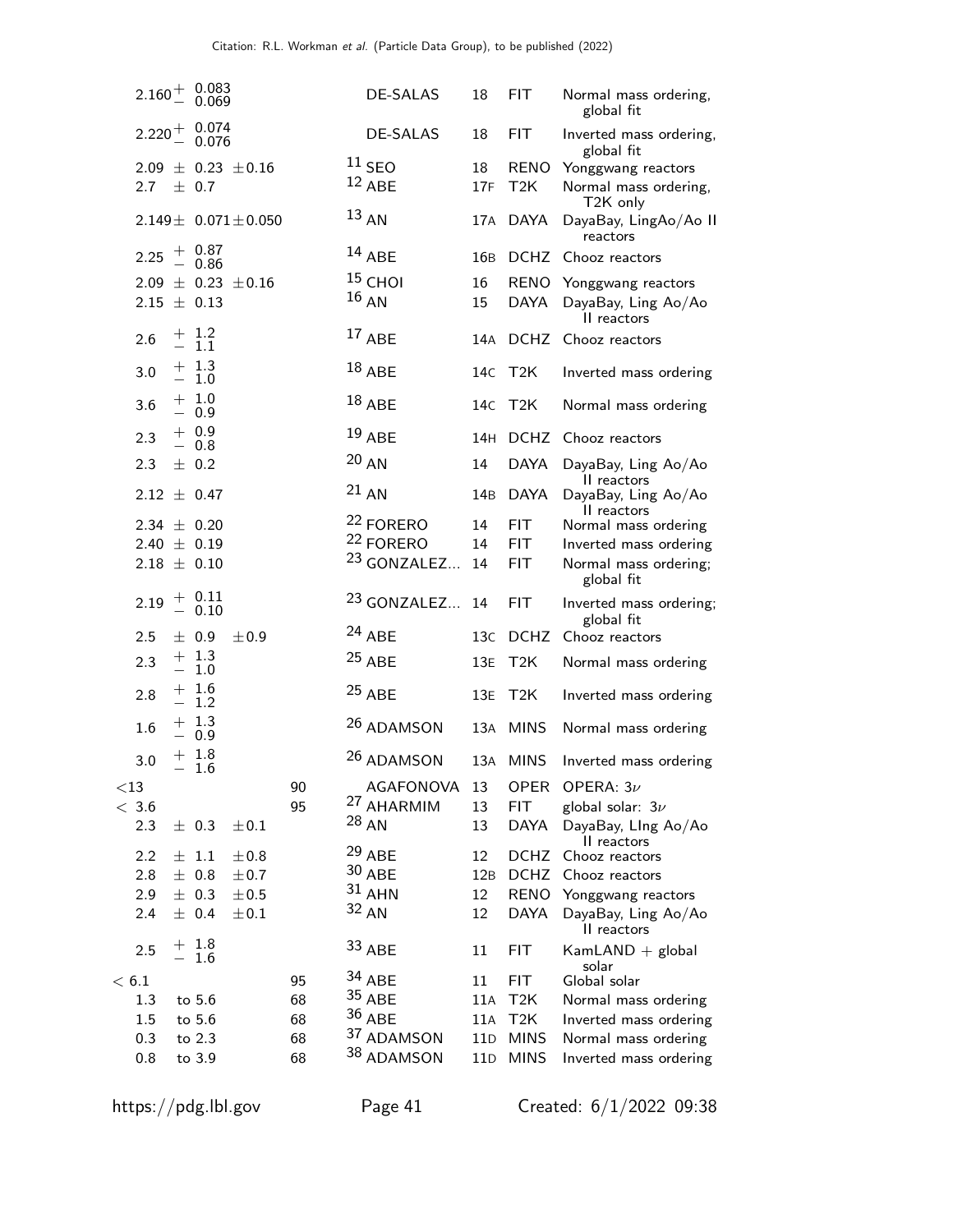| 8       | $±$ 3          |    | $39$ FOGLI            | 11  | <b>FIT</b>       | Global neutrino data                            |
|---------|----------------|----|-----------------------|-----|------------------|-------------------------------------------------|
| 7.8     | ± 6.2          |    | 40 GANDO              | 11  | <b>FIT</b>       | $KamLAND + solar:$<br>$3\nu$                    |
| 12.4    | $\pm$ 13.3     |    | 41 GANDO              | 11  | <b>FIT</b>       | KamLAND: $3\nu$                                 |
| 3       | $+9$<br>$-7$   | 90 | 42 ADAMSON            | 10A | <b>MINS</b>      | Normal mass ordering                            |
| 6       | $+14$<br>— 6   | 90 | 43 ADAMSON            | 10A | <b>MINS</b>      | Inverted mass ordering                          |
| 8       | $+8$<br>- 7    |    | 44,45 AHARMIM         | 10  | FIT.             | $KamLAND + global$<br>solar: $3\nu$             |
| $<$ 30  |                | 95 | 44,46 AHARMIM         | 10  | <b>FIT</b>       | global solar: $3\nu$                            |
| < 15    |                | 90 | <sup>47</sup> WENDELL | 10  | SKAM             | $3\nu$ osc.; normal <i>m</i> or-<br>dering      |
| $<$ 33  |                | 90 | 47 WENDELL            | 10  | SKAM             | $3\nu$ osc.; inverted m<br>ordering             |
| 11      | $+11$<br>- 8   |    | 48 ADAMSON            | 09  | <b>MINS</b>      | Normal mass ordering                            |
| 18      | $+15$<br>$-11$ |    | 49 ADAMSON            | 09  | <b>MINS</b>      | Inverted mass ordering                          |
| 6       | ± 4            |    | $50$ FOGLI            | 08  | <b>FIT</b>       | Global neutrino data                            |
| 8       | ±7             |    | $51$ FOGLI            | 08  | <b>FIT</b>       | $Solar + KamLAND$                               |
| 5       | ±5             |    | 52 FOGLI              | 08  | <b>FIT</b>       | data<br>Atmospheric $+$ LBL $+$<br><b>CHOOZ</b> |
| $<$ 36  |                | 90 | 53 YAMAMOTO           | 06  | K <sub>2</sub> K | Accelerator experiment                          |
| $<$ 48  |                | 90 | $54$ AHN              | 04  | K <sub>2</sub> K | Accelerator experiment                          |
| $<$ 36  |                | 90 | 55 BOEHM              | 01  |                  | Palo Verde react.                               |
| < 45    |                | 90 | 56 BOEHM              | 00  |                  | Palo Verde react.                               |
| $<\,15$ |                | 90 | 57 APOLLONIO          | 99  | CHOZ             | Reactor Experiment                              |

 $1$  DE-KERRET 20 uses 481 days of data from single detector operation and also 384 days of data with both near and far detectors operating. A rate and shape analysis is performed on combined neutron captures on H and Gd. Supersedes ABE 16B.

 $2$  SHIN 20 uses the RENO detector and 1500 live days of data. The near (far) detector observed 567,690 (90,747)  $\overline{\nu}_e$  candidate events with a delayed neutron capture on hydrogen. The extracted value of  $\sin^2\theta_{13}$  is consistent with the previous analysis with neutron capture on Gd in BAK 18.

 $3$  ADEY 18A reports results from analysis of 1958 days of data taking with the Daya-Bay experiment, with 3.9  $\times$  10<sup>6</sup>  $\overline{\nu}_e$  candidates. The fit to the data gives  $\Delta m_{ee}^2 =$  $(2.522 + 0.068) \times 10^{-3}$  eV<sup>2</sup>. Solar oscillation parameters are fixed in the analysis using the global averages,  $\sin^2(\theta_{12}) = 0.307 \pm 0.013$ ,  $\Delta m_{21}^2 = (7.53 \pm 0.18) \times 10^{-5}$  eV<sup>2</sup>, from PDG 18. Supersedes AN 17A.

<sup>4</sup> BAK 18 reports results of the RENO experiment using about 2200 live-days of data taken with detectors placed at 410.6 and 1445.7 m from reactors of the Hanbit Nuclear Power Plant. Supersedes SEO 18.

 $5$  AN 16A uses data from the eight antineutrino detectors (404 days) and six antineutrino detectors (217 days) runs to determine the mixing parameter  $\sin^2(2\theta_{13})$  using the neutron capture on H only. Supersedes AN 14B.

<sup>6</sup> ABRAHAO 21 uses 865 days of data collected in both near and far detectors with at least one reactor in operation. The analysis is based on a background model independent approach, so called Reactor Rate Modulation, to determine the mixing angle  $\theta_{13}$ . Adding the background model reduces the uncertainty to 0.0041. Supersedes ABE 16B.

 $\frac{7}{1}$  SALAS 21 reports results of a global fit to neutrino oscillation data available at the time of the Neutrino 2020 conference.

8 BI the Neutrino 2020 connerence.<br>8 ESTEBAN 20A reports results of a global fit to neutrino oscillation data available at the time of the Neutrino2020 conference.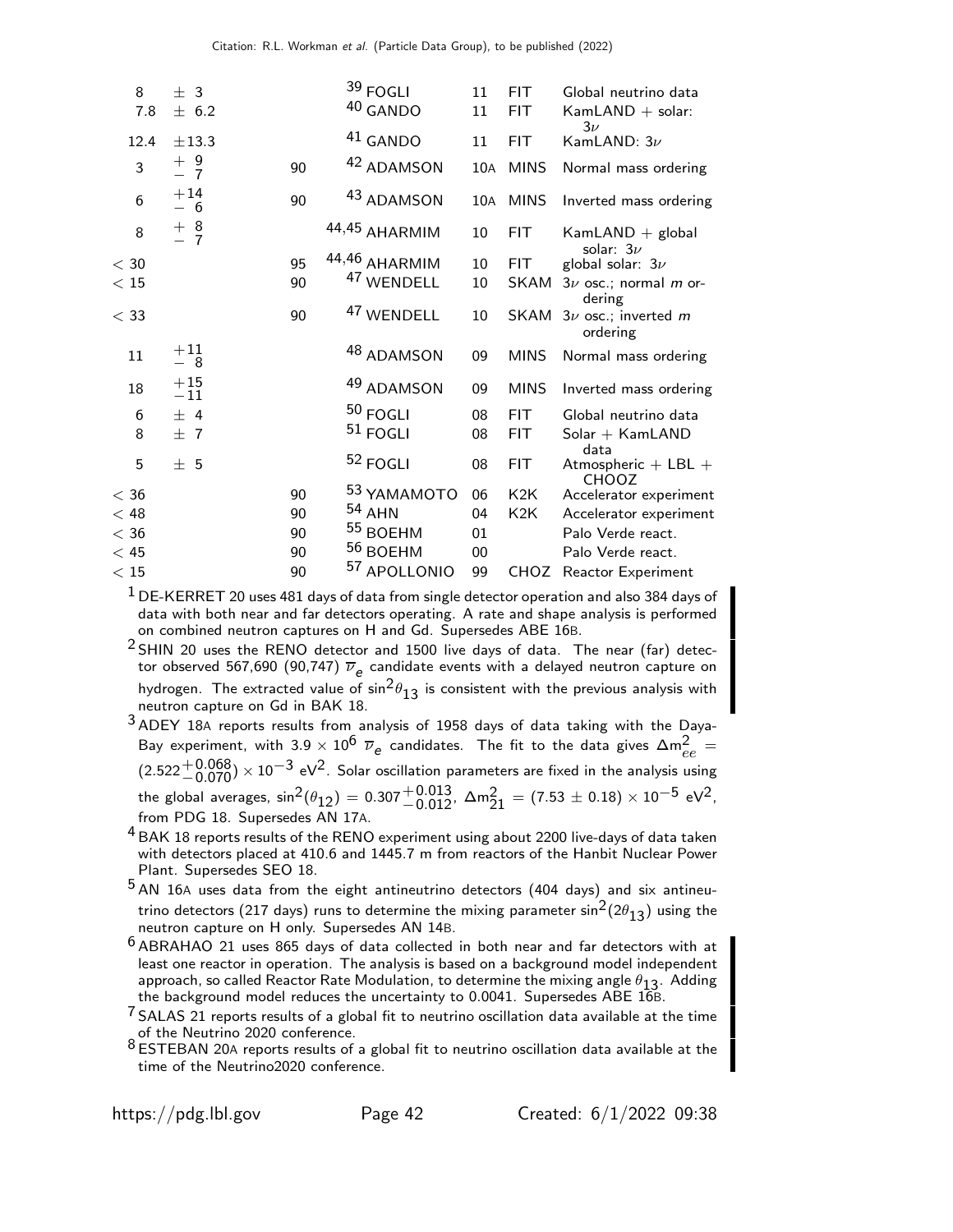- 9 ABE 18<sup>B</sup> uses 328 kton·years of Super-Kamiokande I-IV atmospheric neutrino data to obtain this result. The fit is performed over the four parameters,  $\Delta m_{32}^2$ ,  $\sin^2\theta_{23}$ .  $\sin^2\!\theta_{13}$ , and  $\delta$ , while the solar parameters are fixed to  $\Delta \mathsf{m}_{21}^2\!=\left(7.53\pm0.18\right)\times10^{-5}$  $eV^2$  and  $\sin^2\theta_{12} = 0.304 \pm 0.014$ .
- $^{10}$  AGAFONOVA 18A reports  $\sin^2(2\theta_{13}) < 0.43$  at 90% C.L. The result on the sterile neutrino search in the context of 3+1 model is also reported. A 90% C.L. upper limit on sin $^2(2\theta_{\mu\,\text{e}}^{})=0.021$  for  $\Delta\mathfrak{m}^2_{41}~\geq~0.1$  eV $^2$  is set.
- $11$  SEO 18 reports results of the RENO experiment using about 500 days of data, performing a rate and shape analysis. Compared to AHN 12, a significant reduction of the systematic uncertainties is reported. A 3% excess of events near 5 MeV of the prompt energy is observed. SEO 18 is a detailed description of the results published in CHOI 16, which it supersedes. Superseded by BAK 18.
- $^{12}$  Using T2K data only. For inverted mass ordering, all values of  $\theta_{13}$  are ruled out at 68% CL.
- 13 AN 17A reports results from combined rate and spectral shape analysis of 1230 days of data taken with the Daya Bay reactor experiment. The data set contains more than  $2.5 \times 10^6$  inverse beta-decay events with neutron capture on Gd. A simultaneous fit to  $\theta_{13}$  and  $\Delta\mathsf{m}_{ee}^2$  is performed. Superseded by ADEY 18A.
- <sup>14</sup> ABE 16B uses 455.57 live days of data from a detector 1050 m away from two reactor cores of the Chooz nuclear power station, to determine the mixing parameter  $\sin^2(2\theta_{13})$ . This analysis uses 7.15 reactor-off days for constraining backgrounds. A rate and shape analysis is performed on combined neutron captures on H and Gd. Supersedes ABE 14H and ABE 13C.
- 15 CHOI 16 reports results of the RENO experiment using about 500 days of data, performing a rate and shape analysis. Compared to AHN 12, a significant reduction of the systematic uncertainties is reported. A 3% excess of events near 5 MeV of the prompt energy is observed. Supersedes AHN 12.
- $16$  AN  $15$  uses all eight identical detectors, with four placed near the reactor cores and the remaining four at the far hall to determine the mixing angle  $\theta_{13}$  using the  $\overline{\nu}_e$  observed interaction rates with neutron capture on Gd and energy spectra. The result corresponds to the exposure of  $6.9 \times 10^5$  GW $_{th}$ -ton-days. Superseded by AN 17A.
- 17 ABE 14<sup>A</sup> uses 467.9 live days of one detector, 1050 m away from two reactor cores of the Chooz nuclear power station, to determine the mixing parameter sin $^2$ (2  $\theta_{13}$ ). The<br>Bugey4 data (DECLAIS 94) is used to constrain the neutrino flux. The data set includes 7.24 reactor-off days. A "rate-modulation" analysis is performed. Supercedes ABE 12B.
- <sup>18</sup> ABE 14C result is for  $\nu_e$  appearance and assumes  $\Delta m_{32}^2 = 2.4 \times 10^{-3}$  eV<sup>2</sup>, sin<sup>2</sup>(  $\theta_{23}$ )  $= 0.5$ , and  $\delta = 0$ .
- 19 ABE 14<sup>H</sup> uses 467.9 live days of one detector, 1050 m away from two reactor cores of the Chooz nuclear power station, to determine the mixing parameter sin<sup>2</sup>(2  $\theta_{13}$ ). The Bugey4 data (DECLAIS 94) is used to constrain the neutrino flux. The data set includes 7.24 reactor-off days. A rate and shape analysis is performed. Superceded by ABE 16B.
- $20$  AN 14 uses six identical detectors, with three placed near the reactor cores (flux-weighted baselines of 512 and 561 m) and the remaining three at the far hall (at the flux averaged distance of 1579 m from all six reactor cores) to determine the mixing angle  $\theta_{13}$  using the  $\overline{\nu}_e$  observed interaction rates with neutron capture on Gd and energy spectra. Supersedes AN 13 and superseded by AN 15.
- $^{21}$  AN 14B uses six identical anti-neutrino detectors with flux-weighted baselines of  $\sim$  500 m and  $∼$  1.6 km to six power reactors. This rate analysis uses a 217-day data set and neutron capture on protons (not Gd) only.  $\Delta m_{31}^2 = 2.32 \times 10^{-3} \text{ eV}^2$  is assumed. Superseded by AN 16A.
- $22$  FORERO 14 performs a global fit to neutrino oscillations using solar, reactor, longbaseline accelerator, and atmospheric neutrino data.
- <sup>23</sup> GONZALEZ-GARCIA 14 result comes from a frequentist global fit. The corresponding Bayesian global fit to the same data results are reported in BERGSTROM 15 as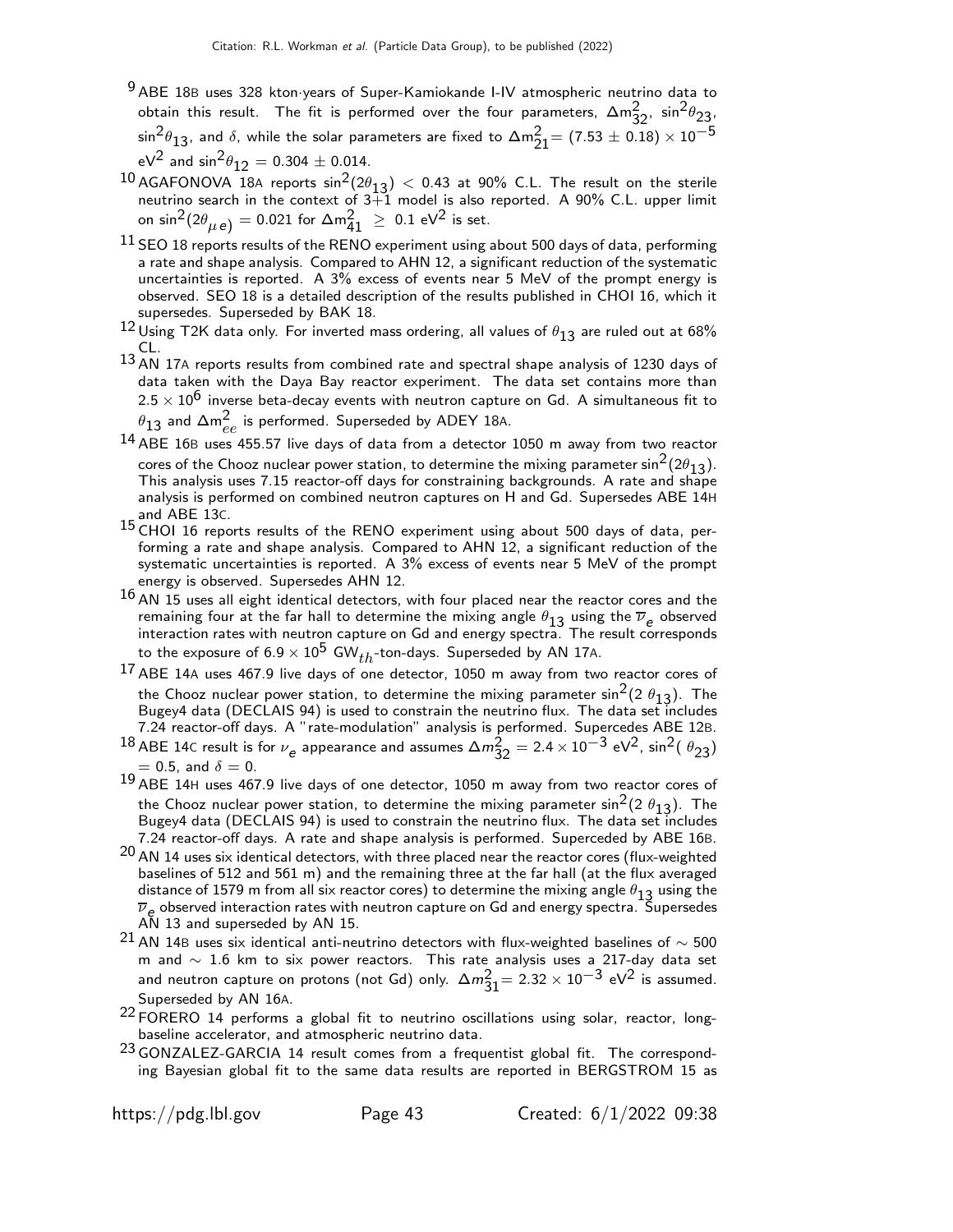$(2.18 + 0.10) \times 10^{-2}$  eV<sup>2</sup> for normal and  $(2.19 + 0.12) \times 10^{-2}$  eV<sup>2</sup> for inverted mass ordering.

- 24 ABE 13<sup>C</sup> uses delayed neutron capture on hydrogen instead of on Gd used previously. The physical volume is thus three times larger. The fit is based on the rate and shape analysis as in ABE 12B. The Bugey4 data (DECLAIS 94) is used to constrain the neutrino flux. Superseded by ABE 16B.
- 25 ABE 13E assumes maximal  $\theta_{23}$  mixing and CP phase  $\delta = 0$ .
- <sup>26</sup> ADAMSON 13A results obtained from  $\nu_e$  appearance, assuming  $\delta = 0$ , and  $\sin^2(2\theta_{23})$  $= 0.957.$
- 27 AHARMIM 13 obtained this result by a three-neutrino oscillation analysis with the value of  $\Delta m_{32}^2$  fixed to 2.45 × 10<sup>-3</sup> eV<sup>2</sup>, using global solar neutrino data. AHARMIM 13 global solar neutrino data include SNO's all-phases-combined analysis results on the total active  ${}^{8}B$  neutrino flux and energy-dependent  $\nu_e$  survival probability parameters, measurements of Cl (CLEVELAND 98), Ga (ABDURASHITOV 09 which contains combined analysis with GNO (ALTMANN 05 and Ph.D. thesis of F. Kaether)), and  $7Be$  (BELLINI 11A) rates, and  $8B$  solar-neutrino recoil electron measurements of SK-I (HOSAKA 06) zenith, SK-II (CRAVENS 08) and SK-III (ABE 11) day/night spectra, and Borexino (BELLINI 10A) spectra. AHARMIM 13 also reported a result combining global solar and KamLAND data, which is  $\sin^2(2 \theta_{13}) = (9.1\frac{+2.9}{-3.1}$  $^{+2.9}_{-3.1}$ ) × 10<sup>-2</sup>.
- $^{28}$  AN 13 uses six identical detectors, with three placed near the reactor cores (flux-weighted baselines of 498 and 555 m) and the remaining three at the far hall (at the flux averaged distance of 1628 m from all six reactor cores) to determine the  $\overline{\nu}_e$  interaction rate ratios. Superseded by AN 14.
- $^{29}$  ABE 12 determines the  $\overline{\nu}_e$  interaction rate in a single detector, located 1050 m from the cores of two reactors. A rate and shape analysis is performed. The rate normalization is fixed by the results of the Bugey4 reactor experiment, thus avoiding any dependence on possible very short baseline oscillations. The value of  $\Delta m_{31}^2 = 2.4 \times 10^{-3}$  eV<sup>2</sup> is used in the analysis. Superseded by ABE 12B.
- $30$  ABE 12B determines the neutrino mixing angle  $\theta_{13}$  using a single detector, located 1050 m from the cores of two reactors. This result is based on a spectral shape and rate analysis. The Bugey4 data (DECLAIS 94) is used to constrain the neutrino flux. Superseded by ABE 14A.
- $31$  AHN 12 uses two identical detectors, placed at flux weighted distances of 408.56 m and 1433.99 m from six reactor cores, to determine the mixing angle  $\theta_{13}$ . This rate-only analysis excludes the no-oscillation hypothesis at 4.9 standard deviations. The value of  $\Delta m_{31}^2 = (2.32 \frac{+0.12}{-0.08}) \times 10^{-3}$  eV<sup>2</sup> was assumed in the analysis. Superseded by CHOI 16.
- $32$  AN 12 uses six identical detectors with three placed near the reactor cores (flux-weighted baselines of 470 m and 576 m) and the remaining three at the far hall (at the flux averaged distance of 1648 m from all six reactor cores) to determine the mixing angle  $\theta_{13}$  using the  $\overline{\nu}_e$  observed interaction rate ratios. This rate-only analysis excludes the no-oscillation hypothesis at 5.2 standard deviations. The value of  $\Delta m_{31}^2 = (2.32 \frac{+0.12}{-0.08}) \times 10^{-3}$  eV<sup>2</sup> was assumed in the analysis. Superseded by AN 13.
- $33$  ABE 11 obtained this result by a three-neutrino oscillation analysis with the value of  $\Delta m_{22}^2$  fixed to 2.4 × 10<sup>-3</sup> eV<sup>2</sup>, using solar neutrino data including Super-Kamiokande, SNO, Borexino (ARPESELLA 08A), Homestake, GALLEX/GNO, SAGE, and KamLAND data. This result implies an upper bound of  $\sin^2\theta_{13} < 0.059$  (95% CL) or  $\sin^2 2\theta_{13} <$ 0.22 (95% CL). The normal neutrino mass ordering and CPT invariance are assumed.
- $34$  ABE 11 obtained this result by a three-neutrino oscillation analysis with the value of  $\Delta m_{32}^2$  fixed to 2.4 × 10<sup>−3</sup> eV<sup>2</sup>, using solar neutrino data including Super-Kamiokande, SNO, Borexino (ARPESELLA 08A), Homestake, and GALLEX/GNO data. The normal neutrino mass ordering is assumed.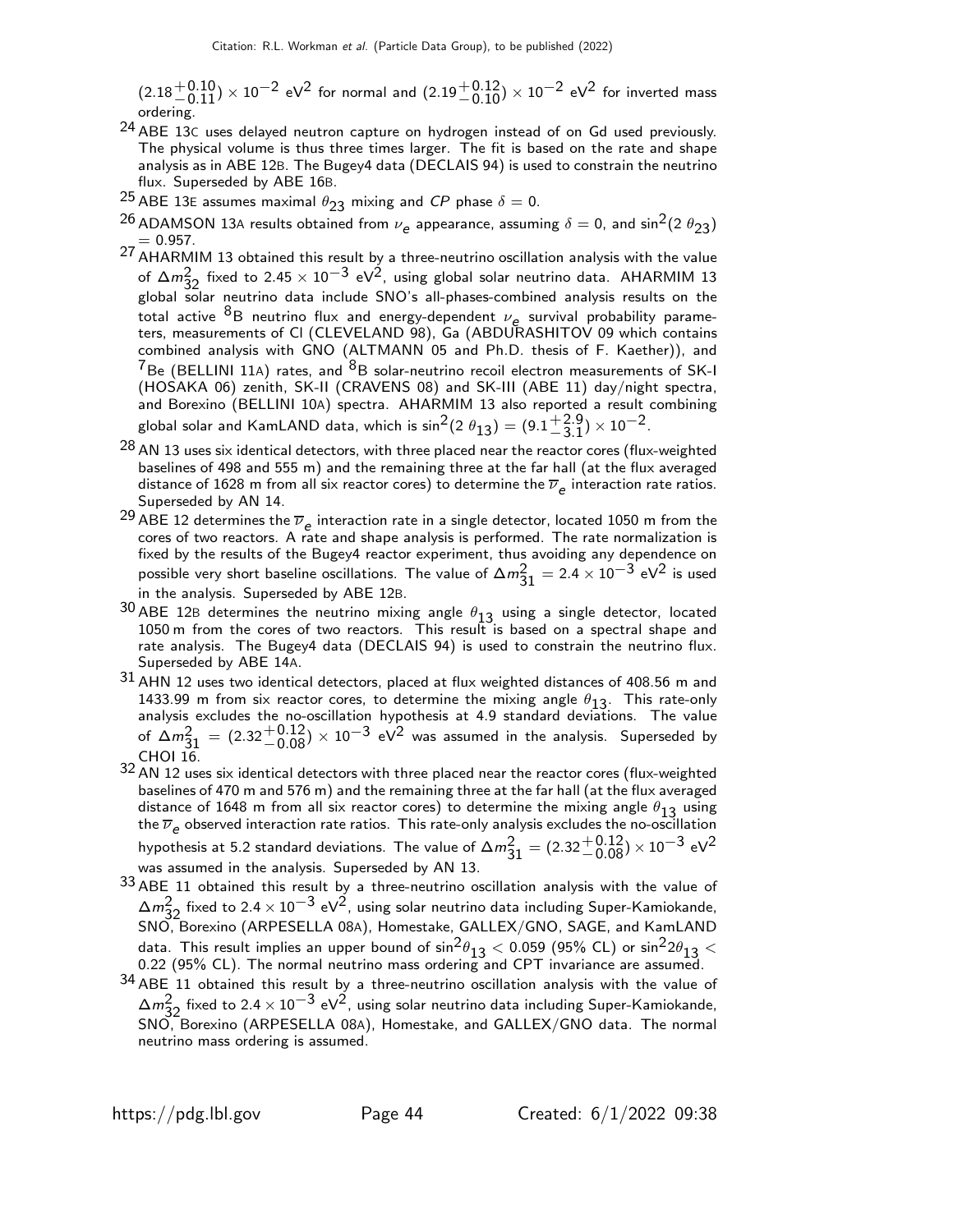- <sup>35</sup> The quoted limit is for Δ $m_{32}^2 = 2.4 \times 10^{-3}$  eV<sup>2</sup>,  $\theta_{23} = \pi/2$ ,  $\delta = 0$ , and the normal mass ordering. For other values of  $\delta$ , the 68% region spans from 0.03 to 0.25, and the 90% region from 0.02 to 0.32.
- 36 The quoted limit is for  $\Delta m_{32}^2 = 2.4 \times 10^{-3}$  eV<sup>2</sup>,  $\theta_{23} = \pi/2$ ,  $\delta = 0$ , and the inverted mass ordering. For other values of  $\delta$ , the 68% region spans from 0.04 to 0.30, and the 90% region from 0.02 to 0.39.
- 37 The quoted limit is for  $\Delta m_{32}^2 = 2.32 \times 10^{-3}$  eV<sup>2</sup>,  $\theta_{23} = \pi/2$ ,  $\delta = 0$ , and the normal mass ordering. For other values of  $\delta$ , the 68% region spans from 0.02 to 0.12, and the 90% region from 0 to 0.16.
- 38 The quoted limit is for  $\Delta m_{32}^2 = 2.32 \times 10^{-3}$  eV<sup>2</sup>,  $\theta_{23} = \pi/2$ ,  $\delta = 0$ , and the inverted mass ordering. For other values of  $\delta$ , the 68% region spans from 0.02 to 0.16, and the 90% region from 0 to 0.21.
- $39$  FOGLI 11 obtained this result from an analysis using the atmospheric, accelerator long baseline, CHOOZ, solar, and KamLAND data. Recently, MUELLER 11 suggested an average increase of about 3.5% in normalization of the reactor  $\overline{\nu}_e$  fluxess, and using these fluxes, the fitted result becomes  $0.10 \pm 0.03$ .
- 40 GANDO 11 report  $\sin^2 \theta_{13} = 0.020 \pm 0.016$ . This result was obtained with three-neutrino fit using the KamLAND  $+$  solar data.
- $^{41}$  GANDO 11 report  $\sin^2\theta_{13} = 0.032 \pm 0.037$ . This result was obtained with three-neutrino fit using the KamLAND data only.
- <sup>42</sup> This result corresponds to the limit of <0.12 at 90% CL for  $\Delta m_{32}^2 = 2.43 \times 10^{-3}$  eV<sup>2</sup>,  $\theta_{23} = \pi/2$ , and  $\delta = 0$ . For other values of  $\delta$ , the 90% CL region spans from 0 to 0.16.
- 43 This result corresponds to the limit of <0.20 at 90% CL for  $\Delta m_{32}^2 = 2.43 \times 10^{-3}$  eV<sup>2</sup>,  $\theta_{23} = \pi/2$ , and  $\delta = 0$ . For other values of  $\delta$ , the 90% CL region spans from 0 to 0.21.
- 44 AHARMIM 10 global solar neutrino data include SNO's low-energy-threshold analysis survival probability day/night curves, SNO Phase III integral rates (AHARMIM 08), Cl (CLEVELAND 98), SAGE (ABDURASHITOV 09), Gallex/GNO (HAMPEL 99, ALT-MANN 05), Borexino (ARPESELLA 08A), SK-I zenith (HOSAKA 06), and SK-II day/night spectra (CRAVENS 08).
- 45 AHARMIM 10 obtained this result by a three-neutrino oscillation analysis with the value of  $\Delta m_{31}^2$  fixed to 2.3 × 10 $^{-3}$  eV<sup>2</sup>, using global solar neutrino data and KamLAND data (ABE 08A). CPT invariance is assumed. This result implies an upper bound of  $\sin^2\!\theta_{13}<$ 0.057 (95% CL) or  $\sin^2 2\theta_{13}$  < 0.22 (95% CL).
- 46 AHARMIM 10 obtained this result by a three-neutrino oscillation analysis with the value of  $\Delta m_{31}^2$  fixed to 2.3  $\times$  10 $^{-3}$  eV<sup>2</sup>, using global solar neutrino data.
- 47 WENDELL 10 obtained this result by a three-neutrino oscillation analysis with one mass scale dominance  $(\Delta m_{21}^2 = 0)$  using the Super-Kamiokande-I+II+III atmospheric neutrino data, and updates the HOSAKA 06A result.
- $^{48}$  The quoted limit is for  $\Delta m_{32}^2 = 2.43 \times 10^{-3}$  eV<sup>2</sup>,  $\theta_{23} = \pi/2$ , and  $\delta = 0$ . For other values of  $\delta$ , the 68% CL region spans from 0.02 to 0.26.
- <sup>49</sup> The quoted limit is for  $\Delta m_{32}^2 = 2.43 \times 10^{-3}$  eV<sup>2</sup>,  $\theta_{23} = \pi/2$ , and  $\delta = 0$ . For other values of  $\delta$ , the 68% CL region spans from 0.04 to 0.34.
- $50$  FOGLI 08 obtained this result from a global analysis of all neutrino oscillation data, that is, solar  $+$  KamLAND  $+$  atmospheric  $+$  accelerator long baseline  $+$  CHOOZ.
- $51$  FOGLI 08 obtained this result from an analysis using the solar and KamLAND neutrino oscillation data.
- $52$  FOGLI 08 obtained this result from an analysis using the atmospheric, accelerator long baseline, and CHOOZ neutrino oscillation data.
- $^{53}$ YAMAMOTO 06 searched for  $\nu_{\mu}$   $\rightarrow$   $\nu_{\bm{e}}$  appearance. Assumes 2  $\sin^2(2\theta_{\mu\,\bm{e}})$   $=$  $\sin^2(2\theta_{13})$ . The quoted limit is for  $\Delta m^2_{32}=1.9\times 10^{-3}$  eV<sup>2</sup>. That value of  $\Delta m^2_{32}$  is the one- $\sigma$  low value for AHN 06A. For the AHN 06A best fit value of 2.8  $\times$  10<sup>-3</sup> eV<sup>2</sup>, the sin<sup>2</sup>(2 $\theta$ <sub>13</sub>) limit is < 0.26. Supersedes AHN 04.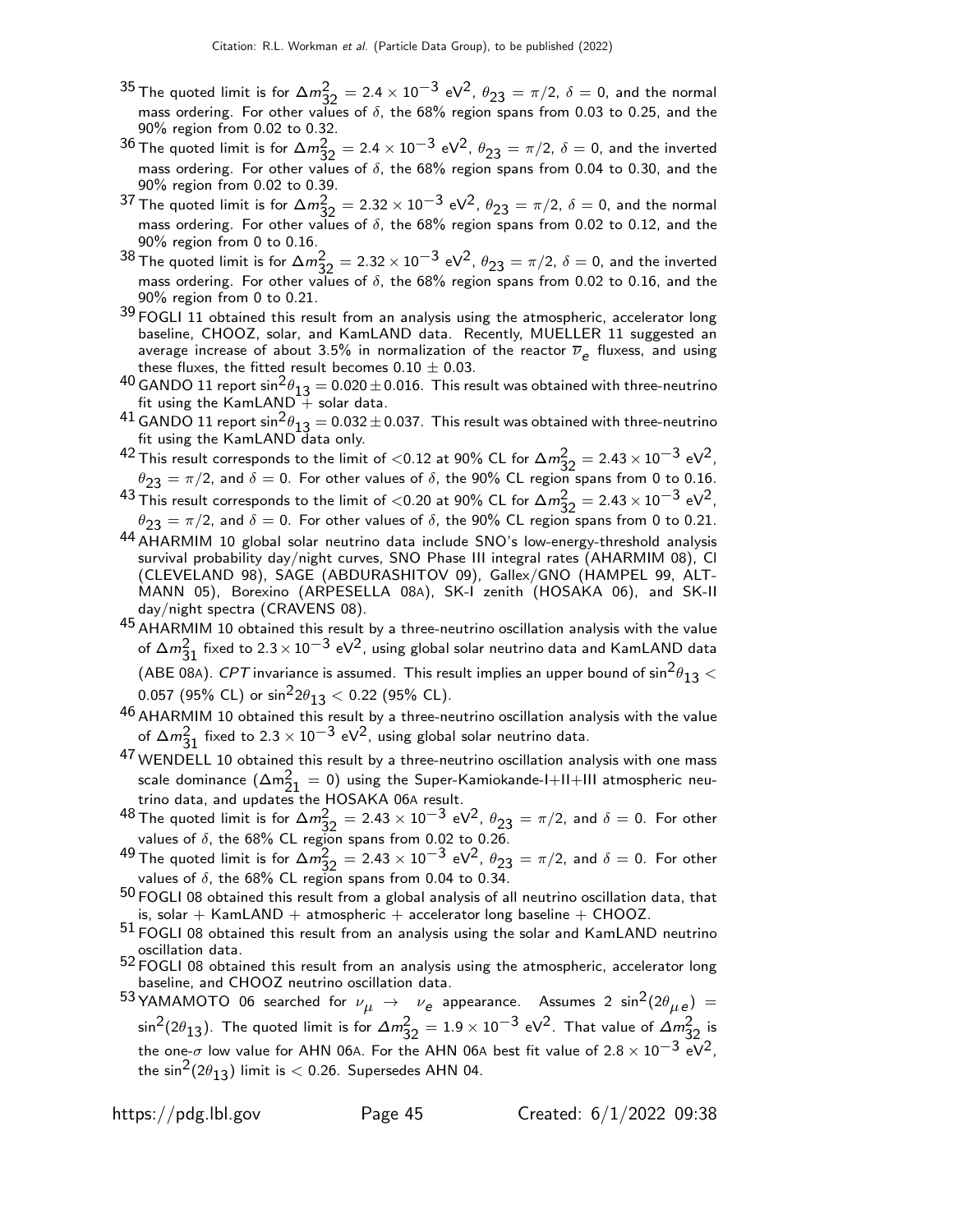- <sup>54</sup> AHN 04 searched for  $\nu_{\mu} \rightarrow \nu_e$  appearance. Assuming 2 sin<sup>2</sup>(2  $\theta_{\mu_e}$ ) = sin<sup>2</sup>(2  $\theta_{13}$ ), a limit on sin $^2$ (2  $\theta_{\mu_\varrho})$  is converted to a limit on sin $^2$ (2  $\theta_{13}$ ). The quoted limit is for  $\Delta m^2_{32}$  $= 1.9 \times 10^{-3}$  eV<sup>2</sup>. That value of  $\Delta m_{32}^2$  is the one- $\sigma$  low value for ALIU 05. For the ALIU 05 best fit value of  $2.8 \times 10^{-3}$  eV $\frac{2}{3}$ , the sin<sup>2</sup>(2  $\theta_{13}$ ) limit is < 0.30.
- $^{55}$  The quoted limit is for  $\Delta m_{32}^2 = 1.9 \times 10^{-3}$  eV<sup>2</sup>. That value of  $\Delta m_{32}^2$  is the 1- $\sigma$  low value for ALIU 05. For the ALIU 05 best fit value of  $2.8 \times 10^{-3}$  eV<sup>2</sup>, the sin<sup>2</sup>2  $\theta_{13}$  limit is  $<$  0.19. In this range, the  $\theta_{13}$  limit is larger for lower values of  $\Delta m^2_{32}$ , and smaller for higher values of  $\Delta m_{32}^2$ .

 $^{56}$  The quoted limit is for  $\Delta m^2_{32}=1.9\times 10^{-3}$  eV $^2$ . That value of  $\Delta m^2_{32}$  is the 1- $\sigma$  low value for ALIU 05. For the ALIU 05 best fit value of  $2.8 \times 10^{-3}$  eV<sup>2</sup>, the sin<sup>2</sup>2  $\theta_{13}$ limit is  $< 0.23$ . 57 The quoted limit is for  $\Delta m_{32}^2 = 2.43 \times 10^{-3} \text{ eV}^2$ . That value of  $\Delta m_{32}^2$  is the central

value for ADAMSON 08. For the ADAMSON 08 1- $\sigma$  low value of 2.30  $\times$  10<sup>-3</sup> eV<sup>2</sup>, the sin<sup>2</sup>2  $\theta_{13}$  limit is  $<$  0.16. See also APOLLONIO 03 for a detailed description of the experiment.

CP violating phase

#### $\delta$ , CP violating phase

|                                                 |     |                      |         |             | appearance. We encode values between 0 and $2\pi$ , though it is equivalent to use $-\pi$ |
|-------------------------------------------------|-----|----------------------|---------|-------------|-------------------------------------------------------------------------------------------|
| to $\pi$ .<br>VALUE $(\pi$ rad)                 | CL% | <b>DOCUMENT ID</b>   |         | <b>TECN</b> | <b>COMMENT</b>                                                                            |
| 1.36 $^{+0.20}_{-0.16}$ OUR AVERAGE             |     |                      |         |             |                                                                                           |
| $1.40 + 0.22$<br>$-0.18$                        |     | $1$ ABE              |         | 20F T2K     | Normal mass ordering                                                                      |
| $0.0 \begin{array}{c} +1.3 \\ -0.4 \end{array}$ |     | <sup>2</sup> ACERO   | 19      |             | NOVA Normall mass ordering, octant II<br>for $\theta_{23}$                                |
| $1.33 + 0.45$<br>-0.51                          |     | $3$ ABE              |         |             | 18B SKAM Normal mass ordering, $\theta_{13}$ con-<br>strained                             |
|                                                 |     |                      |         |             | • • • We do not use the following data for averages, fits, limits, etc. • • •             |
| $1.08 + 0.13$<br>$-0.12$                        |     | <sup>4</sup> SALAS   | 21      | FIT.        | Normal mass ordering, global fit                                                          |
| $1.58^{+0.15}_{-0.16}$                          |     | <sup>4</sup> SALAS   | 21      | FIT.        | Inverted mass ordering, global fit                                                        |
| $1.09 + 0.15$<br>$-0.13$                        |     | <sup>5</sup> ESTEBAN | 20A FIT |             | Normal mass ordering, global fit                                                          |
| $1.57 + 0.14$<br>-0.17                          |     | <sup>5</sup> ESTEBAN |         | 20A FIT     | Inverted mass ordering, global fit                                                        |
| $1.33 + 0.46$<br>-0.53                          |     | $6$ ABE              |         |             | 18B SKAM $3\nu$ osc: normal mass ordering,<br>$\theta_{13}$ free                          |
| $1.22 + 0.76$<br>-0.67                          |     | $6$ ABE              |         |             | 18B SKAM $3\nu$ osc: inverted mass ordering,<br>$\theta_{13}$ free                        |
| $1.33 + 0.48$<br>-0.53                          |     | $3$ ABE              |         |             | 18B SKAM $3\nu$ osc: inverted mass ordering,<br>$\theta_{13}$ constrained                 |
| $1.40 \pm 0.20$                                 |     | $7$ ABE              |         | 18G T2K     | Normal mass ordering, $\theta_{13}$ con-<br>strained                                      |
| $1.54^{+0.14}_{-0.12}$                          | 95  | $7$ ABE              |         | 18G T2K     | Inverted mass ordering, $\theta_{13}$ con-<br>strained                                    |

Measurements of  $\delta$  come from atmospheric and accelarator experiments looking at  $\nu_e$ appearance. We encode value  $\Omega$  and  $2\pi$ , though it is equivalent to use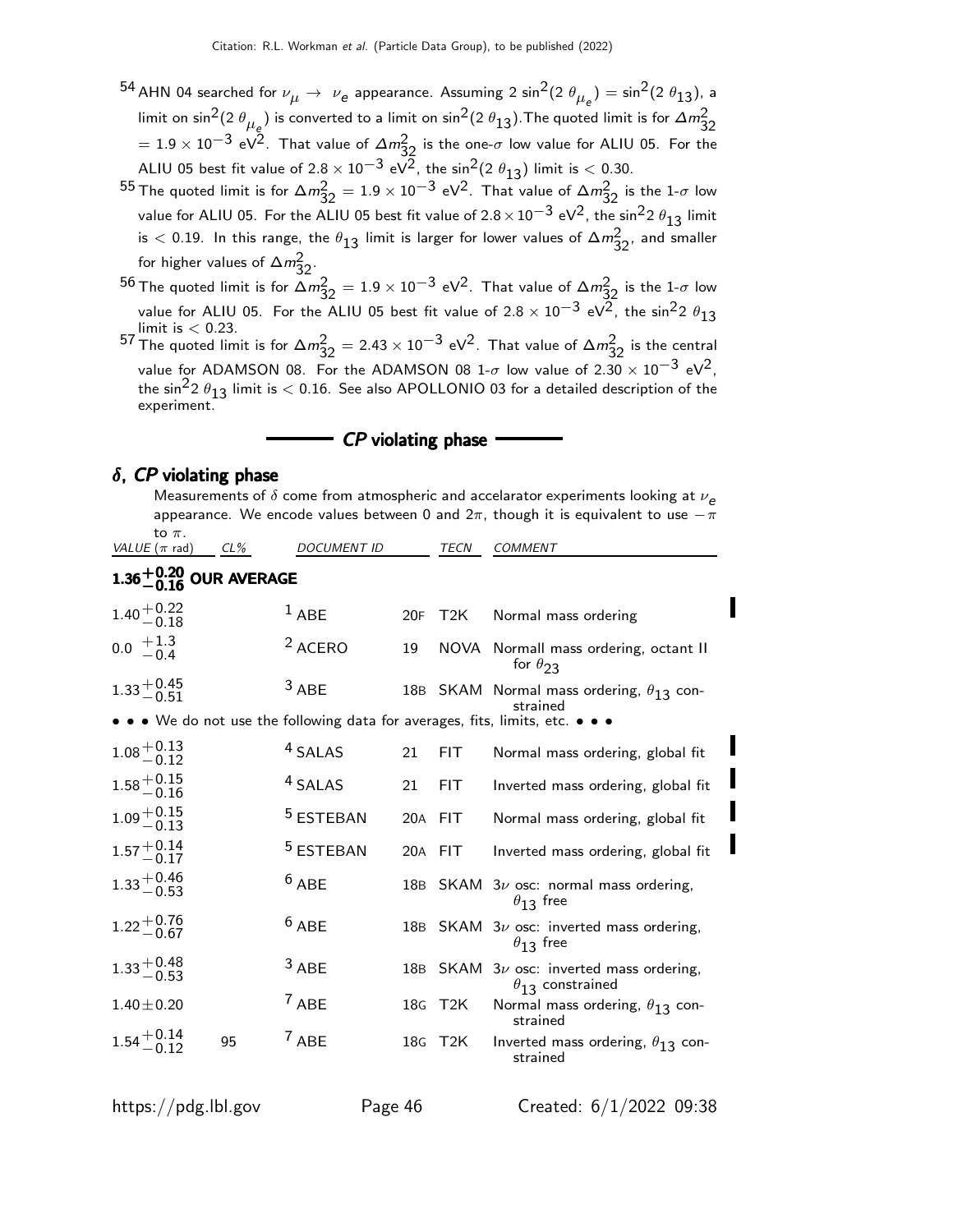| $1.21 + 0.91$<br>-0.30    |    | <sup>8</sup> ACERO     | 18  |                  | NOVA Normal mass ordering, octant II<br>for $\theta_{23}$  |
|---------------------------|----|------------------------|-----|------------------|------------------------------------------------------------|
| $1.46 + 0.56$<br>-0.42    |    | <sup>8</sup> ACERO     | 18  |                  | NOVA Normal mass order; octant I for<br>$\theta_{23}$      |
| $1.32 + 0.21$<br>$-0.15$  |    | <b>DE-SALAS</b>        | 18  | <b>FIT</b>       | Normal mass ordering, global fit                           |
| $1.56 + 0.13$<br>-0.15    |    | <b>DE-SALAS</b>        | 18  | <b>FIT</b>       | Inverted mass ordering, global fit                         |
| $1.45 + 0.27$<br>-0.26    |    | $9$ ABE                | 17F | T2K              | Normal mass ordering                                       |
| $1.54 + 0.22$<br>-0.23    |    | $9$ ABE                | 17F | T2K              | Inverted mass ordering                                     |
| $1.50 + 0.53$<br>-0.57    |    | 10 ADAMSON             | 17B |                  | NOVA Inverted mass ordering; $\theta_{23}$ in<br>octant II |
| $0.74 + 0.57$<br>0.93     |    | 10 ADAMSON             | 17B |                  | NOVA Normal mass ordering; $\theta_{23}$ in<br>octant II   |
| $1.48 + 0.69$<br>-0.58    |    | 10 ADAMSON             | 17B |                  | NOVA Normal mass ordering; $\theta_{23}$ in<br>octant I    |
| 0.0 to 0.1, 0.5<br>to 2.0 | 90 | 10,11 ADAMSON          | 16  |                  | NOVA Inverted mass ordering                                |
| $0.0 \text{ to } 2.0$     | 90 | <sup>11</sup> ADAMSON  | 16  | NOVA             | Normal mass ordering                                       |
| 0 to 0.15, 0.83<br>to $2$ | 90 | ABE                    | 15D | T <sub>2</sub> K | Normal mass ordering                                       |
| 1.09 to 1.92              | 90 | <b>ABE</b>             | 15D | T <sub>2</sub> K | Inverted mass ordering                                     |
| 0.05 to 1.2               | 90 | 12 ADAMSON             | 14  | <b>MINS</b>      | Normal mass ordering                                       |
| $1.34 + 0.64$<br>-0.38    |    | <b>FORERO</b>          | 14  | <b>FIT</b>       | Normal mass ordering                                       |
| $1.48 + 0.34$<br>-0.32    |    | <b>FORERO</b>          | 14  | <b>FIT</b>       | Inverted mass ordering                                     |
| $1.70 + 0.22$<br>-0.39    |    | 13 GONZALEZ            | 14  | <b>FIT</b>       | Normal mass ordering; global fit                           |
| $1.41 + 0.35$<br>$-0.34$  |    | <sup>13</sup> GONZALEZ | 14  | <b>FIT</b>       | Inverted mass ordering; global fit                         |
| 0 to 1.5 or 1.9 90        |    | 14 ADAMSON             | 13A | <b>MINS</b>      | Normal mass ordering                                       |
|                           |    |                        |     |                  |                                                            |

to 2

 $<sup>1</sup>$  ABE 20F results are based on data collected between 2009 and 2018 in (anti)neutrino</sup> mode and include a neutrino beam exposure of  $1.49 \times 10^{21}$   $(1.64 \times 10^{21})$  protons on target. For inverted mass ordering, the quoted result is  $1.56^{+0.15}_{-0.17}$   $\pi$  rad. Supersedes

 $^2$ ABE 18G.<br> $^2$ ACERO 19 is based on a sample size of 1.33  $\times$  10 $^{20}$  protons on target with combined antineutrino and neutrino data. Supersedes ACERO 18.

3 ABE 18<sup>B</sup> uses 328 kton·years of Super-Kamiokande I-IV atmospheric neutrino data to obtain this result. The fit is performed over the three parameters,  $\Delta m^2_{32}$ ,  $\sin^2\theta_{23}$ , and δ, while the solar parameters and  $\sin^2\theta_{23}$  are fixed to  $\Delta m^2_{21}$ = (7.53  $\pm$  0.18)  $\times$   $10^{-5}$  $eV^2$ , sin $^2\theta_{12} = 0.304 \pm 0.014$ , and sin $^2\theta_{13} = 0.0219 \pm 0.0012$ .

 $^4$  SALAS 21 reports results of a global fit to neutrino oscillation data available at the time of the Neutrino 2020 conference.

5 ESTEBAN 20<sup>A</sup> reports results of a global fit to neutrino oscillation data available at the time of the Neutrino 2020 conference.

6 ABE 18<sup>B</sup> uses 328 kton·years of Super-Kamiokande I-IV atmospheric neutrino data to obtain this result. The fit is performed over the four parameters,  $\Delta m_{32}^2$ ,  $\sin^2\theta_{23}$  $\sin^2\!\theta_{13}$ , and  $\delta$ , while the solar parameters are fixed to  $\Delta m^2_{21}$   $= (7.53 \pm 0.18) \times 10^{-5}$  $eV^2$  and  $sin^2\theta_{12} = 0.304 \pm 0.014$ .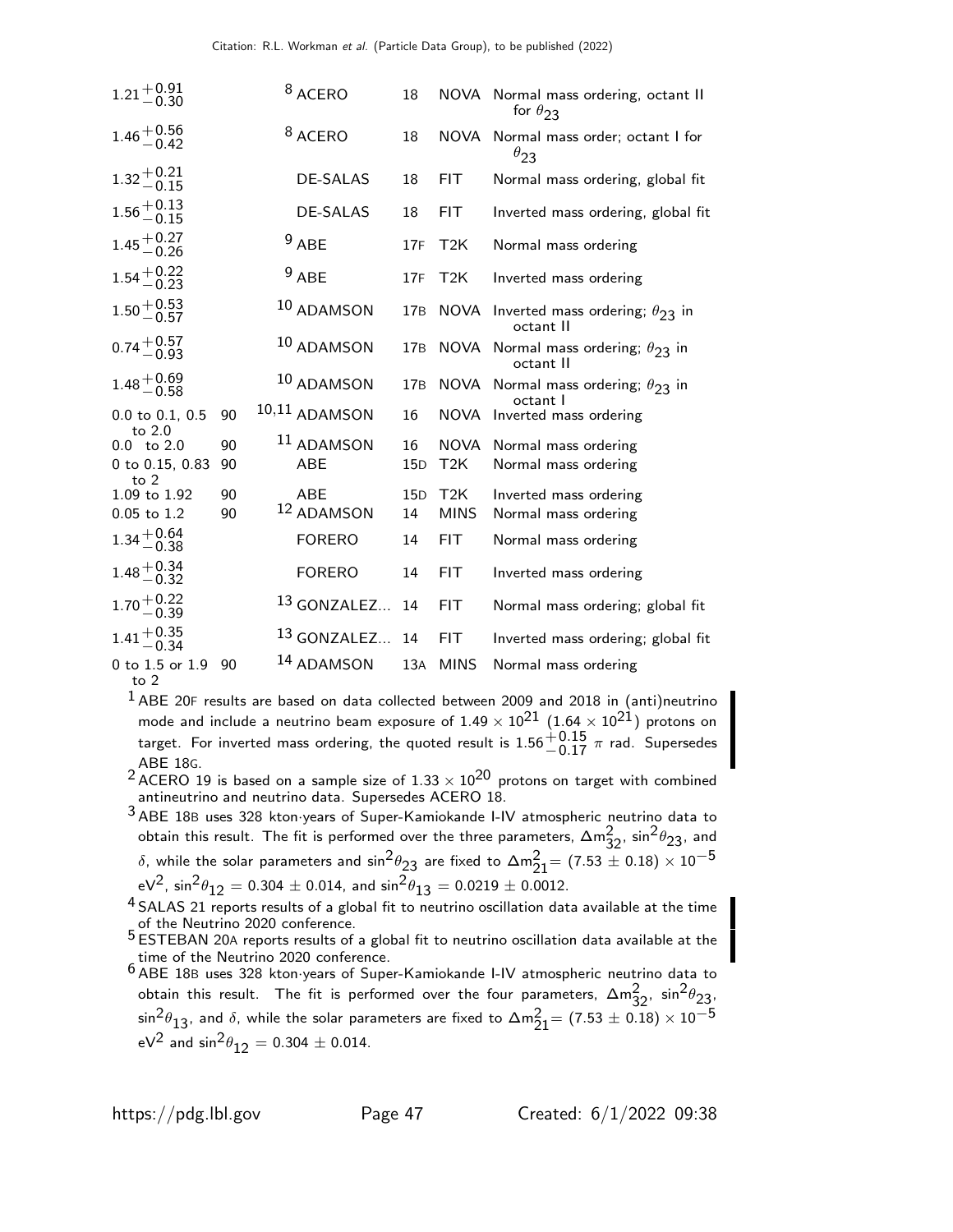- <sup>7</sup> ABE 18G confidence intervals are marginalized over both mass orderings. Normal order preferred with a posterior probability of 87%. The 1-sigma result for normal mass ordering used in the average was provided by the experiment via private communications. Supersedes ABE 17F.
- $^8$ ACERO 18 performs a joint fit to the data for  $\nu_{\boldsymbol{\mu}}$  disappearance and  $\nu_{\boldsymbol{e}}$  appearance. The overall best fit favors normal mass ordering and  $\theta_{23}$  in octant II. No  $1\sigma$  confidence intervals are presented for the inverted mass ordering scenarios. Superseded by ACERO 19.
- ABE 17F confidence intervals are obtained using a frequentist analysis including  $\theta_{13}$ constraint from reactor experiments. Bayesian intervals based on Markov Chain Monte Carlo method are also provided by the authors. Superseded by ABE 18G.
- $^{10}$  Errors are projections of 68% C.L. curve of  $\delta_{CP}$  vs.  $\sin^2\theta_{23}$ .
- <sup>11</sup> ADAMSON 16 result is based on a data sample with 2.74  $\times$  10<sup>20</sup> protons on target. The likelihood-based analysis observed 6  $\nu_e$  events with an expected background of  $0.99 \pm 0.11$  events.
- 12 ADAMSON 14 result is based on three-flavor formalism and  $\theta_{23} > \pi/4$ . Likelihood as a function of  $\delta$  is also shown for the other three combinations of hierarchy and  $\theta_{23}$  octants; all values of  $\delta$  are allowed at 90% C.L.
- 13 GONZALEZ-GARCIA 14 result comes from a frequentist global fit. The corresponding Bayesian global fit to the same data results are reported in BERGSTROM 15 as 68% CL intervals of 1.24–1.94 for normal and 1.15–1.77 for inverted mass ordering.
- $^{14}$  ADAMSON 13A result is based on  $\nu_e$  appearance in MINOS and the calculated  $\sin^2(2\theta_{23}) = 0.957, \theta_{23} > \pi/4$ , and normal mass hierarchy. Likelihood as a function of  $\delta$ is also shown for the other three combinations of hierarchy and  $\theta_{23}$  octants; all values of  $\delta$  are allowed at 90% C.L.

### (C) Other neutrino mixing results

The LSND collaboration reported in AGUILAR 01 a signal which is consistent with  $\overline{\nu}_{\mu} \, \rightarrow \, \overline{\nu}_{\mathsf{e}}$  oscillations. In a three neutrino framework, this would be a measurement of  $\theta_{12}$  and  $\Delta m_{21}^2$ . This does not appear to be consistent with most of the other neutrino data. The following listings include results from  $\nu_\mu\to\nu_e$ ,  $\overline{\nu}_\mu\to\nu_e$  appearance and  $\nu_\mu$ ,  $\overline{\nu}_\mu$ ,  $\nu_e$ , and  $\overline{\nu}_e$  disappearance experiments, and searches for  ${\it CPT}$  violation.

| — 1.                            | $\cdots$ $\cdots$ $\cdots$ |        |                                                                               |
|---------------------------------|----------------------------|--------|-------------------------------------------------------------------------------|
| <i>VALUE</i> (eV <sup>2</sup> ) |                            | $CL\%$ | <b>DOCUMENT ID</b><br><b>TECN</b><br><b>COMMENT</b>                           |
|                                 |                            |        | • • • We do not use the following data for averages, fits, limits, etc. • • • |
| 0.03                            | to 0.55                    | 90     | <sup>1</sup> AGUILAR-AR21 MBNE MiniBooNE $\nu$ , $\overline{\nu}$ combined    |
| 0.03                            | to 0.05                    | 90     | <sup>2</sup> AGUILAR-AR18C MBNE MiniBooNE $\nu$ , $\overline{\nu}$ combined   |
| 0.015                           | to 0.050                   | 90     | <sup>3</sup> AGUILAR-AR13A MBNE MiniBooNE                                     |
| < 0.34                          |                            | 90     | $4$ MAHN<br>12<br>MBNE MiniBooNE/SciBooNE                                     |
| < 0.034                         |                            | 90     | AGUILAR-AR07<br>MBNE MiniBooNE                                                |
| < 0.0008                        |                            | 90     | AHN<br><b>Water Cherenkov</b><br>04<br>K2K                                    |
| < 0.4                           |                            | 90     | <b>NOMD CERN SPS</b><br><b>ASTIER</b><br>03                                   |
| ${<}2.4$                        |                            | 90     | AVVAKUMOV 02<br>NTEV NUTEV FNAL                                               |
|                                 |                            |        | <sup>5</sup> AGUILAR<br>01<br>LSND<br>$\nu \mu \rightarrow \nu_e$ osc.prob.   |
| 0.03                            | to $0.3$                   | 95     | $6$ ATHANASSO98<br><b>LSND</b><br>$\nu_{\mu} \rightarrow \nu_{e}$             |
| ${<}2.3$                        |                            | 90     | <sup>7</sup> LOVERRE<br>96<br>CHARM/CDHS                                      |

# $\Delta(m^2)$  for sin $^2(2\theta)=1$  ( $\nu_\mu\rightarrow\nu_e$ )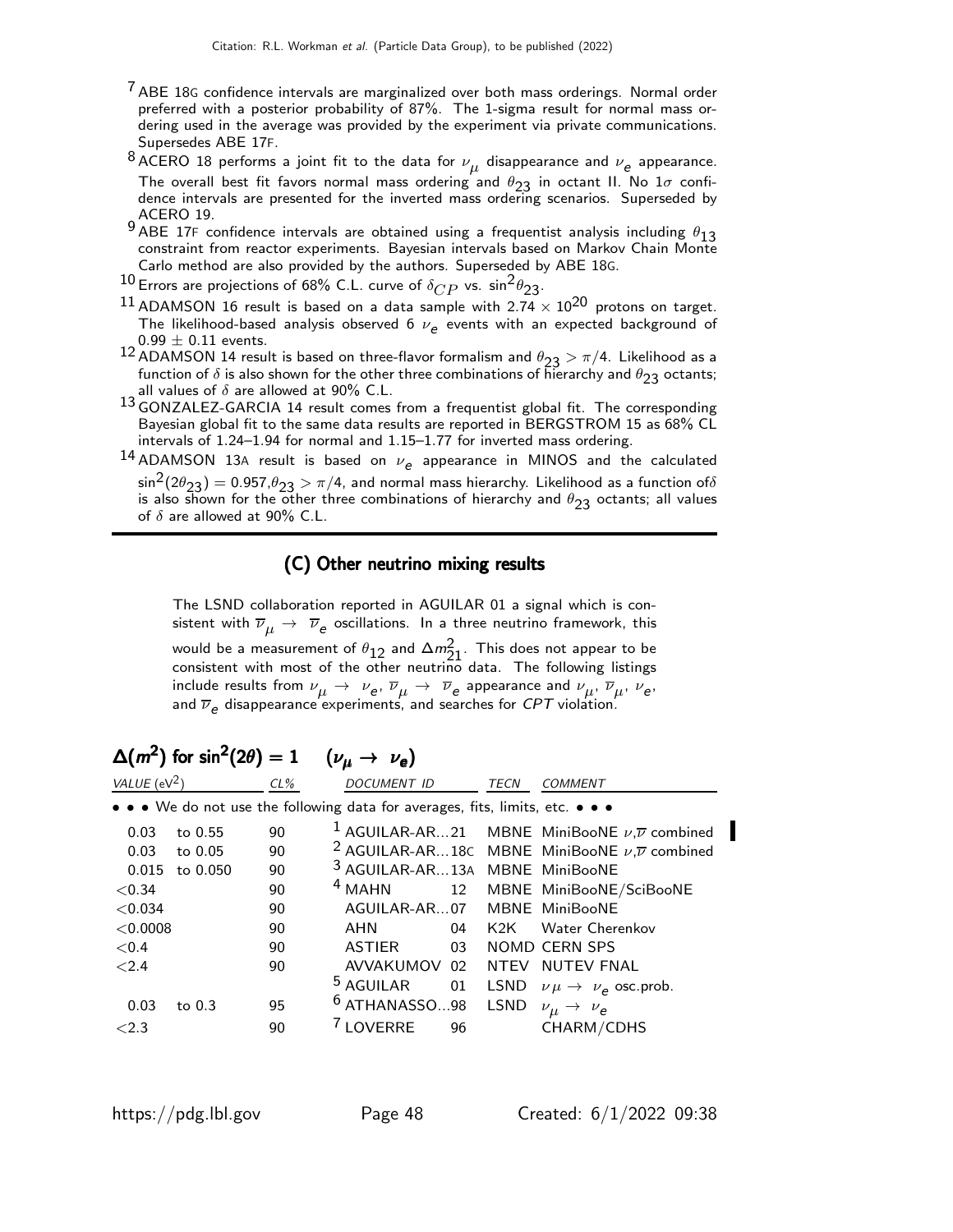| ${<}0.9$  | ۹N | VII AIN  |  | 94C CHM2 CERN SPS    |
|-----------|----|----------|--|----------------------|
| ${<}0.09$ | 90 | ANGELINI |  | 86 HLBC BEBC CERN PS |

- <sup>1</sup> AGUILAR-AREVALO 21 result is based on a total of  $18.75 \times 10^{20}$  POT in neutrino mode, and  $11.27 \times 10^{20}$  POT in anti-neutrino mode. Best fit at 0.043 eV<sup>2</sup>. The allowed region does not extend to large ∆m2. The quoted value is the entire allowed region of ∆m2 at 90% C.L. for all values of sin2(2θ). Supersedes AGUILAR-AREVALO 18C.
- $^2$  AGUILAR-AREVALO 18C result is based on  $\nu_{\mu} \rightarrow \ \nu_{\bm{e}}$  appearance of 460.5  $\pm$  99.0 events;

The best fit value is  $\Delta m^2 = 0.041 \text{ eV}^2$ . Superseded by AGUILAR-AREVALO 21.

 $^3$  AGUILAR-AREVALO 13A result is based on  $\nu_{\mu} \rightarrow \,\nu_{\bm{e}}$  appearance of 162.0  $\pm$  47.8 events; marginally compatible with twoneutrino oscillations. The best fit value is  $\Delta m^2 = 3.14$  $eV^2$ .

4 MAHN 12 is a combined spectral fit of MiniBooNE and SciBooNE neutrino data with the range of  $\Delta m^2$  up to 25 eV<sup>2</sup>. The best limit is 0.04 at 7 eV<sup>2</sup>.

5 AGUILAR 01 is the final analysis of the LSND full data set. Search is made for the  $\nu_{\mu}\rightarrow\,\,\nu_{\texttt{e}}$  oscillations using  $\nu_{\mu}$  from  $\pi^{+}$  decay in flight by observing beam-on electron events from  $\nu_e$  C  $\rightarrow$   $e^- X$ . Present analysis results in 8.1  $\pm$  12.2  $\pm$  1.7 excess events in the  $60< E_e < 200$  MeV energy range, corresponding to oscillation probability of  $0.10 \pm 0.16 \pm 0.04\%$ . This is consistent, though less significant, with the previous result of ATHANASSOPOULOS 98, which it supersedes. The present analysis uses selection criteria developed for the decay at rest region, and is less effective in removing the background above 60 MeV than ATHANASSOPOULOS 98.

 $^6$ ATHANASSOPOULOS 98 is a search for the  $\nu_\mu \rightarrow \ \nu_e$  oscillations using  $\nu_\mu$  from  $\pi^+$ decay in flight. The 40 observed beam-on electron events are consistent with  $\nu_{\bm e}$ C  $\rightarrow$  $e^- X$ ; the expected background is 21.9 $\pm$  2.1. Authors interpret this excess as evidence for an oscillation signal corresponding to oscillations with probability  $(0.26 \pm 0.10 \pm 0.05)\%$ . Although the significance is only 2.3  $\sigma$ , this measurement is an important and consistent cross check of ATHANASSOPOULOS 96 who reported evidence for  $\overline{\nu}_{\mu} \to \overline{\nu}_{\bm{e}}$  oscillations

from  $\mu^+$  decay at rest. See also ATHANASSOPOULOS 98B.

 $7$  LOVERRE 96 uses the charged-current to neutral-current ratio from the combined CHARM (ALLABY 86) and CDHS (ABRAMOWICZ 86) data from 1986.

|         | VALUE (units $10^{-3}$ )                                                      | CL% | <b>DOCUMENT ID</b>                        |    | TECN        | <b>COMMENT</b>                                                    |
|---------|-------------------------------------------------------------------------------|-----|-------------------------------------------|----|-------------|-------------------------------------------------------------------|
|         | • • • We do not use the following data for averages, fits, limits, etc. • • • |     |                                           |    |             |                                                                   |
|         | to 1000<br>6                                                                  | 90  |                                           |    |             | <sup>1</sup> AGUILAR-AR21 MBNE MiniBooNE; $\nu + \overline{\nu}$  |
| $\lt$   | 5                                                                             | 90  |                                           |    |             | <sup>2</sup> AGUILAR-AR18C MBNE MiniBooNE; $\nu + \overline{\nu}$ |
| $\lt$   | 7.2                                                                           | 90  |                                           |    |             | AGAFONOVA 13 OPER $\Delta(m^2) > 0.1$ eV <sup>2</sup>             |
|         | $0.8$ to $3$                                                                  | 90  | <sup>3</sup> AGUILAR-AR13A MBNE MiniBooNE |    |             |                                                                   |
| < 11    |                                                                               | 90  | <sup>4</sup> ANTONELLO 13                 |    | <b>ICAR</b> | $\nu_{\mu} \rightarrow \nu_{e}$                                   |
|         | < 6.8                                                                         | 90  | 5 ANTONELLO 13A ICAR                      |    |             | $\nu_{\mu} \rightarrow \nu_{e}$                                   |
| $<$ 100 |                                                                               | 90  | $6$ MAHN                                  | 12 |             | MBNE MiniBooNE/SciBooNE                                           |
|         | $<$ 1.8                                                                       | 90  | <sup>7</sup> AGUILAR-AR07                 |    |             | MBNE MiniBooNE                                                    |
| $<$ 110 |                                                                               | 90  | $8$ AHN                                   | 04 | K2K L       | <b>Water Cherenkov</b>                                            |
|         | $\langle$ 1.4                                                                 | 90  | ASTIER                                    | 03 |             | NOMD CERN SPS                                                     |
| $\lt$   | 1.6                                                                           | 90  | AVVAKUMOV 02                              |    |             | NTEV NUTEV FNAL                                                   |
|         |                                                                               |     | <sup>9</sup> AGUILAR                      | 01 |             | LSND $\nu_{\mu} \rightarrow \nu_{e}$ osc.prob.                    |
|         | $0.5$ to $30$                                                                 | 95  | 10 ATHANASSO98                            |    | <b>LSND</b> | $\nu_{\mu} \rightarrow \nu_{e}$                                   |
| $\,<\,$ | 3.0                                                                           | 90  | 11 LOVERRE                                | 96 |             | CHARM/CDHS                                                        |
|         |                                                                               |     |                                           |    |             |                                                                   |

# $\sin^2(2\theta)$  for "Large"  $\Delta(m^2)$   $(\nu_\mu \rightarrow \nu_e)$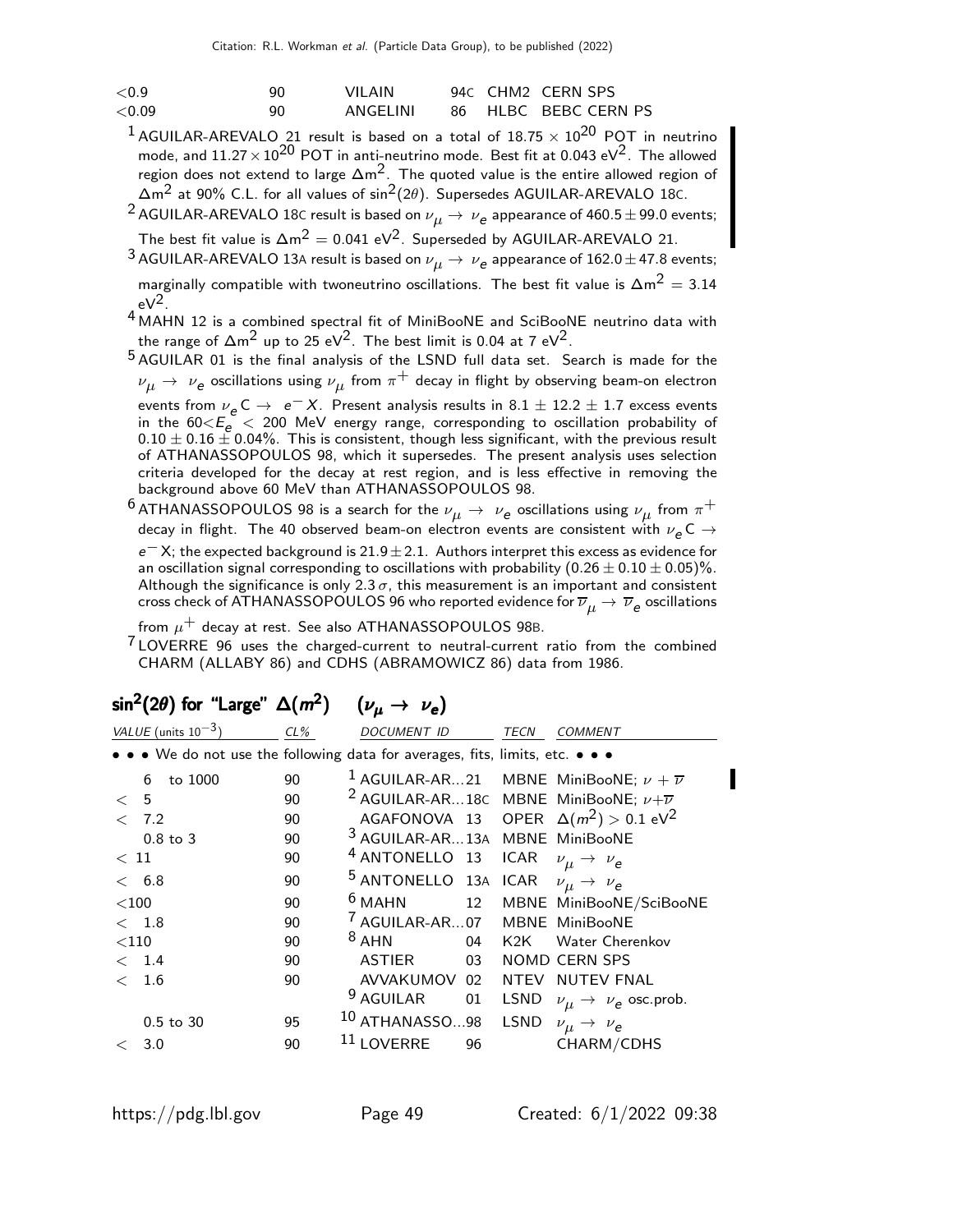| $\lt$ 9.4 | 90.          | VII AIN      |  | 94C CHM2 CERN SPS |
|-----------|--------------|--------------|--|-------------------|
| < 5.6     | $90^{\circ}$ | $12$ VII AIN |  | 94C CHM2 CERN SPS |

 $1$  AGUILAR-AREVALO 21 result is based on a total of  $18.75 \times 10^{20}$  POT in neutrino mode, and  $11.27 \times 10^{20}$  POT in anti-neutrino mode. The best fit value is  $\sin^2(2\theta) = 0.807$ . The allowed region does not extend to large  $\Delta m^2$ . The quoted value is the entire allowed region of sin<sup>2</sup>(2 $\theta$ ) at 90% C.L. for all values of  $\Delta m^2$ . Supersedes AGUILAR-AREVALO 18C.

 $^2$  AGUILAR-AREVALO 18C result is based on  $\nu_{\mu} \rightarrow \,\nu_{\bm{e}}$  appearance of 460.5  $\pm$  99.0 events; The best fit value is  $\sin^2(2\theta) = 0.92$ . The quoted limit for the two-neutrino mixing angle  $\theta$  is valid above  $\Delta m^2 = 0.59 \text{ eV}^2$ . Superseded by AGUILAR-AREVALO 21.

 $^3$  AGUILAR-AREVALO 13A result is based on  $\nu_{\mu} \rightarrow \,\nu_{\bm{e}}$  appearance of 162.0  $\pm$  47.8 events;

marginally compatible with two neutrino oscillations. The best fit value is  $\sin^2(2\theta) =$ 0.002.

4 ANTONELLO 13 use the ICARUS T600 detector at LNGS and  $\sim$  20 GeV beam of  $\nu_{\mu}$ from CERN 730 km away to search for an excess of  $\nu_e$  events. Two events are found with 3.7  $\pm$  0.6 expected from conventional sources. This result excludes some parts of the parameter space expected by LSND. Superseded by ANTONELLO 13A.

- $^5$  Based on four events with a background of 6.4  $\pm$  0.9 from conventional sources with an average energy of 20 GeV and 730 km from the source of  $\nu_{\mu}^{}.$
- $\frac{6}{7}$ MAHN 12 is a combined fit of MiniBooNE and SciBooNE neutrino data.
- 7 The limit is  $\sin^2 2\theta < 0.9 \times 10^{-3}$  at  $\Delta m^2 = 2 \text{ eV}^2$ . That value of  $\Delta m^2$  corresponds to the smallest mixing angle consistent with the reported signal from LSND in AGUILAR 01.
- <sup>8</sup> The limit becomes sin<sup>2</sup> $2\theta$  < 0.15 at  $\Delta m^2 = 2.8 \times 10^{-3}$  eV<sup>2</sup>, the bets-fit value of the  $\nu_{\mu}$  disappearance analysis in K2K.

 $^9$  AGUILAR 01 is the final analysis of the LSND full data set of the search for the  $\nu_\mu$   $\rightarrow$  $\nu_{\bm e}$  oscillations. See footnote in preceding table for further details.

- $^{10}$  ATHANASSOPOULOS 98 report (0.26  $\pm$  0.10  $\pm$  0.05)% for the oscillation probability; the value of  $\sin^22\theta$  for large  $\Delta m^2$  is deduced from this probability. See footnote in preceding table for further details, and see the paper for a plot showing allowed regions. If effect is due to oscillation, it is most likely to be intermediate sin<sup>2</sup>2 $\theta$  and  $\Delta m^2$ . See also ATHANASSOPOULOS 98B.
- $11$  LOVERRE 96 uses the charged-current to neutral-current ratio from the combined CHARM (ALLABY 86) and CDHS (ABRAMOWICZ 86) data from 1986.
- $^{12}$ VILAIN 94C limit derived by combining the  $\nu_{\mu}$  and  $\overline{\nu}_{\mu}$  data assuming  ${\it CP}$  conservation.

| VALUE ( $eV^2$ )                                                              | $CL\%$ | DOCUMENT ID                                        | TECN    | COMMENT                    |
|-------------------------------------------------------------------------------|--------|----------------------------------------------------|---------|----------------------------|
| • • • We do not use the following data for averages, fits, limits, etc. • • • |        |                                                    |         |                            |
| $0.023$ to $0.060$                                                            | 90     | <sup>1</sup> AGUILAR-AR13A MBNE MiniBooNE          |         |                            |
| ${<}0.16$                                                                     | 90     | $2$ CHENG                                          |         | 12 MBNE MiniBooNE/SciBooNE |
| $0.03 - 0.09$                                                                 | 90     | <sup>3</sup> AGUILAR-AR10 MBNE $E_{\nu}$ > 475 MeV |         |                            |
| $0.03 - 0.07$                                                                 | 90     | $4$ AGUILAR-AR10                                   |         | MBNE $E_{\nu} > 200$ MeV   |
| ${<}0.06$                                                                     | 90     | AGUILAR-AR09B                                      |         | MBNE MiniBooNE             |
| < 0.055                                                                       | 90     | <sup>5</sup> ARMBRUSTER02                          |         | KAR2 Liquid Sci. calor.    |
| < 2.6                                                                         | 90     | AVVAKUMOV 02                                       |         | NTEV NUTEV FNAL            |
| $0.03 - 0.05$                                                                 |        | $6$ AGUILAR                                        | 01 LSND | LAMPF                      |
| $0.05 - 0.08$                                                                 | 90     | <sup>7</sup> ATHANASSO96 LSND                      |         | LAMPF                      |
| $0.048 - 0.090$                                                               | 80     | <sup>8</sup> ATHANASSO95                           |         |                            |
| ${<}0.07$                                                                     | 90     | $9$ HILL<br>95                                     |         |                            |

#### $\Delta(m^2)$  for sin<sup>2</sup>(2 $\theta$ ) = 1 ( $\overline{\nu}_{\mu} \rightarrow \overline{\nu}_{e}$ )  $(\overline{\nu}_{\mu} \rightarrow \overline{\nu}_{e})$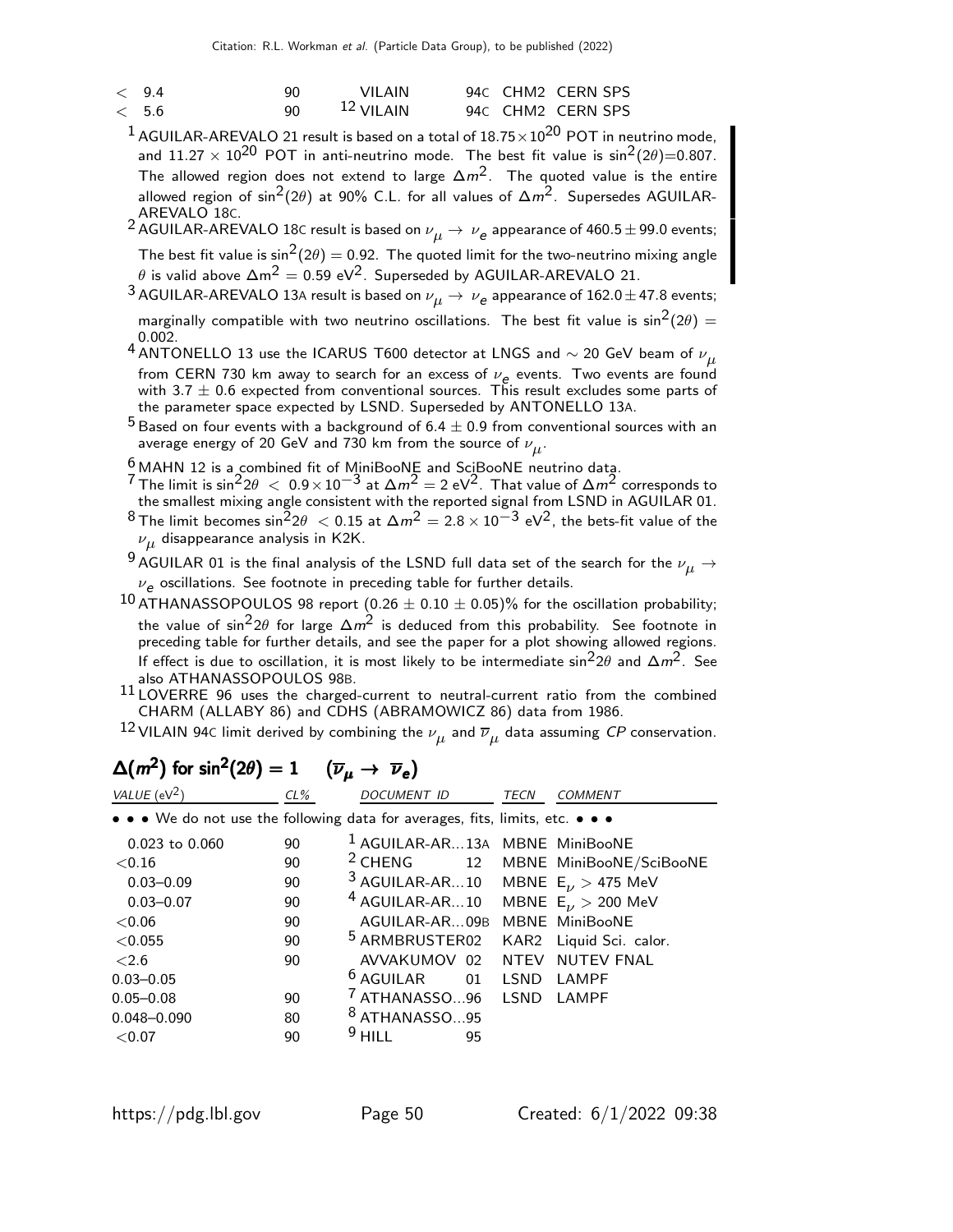| ${<}0.9$  | 90. | VII AIN                              |  | 94C CHM2 CERN SPS |
|-----------|-----|--------------------------------------|--|-------------------|
| ${<}0.14$ | 90  | <sup>10</sup> FREEDMAN 93 CNTR LAMPF |  |                   |

 $^1$ Based on  $\overline{\nu}_{\mu}\to\ \overline{\nu}_{e}$  appearance of 78.4  $\pm$  28.5 events. The best fit values are  $\Delta$ m $^2$   $=$ 0.043 eV<sup>2</sup> and  $\sin^2 2\theta = 0.88$ .

2 CHENG 12 is a combined fit of MiniBooNE and SciBooNE antineutrino data.

 $3$  This value is for a two neutrino oscillation analysis for excess antineutrino events with  $E_{\nu}$  > 475 MeV. The best fit is at 0.07. The allowed region is consistent with LSND reported by AGUILAR 01. Supercedes AGUILAR-AREVALO 09B.

- <sup>4</sup> This value is for a two neutrino oscillation analysis for excess antineutrino events with  $E_\nu >$  200 MeV with subtraction of the expected 12 events low energy excess seen in the neutrino component of the beam. The best fit value is 0.007 for  $\Delta(m^2) = 4.4 \text{ eV}^2$ .
- 5 ARMBRUSTER 02 is the final analysis of the KARMEN 2 data for 17.7 m distance from the ISIS stopped pion and muon neutrino source. It is a search for  $\overline{\nu}_e$ , detected by the inverse  $\beta$ -decay reaction on protons and  $^{12}$ C. 15 candidate events are observed, and  $15.8 \pm 0.5$  background events are expected, hence no oscillation signal is detected. The results exclude large regions of the parameter area favored by the LSND experiment.
- $^6$  AGUILAR 01 is the final analysis of the LSND full data set. It is a search for  $\overline{\nu}_e$  30 m from LAMPF beam stop. Neutrinos originate mainly for  $\pi^+$  decay at rest.  $\overline{\nu}_e$  are detected through  $\overline{\nu}_e p \rightarrow e^+ n$  (20 $\langle E_{e^+} \rangle \langle 60 \text{ MeV} \rangle$  in delayed coincidence with  $n p \rightarrow d \gamma$ . Authors observe 87.9  $\pm$  22.4  $\frac{1}{2}$  6.0 total excess events. The observation is attributed to  $\overline{\nu}_{\mu}$   $\rightarrow$   $\overline{\nu}_{e}$  oscillations with the oscillation probability of 0.264  $\pm$  0.067  $\pm$  0.045%, consistent with the previously published result. Taking into account all constraints, the most favored allowed region of oscillation parameters is a band of  $\Delta(m^2)$  from  $0.2-2.0 \text{ eV}^2$ . Supersedes ATHANASSOPOULOS 95, ATHANASSOPOULOS 96, and ATHANASSOPOULOS 98.
- <sup>7</sup> ATHANASSOPOULOS 96 is a search for  $\overline{\nu}_e$  30 m from LAMPF beam stop. Neutrinos originate mainly from  $\pi^+$  decay at rest.  $\overline{\nu}_e$  could come from either  $\overline{\nu}_\mu$   $\to$   $\overline{\nu}_e$  or  $\nu_e\to~\overline{\nu}_e$ ; our entry assumes the first interpretation. They are detected through  $\overline{\nu}_e$   $\rho$   $\to$  $e^+$  n (20 MeV  $\lt E$   $\ge$   $\pm$   $\lt$  60 MeV) in delayed coincidence with  $np \to d\gamma$ . Authors observe  $51 \pm 20 \pm 8$  total excess events over an estimated background  $12.5 \pm 2.9$ . ATHANASSOPOULOS 96B is a shorter version of this paper.
- 8 ATHANASSOPOULOS 95 error corresponds to the  $1.6\sigma$  band in the plot. The expected background is 2.7  $\pm$  0.4 events. Corresponds to an oscillation probability of  $(0.34 + 0.20 \pm 0.07)\%$ . For a different interpretation, see HILL 95. Replaced by ATHANASSOPOULOS 96.
- 9 HILL 95 is a report by one member of the LSND Collaboration, reporting a different conclusion from the analysis of the data of this experiment (see ATHANASSOPOULOS 95). Contrary to the rest of the LSND Collaboration, Hill finds no evidence for the neutrino oscillation  $\overline{\nu}_{\mu} \rightarrow \ \overline{\nu}_{\mathsf{e}}$  and obtains only upper limits.
- 10 FREEDMAN 93 is a search at LAMPF for  $\overline{\nu}_e$  generated from any of the three neutrino types  $\nu_{\bm{\mu}},\,\overline{\nu}_{\bm{\mu}},$  and  $\nu_{\bm{e}}$  which come from the beam stop. The  $\overline{\nu}_{\bm{e}}$ 's would be detected by the reaction  $\overline{\nu}_e \rho \rightarrow \; e^+ \,$ n. <code>FREEDMAN</code> 93 replaces <code>DURKIN</code> 88.

| VALUE (units $10^{-3}$ )                                                      | CL% | DOCUMENT ID                                                   | <b>TECN</b> | <b>COMMENT</b>                                |
|-------------------------------------------------------------------------------|-----|---------------------------------------------------------------|-------------|-----------------------------------------------|
| • • • We do not use the following data for averages, fits, limits, etc. • • • |     |                                                               |             |                                               |
| < 640                                                                         | 90  | <sup>1</sup> ANTONELLO 13A ICAR $\overline{\nu}_e$ appearance |             |                                               |
| $<$ 150                                                                       | 90  |                                                               |             | <sup>2</sup> CHENG 12 MBNE MiniBooNE/SciBooNE |
| $0.4 - 9.0$                                                                   | 99  | <sup>3</sup> AGUILAR-AR10 MBNE $E_{\nu}$ > 475 MeV            |             |                                               |
| $0.4 - 9.0$                                                                   | 99  | <sup>4</sup> AGUILAR-AR10 MBNE $E_V$ > 200 MeV                |             |                                               |
| < 3.3                                                                         | 90  | <sup>5</sup> AGUILAR-AR09B MBNE MiniBooNE                     |             |                                               |
| https://pdg.lbl.gov                                                           |     | Page 51                                                       |             | Created: $6/1/2022$ 09:38                     |

# $\mathsf{sin}^2(2\theta)$  for "Large"  $\Delta(m^2)$   $\ (\overline{\nu}_\mu\rightarrow\ \overline{\nu}_{\mathsf{e}})$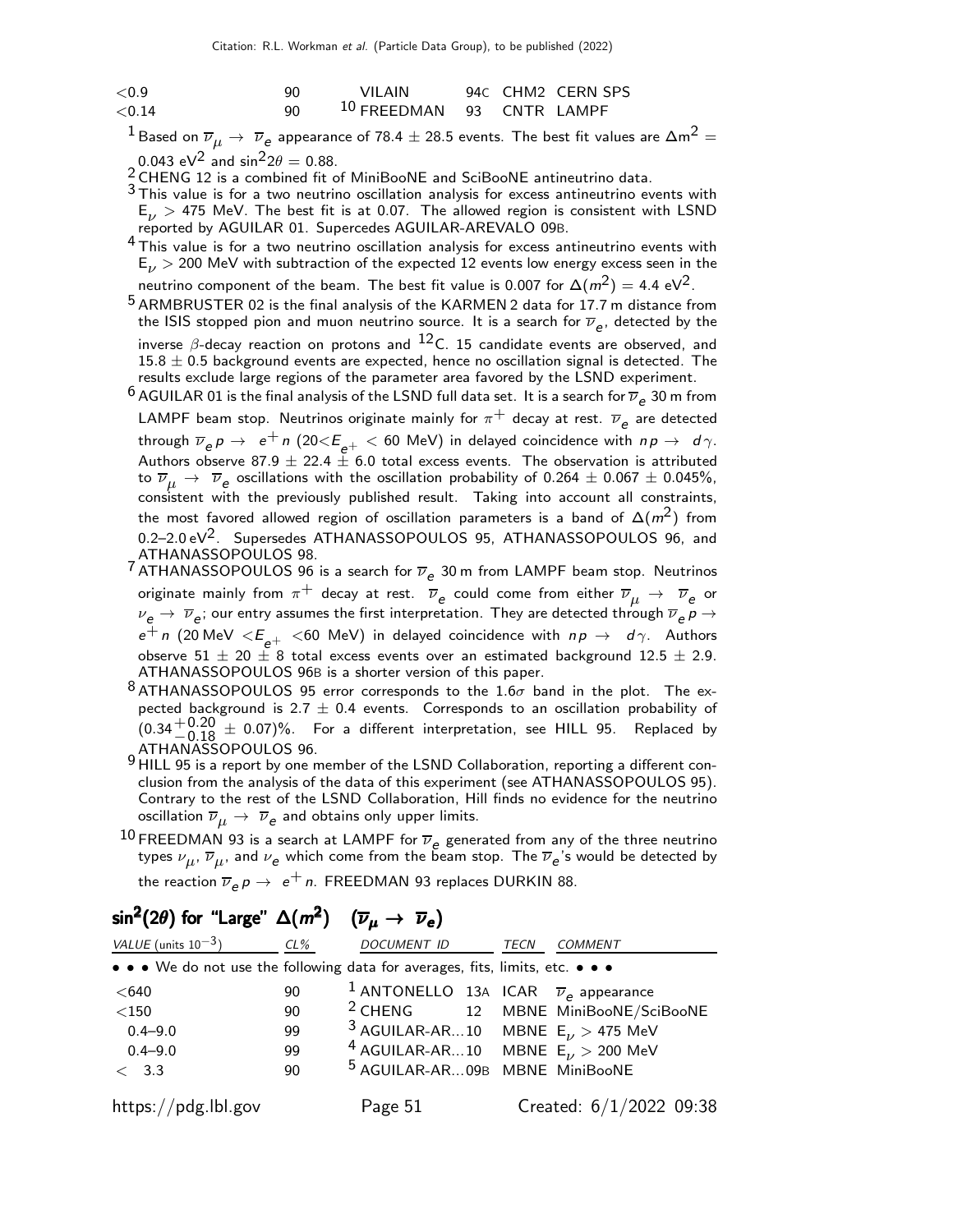| < 1.7                 | 90 | <sup>6</sup> ARMBRUSTER02 KAR2 Liquid Sci. calor. |  |
|-----------------------|----|---------------------------------------------------|--|
| $\langle$ 1.1         | 90 | AVVAKUMOV 02 NTEV NUTEV FNAL                      |  |
| $5.3 \pm 1.3 \pm 9.0$ |    | <sup>7</sup> AGUILAR 01 LSND LAMPF                |  |
| $6.2 \pm 2.4 \pm 1.0$ |    | <sup>8</sup> ATHANASSO96 LSND LAMPF               |  |
| $3 - 12$              | 80 | $9$ ATHANASSO95                                   |  |
| $\lt$ 6               | 90 | $10$ HILL<br>95                                   |  |

 $^1$  ANTONELLO 13A obtained the limit by assuming  $\overline{\nu}_\mu \to\ \overline{\nu}_e$  oscillation from the  $\sim$  2% of  $\overline{\nu}_{\mu}$  evnets contamination in the CNGS beam.

 $\frac{2}{3}$ CHENG 12 is a combined fit of MiniBooNE and SciBooNE antineutrino data.

3 This value is for a two neutrino oscillation analysis for excess antineutrino events with  $E_{\nu}$   $>$  475 MeV. At 90% CL there is no solution at high  $\Delta(m^2)$ . The best fit is at maximal mixing. The allowed region is consistent with LSND reported by AGUILAR 01. Supercedes AGUILAR-AREVALO 09B.

<sup>4</sup> This value is for a two neutrino oscillation analysis for excess antineutrino events with  $E_{\nu}$  > 200 MeV with subtraction of the expected 12 events low energy excess seen in the neutrino component of the beam. At 90% CL there is no solution at high  $\Delta(m^2)$ . The best fit value is 0.007 for  $\Delta(m^2) = 4.4 \text{ eV}^2$ .

5 This result is inconclusive with respect to small amplitude mixing suggested by LSND.

<sup>6</sup> ARMBRUSTER 02 is the final analysis of the KARMEN 2 data. See footnote in the preceding table for further details, and the paper for the exclusion plot.

- 7 AGUILAR 01 is the final analysis of the LSND full data set. The deduced oscillation probability is 0.264  $\pm$  0.067  $\pm$  0.045%; the value of sin<sup>2</sup>2 $\theta$  for large  $\Delta(m^2)$  is twice this probability (although these values are excluded by other constraints). See footnote in preceding table for further details, and the paper for a plot showing allowed regions. Supersedes ATHANASSOPOULOS 95, ATHANASSOPOULOS 96, and ATHANASSOPOULOS 98.
- <sup>8</sup> ATHANASSOPOULOS 96 reports  $(0.31 \pm 0.12 \pm 0.05)\%$  for the oscillation probability; the value of sin<sup>2</sup>2 $\theta$  for large  $\Delta(m^2)$  should be twice this probability. See footnote in preceding table for further details, and see the paper for a plot showing allowed regions.
- $9$  ATHANASSOPOULOS 95 error corresponds to the 1.6 $\sigma$  band in the plot. The expected background is 2.7  $\pm$  0.4 events. Corresponds to an oscillation probability of  $(0.34 + 0.20 \pm 0.07)$ %. For a different interpretation, see HILL 95. Replaced by
- ATHANASSOPOULOS 96. 10 HILL 95 is a report by one member of the LSND Collaboration, reporting a different conclusion from the analysis of the data of this experiment (see ATHANASSOPOULOS 95). Contrary to the rest of the LSND Collaboration, Hill finds no evidence for the neutrino oscillation  $\overline{\nu}_{\mu} \rightarrow \ \overline{\nu}_{\mathsf{e}}$  and obtains only upper limits.

# $\Delta(m^2)$  for sin $^2(2\theta)=1$  ( $\nu_\mu(\overline{\nu}_\mu)\rightarrow\nu_{\bf e}(\overline{\nu}_{\bf e}))$

| VALUE ( $eV^2$ )                                                                                                      | $CL\%$ | DOCUMENT ID              | TECN | <i>COMMENT</i> |
|-----------------------------------------------------------------------------------------------------------------------|--------|--------------------------|------|----------------|
| < 0.075                                                                                                               | 90.    | BORODOV 92 CNTR BNL E776 |      |                |
| $\bullet \bullet \bullet$ We do not use the following data for averages, fits, limits, etc. $\bullet \bullet \bullet$ |        |                          |      |                |
| $\leq 1.6$                                                                                                            | 90.    | $1$ ROMOSAN 97 CCFR FNAL |      |                |

 $1$  ROMOSAN 97 uses wideband beam with a 0.5 km decay region.

## $\mathsf{sin}^2(2\theta)$  for "Large"  $\Delta(m^2) \quad (\nu_\mu(\overline{\nu}_\mu) \rightarrow~\nu_{\scriptsize{\mathbf{e}}}(\overline{\nu}_{\scriptsize{\mathbf{e}}}))$ VALUE (units  $10^{-3}$ ) CL% DOCUMENT ID TECN COMMENT  $\textsf{\small <1.8} \qquad \qquad \textsf{\small 90} \qquad \textsf{\small 1}$ ROMOSAN 97 CCFR FNAL • • • We do not use the following data for averages, fits, limits, etc.  $<$ 3.8  $<$ 90  $<sup>2</sup>$  MCFARLAND 95 CCFR FNAL</sup>  $<$ 3 90 BORODOV... 92 CNTR BNL E776  $1$  ROMOSAN 97 uses wideband beam with a 0.5 km decay region.

https://pdg.lbl.gov Page 52 Created: 6/1/2022 09:38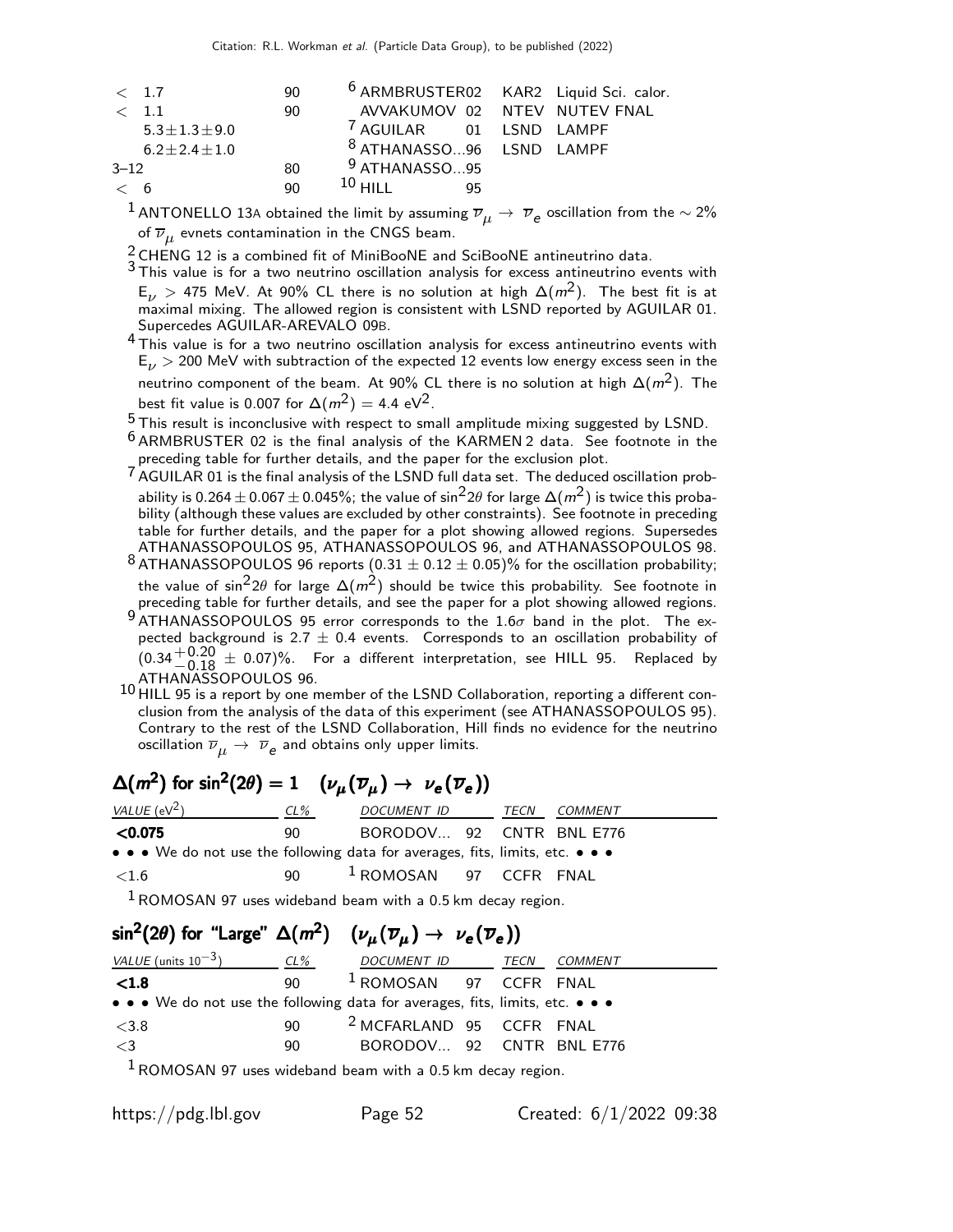$2$  MCFARLAND 95 state that "This result is the most stringent to date for 250 $<$  $\Delta(m^2)$   $<$ 450 eV $^2$  and also excludes at 90%CL much of the high  $\Delta(m^2)$  region favored by the recent LSND observation." See ATHANASSOPOULOS 95 and ATHANASSOPOU-LOS 96.

# $\Delta(m^2)$  for sin<sup>2</sup>(2 $\theta$ ) = 1 ( $\overline{\nu}_e \not\rightarrow \overline{\nu}_e$ )

| VALUE ( $eV^2$ )                                                                                    | $CL\%$   | DOCUMENT ID                                                                 |     | <b>TECN</b> | <b>COMMENT</b>                                                                                               |
|-----------------------------------------------------------------------------------------------------|----------|-----------------------------------------------------------------------------|-----|-------------|--------------------------------------------------------------------------------------------------------------|
|                                                                                                     |          | • • We do not use the following data for averages, fits, limits, etc. • • • |     |             |                                                                                                              |
| < 0.01                                                                                              | 90       | $1$ ACHKAR                                                                  | 95  |             | CNTR Bugey reactor                                                                                           |
|                                                                                                     |          | $1$ ACHKAR 95 bound is for $L=15$ , 40, and 95 m.                           |     |             |                                                                                                              |
| $\sin^2(2\theta)$ for "Large" $\Delta(m^2)$ ( $\overline{\nu}_e \not\rightarrow \overline{\nu}_e$ ) |          |                                                                             |     |             |                                                                                                              |
| <b>VALUE</b>                                                                                        | $CL\%$   |                                                                             |     |             | DOCUMENT ID TECN COMMENT                                                                                     |
| • • • We do not use the following data for averages, fits, limits, etc. • • •                       |          |                                                                             |     |             |                                                                                                              |
| < 0.02                                                                                              | 90       | $1$ ACHKAR                                                                  |     |             | 95 CNTR For $\Delta(m^2) = 0.6 \text{ eV}^2$                                                                 |
|                                                                                                     |          |                                                                             |     |             | $1$ ACHKAR 95 bound is from data for $L=15$ , 40, and 95 m distance from the Bugey reactor.                  |
|                                                                                                     |          |                                                                             |     |             |                                                                                                              |
|                                                                                                     |          | Sterile neutrino limits                                                     |     |             |                                                                                                              |
| $\Delta(m^2)$ for sin <sup>2</sup> (2 $\theta$ ) = 1 ( $\nu_\mu \rightarrow \nu_s$ )                |          |                                                                             |     |             |                                                                                                              |
|                                                                                                     |          | $\nu_s$ means $\nu_{\tau}$ or any sterile (noninteracting) $\nu$ .          |     |             |                                                                                                              |
| VALUE $(10^{-5} \text{ eV}^2)$ CL%                                                                  |          | DOCUMENT ID TECN COMMENT                                                    |     |             |                                                                                                              |
| • • • We do not use the following data for averages, fits, limits, etc. • • •                       |          |                                                                             |     |             |                                                                                                              |
| $<$ 3000 (or $<$ 550)                                                                               | 90       | $1$ OYAMA                                                                   | 89  | KAMI        | Water Cherenkov                                                                                              |
| $< 4.2$ or $> 54$ .                                                                                 | 90       | <b>BIONTA</b>                                                               | 88  | IMB         | Flux has $\nu_{\mu}$ , $\overline{\nu}_{\mu}$ , $\nu_{e}$ , and $\overline{\nu}_{e}$                         |
|                                                                                                     |          |                                                                             |     |             | $1$ OYAMA 89 gives a range of limits, depending on assumptions in their analysis. They                       |
|                                                                                                     |          |                                                                             |     |             | argue that the region $\Delta(m^2) = (100-1000) \times 10^{-5}$ eV <sup>2</sup> is not ruled out by any data |
| for large mixing.                                                                                   |          |                                                                             |     |             |                                                                                                              |
| Search for $\nu_{\mu}$ or $\nu_{e} \rightarrow \nu_{s}$                                             |          |                                                                             |     |             |                                                                                                              |
| $CL\%$<br><b>VALUE</b>                                                                              |          | DOCUMENT ID TECN                                                            |     |             | COMMENT                                                                                                      |
| • • • We do not use the following data for averages, fits, limits, etc. • • •                       |          |                                                                             |     |             |                                                                                                              |
| < 0.05                                                                                              |          | $1$ ANDRIAMIR 21                                                            |     |             |                                                                                                              |
| < 0.005                                                                                             | 95<br>95 | <sup>2</sup> SEREBROV                                                       | 21  |             | PROSPECT<br>Neutrino-4                                                                                       |
| < 0.008                                                                                             | 95       | 3 SKROBOVA                                                                  | 20  |             | <b>DANSS</b>                                                                                                 |
| < 0.01                                                                                              | 90       | <sup>4</sup> ALEKSEEV                                                       | 18  |             | <b>DANSS</b>                                                                                                 |
| ${<}0.06$                                                                                           | 90       | <sup>5</sup> ALMAZAN                                                        | 18  |             | <b>STEREO</b>                                                                                                |
| < 0.1                                                                                               | 95       | $^{\circ}$ ALMAZAN 18<br><sup>6</sup> ASHENFELT 18                          |     |             | PROSPECT                                                                                                     |
| < 0.4                                                                                               | 90       | <sup>7</sup> AARTSEN                                                        | 17B | <b>ICCB</b> | IceCube-DeepCore                                                                                             |
| $\times$ 10 <sup>-3</sup><br>< 8                                                                    | 95       | <sup>8</sup> ABDURASHI 17                                                   |     |             | $T \beta$ decay                                                                                              |
| $\times$ 10 <sup>-2</sup><br>${<}1$                                                                 | 90       | 9 <sub>KO</sub>                                                             | 17  | <b>NEOS</b> |                                                                                                              |
| $\times 10^{-2}$<br>$\leq$ 2                                                                        | 90       | 10 AARTSEN                                                                  | 16  | <b>ICCB</b> | <b>IceCube</b>                                                                                               |

| $\langle 2 \times 10^{-2} \rangle$  | 90 | <sup>10</sup> AARTSEN 16 ICCB IceCube         |     |          |                                   |
|-------------------------------------|----|-----------------------------------------------|-----|----------|-----------------------------------|
| $<$ 4.5 $\times$ 10 $^{-4}$         | 95 | $11$ ADAMSON                                  | 16B |          | MINOS, DayaBay                    |
|                                     | 95 | <sup>12</sup> ADAMSON 16C MINS                |     |          |                                   |
| ${<}1.1 \phantom{00}\times 10^{-2}$ | 95 | $^{13}$ AN                                    |     | 16B DAYA |                                   |
|                                     |    | <sup>14</sup> AMBROSIO 01 MCRO matter effects |     |          |                                   |
|                                     |    | <sup>15</sup> FUKUDA                          |     |          | 00 SKAM neutral currents + matter |
|                                     |    |                                               |     |          | effects                           |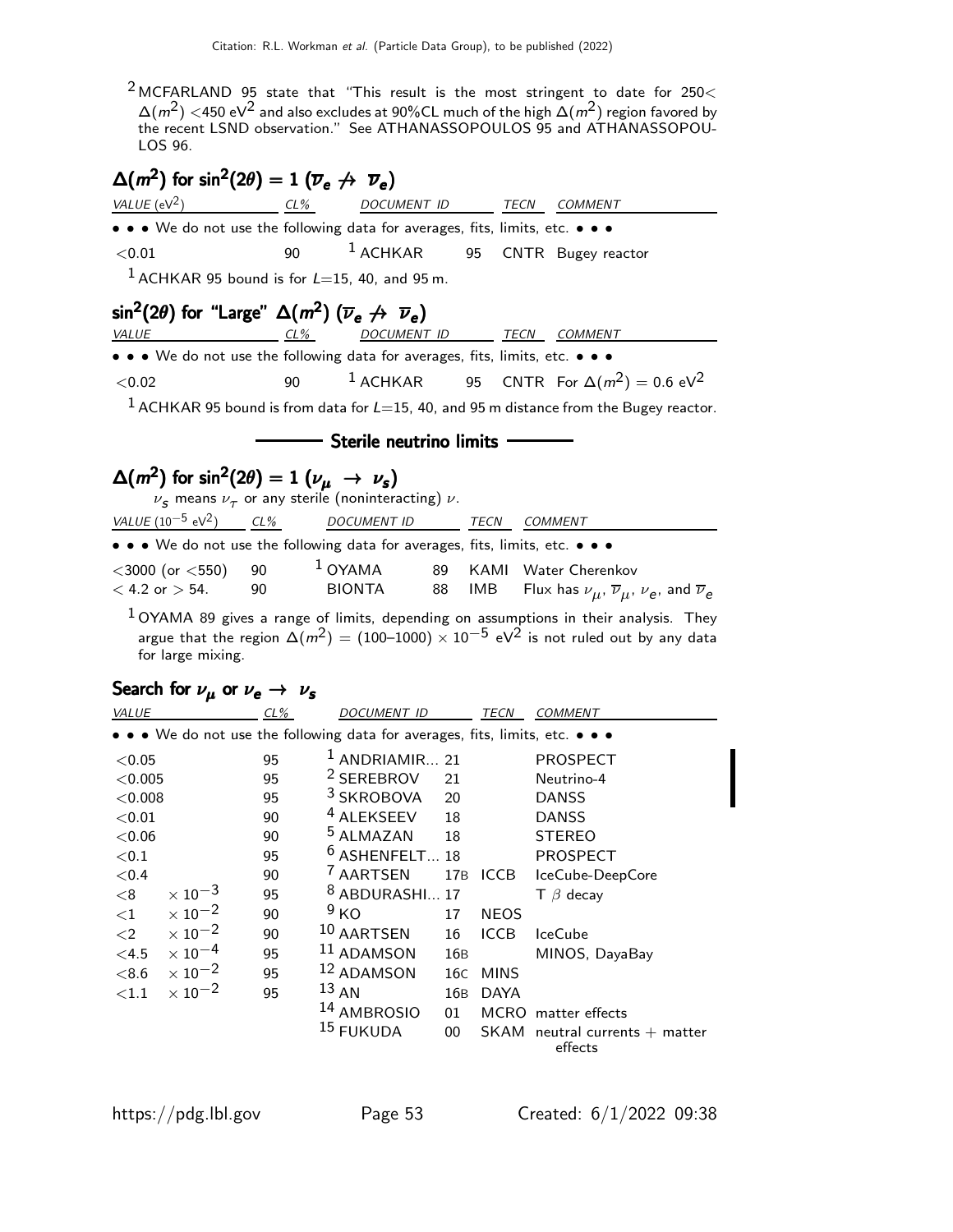- <sup>1</sup> ANDRIAMIRADO 21 reports a search for  $\overline{\nu}_e \rightarrow \overline{\nu}_s$  oscillations at the HFIR research reactor, at baselines from 6.7 to 9.2 m. The reactor has a  $^{235}$ U core. 4 tons of  $^6$ Li-doped liquid scintillator are used in a segmented detector. Oscillations into sterile neutrinos are disfavored. The stated limit for sin $^2$ (2 $\theta_{\bf 14}$ ) is for  $\Delta \mathsf{m}^2_{\bf 41}~\sim~$  2 eV $^2$  where the sensitivity is maximal.
- $^2$  SEREBROV 21 searches for  $\overline{\nu}_e\to\overline{\nu}_s$  oscillations with a moveable detector with baseline 6–12 m from the SM-3 research reactor with highly enriched  $^{235}$ U fuel. Analyzing the L/E dependence a  $\chi^2$  minimum is found at  $\Delta m_{41}^2 = 7.3 \pm 0.13 \pm 1.16 \text{ eV}^2$  and  $\sin^2(2\theta_{14}) = 0.36 \pm 0.12$ . The quoted limit of 0.005 for  $\sin^2(2\theta_{14})$  corresponds to  $\Delta m_{41}^2$  ∼ 2 eV<sup>2</sup>. This is the result from 720 days of reactor ON and 860 days of reactor OFF measurements. The significance of the  $\chi^2$  minimum is 2.9  $\sigma$ . Supersedes SEREBROV 20, SEREBROV 19 and SEREBROV 18A.
- <sup>3</sup> SKROBOVA 20 searches for  $\overline{\nu}_e \overline{\nu}_s$  oscillations using the DANSS detector at 10.7, 11.2, and 12.7 m from the 3.1 GW $_{th}$  power reactor. The DANSS detector is highly segmented and moveable; the positions are changed usually 3 times a week. The analysis is based on the ratio of the events at top and bottom position; the middle position is used for checks of consistency. No evidence for sterile neutrinos is found. The quoted limit 0.008, the smallest excluded sin<sup>2</sup>(2 $\theta_{14}$ ), corresponds to  $\Delta m^2_{41}~\sim~1.0$  eV<sup>2</sup>. Supersedes ALEKSEEV 18.
- 4 ALEKSEEV 18 searches for  $\overline{\nu}_e \to \overline{\nu}_s$  oscillations using the DANSS detector at 10.7, 11.2, and 12.7 m from the 3.1 GW $_{th}^{2}$  power reactor. The DANSS detector is highly segmented and moveable; the positions are changed usually 3 times a week. The analysis is based on the ratio of the events at top and bottom position; the middle position is used for checks of consistency. The best fit point is at  $\Delta m^2_{41}=1.4$  eV $^2$  and  $\sin^2(2\theta_{14})=0.05$

with  $\Delta\chi^2=13.1$  (statistical errors only) compared to the fit with 3 active neutrinos only. The quoted limit of 0.01 for  $\sin^2(2\theta_{14})$  corresponds to  $\Delta m^2_{41} ~\sim~ 1.0$  eV<sup>2</sup>. Superseded by SKROBOVA 20.

- $^5$ ALMAZAN 18 searches for the  $\overline{\nu}_e \rightarrow \overline{\nu}_s$  oscillations with baseline from 9.4 to 11.1 m from the ILL research reactor with highly enriched  $^{235}$ U fuel. The STEREO detector consists of six separated cells with Gd loaded scintillator, with 15 m water equivalent overburden. The detected rate is 396.3  $\pm$  4.7  $\overline{\nu}_e$ /day with signal to background ratio of about 0.9. The reported results corresponds to 66 days of reactor-on. The analysis uses the relative rates normalized to the cell number  $1$ . No indication of the oscillation to the sterile neutrinos is found, the stated limit on  $\sin^2(2\theta_{14})$  correspond to  $\Delta m^2_{41}$   $\sim$
- 3.5 e $V^2$  where the exclusion is maximal.
- <sup>6</sup> ASHENFELTER 18 searches for the  $\overline{\nu}_e \rightarrow \overline{\nu}_s$  oscillations at baseline from 6.7 to 9.2 m from the 85 MW research reactor with pure  $^{235}$ U core. The segmented 4 ton  $^{6}$ Li-doped liquid scintillator is operated with about 1 m water equivalent overburden and recorded 25461  $\pm$  283 IBD events. No indication of oscillations into sterile neutrinos was observed. The stated limit for  $\sin^2(2\theta_{14})$  is for  $\Delta m^2_{41}\sim 2$  eV $^2$  where the sensitivity is maximal.
- $\frac{7}{7}$  AARTSEN 17B uses three years of upward-going atmospheric neutrino data in the energy range of 10-60 GeV to constrain their disappearance into light sterile neutrinos. The reported limit  $\sin^2\theta_{24}$  < 0.11 at 90% C.L. is for  $\Delta m_{41}^2 = 1.0 \text{ eV}^2$ . We convert the result to sin ${}^{2}2\theta_{24}$  for the listing. AARTSEN 17B also reports  $\cos^{2}\theta_{24}\cdot\sin^{2}\theta_{34}~< 0.15$ at 90% C.L. for  $\Delta m_{41}^2 = 1.0 \text{ eV}^2$ .
- 8 ABDURASHITOV 17 use the Troitsk nu-mass experiment to search for sterile neutrinos with mass 0.1 - 2 keV. We convert the reported limit from  $U_{e4}^2$  <0.002 to  $\sin^2 2\theta_{14}$  <0.008 assume  $U_{e4} \sim \sin \theta_{14}$ . The stated limit corresponds to the smallest  $\mathcal{U}_{e4}^2$ . The exclusion curve begins at  $\mathcal{U}_{e4}^2$  of 0.02 for  $\mathsf{m}_4 = \mathsf{0.1}$  keV.
- <sup>9</sup> KO 17 reports on short baseline reactor oscillation search  $(\overline{\nu}_e \rightarrow \overline{\nu}_s)$ , motivated be the so-called "reactor antineutrino anomaly". The experiment is conducted at 23.7 m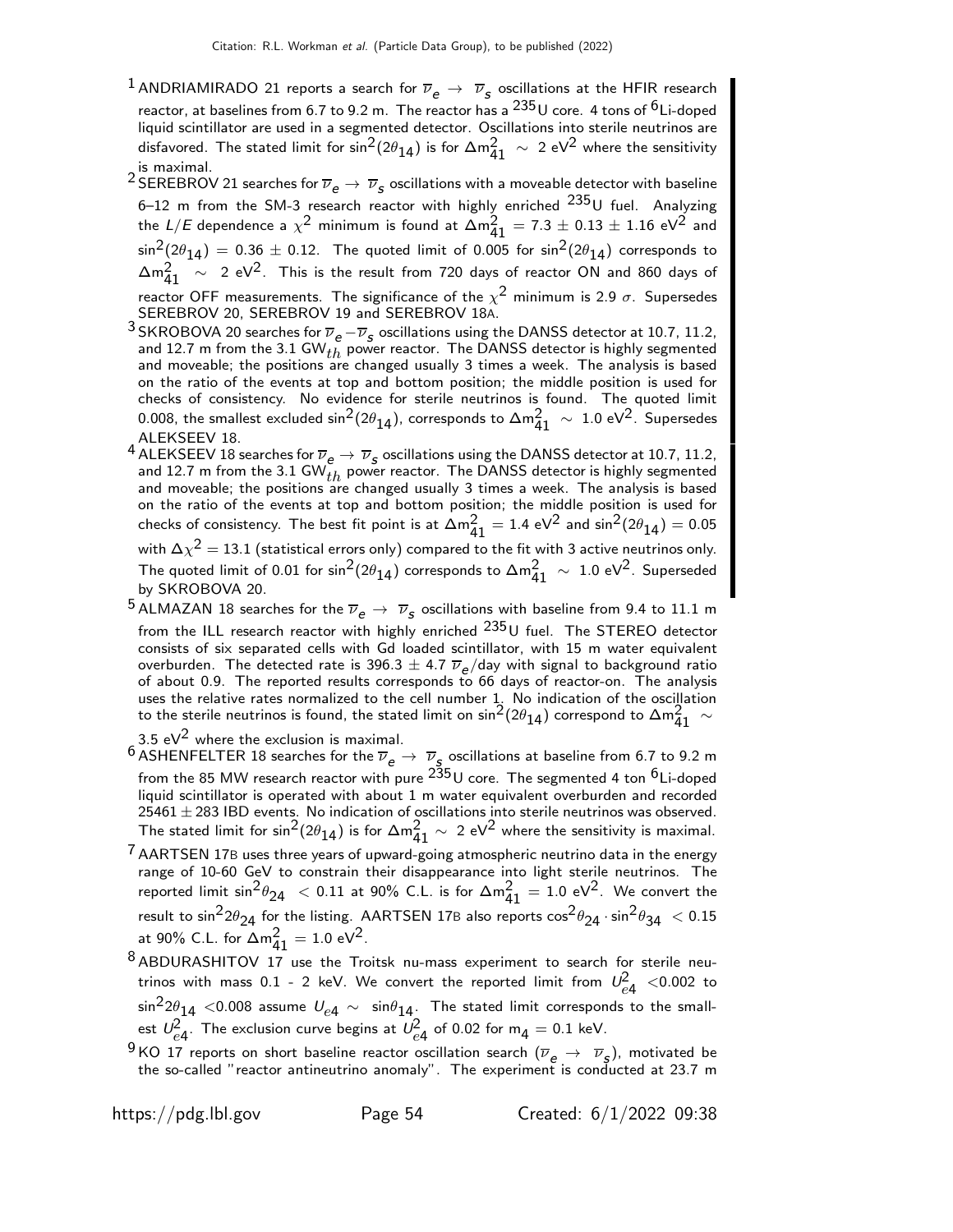from the core of unit 5 of the Hanbit Nuclear Power Complex in Korea. the reported limited on sin<sup>2</sup>(2 $\theta$ <sub>41</sub>) for sterile neutrinos was determined using the reactor antineutrino spectrum determined by the Daya Bay experiment for  $\Delta m^2_{14}$  around 0.55 eV<sup>2</sup> where the sensitivity is maximal. A fraction of the parameter space derived from the "reactor antineutrino anomaly" is excluded by this work. Compared to reactor models an event excess is observed at about 5 MeV, in agreement with other experiments.

- $^{10}$  AARTSEN 16 use one year of upward-going atmospheric muon neutrino data in the energy range of 320 GeV to 20 TeV to constrain their disappearance into light sterile neutrinos. Sterile neutrinos are expected to produce distinctive zenith distribution for these energies for 0.01  $\leq \Delta m^2 \leq 10 \text{ eV}^2$ . The stated limit is for sin $^2$ 2 $\theta_{24}$  at  $\Delta m^2$ around 0.3 e $V^2$ .
- $11$  ADAMSON 16B combine the results of AN 16B, ADAMSON 16C, and Bugey-3 reactor experiments to constrain  $\nu_{\mu}$  to  $\nu_{\bm{e}}$  mixing through oscillations into light sterile neutrinos. The stated limit for  $\sin^2 2\theta_{\mu} e$  is at  $|\Delta m^2_{41}| = 1.2 \text{ eV}^2$ .
- $^{12}$  ADAMSON 16C use the NuMI beam and exposure of 10.56  $\times\ 10^{20}$  protons on target to search for the oscillation of  $\nu_{\mu}$  dominated beam into light sterile neutrinos with detectors at 1.04 and 735 km. The reported limit  $\sin^2(\theta_{24})$   $<$  0.022 at 95% C.L. is for  $|\Delta m^2_{41}|$  $=$  0.5 eV<sup>2</sup>. We convert the result to sin $^{2}$ (2 $\theta_{24}$ ) for the listing.
- 13 AN 16B utilize 621 days of data to place limits on the  $\overline{\nu}_e$  disappearance into a light sterile neutrino. The stated limit corresponds to the smallest  $\sin^2(2\theta_{14})$  at  $|\Delta \mathsf{m}_{41}^2| \, \sim$  $3\times 10^{-2}$  eV $^2$  (obtained from Figure 3 in AN 16B). The exclusion curve begins at  $|\Delta m^2_{41}| \sim 1.5 \times 10^{-4}$  eV<sup>2</sup> and extends to  $\sim 0.25$  eV<sup>2</sup>. The analysis assumes sin<sup>2</sup>(2θ<sub>12)</sub>  $=$  0.846 $\pm$  0.021,  $\Delta$ m $^{2}_{21}$   $=$  (7.53 $\pm$  0.18) $\times10^{-5}$  eV $^{2}$ , and  $|\Delta$ m $^{2}_{32}|$   $=$  (2.44 $\pm$  0.06) $\times10^{-3}$  $eV^2$
- $^{14}$  AMBROSIO 01 tested the pure 2-flavor  $\nu_{\boldsymbol{\mu}}\rightarrow\ \nu_{\boldsymbol{s}}$  hypothesis using matter effects which change the shape of the zenith-angle distribution of upward through-going muons. With maximum mixing and  $\Delta$ m $^2$ around 0.0024 eV $^2$ , the  $\nu_{\mu} \rightarrow \nu_{\bm{s}}$  oscillation isdisfavored with 99% confidence level with respect to the  $\nu_{\mu}\rightarrow~\nu_{\tau}$  hypothesis.
- $^{15}$ FUKUDA 00 tested the pure 2-flavor  $\nu_{\mu}\rightarrow\ \nu_{\rho}$  hypothesis using three complementary atmospheric-neutrino data samples. With this hypothesis, zenith-angle distributions are expected to show characteristic behavior due to neutral currents and matter effects. In the  $\Delta {\sf m}^2$  and sin $^2$ 2 $\theta$ region preferred by the Super-Kamiokande data, the  $\nu_{\boldsymbol{\mu}} \to \nu_{\boldsymbol{\mathcal{S}}}$  hypothesis isrejected at the 99% confidence level, while the  $\nu_{\mu}\rightarrow~\nu_{\tau}$ hypothesis consistently fits all of the data sample.

 $CDT$  tests

| CP / Tests                                                     |        |                                       |      |         |  |
|----------------------------------------------------------------|--------|---------------------------------------|------|---------|--|
| $\langle \Delta m_{21}^2 - \Delta \overline{m}_{21}^2 \rangle$ |        |                                       |      |         |  |
| <i>VALUE</i> (10 <sup>-4</sup> eV <sup>2</sup> )               | $CL\%$ | <i>DOCUMENT ID</i>                    | TECN | COMMENT |  |
| < 1.1                                                          | 99.7   | $1$ DEGOUVEA 05 FIT solar vs. reactor |      |         |  |
|                                                                |        | $\frac{1}{1}$                         |      |         |  |

<sup>1</sup> DEGOUVEA 05 obtained this bound at the  $3\sigma$  CL from the KamLAND (ARAKI 05) and solar neutrino data.

| $\langle \Delta m_{32}^2 - \Delta \overline{m}_{32}^2 \rangle$ |     |             |      |                                                   |
|----------------------------------------------------------------|-----|-------------|------|---------------------------------------------------|
| <i>VALUE</i> (10 $^{-3}$ eV <sup>2</sup> )                     | CL% | DOCUMENT ID | TECN | <i>COMMENT</i>                                    |
| $-0.12^{+0.26}_{-0.24}$                                        |     |             |      | <sup>1</sup> ADAMSON 13B MINS beam and atmosperic |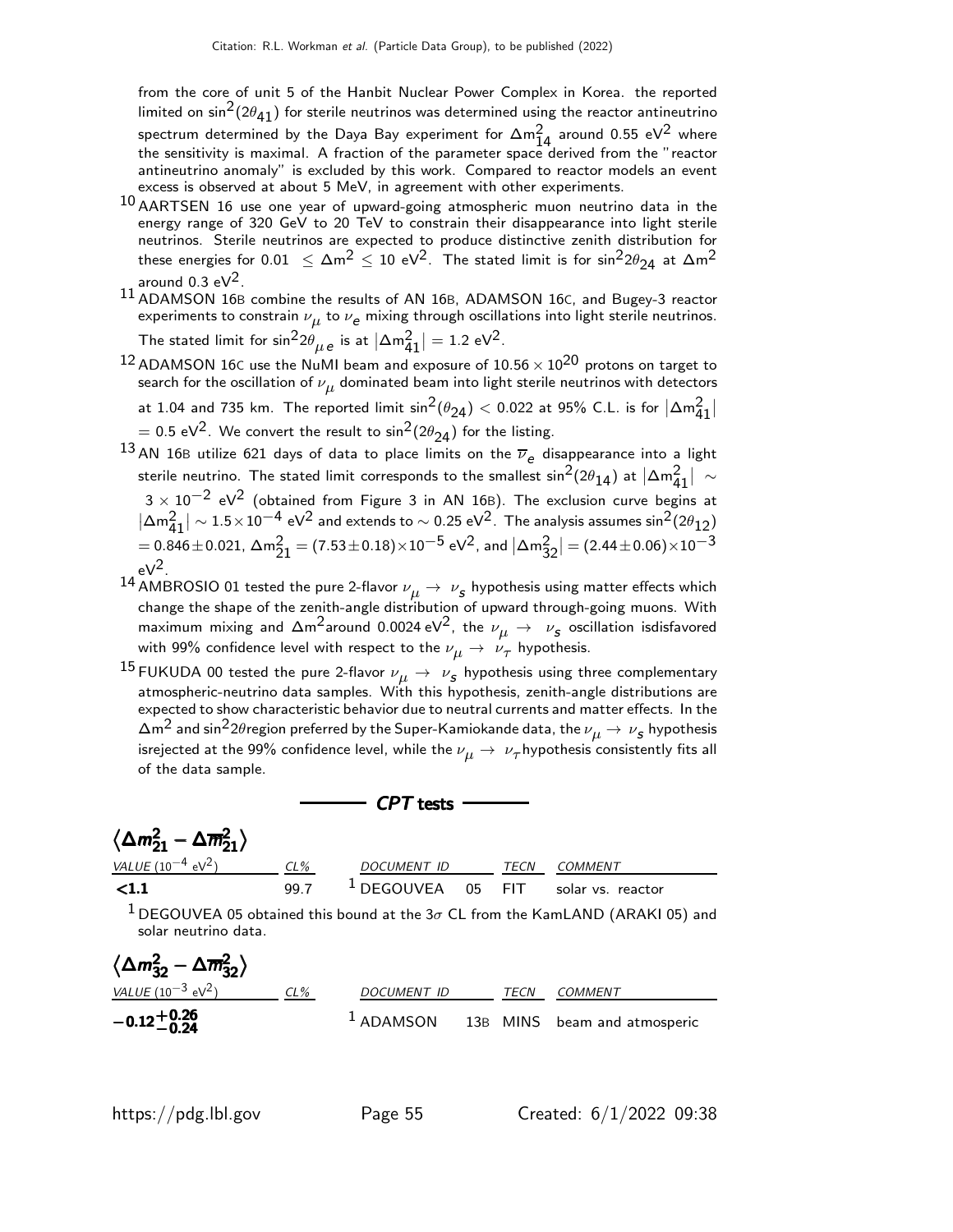- • We do not use the following data for averages, fits, limits, etc. •
	- $0.6 \tfrac{+2.4}{0.8}$  $-0.8$ 90 2 ADAMSON 12<sup>B</sup> MINS MINOS atmospheric

1 ADAMSON 13<sup>B</sup> quotes this difference as a negative of our convention.

 $^2$  The quoted result is the single-parameter 90% C.L. interval determined from the 90% C.L. contour in the  $(\Delta m^2,\, \Delta \overline{m}^2)$  plane, which is obtained by minimizing the four parameter log-likelihood function with respect to the other oscillation parameters.

#### REFERENCES FOR Neutrino Mixing

| ABE<br>ABRAHAO<br><b>AGOSTINI</b><br>AGUILAR-AR 21<br>ANDRIAMIR 21<br>SALAS<br>SEREBROV<br>AARTSEN<br>ABE<br>Also<br>ADAMSON<br><b>AGOSTINI</b><br>AHARMIM<br>ALMAZAN<br>DE-KERRET<br>ESTEBAN | 21A<br>21<br>21<br>21<br>21<br>20<br>20F<br>20A<br>20A<br>20<br>20<br>20<br>20A<br>20 | PR D103 L011101<br>JHEP 2101 190<br>ASP 125 102509<br>PR D103 052002<br>PR D103 032001<br>JHEP 2102 071<br>PR D104 032003<br>EPJ C80 9<br>NAT 580 339<br>PR D103 112008<br>PRL 125 131802<br>PR D101 062001<br>PR D102 062006<br>PRL 125 201801<br>NATP 16 558<br>JHEP 2009 178<br>PTEP 2020 083C01 | K. Abe et al.<br>T. Abrahao et al.<br>M. Agostini et al.<br>A.A. Aguilar-Arevalo et al.<br>M. Andriamirado et al.<br>P.F. de Salas et al.<br>A.P. Serebrov et al.<br>M.G. Aartsen et al.<br>K. Abe <i>et al.</i><br>K. Abe et al.<br>P. Adamson et al.<br>M. Agostini et al.<br>B. Aharmim et al.<br>H. Almazan et al.<br>H. de Karret et al.<br>I. Esteban et al. | (Double Chooz Collab.)<br>(Borexino Collab.)<br>(MiniBooNE Collab.)<br>(PROSPECT Collab.)<br>$(STOH, VALE, INFN+)$<br>(Neutrino-4 Collab.)<br>(IceCube Collab.)<br>(MINOS+ Collab.)<br>(Borexino Collab.)<br>(STEREO Collab.)<br>(Double Chooz Collab.) | (T2K Collab.)<br>(T2K Collab.)<br>(T2K Collab.)<br>(SNO Collab.)<br>(NuFIT Collab.) |
|-----------------------------------------------------------------------------------------------------------------------------------------------------------------------------------------------|---------------------------------------------------------------------------------------|-----------------------------------------------------------------------------------------------------------------------------------------------------------------------------------------------------------------------------------------------------------------------------------------------------|--------------------------------------------------------------------------------------------------------------------------------------------------------------------------------------------------------------------------------------------------------------------------------------------------------------------------------------------------------------------|---------------------------------------------------------------------------------------------------------------------------------------------------------------------------------------------------------------------------------------------------------|-------------------------------------------------------------------------------------|
| PDG<br>SEREBROV                                                                                                                                                                               | 20                                                                                    | JETPL 112 199                                                                                                                                                                                                                                                                                       | P.A. Zyla et al.<br>A.P. Serebrov, R.M. Samoilov                                                                                                                                                                                                                                                                                                                   |                                                                                                                                                                                                                                                         | (PDG Collab.)<br>(PNPI)                                                             |
|                                                                                                                                                                                               |                                                                                       | Translated from ZETFP 112 211.                                                                                                                                                                                                                                                                      |                                                                                                                                                                                                                                                                                                                                                                    |                                                                                                                                                                                                                                                         |                                                                                     |
| SHIN                                                                                                                                                                                          | 20                                                                                    | JHEP 2004 029                                                                                                                                                                                                                                                                                       | C.D. Shin et al.                                                                                                                                                                                                                                                                                                                                                   |                                                                                                                                                                                                                                                         | (RENO Collab.)                                                                      |
| SKROBOVA                                                                                                                                                                                      | 20                                                                                    | IJMP A35 2044015                                                                                                                                                                                                                                                                                    | N. Skrobova                                                                                                                                                                                                                                                                                                                                                        | (DANSS Collab.)                                                                                                                                                                                                                                         |                                                                                     |
| AARTSEN                                                                                                                                                                                       | 19C<br>19                                                                             | PR D99 032007                                                                                                                                                                                                                                                                                       | M.G. Aartsen et al.                                                                                                                                                                                                                                                                                                                                                | (IceCube Collab.)                                                                                                                                                                                                                                       |                                                                                     |
| ACERO<br>ADEY                                                                                                                                                                                 | 19                                                                                    | PRL 123 151803<br>PR D100 052004                                                                                                                                                                                                                                                                    | M.A. Acero <i>et al.</i><br>D. Adey et al.                                                                                                                                                                                                                                                                                                                         | (Daya Bay Collab.)                                                                                                                                                                                                                                      | (NOvA Collab.)                                                                      |
| AGAFONOVA                                                                                                                                                                                     | 19                                                                                    | PR D100 051301                                                                                                                                                                                                                                                                                      | N. Agafonova et al.                                                                                                                                                                                                                                                                                                                                                | (OPERA Collab.)                                                                                                                                                                                                                                         |                                                                                     |
| ALBERT                                                                                                                                                                                        | 19                                                                                    | JHEP 1906 113                                                                                                                                                                                                                                                                                       | A. Albert et al.                                                                                                                                                                                                                                                                                                                                                   | (ANTARES Collab.)                                                                                                                                                                                                                                       |                                                                                     |
| ANDERSON                                                                                                                                                                                      | 19                                                                                    | PR D99 012012                                                                                                                                                                                                                                                                                       | M. Anderson et al.                                                                                                                                                                                                                                                                                                                                                 |                                                                                                                                                                                                                                                         | $(SNO+$ Collab.)                                                                    |
| SEREBROV                                                                                                                                                                                      | 19                                                                                    | JETPL 109 213                                                                                                                                                                                                                                                                                       | A.P. Serebrov et al.                                                                                                                                                                                                                                                                                                                                               | (Neutrino-4 Collab.)                                                                                                                                                                                                                                    |                                                                                     |
| AARTSEN                                                                                                                                                                                       | 18A                                                                                   | PRL 120 071801                                                                                                                                                                                                                                                                                      | M.G. Aartsen et al.                                                                                                                                                                                                                                                                                                                                                | (IceCube Collab.)                                                                                                                                                                                                                                       |                                                                                     |
| ABE                                                                                                                                                                                           | 18B                                                                                   | PR D97 072001                                                                                                                                                                                                                                                                                       | K. Abe et al.                                                                                                                                                                                                                                                                                                                                                      | (Super-Kamiokande Collab.)                                                                                                                                                                                                                              |                                                                                     |
| ABE                                                                                                                                                                                           | 18G                                                                                   | PRL 121 171802                                                                                                                                                                                                                                                                                      | K. Abe <i>et al.</i>                                                                                                                                                                                                                                                                                                                                               |                                                                                                                                                                                                                                                         | (T2K Collab.)                                                                       |
| ACERO                                                                                                                                                                                         | 18                                                                                    | PR D98 032012                                                                                                                                                                                                                                                                                       | M.A. Acero <i>et al.</i>                                                                                                                                                                                                                                                                                                                                           |                                                                                                                                                                                                                                                         | (NOvA Collab.)                                                                      |
| ADEY                                                                                                                                                                                          | 18A                                                                                   | PRL 121 241805                                                                                                                                                                                                                                                                                      | D. Adey et al.                                                                                                                                                                                                                                                                                                                                                     | (Daya Bay Collab.)                                                                                                                                                                                                                                      |                                                                                     |
| AGAFONOVA                                                                                                                                                                                     | 18                                                                                    | PRL 120 211801                                                                                                                                                                                                                                                                                      | N. Agafonova et al.                                                                                                                                                                                                                                                                                                                                                | (OPERA Collab.)                                                                                                                                                                                                                                         |                                                                                     |
| AGAFONOVA                                                                                                                                                                                     | 18A                                                                                   | JHEP 1806 151                                                                                                                                                                                                                                                                                       | N. Agafonova et al.                                                                                                                                                                                                                                                                                                                                                | (OPERA Collab.)                                                                                                                                                                                                                                         |                                                                                     |
| AGOSTINI                                                                                                                                                                                      | 18B                                                                                   | NAT 562 505                                                                                                                                                                                                                                                                                         | M. Agostini et al.                                                                                                                                                                                                                                                                                                                                                 | (Borexino Collab.)                                                                                                                                                                                                                                      |                                                                                     |
| AGUILAR-AR 18C<br>ALEKSEEV                                                                                                                                                                    | 18                                                                                    | PRL 121 221801<br>PL B787 56                                                                                                                                                                                                                                                                        | A.A. Aguilar-Arevalo et al.<br>I. Alekseev et al.                                                                                                                                                                                                                                                                                                                  | (MiniBooNE Collab.)<br>(DANSS Collab.)                                                                                                                                                                                                                  |                                                                                     |
| ALMAZAN                                                                                                                                                                                       | 18                                                                                    | PRL 121 161801                                                                                                                                                                                                                                                                                      | H. Almazan et al.                                                                                                                                                                                                                                                                                                                                                  | (STEREO Collab.)                                                                                                                                                                                                                                        |                                                                                     |
| ASHENFELT 18                                                                                                                                                                                  |                                                                                       | PRL 121 251802                                                                                                                                                                                                                                                                                      | J. Ashenfelter et al.                                                                                                                                                                                                                                                                                                                                              | (PROSPECT Collab.)                                                                                                                                                                                                                                      |                                                                                     |
| BAK                                                                                                                                                                                           | 18                                                                                    | PRL 121 201801                                                                                                                                                                                                                                                                                      | G. Bak et al.                                                                                                                                                                                                                                                                                                                                                      |                                                                                                                                                                                                                                                         | (RENO Collab.)                                                                      |
| DE-SALAS                                                                                                                                                                                      | 18                                                                                    | PL B782 633                                                                                                                                                                                                                                                                                         | P.F. de Salas et al.                                                                                                                                                                                                                                                                                                                                               |                                                                                                                                                                                                                                                         |                                                                                     |
| PDG                                                                                                                                                                                           | 18                                                                                    | PR D98 030001                                                                                                                                                                                                                                                                                       | M. Tanabashi et al.                                                                                                                                                                                                                                                                                                                                                |                                                                                                                                                                                                                                                         | (PDG Collab.)                                                                       |
| SEO                                                                                                                                                                                           | 18                                                                                    | PR D98 012002                                                                                                                                                                                                                                                                                       | S.H. Seo et al.                                                                                                                                                                                                                                                                                                                                                    |                                                                                                                                                                                                                                                         | (RENO Collab.)                                                                      |
| SEREBROV                                                                                                                                                                                      | 18A                                                                                   | PPN 49 701                                                                                                                                                                                                                                                                                          | A.P. Serebrov et al.                                                                                                                                                                                                                                                                                                                                               | (Neutrino-4 Collab.)                                                                                                                                                                                                                                    |                                                                                     |
| AARTSEN                                                                                                                                                                                       | 17B                                                                                   | PR D95 112002                                                                                                                                                                                                                                                                                       | M.G. Aartsen et al.                                                                                                                                                                                                                                                                                                                                                | (IceCube Collab.)                                                                                                                                                                                                                                       |                                                                                     |
| ABDURASHI 17                                                                                                                                                                                  |                                                                                       | JETPL 105 753                                                                                                                                                                                                                                                                                       | J.N. Abdurashitov et al.                                                                                                                                                                                                                                                                                                                                           | (Troitsk nu-mass Collab.)                                                                                                                                                                                                                               |                                                                                     |
| ABE                                                                                                                                                                                           | 17A                                                                                   | PRL 118 151801                                                                                                                                                                                                                                                                                      | K. Abe et al.                                                                                                                                                                                                                                                                                                                                                      |                                                                                                                                                                                                                                                         | (T2K Collab.)                                                                       |
| ABE<br>ABE                                                                                                                                                                                    | 17C<br>17F                                                                            | PR D96 011102                                                                                                                                                                                                                                                                                       | K. Abe <i>et al.</i>                                                                                                                                                                                                                                                                                                                                               |                                                                                                                                                                                                                                                         | (T2K Collab.)                                                                       |
| Also                                                                                                                                                                                          |                                                                                       | PR D96 092006<br>PR D98 019902 (errat.)                                                                                                                                                                                                                                                             | K. Abe et al.<br>K. Abe et al.                                                                                                                                                                                                                                                                                                                                     |                                                                                                                                                                                                                                                         | (T2K Collab.)<br>(T2K Collab.)                                                      |
| ADAMSON                                                                                                                                                                                       | 17A                                                                                   | PRL 118 151802                                                                                                                                                                                                                                                                                      | P. Adamson et al.                                                                                                                                                                                                                                                                                                                                                  |                                                                                                                                                                                                                                                         | (NOvA Collab.)                                                                      |
| ADAMSON                                                                                                                                                                                       | 17 <sub>B</sub>                                                                       | PRL 118 231801                                                                                                                                                                                                                                                                                      | P. Adamson et al.                                                                                                                                                                                                                                                                                                                                                  |                                                                                                                                                                                                                                                         | (NOvA Collab.)                                                                      |
| AN                                                                                                                                                                                            | 17A                                                                                   | PR D95 072006                                                                                                                                                                                                                                                                                       | F.P. An et al.                                                                                                                                                                                                                                                                                                                                                     | (Daya Bay Collab.)                                                                                                                                                                                                                                      |                                                                                     |
| ESTEBAN                                                                                                                                                                                       | 17                                                                                    | JHEP 1701 087                                                                                                                                                                                                                                                                                       | I. Esteban et al.                                                                                                                                                                                                                                                                                                                                                  |                                                                                                                                                                                                                                                         |                                                                                     |
| ΚO                                                                                                                                                                                            | 17                                                                                    | PRL 118 121802                                                                                                                                                                                                                                                                                      | Y.J. Ko et al.                                                                                                                                                                                                                                                                                                                                                     |                                                                                                                                                                                                                                                         | (NEOS Collab.)                                                                      |
| <b>VINYOLES</b>                                                                                                                                                                               | 17                                                                                    | APJ 835 202                                                                                                                                                                                                                                                                                         | N. Vinyoles et al.                                                                                                                                                                                                                                                                                                                                                 |                                                                                                                                                                                                                                                         |                                                                                     |

https://pdg.lbl.gov Page 56 Created: 6/1/2022 09:38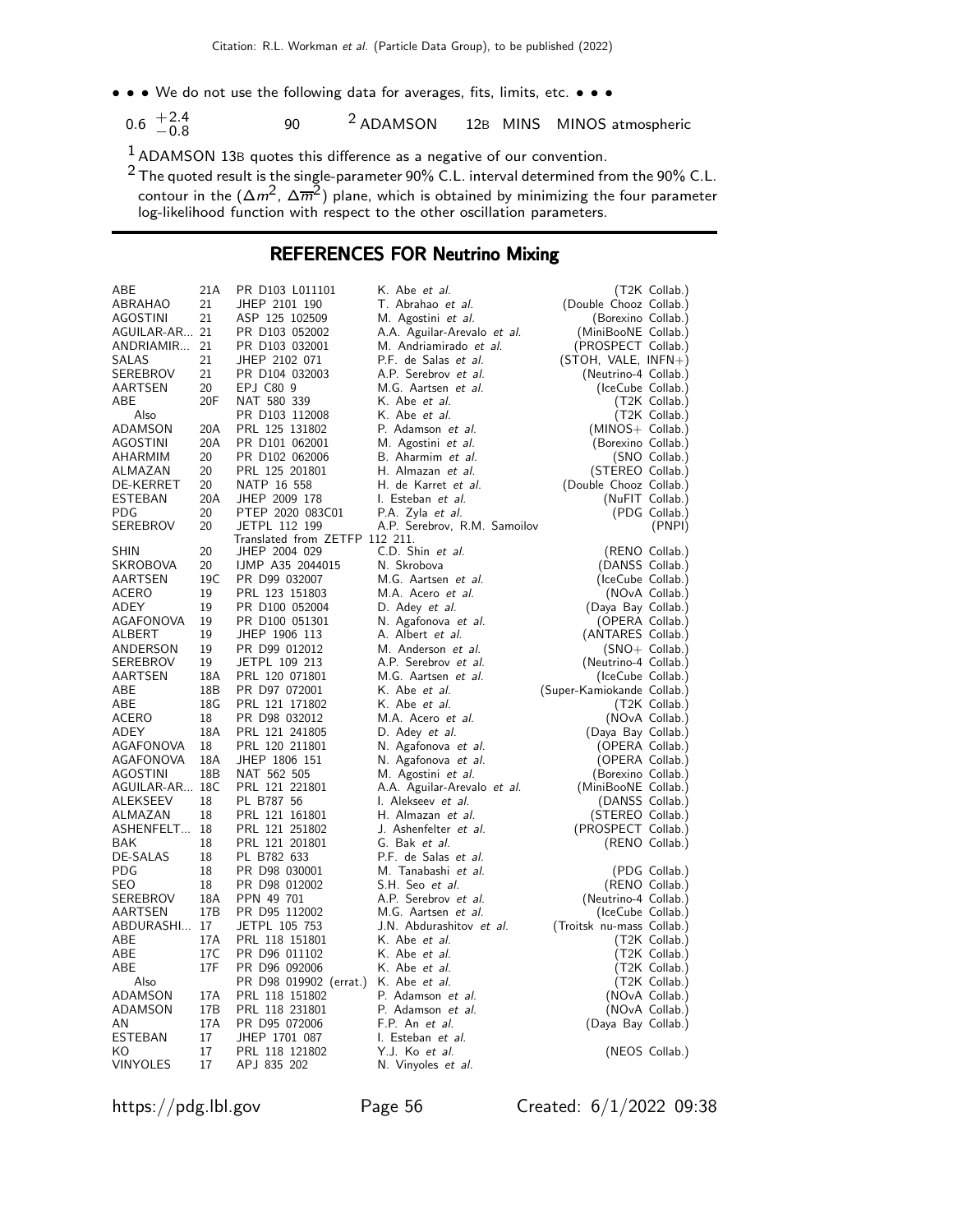| AARTSEN             | 16              | PRL 117 071801                   | M.G. Aartsen <i>et al.</i>                     | (IceCube Collab.)                               |                           |
|---------------------|-----------------|----------------------------------|------------------------------------------------|-------------------------------------------------|---------------------------|
| ABE                 | 16B             | JHEP 1601 163                    | Y. Abe et al.                                  | (Double Chooz Collab.)                          |                           |
| ABE                 | 16C             | PR D94 052010                    | K. Abe <i>et al.</i>                           | (Super-Kamiokande Collab.)                      |                           |
| ABE                 | 16 <sub>D</sub> | PRL 116 181801                   | K. Abe et al.                                  |                                                 | (T2K Collab.)             |
| ADAMSON             | 16              | PRL 116 151806                   | P. Adamson et al.                              | (NOvA Collab.)                                  |                           |
| ADAMSON             | 16A             | PR D93 051104                    | P. Adamson et al.                              | (NOvA Collab.)                                  |                           |
| ADAMSON             | 16B             | PRL 117 151801                   | P. Adamson et al.                              | (Daya Bay and MINOS Collab.)                    |                           |
| ADAMSON             | 16C             | PRL 117 151803                   | P. Adamson et al.                              | (MINOS Collab.)                                 |                           |
| AN                  | 16              | PRL 116 061801                   | F.P. An et al.                                 | (Daya Bay Collab.)                              |                           |
| AN                  | 16A             | PR D93 072011                    | F.P. An et al.                                 | (Daya Bay Collab.)                              |                           |
| AN                  | 16B             | PRL 117 151802                   | F.P. An et al.                                 | (Daya Bay Collab.)                              |                           |
| CHOI                | 16              | PRL 116 211801                   | J.H. Choi et al.                               | (RENO Collab.)                                  |                           |
| <b>PDG</b>          | 16<br>15A       | CP C40 100001                    | C. Patrignani et al.                           | (IceCube Collab.)                               | (PDG Collab.)             |
| AARTSEN<br>ABE      | 15D             | PR D91 072004<br>PR D91 072010   | M.G. Aartsen<br>K. Abe <i>et al.</i>           |                                                 | (T2K Collab.)             |
| AGAFONOVA           | 15A             | PRL 115 121802                   | N. Agafonova et al.                            | (OPERA Collab.)                                 |                           |
| ΑN                  | 15              | PRL 115 111802                   | F.P. An et al.                                 | (Daya Bay Collab.)                              |                           |
| <b>BERGSTROM</b>    | 15              | JHEP 1509 200                    | J. Bergstrom et al.                            | (BARC, STON, MADU+)                             |                           |
| GANDO               | 15              | PR C92 055808                    | A. Gando et al.                                | (KamLAND Collab.)                               |                           |
| ABE                 | 14              | PRL 112 181801                   | K. Abe <i>et al.</i>                           |                                                 | (T2K Collab.)             |
| Also                |                 | PR D91 072010                    | K. Abe et al.                                  |                                                 | (T2K Collab.)             |
| ABE                 | 14A             | PL B735 51                       | Y. Abe et al.                                  | (Double Chooz Collab.)                          |                           |
| ABE                 | 14B             | PR D89 092003                    | K. Abe et al.                                  |                                                 | (T2K Collab.)             |
| ABE                 | 14C             | PRL 112 061802                   | K. Abe <i>et al.</i>                           |                                                 | (T2K Collab.)             |
| ABE                 | 14H             | JHEP 1410 086                    | Y. Abe <i>et al.</i>                           | (Double Chooz Collab.)                          |                           |
| Also                |                 | JHEP 1502 074 (errat.)           | Y. Abe et al.                                  | (Double Chooz Collab.)                          |                           |
| ADAMSON             | 14              | PRL 112 191801                   | P. Adamson et al.                              | (MINOS Collab.)                                 |                           |
| ΑN                  | 14              | PRL 112 061801                   | F.P. An et al.                                 | (Daya Bay Collab.)                              |                           |
| ΑN                  | 14B             | PR D90 071101                    | F.P. An et al.                                 | (Daya Bay Collab.)                              |                           |
| BELLINI             | 14A             | NAT 512 383                      | G. Bellini et al.                              | (Borexino Collab.)                              |                           |
| <b>FORERO</b>       | 14              | PR D90 093006                    | D.V. Forero, M. Tortola, J.W.F. Valle          |                                                 |                           |
| GONZALEZ            | 14              | JHEP 1411 052                    | M.C. Gonzalez-Garcia, M. Maltoni, T. Schwetz   |                                                 |                           |
| <b>PDG</b>          | 14              | CP C38 070001                    | K. Olive et al.                                |                                                 | (PDG Collab.)             |
| RENSHAW<br>AARTSEN  | 14<br>13B       | PRL 112 091805<br>PRL 111 081801 | A. Renshaw et al.<br>M.G. Aartsen et al.       | (Super-Kamiokande Collab.)<br>(IceCube Collab.) |                           |
| ABE                 | 13C             | PL B723 66                       | Y. Abe <i>et al.</i>                           | (Double Chooz Collab.)                          |                           |
| ABE                 | 13E             | PR D88 032002                    | K. Abe <i>et al.</i>                           |                                                 | (T2K Collab.)             |
| ABE                 | 13G             | PRL 111 211803                   | K. Abe et al.                                  |                                                 | (T2K Collab.)             |
| ADAMSON             | 13A             | PRL 110 171801                   | P. Adamson et al.                              | (MINOS Collab.)                                 |                           |
| ADAMSON             | 13B             | PRL 110 251801                   | P. Adamson et al.                              | (MINOS Collab.)                                 |                           |
| AGAFONOVA           | 13              | JHEP 1307 004                    | N. Agafonova et al.                            | (OPERA Collab.)                                 |                           |
| AGUILAR-AR 13A      |                 | PRL 110 161801                   | A.A. Aguilar-Arevalo et al.                    | (MiniBooNE Collab.)                             |                           |
| AHARMIM             | 13              | PR C88 025501                    | B. Aharmim et al.                              |                                                 | (SNO Collab.)             |
| AN                  | 13              | CP C37 011001                    | F.P. An et al.                                 | (Daya Bay Collab.)                              |                           |
| ANTONELLO           | 13              | EPJ C73 2345                     | M. Antonello et al.                            | (ICARUS Collab.)                                |                           |
| ANTONELLO           | 13A             | EPJ C73 2599                     | M. Antonello et al.                            | (ICARUS Collab.)                                |                           |
| GANDO               | 13              | PR D88 033001                    | A. Gando et al.                                | (KamLAND Collab.)                               |                           |
| ABE                 | 12              | PRL 108 131801                   | Y. Abe et al.                                  | (Double Chooz Collab.)                          |                           |
| ABE                 | 12A             | PR D85 031103                    | K. Abe <i>et al.</i>                           |                                                 | (T2K Collab.)             |
| ABE                 | 12B             | PR D86 052008                    | Y. Abe et al.                                  | (Double Chooz Collab.)                          |                           |
| ADAMSON             | 12<br>12B       | PRL 108 191801                   | P. Adamson et al.                              | (MINOS Collab.)                                 |                           |
| ADAMSON             |                 | PR D86 052007                    | P. Adamson et al.<br>S. Adrian-Martinez et al. | (MINOS Collab.)<br>(ANTARES Collab.)            |                           |
| ADRIAN-MAR12<br>AHN | 12              | PL B714 224<br>PRL 108 191802    | J.K. Ahn et al.                                | (RENO Collab.)                                  |                           |
| AN                  | 12              | PRL 108 171803                   | F.P. An et al.                                 | (Daya Bay Collab.)                              |                           |
| BELLINI             | 12A             | PRL 108 051302                   | G. Bellini et al.                              | (Borexino Collab.)                              |                           |
| CHENG               | 12              | PR D86 052009                    | G. Cheng et al.                                | (MiniBooNE/SciBooNE Collab.)                    |                           |
| MAHN                | 12              | PR D85 032007                    | K.B.M. Mahn et al.                             | (MiniBooNE/SciBooNE Collab.)                    |                           |
| ABE                 | 11              | PR D83 052010                    | K. Abe et al.                                  | (Super-Kamiokande Collab.)                      |                           |
| ABE                 | 11A             | PRL 107 041801                   | K. Abe et al.                                  |                                                 | (T <sub>2K</sub> Collab.) |
| ABE                 | 11B             | PR C84 035804                    | S. Abe et al.                                  | (KamLAND Collab.)                               |                           |
| ABE                 | 11C             | PRL 107 241801                   | K. Abe et al.                                  | (Super-Kamiokande Collab.)                      |                           |
| ADAMSON             | 11              | PRL 106 181801                   | P. Adamson et al.                              | (MINOS Collab.)                                 |                           |
| ADAMSON             | 11B             | PRL 107 021801                   | P. Adamson et al.                              | (MINOS Collab.)                                 |                           |
| ADAMSON             | 11C             | PR D84 071103                    | P. Adamson et al.                              | (MINOS Collab.)                                 |                           |
| ADAMSON             | 11D             | PRL 107 181802                   | P. Adamson et al.                              | (MINOS Collab.)                                 |                           |
| BELLINI             | 11              | PL B696 191                      | G. Bellini et al.                              | (Borexino Collab.)                              |                           |
| BELLINI             | 11A             | PRL 107 141302                   | G. Bellini <i>et al.</i>                       | (Borexino Collab.)                              |                           |
| FOGLI               | 11              | PR D84 053007                    | G.L. Fogli et al.                              |                                                 |                           |
| GANDO               | 11              | PR D83 052002                    | A. Gando et al.                                | (KamLAND Collab.)                               |                           |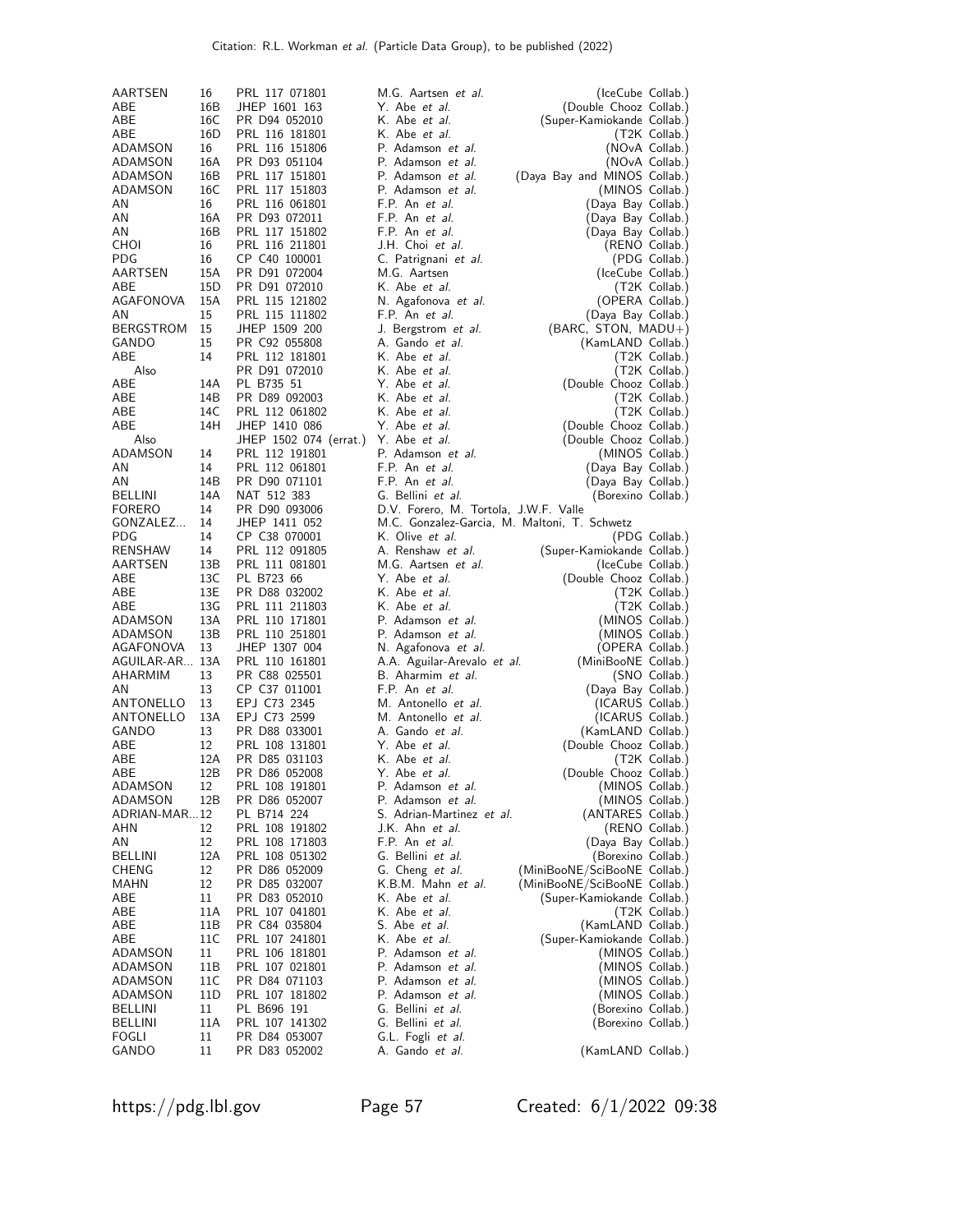| HUBER<br>Also              | 11        | PR C84 024617<br>PR C85 029901 (errat.) | P. Huber<br>P. Huber                                              | (VPI)<br>(VPI)                                |
|----------------------------|-----------|-----------------------------------------|-------------------------------------------------------------------|-----------------------------------------------|
| MUELLER<br>SERENELLI       | 11<br>11  | PR C83 054615<br>APJ 743 24             | Th.A Mueller et al.<br>A.M. Serenelli, W.C. Haxton, C. Pena-Garay |                                               |
| ADAMSON                    | 10A       | PR D82 051102                           | P. Adamson et al.                                                 | (MINOS Collab.)                               |
| AGUILAR-AR 10              |           | PRL 105 181801                          | A.A. Aguillar-Arevalo et al.                                      | (MiniBooNE Collab.)                           |
| AHARMIM                    | 10        | PR C81 055504                           | B. Aharmim et al.                                                 | (SNO Collab.)                                 |
| BELLINI                    | 10A       | PR D82 033006                           | G. Bellini <i>et al.</i>                                          | (Borexino Collab.)                            |
| <b>DENIZ</b><br>KAETHER    | 10        | PR D81 072001                           | M. Deniz <i>et al.</i>                                            | (TEXONO Collab.)                              |
| WENDELL                    | 10<br>10  | PL B685 47<br>PR D81 092004             | F. Kaether <i>et al.</i><br>R. Wendell et al.                     | (Super-Kamiokande Collab.)                    |
| ABDURASHI                  | 09        | PR C80 015807                           | J.N. Abdurashitov et al.                                          | (SAGE Collab.)                                |
| ADAMSON                    | 09        | PRL 103 261802                          | P. Adamson et al.                                                 | (MINOS Collab.)                               |
| AGUILAR-AR 09B             |           | PRL 103 111801                          | A.A. Aguilar-Arevalo et al.                                       | (MiniBooNE Collab.)                           |
| ABE                        | 08A       | PRL 100 221803                          | S. Abe <i>et al.</i>                                              | (KamLAND Collab.)                             |
| Also                       |           | PRL 101 119904E                         | S. Abe <i>et al.</i><br>P. Adamson et al.                         | (KamLAND Collab.)                             |
| ADAMSON<br>ADAMSON         | 08<br>08A | PR D77 072002<br>PRL 101 131802         | P. Adamson et al.                                                 | (MINOS Collab.)<br>(MINOS Collab.)            |
| AHARMIM                    | 08        | PRL 101 111301                          | B. Aharmim et al.                                                 | (SNO Collab.)                                 |
| Also                       |           | PR C87 015502                           | B. Aharmim et al.                                                 | (SNO Collab.)                                 |
| ARPESELLA                  | 08A       | PRL 101 091302                          | C. Arpesella <i>et al.</i>                                        | (Borexino Collab.)                            |
| CRAVENS                    | 08        | PR D78 032002                           | J.P. Cravens et al.                                               | (Super-Kamiokande Collab.)                    |
| FOGLI                      | 08        | PRL 101 141801                          | G.L. Fogli                                                        |                                               |
| ADAMSON<br>AGUILAR-AR      | 07<br>07  | PR D75 092003<br>PRL 98 231801          | P. Adamson et al.<br>A.A. Aguilar-Arevalo et al.                  | (MINOS Collab.)<br>(MiniBooNE Collab.)        |
| AHARMIM                    | 07        | PR C75 045502                           | B. Aharmim et al.                                                 | (SNO Collab.)                                 |
| ADAMSON                    | 06        | PR D73 072002                           | P. Adamson et al.                                                 | (MINOS Collab.)                               |
| AHN                        | 06A       | PR D74 072003                           | M.H. Ahn et al.                                                   | (K2K Collab.)                                 |
| BALATA                     | 06        | EPJ C47 21                              | M. Balata <i>et al.</i>                                           | (Borexino Collab.)                            |
| HOSAKA                     | 06        | PR D73 112001                           | J. Hosaka <i>et al.</i>                                           | (Super-Kamiokande Collab.)                    |
| HOSAKA<br>MICHAEL          | 06A<br>06 | PR D74 032002<br>PRL 97 191801          | J. Hosaka <i>et al.</i><br>D. Michael et al.                      | (Super-Kamiokande Collab.)<br>(MINOS Collab.) |
| WINTER                     | 06A       | PR C73 025503                           | W.T. Winter et al.                                                |                                               |
| YAMAMOTO                   | 06        | PRL 96 181801                           | S. Yamamoto et al.                                                | (K2K Collab.)                                 |
| AHARMIM                    | 05A       | PR C72 055502                           | B. Aharmim et al.                                                 | (SNO Collab.)                                 |
| ALIU                       | 05        | PRL 94 081802                           | E. Aliu et al.                                                    | (K2K Collab.)                                 |
| ALLISON                    | 05        | PR D72 052005                           | W.W.M. Allison et al.                                             | (SOUDAN-2 Collab.)                            |
| ALTMANN<br>ARAKI           | 05<br>05  | PL B616 174<br>PRL 94 081801            | M. Altmann et al.<br>T. Araki et al.                              | (GNO Collab.)<br>(KamLAND Collab.)            |
| ASHIE                      | 05        | PR D71 112005                           | Y. Ashie <i>et al.</i>                                            | (Super-Kamiokande Collab.)                    |
| BAHCALL                    | 05        | APJ 621 L85                             | J.N. Bahcall, A.M. Serenelli, S. Basu                             | $(IAS+)$                                      |
| DEGOUVEA                   | 05        | PR D71 093002                           | A. de Gouvea, C. Pena-Garay                                       |                                               |
| AHARMIM                    | 04        | PR D70 093014                           | B. Aharmim et al.                                                 | (SNO Collab.)                                 |
| AHMED<br>AHN               | 04A<br>04 | PRL 92 181301<br>PRL 93 051801          | S.N. Ahmed et al.<br>M.H. Ahn et al.                              | (SNO Collab.)<br>(K2K Collab.)                |
| <b>AMBROSIO</b>            | 04        | EPJ C36 323                             | M. Ambrosio et al.                                                | (MACRO Collab.)                               |
| <b>ASHIE</b>               | 04        | PRL 93 101801                           | Y. Ashie et al.                                                   | (Super-Kamiokande Collab.)                    |
| EGUCHI                     | 04        | PRL 92 071301                           | K. Eguchi <i>et al.</i>                                           | (KamLAND Collab.)                             |
| SMY                        | 04        | PR D69 011104                           | M.B. Smy et al.                                                   | (Super-Kamiokande Collab.)                    |
| AHN                        | 03        | PRL 90 041801                           | M.H. Ahn et al.<br>M. Ambrosio et al.                             | (K2K Collab.)                                 |
| AMBROSIO<br>APOLLONIO      | 03<br>03  | PL B566 35<br>EPJ C27 331               | M. Apollonio et al.                                               | (MACRO Collab.)<br>(CHOOZ Collab.)            |
| ASTIER                     | 03        | PL B570 19                              | P. Astier <i>et al.</i>                                           | (NOMAD Collab.)                               |
| EGUCHI                     | 03        | PRL 90 021802                           | K. Eguchi et al.                                                  | (KamLAND Collab.)                             |
| GANDO                      | 03        | PRL 90 171302                           | Y. Gando et al.                                                   | (Super-Kamiokande Collab.)                    |
| IANNI                      | 03        | JP G29 2107                             | A. Ianni                                                          | (INFN Gran Sasso)                             |
| SANCHEZ<br>ABDURASHI       | 03<br>02  | PR D68 113004<br>JETP 95 181            | M. Sanchez <i>et al.</i><br>J.N. Abdurashitov et al.              | (Soudan 2 Collab.)<br>(SAGE Collab.)          |
|                            |           | Translated from ZETF 122 211.           |                                                                   |                                               |
| AHMAD                      | 02        | PRL 89 011301                           | Q.R. Ahmad <i>et al.</i>                                          | (SNO Collab.)                                 |
| AHMAD                      | 02B       | PRL 89 011302                           | Q.R. Ahmad et al.                                                 | (SNO Collab.)                                 |
| ARMBRUSTER 02<br>AVVAKUMOV | 02        | PR D65 112001<br>PRL 89 011804          | B. Armbruster et al.<br>S. Avvakumov <i>et al.</i>                | (KARMEN 2 Collab.)<br>(NuTeV Collab.)         |
| FUKUDA                     | 02        | PL B539 179                             | S. Fukuda <i>et al.</i>                                           | (Super-Kamiokande Collab.)                    |
| AGUILAR                    | 01        | PR D64 112007                           | A. Aguilar et al.                                                 | (LSND Collab.)                                |
| AHMAD                      | 01        | PRL 87 071301                           | Q.R. Ahmad <i>et al.</i>                                          | (SNO Collab.)                                 |
| AMBROSIO                   | 01        | PL B517 59                              | M. Ambrosio et al.                                                | (MACRO Collab.)                               |
| BOEHM<br>FUKUDA            | 01<br>01  | PR D64 112001                           | F. Boehm <i>et al.</i><br>S. Fukuda <i>et al</i> .                |                                               |
| AMBROSIO                   | 00        | PRL 86 5651<br>PL B478 5                | M. Ambrosio et al.                                                | (Super-Kamiokande Collab.)<br>(MACRO Collab.) |
| <b>BOEHM</b>               | 00        | PRL 84 3764                             | F. Boehm <i>et al.</i>                                            |                                               |

https://pdg.lbl.gov Page 58 Created: 6/1/2022 09:38